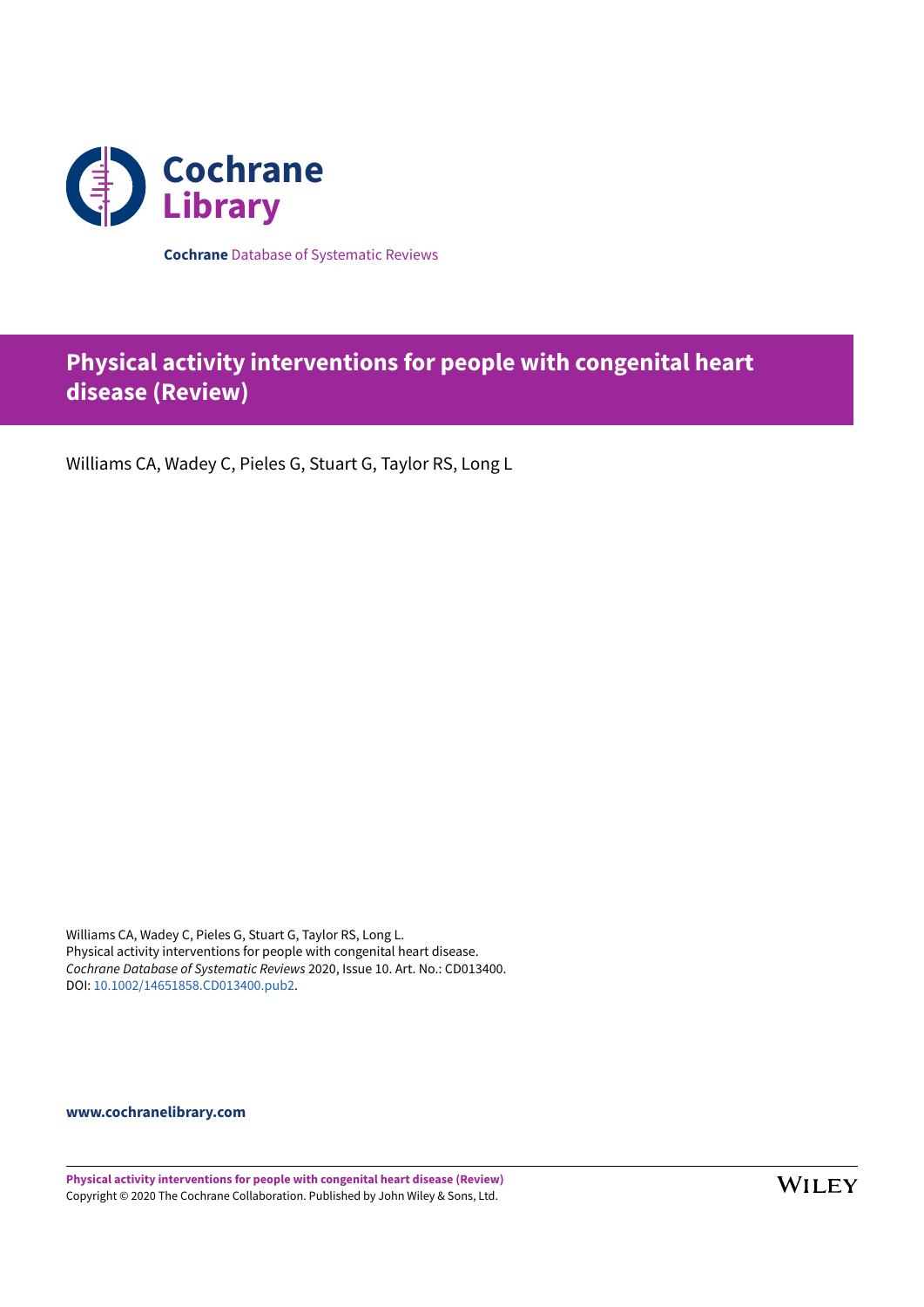

# **TABLE OF CONTENTS**

|                                                                                                                                                                                                                                                                                                                                                                   | 1  |
|-------------------------------------------------------------------------------------------------------------------------------------------------------------------------------------------------------------------------------------------------------------------------------------------------------------------------------------------------------------------|----|
|                                                                                                                                                                                                                                                                                                                                                                   | 1  |
|                                                                                                                                                                                                                                                                                                                                                                   | 2  |
|                                                                                                                                                                                                                                                                                                                                                                   | 3  |
|                                                                                                                                                                                                                                                                                                                                                                   | 5  |
|                                                                                                                                                                                                                                                                                                                                                                   | 5  |
|                                                                                                                                                                                                                                                                                                                                                                   | 6  |
|                                                                                                                                                                                                                                                                                                                                                                   | 8  |
|                                                                                                                                                                                                                                                                                                                                                                   | 11 |
|                                                                                                                                                                                                                                                                                                                                                                   | 12 |
|                                                                                                                                                                                                                                                                                                                                                                   | 13 |
|                                                                                                                                                                                                                                                                                                                                                                   | 13 |
|                                                                                                                                                                                                                                                                                                                                                                   | 14 |
|                                                                                                                                                                                                                                                                                                                                                                   | 14 |
|                                                                                                                                                                                                                                                                                                                                                                   | 15 |
|                                                                                                                                                                                                                                                                                                                                                                   | 16 |
|                                                                                                                                                                                                                                                                                                                                                                   | 17 |
|                                                                                                                                                                                                                                                                                                                                                                   | 19 |
|                                                                                                                                                                                                                                                                                                                                                                   | 19 |
|                                                                                                                                                                                                                                                                                                                                                                   | 20 |
|                                                                                                                                                                                                                                                                                                                                                                   | 29 |
|                                                                                                                                                                                                                                                                                                                                                                   | 63 |
|                                                                                                                                                                                                                                                                                                                                                                   | 67 |
| Analysis 1.1. Comparison 1: Physical activity promotion, exercise training and inspiratory muscle training interventions versus                                                                                                                                                                                                                                   | 68 |
| no activity (usual care) in people with congenital heart disease, Outcome 1: Maximal cardiorespiratory fitness                                                                                                                                                                                                                                                    |    |
| Analysis 1.2. Comparison 1: Physical activity promotion, exercise training and inspiratory muscle training interventions versus                                                                                                                                                                                                                                   | 69 |
| Analysis 1.3. Comparison 1: Physical activity promotion, exercise training and inspiratory muscle training interventions versus                                                                                                                                                                                                                                   | 69 |
| Analysis 1.4. Comparison 1: Physical activity promotion, exercise training and inspiratory muscle training interventions versus                                                                                                                                                                                                                                   | 69 |
| no activity (usual care) in people with congenital heart disease, Outcome 4: Submaximal cardiorespiratory fitness (gas<br>exchange threshold) manufactured and content to the state of the state of the state of the state of the state of the state of the state of the state of the state of the state of the state of the state of the state of the s          |    |
| Analysis 1.5. Comparison 1: Physical activity promotion, exercise training and inspiratory muscle training interventions versus                                                                                                                                                                                                                                   | 70 |
| Analysis 1.6. Comparison 1: Physical activity promotion, exercise training and inspiratory muscle training interventions versus<br>no activity (usual care) in people with congenital heart disease, Outcome 6: Maximal cardiorespiratory fitness (type of ConHD<br>subgroup analysis) manufactured and an according to the manufacture of the subgroup analysis) | 70 |
|                                                                                                                                                                                                                                                                                                                                                                   | 70 |
|                                                                                                                                                                                                                                                                                                                                                                   | 78 |
|                                                                                                                                                                                                                                                                                                                                                                   | 86 |
|                                                                                                                                                                                                                                                                                                                                                                   | 86 |
|                                                                                                                                                                                                                                                                                                                                                                   | 86 |
|                                                                                                                                                                                                                                                                                                                                                                   | 87 |
|                                                                                                                                                                                                                                                                                                                                                                   | 87 |
|                                                                                                                                                                                                                                                                                                                                                                   |    |
|                                                                                                                                                                                                                                                                                                                                                                   | 87 |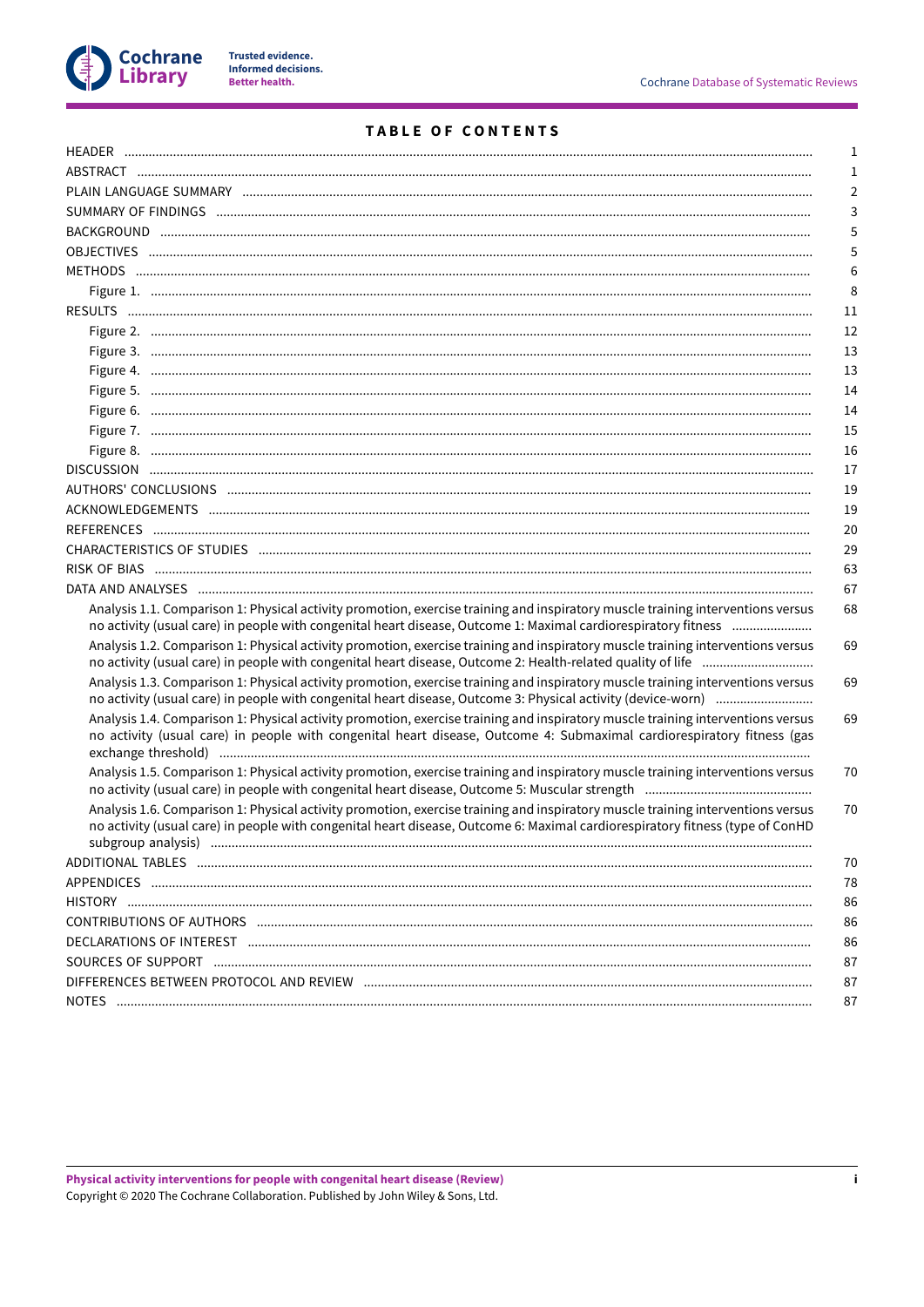

# <span id="page-2-0"></span>**[Intervention Review]**

# **Physical activity interventions for people with congenital heart disease**

Craig A Williams<sup>1</sup>, Curtis Wadey<sup>1</sup>, Guido Pieles<sup>2</sup>, Graham Stuart<sup>2</sup>, Rod S Taylor<sup>3</sup>, Linda Long<sup>4</sup>

1Children's Health and Exercise Research Centre, University of Exeter, Exeter, UK. 2National Institute for Health Research (NIHR) Cardiovascular Biomedical Research Centre, Bristol Heart Institute, Bristol, UK. 3MRC/CSO Social and Public Health Sciences Unit & Robertson Centre for Biostatistics, Institute of Health and Well Being, University of Glasgow, Glasgow, UK. <sup>4</sup>Institute of Health Research, University of Exeter Medical School, Exeter, UK

**Contact address:** Craig A Williams, [c.a.williams@exeter.ac.uk.](mailto:c.a.williams@exeter.ac.uk)

**Editorial group:** Cochrane Heart Group. **Publication status and date:** New, published in Issue 10, 2020.

**Citation:** Williams CA, Wadey C, Pieles G, Stuart G, Taylor RS, Long L. Physical activity interventions for people with congenital heart disease. *Cochrane Database of Systematic Reviews* 2020, Issue 10. Art. No.: CD013400. DOI: [10.1002/14651858.CD013400.pub2.](https://doi.org/10.1002%2F14651858.CD013400.pub2)

Copyright © 2020 The Cochrane Collaboration. Published by John Wiley & Sons, Ltd.

# **A B S T R A C T**

#### <span id="page-2-1"></span>**Background**

Congenital heart disease (ConHD) aFects approximately 1% of all live births. People with ConHD are living longer due to improved medical intervention and are at risk of developing non-communicable diseases. Cardiorespiratory fitness (CRF) is reduced in people with ConHD, who deteriorate faster compared to healthy people. CRF is known to be prognostic of future mortality and morbidity: it is therefore important to assess the evidence base on physical activity interventions in this population to inform decision making.

#### **Objectives**

To assess the eFectiveness and safety of all types of physical activity interventions versus standard care in individuals with congenital heart disease.

#### **Search methods**

We undertook a systematic search on 23 September 2019 of the following databases: CENTRAL, MEDLINE, Embase, CINAHL, AMED, BIOSIS Citation Index, Web of Science Core Collection, LILACS and DARE. We also searched ClinicalTrials.gov and we reviewed the reference lists of relevant systematic reviews.

#### **Selection criteria**

We included randomised controlled trials (RCT) that compared any type of physical activity intervention against a 'no physical activity' (usual care) control. We included all individuals with a diagnosis of congenital heart disease, regardless of age or previous medical interventions.

### **Data collection and analysis**

Two review authors (CAW and CW) independently screened all the identified references for inclusion. We retrieved and read all full papers; and we contacted study authors if we needed any further information. The same two independent reviewers who extracted the data then processed the included papers, assessed their risk of bias using RoB 2 and assessed the certainty of the evidence using the GRADE approach. The primary outcomes were: maximal cardiorespiratory fitness (CRF) assessed by peak oxygen consumption; health-related quality of life (HRQoL) determined by a validated questionnaire; and device-worn 'objective' measures of physical activity.

#### **Main results**

We included 15 RCTs with 924 participants in the review. The median intervention length/follow-up length was 12 weeks (12 to 26 interquartile range (IQR)). There were five RCTs of children and adolescents (n = 500) and 10 adult RCTs (n = 424). We identified three types of intervention: physical activity promotion; exercise training; and inspiratory muscle training. We assessed the risk of bias of results for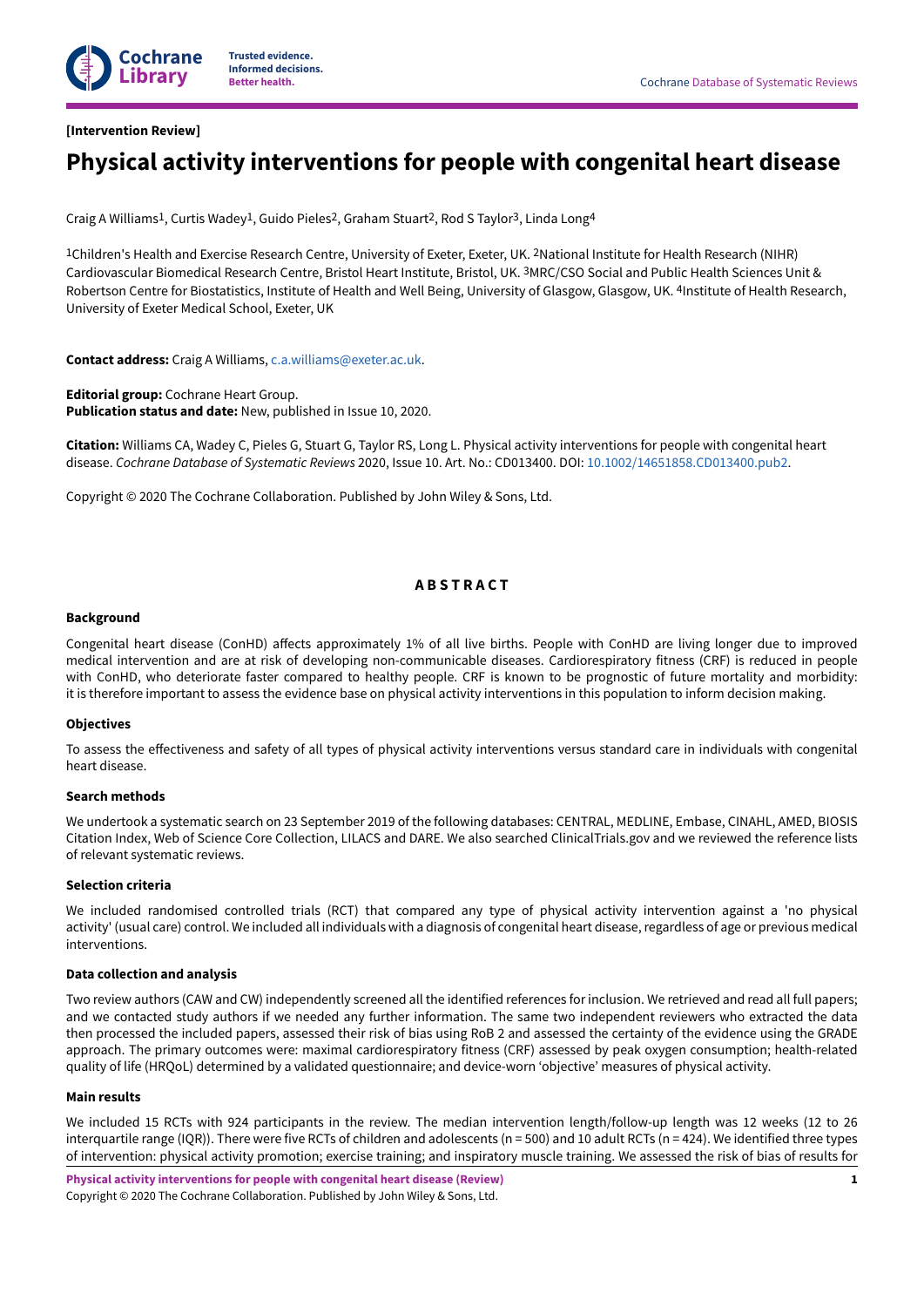

CRF as either being of some concern (n = 12) or at a high risk of bias (n = 2), due to a failure to blind intervention staff. One study did not report this outcome. Using the GRADE method, we assessed the certainty of evidence as moderate to very low across measured outcomes.

When we pooled all types of interventions (physical activity promotion, exercise training and inspiratory muscle training), compared to a 'no exercise' control CRF may slightly increase, with a mean difference (MD) of 1.89 mL/kg<sup>-1</sup>/min<sup>-1</sup> (95% CI-0.22 to 3.99; n = 732; moderatecertainty evidence). The evidence is very uncertain about the eFect of physical activity and exercise interventions on HRQoL. There was a standardised mean diFerence (SMD) of 0.76 (95% CI −0.13 to 1.65; n = 163; very low certainty evidence) in HRQoL. However, we could pool only three studies in a meta-analysis, due to different ways of reporting. Only one study out of eight showed a positive effect on HRQoL. There may be a small improvement in mean daily physical activity (PA) (SMD 0.38, 95% CI −0.15 to 0.92; n = 328; low-certainty evidence), which equates to approximately an additional 10 minutes of physical activity daily (95% CI −2.50 to 22.20).

Physical activity and exercise interventions likely result in an increase in submaximal cardiorespiratory fitness (MD 2.05, 95% CI 0.05 to 4.05; n = 179; moderate-certainty evidence). Physical activity and exercise interventions likely increase muscular strength (MD 17.13, 95% CI 3.45 to 30.81;  $n = 18$ ; moderate-certainty evidence). Eleven studies ( $n = 501$ ) reported on the outcome of adverse events (73% of total studies).Ofthe 11 studies, six studies reportedzero adverse events. Five studies reporteda total of 11 adverse events; 36% of adverse events were cardiac related (n = 4); there were, however, no serious adverse events related to the interventions or reported fatalities (moderatecertainty evidence). No studies reported hospital admissions.

# **Authors' conclusions**

**Cochrane Library**

This review summarises the latest evidence on CRF, HRQoL and PA. Although there were only small improvements in CRF and PA, and small to no improvements in HRQoL, there were no reported serious adverse events related to the interventions. Although these data are promising, there is currently insuFicient evidence to definitively determine the impact of physical activity interventions in ConHD. Further high-quality randomised controlled trials are therefore needed, utilising a longer duration of follow-up.

# <span id="page-3-0"></span>**P L A I N L A N G U A G E S U M M A R Y**

# **Physical activity interventions for people with congenital heart disease**

# Review question

This review aimed to gather evidence for the use of any physical activity intervention for people with congenital heart disease. We aimed to compare interventions including exercise training, physical activity promotion or lung training with no intervention (usual care).

#### Background

Congenital heart disease is the term used for a range of birth defects that aFect how the heart works. People with congenital heart disease have reduced life expectancy, physical fitness and quality of life. However, due to better prenatal diagnoses, surgical procedures (often performed in the early years of life) and earlier interventions, the survival rate for those born with this disease has improved dramatically, such that most people will now live into adulthood. Exercise training and physical activity interventions are known to improve fitness, physical activity, survival and quality of life in healthy people, but it is not clear how effective these programmes are for people with longterm medical conditions.

# Study characteristics

We searched for studies in September 2019 and identified 15 studies involving 924 participants. The studies used three main types of interventions, including programmes designed to increase physical activity, aerobic fitness and health-related quality of life and compared physical activity intervention and control interventions in people with congenital heart disease.

# Key results

We included 15 trials with 924 participants. Half of the participants were female. Of the 15 trials, 5 used a total of 500 young people (less than 18 years of age) and 10 trials used a total of 424 adult participants. We found that physical fitness and physical activity may slightly increase but we are very uncertain about quality of life. There is currently no data to say if this small increase in fitness will result in fewer visits to the hospital. But there were no recorded deaths or serious events that were related to participation in physical activity.

# Quality of evidence

Using a validated scientific approach (GRADE), the certainty in the evidence base was moderate for fitness, low for physical activity and very low for quality of life. Most outcomes were limited due to small study participant numbers and poor reporting of study details.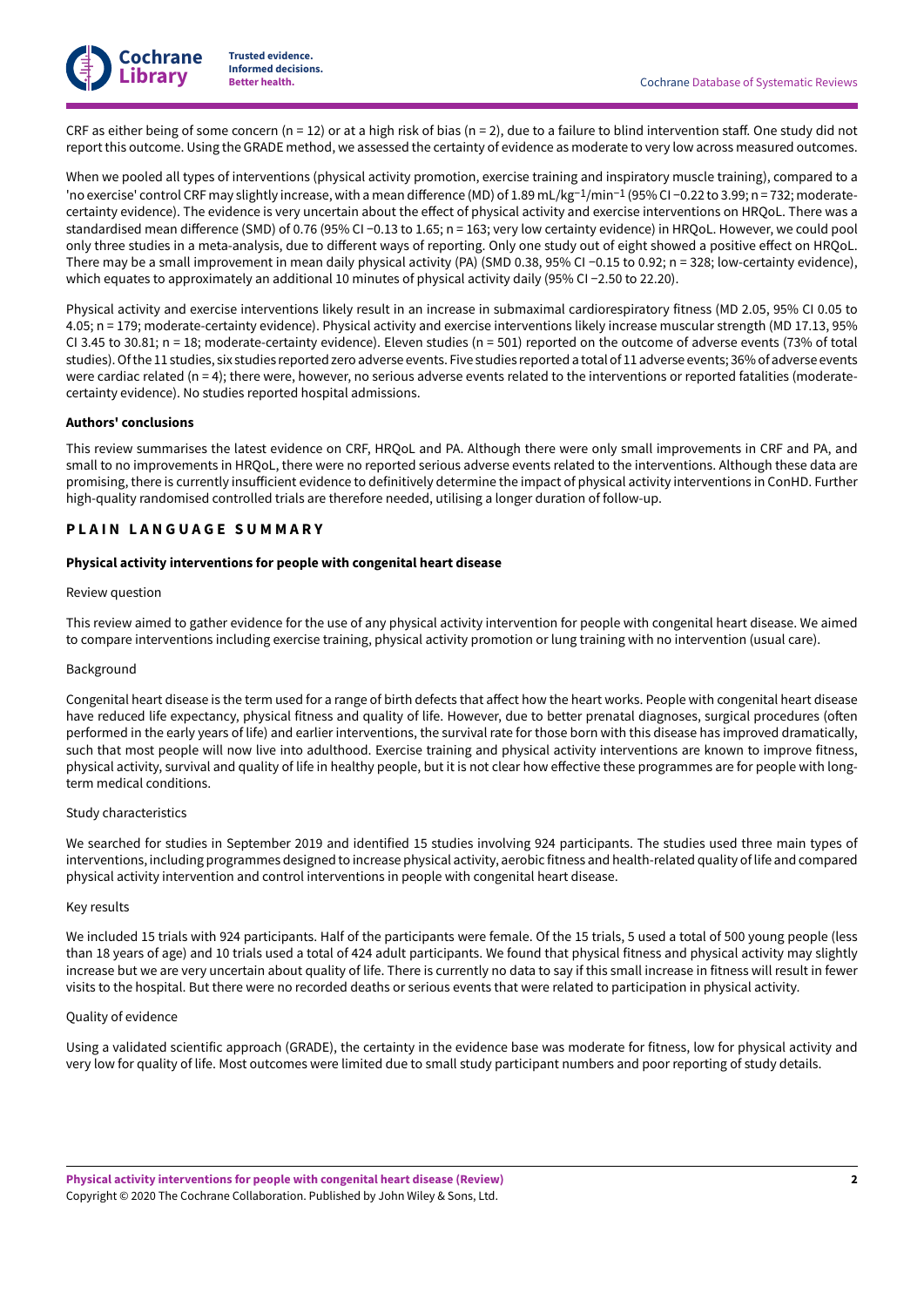# **S U M M A R Y O F F I N D I N G S**

**Physical**

Copyright © 2020

The

Cochrane

Collaboration.

Published

হ John

Wiley & Sons,

<span id="page-4-1"></span>ltd.<br>E

**activity**

**interventions**

**for people**

**with**

**congenital**

**heart**

**disease**

<span id="page-4-0"></span>**(Review)**

# Summary of findings 1. Summary of findings for the main comparison. Physical activity and exercise interventions compared to usual care for **people with congenital heart disease.**

Patient or population: people with congenital heart disease.

Setting: hospital-based and home-based settings.

Intervention: physical activity promotion, inspiratory muscle training and exercise training interventions. Comparison: usual care.

| <b>Outcomes</b>                                                                                                                         |                                | Anticipated absolute effects* (95% CI)                  | No. of par-<br>ticipants                    | Certain-<br>ty of the                                         | <b>Comments</b>                                                                                                                                                                            |
|-----------------------------------------------------------------------------------------------------------------------------------------|--------------------------------|---------------------------------------------------------|---------------------------------------------|---------------------------------------------------------------|--------------------------------------------------------------------------------------------------------------------------------------------------------------------------------------------|
| Length of intervention in weeks<br>(Median, (IQR))                                                                                      | <b>Risk with usual</b><br>care | <b>Risk with all interventions</b>                      | (studies)                                   | evidence<br>(GRADE)                                           |                                                                                                                                                                                            |
| Maximal cardiorespiratory fitness<br>(CRF)<br>Assessed with: treadmill or cycle<br>ergometry<br>(12(12, 26))                            | Mean 22 to 46                  | <b>MD 1.89 higher (0.22 lower</b><br>to 3.99 higher)    | 732<br>$(14$ RCTs<br>(15 training<br>arms)) | ⊕⊕⊕⊝ab<br><b>MODERATE</b>                                     | Physical activity and exercise interventions may in-<br>crease cardiorespiratory fitness slightly. Sensitivity<br>analyses did not change the inference to a clinical-<br>ly important MD. |
| Health-related quality of life<br>(HRQoL) Assessed with: Question-<br>naires<br>(12(12, 12))                                            |                                | <b>SMD 0.76 higher (0.13 low-</b><br>er to 1.65 higher) | 163 (3 RCTs)                                | ⊕⊝⊝⊝ <sup>cde</sup><br><b>VERY LOW</b>                        | The evidence is very uncertain about the effect<br>of physical activity and exercise interventions on<br>health-related quality of life.                                                   |
| Physical activity (PA)<br>Assessed with: Accelerometer<br>(19(12, 46))                                                                  | Mean 11 to 41                  | <b>SMD 0.38</b><br>$(0.15$ lower to 0.92 higher)        | 328 (4 RCTs)                                | ⊕⊕⊝⊝⊂e<br>LOW                                                 | Physical activity and exercise interventions may in-<br>crease physical activity slightly.                                                                                                 |
| Submaximal cardiorespiratory fit-<br>ness<br>Assessed with: VO <sub>2</sub> mL.kg.min at<br>the gas exchange threshold.<br>(12(12, 15)) | Mean 18 to 22                  | <b>MD 2.05</b> (0.05 higher to 4.05)<br>higher)         | 179 (5 RCTs<br>(6 training<br>arms))        | $\oplus \oplus \oplus \oplus$ <sup>e</sup><br><b>MODERATE</b> | Physical activity and exercise interventions likely<br>results in an increase in submaximal cardiorespira-<br>tory fitness.                                                                |
| Muscular strength                                                                                                                       | Mean 103                       | <b>MD 17.13</b> (3.45 higher to<br>30.81 higher)        | 18 (1 RCT)                                  | $\oplus \oplus \oplus \oplus$ <sup>e</sup><br><b>MODERATE</b> | Physical activity and exercise interventions likely<br>increases muscular strength.                                                                                                        |

**COLOR C o c hra n e Lib r a r y**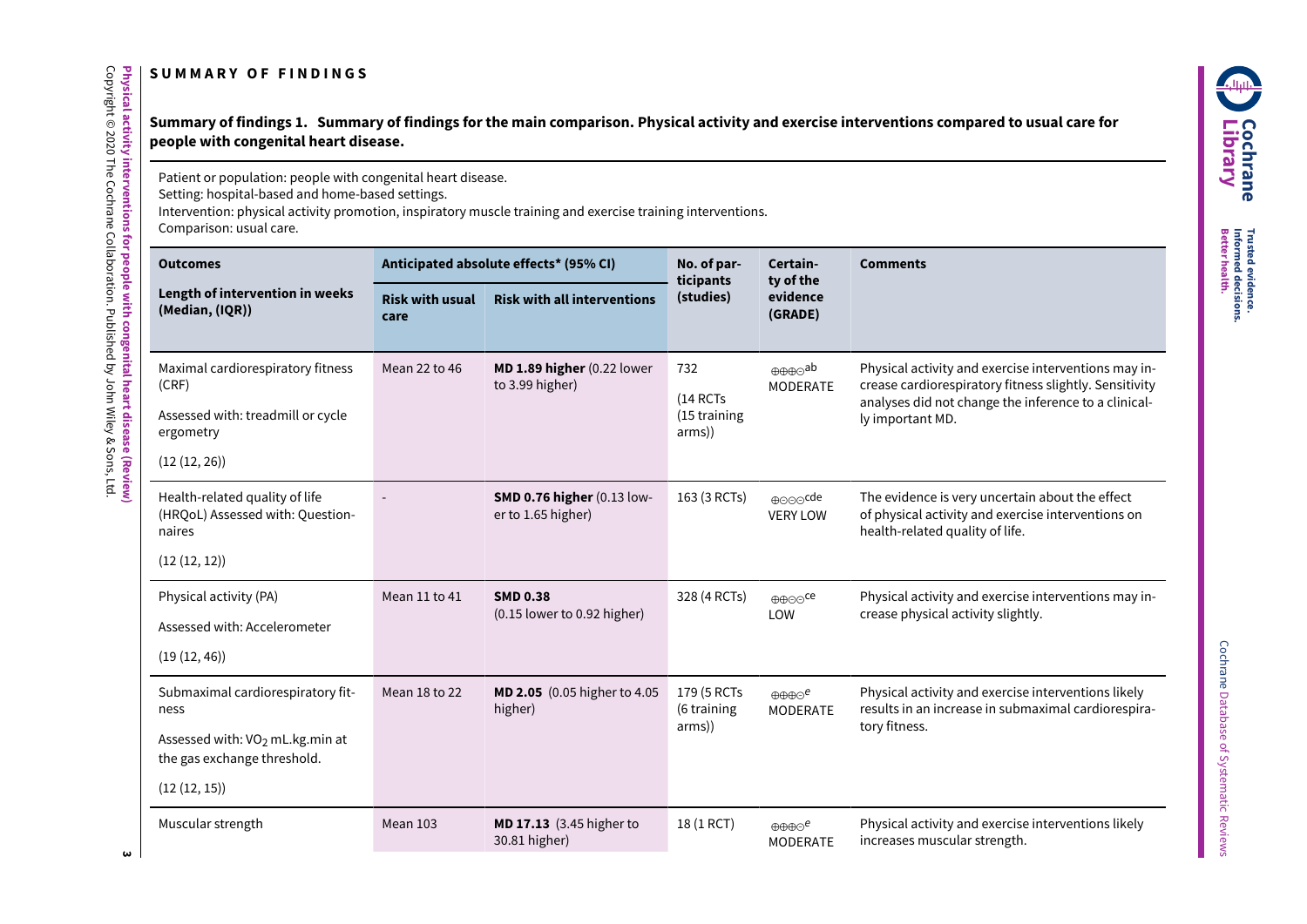| Adverse events                             |                                                                                                                                                                                                                                                                                                                                                                | 501 (11 RCTs)                | Physical activity promotion and exercise training |
|--------------------------------------------|----------------------------------------------------------------------------------------------------------------------------------------------------------------------------------------------------------------------------------------------------------------------------------------------------------------------------------------------------------------|------------------------------|---------------------------------------------------|
|                                            | A total of 11 adverse events were reported in a<br>population of 501 (2.2%), 7 of which were mild                                                                                                                                                                                                                                                              | ⊕⊕⊕⊝ $^f$<br><b>MODERATE</b> | interventions did not lead to any serious adverse |
| (12(12, 26))                               | (1.4%). Mild adverse events included dizziness,<br>discomfort, musculoskeletal (strains/ sprains)                                                                                                                                                                                                                                                              |                              | events.                                           |
|                                            | and a minor head injury. The 4 (0.8%) moder-                                                                                                                                                                                                                                                                                                                   |                              |                                                   |
|                                            | ate adverse events were cardiac. There were no<br>major adverse events reported.                                                                                                                                                                                                                                                                               |                              |                                                   |
| Hospital admissions                        | No data available                                                                                                                                                                                                                                                                                                                                              |                              |                                                   |
| 0.8 a large effect.                        | CI: confidence interval; IQR: 25th and 75th quartiles; MD: mean difference; SMD: standardised mean difference; RCT: randomised controlled trial; CRF: Cardiorespiratory fit-<br>ness; HRQoL: Health-related quality of life. The mean SMD effect size was interpreted using Cohen effect sizes, i.e. 0.2 represents a small effect, 0.5 a moderate effect, and |                              |                                                   |
| GRADE Working Group grades of evidence.    | High certainty: we are very confident that the true effect lies close to that of the estimate of the effect.<br>Moderate certainty: we are moderately confident in the effect estimate; the true effect is likely to be close to the estimate of the effect, but there is a possibility that it is                                                             |                              |                                                   |
| substantially different.                   | Low certainty: our confidence in the effect estimate is limited; the true effect may be substantially different from the estimate of the effect.                                                                                                                                                                                                               |                              |                                                   |
|                                            | Very low certainty: we have very little confidence in the effect estimate; the true effect is likely to be substantially different from the estimate of effect.                                                                                                                                                                                                |                              |                                                   |
|                                            |                                                                                                                                                                                                                                                                                                                                                                |                              |                                                   |
|                                            | <i>a</i> Statistical heterogeneity was present in CRF ( $1^2$ = 75%). But it was explained using a sensitivity analysis by excluding high risk of bias studies ( $1^2$ = 18%). Therefore, we chose<br>not to downgrade by 1 level evidence due to inconsistency.                                                                                               |                              |                                                   |
| imprecision.                               | $b$ The confidence interval includes both appreciable harm and appreciable benefit (i.e. 95% CI spans 0). Therefore, the certainty of evidence was downgraded by 1 level due to                                                                                                                                                                                |                              |                                                   |
|                                            |                                                                                                                                                                                                                                                                                                                                                                |                              |                                                   |
|                                            | CInconsistent directions of effect and considerable heterogeneity (HRQoL, $1^2 = 82\%$ ; PA, $1^2 = 77\%$ ). Therefore, the certainty of evidence was downgraded by 1 level due to                                                                                                                                                                             |                              |                                                   |
| inconsistency.                             |                                                                                                                                                                                                                                                                                                                                                                |                              |                                                   |
| methodological limitations (risk of bias). | dTotal high risk of bias in all studies included within the analysis, hence bias highly likely. Therefore, the certainty of evidence was downgraded by 2 levels due to the                                                                                                                                                                                     |                              |                                                   |
|                                            | elmprecise due to small numbers of events (< 400) (Ryan 2016). Therefore, the certainty of evidence was downgraded by 1 level due to imprecision.                                                                                                                                                                                                              |                              |                                                   |
|                                            | fover 25% of studies did not report data on adverse events. Therefore, the certainty of evidence was downgraded by 1 level due to publication bias.                                                                                                                                                                                                            |                              |                                                   |
|                                            |                                                                                                                                                                                                                                                                                                                                                                |                              |                                                   |

**4**

Cochrane Database q Systematic Reviews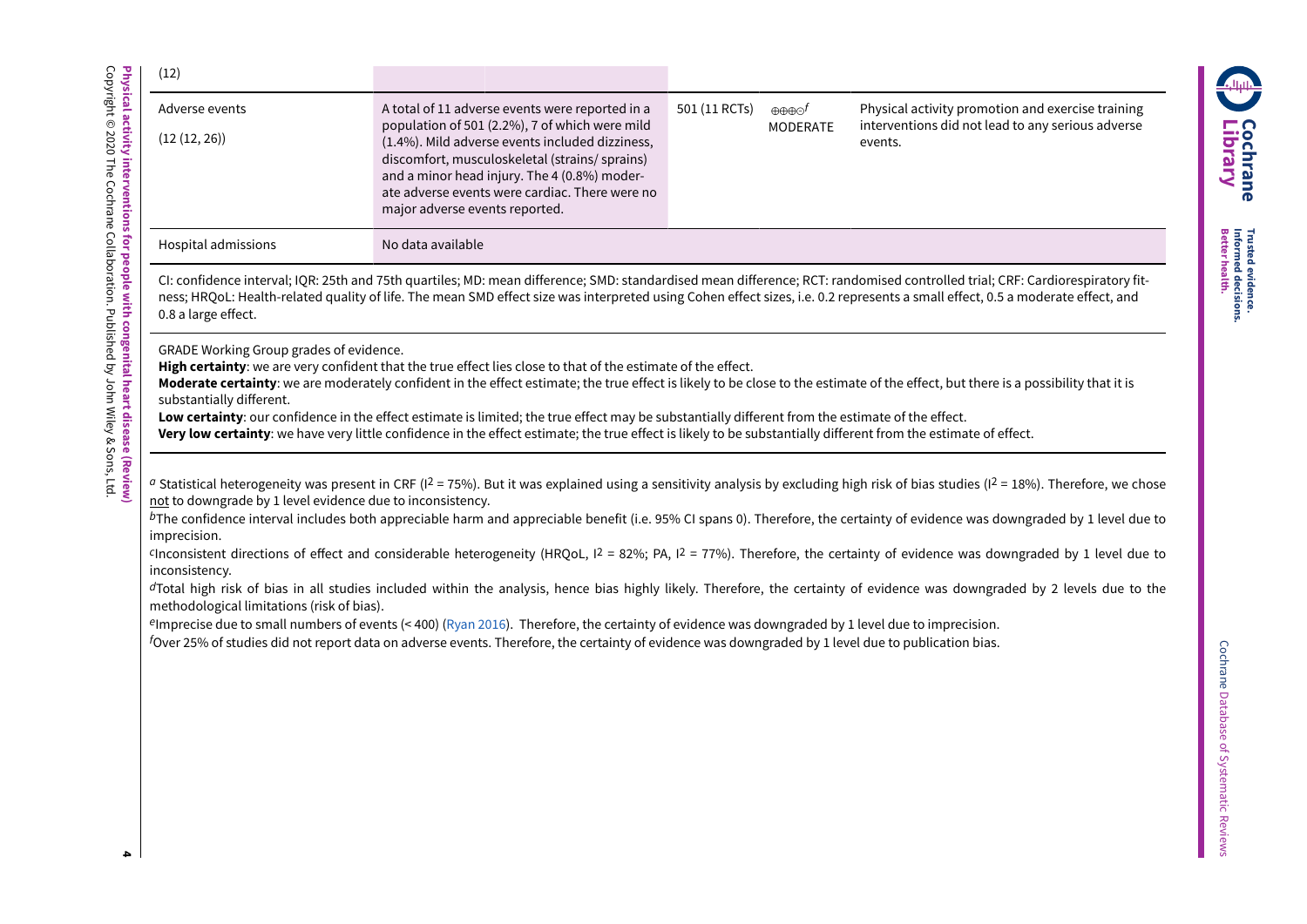

# <span id="page-6-0"></span>**B A C K G R O U N D**

# **Description of the condition**

Congenital heart disease (ConHD) is a term for a range of developmental abnormalities of the heart or intrathoracic vessels, or both [\(Mitchell](#page-29-0) 1971). There are over 18 distinct types of ConHD, ranging in complexity ([Rhodes 2008](#page-30-2); [Sommer 2008a;](#page-30-3) [Sommer](#page-30-4) [2008b](#page-30-4)), that can be broadly classified as mild, moderate or severe ([HoFman 2002](#page-29-1)). During the period 2010 to 2017 the birth prevalence of ConHD is approximately 1% of all live births (9.41 per 1000 births; 95% confidence interval (CI) 8.60 to 10.25), with the mild conditions representing 65% (95% CI 58.7% to 71.7%) of the total ConHD births [\(Liu 2019\)](#page-29-2).

Long-term survival is reduced in ConHD, but due to improved medical care this has improved dramatically over previous decades. The most recent meta-analysis reported that survival up to the age of 10 years was 81.4% (95% CI 73.80 to 87.90); however, 87.0% of the between-article variance can be accounted for by the year of the study (Best [2016](#page-27-0)). Consequently, survival up to the age of 10 years of age has increased from 75% to 90% over the past two decades due to improvements in surgical correction, prenatal diagnosis and earlierinterventions (Best [2016\)](#page-27-0). ConHD is therefore a changing chronic medical condition with the highest proportion of deaths now occurring in geriatrics [\(Khairy](#page-29-3) [2010](#page-29-3)).

In both healthy and clinical (coronary heart disease) populations, impaired physical activity (PA) and cardiorespiratory fitness (CRF) are associated with the development of noncommunicable disease, morbidity and mortality [\(Franklin](#page-28-0) 2013; [Lee](#page-29-4) [2012](#page-29-4); [Letnes](#page-29-5) 2019). People with ConHD have reduced levels of fitness [\(Amedro](#page-27-1) 2017); reduced health-related quality of life (HRQoL) [\(Amedro](#page-27-2) 2015); and are less physically active [\(Brudy](#page-27-3) [2020](#page-27-3); [Dua 2007](#page-28-1); [McCrindle 2007](#page-29-6); [Sandberg](#page-30-5) 2016). Fitness has also been heavily associated with future health outcomes in this population ([Dimopoulos 2006;](#page-28-2) [Giardini](#page-28-3) 2009; [Müller](#page-29-7) [2015](#page-29-7); [Udholm 2018\)](#page-30-6). It is crucial, therefore, that people with ConHD lead an active lifestyle, but there is currently no consensus on how best to improve PA, CRF and HRQoL in people with ConHD.

# **Description of the intervention**

Physical activity consists of any bodily movement involving skeletal muscles that results in increased energy expenditure, whereas exercise training is a planned and structured period of PA with the intention of maintaining or improving physical fitness components [\(Caspersen](#page-28-4) 1985). The current guidelines for PA are an average of 60 minutes of moderate to vigorous physical activity (MVPA) a day for young people (< 18 years old) and 150 minutes of MVPA a week in adults ([Department](#page-28-5) of Health [2011](#page-28-5)). Currently within specialist paediatric cardiac clinics physical activity recommendations are not adequately discussed due to a lack of training, time and knowledge of the current exercise recommendations for people with ConHD ([Williams 2017](#page-30-7)).

Interventions that aim to improve CRF, PA and HRQoL typically consist of a PA promotion (goal setting, motivational interviews etc.), or exercise training (aerobic/resistance training, sports participation etc.), or a combination of both. PA promotion interventions aim to increase habitual PA behaviours by using psychological conceptual frameworks in order to promote

self-eFicacy, goal-setting and intrinsic motivation. Exercise training interventions, on the other hand, usually prescribe a set 'dose' of exercise either within a hospital, centre or at home. Inspiratory muscle training (IMT) is a new method of intervention, recently gaining popularity in people with chronic cardiorespiratory conditions and aiming to improve ventilatory power and eFiciency. IMT is distinctly diFerent from PA promotion and exercise training as it involves training the inspiratory chest muscles against a breathing resistance by using a handheld device.

# **How the intervention might work**

The 'gold standard' measure of cardiorespiratory fitness is maximal oxygen consumption, which is explained by the Fick equation where oxygen uptake is the product of the cardiac output and the arteriovenous oxygen difference ( $\sqrt{V}O_2 = Q * a-\sqrt{V}O_2$  diff). Improving cardiorespiratory fitness must target improving oxygen delivery (Q) and/or oxygen extraction at the peripheral sites (a- $VO<sub>2</sub>$  diff) of the body, namely the muscles. PA and exercise training are known to improve both cardiac output and oxygen extraction through complex molecular interactions improving myocardial contractility, mitochondrial activity, stem cell proliferation, nitric oxide bioavailability and muscle fibre adaptations [\(Adams](#page-27-4) [2017;](#page-27-4) [Gielen 2010](#page-28-6)). There is evidence that supports inspiratory muscle training to improve ventilatory efficiency and fitness in people with chronic cardiorespiratory pathologies and in healthy people, but the adaptation mechanisms are not well understood [\(Shei 2018;](#page-30-8) Wong 2011). It is proposed that the increase in ventilatory efficiency is due to a combination of factors, inclusive of, but not limited to, changing motor recruitment 'diaphragm sparing' and the release of inflammatory cytokines ([Shei 2018\)](#page-30-8).

# **Why it is important to do this review**

Cardiorespiratory fitness is lower in people with ConHD and deteriorates faster compared to healthy people ([Amedro](#page-27-1) 2017). This has significant implications as CRF has been associated with future mortality and morbidity in several ConHD conditions ([Dimopoulos](#page-28-2) [2006;](#page-28-2) [Giardini](#page-28-3) 2009; [Müller 2015](#page-29-7); [Udholm 2018\)](#page-30-6). Currently, there is a dearth of evidence to adequately inform the effectiveness of interventions to improve CRF and consequently long-term outcomes.

Recent reviews have included both non-randomised and randomised controlled trials (RCTs), focused on specific types of interventions (e.g. home-based) or have restricted to particular age groups ([Gomes-Neto](#page-28-7) 2016; [Li 2019;](#page-29-8) [Meyer](#page-29-9) 2020). Therefore, we present the first Cochrane Review to assess the effectiveness of all types of physical activity interventions and inclusive of all age groups, using only RCT data in people with ConHD. We hope by conducting this review that we can provide clarity on the eFectiveness of physical activity interventions, highlight future avenues for research and inform future healthcare policy.

# <span id="page-6-1"></span>**O B J E C T I V E S**

To assess the effectiveness and safety of all types of physical activity interventions versus standard care in individuals with congenital heart disease.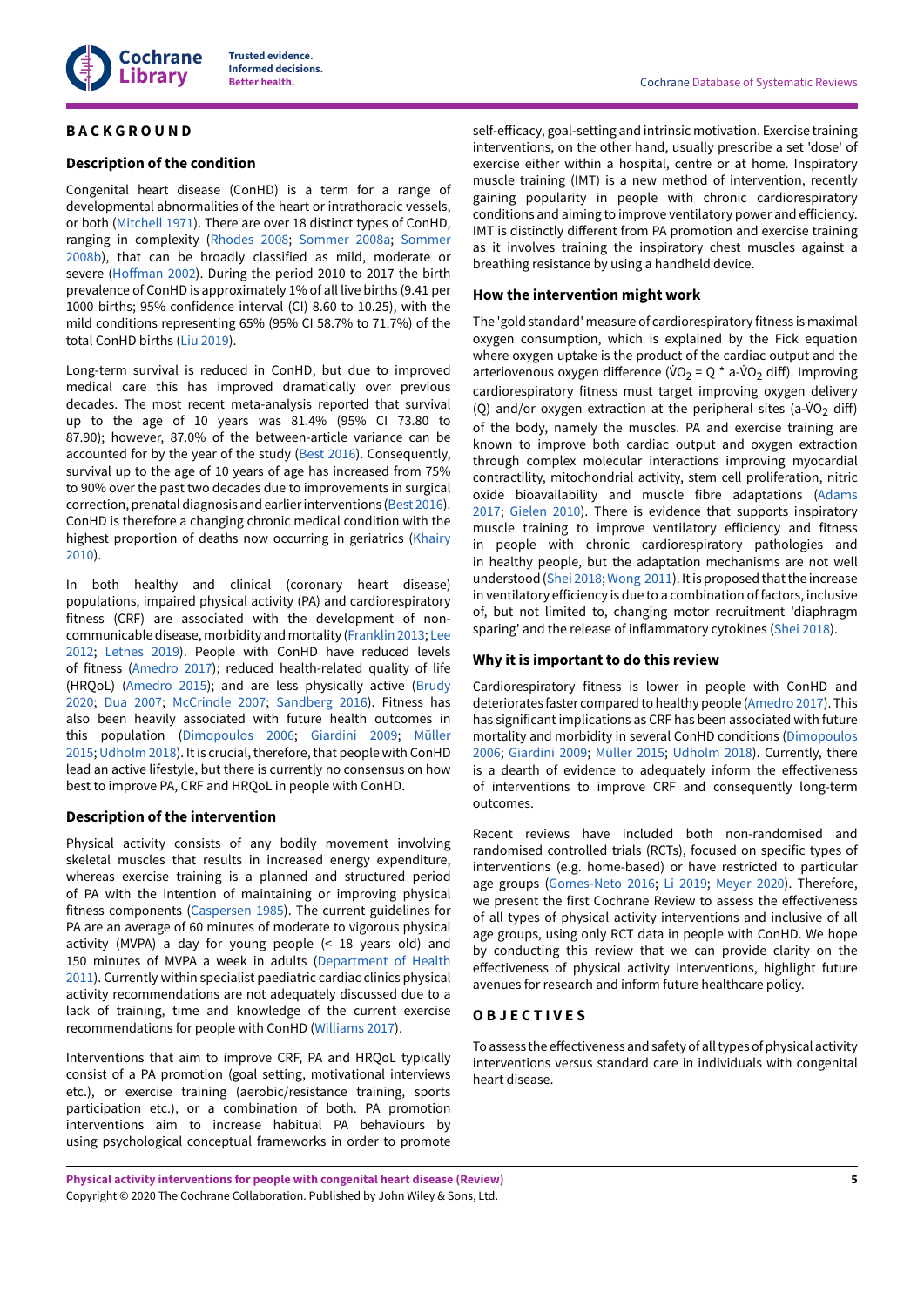

# <span id="page-7-0"></span>**M E T H O D S**

# **Criteria for considering studies for this review**

# **Types of studies**

We planned to include all types of randomised controlled trial (RCT), inclusive of but not limited to parallel, cross-over and cluster designs. We included only parallel and randomised cross-over designs: these trials compared all types of physical activity interventions to a 'no physical activity/no exercise' comparator. We included trials irrespective of their duration of follow-up.

# **Types of participants**

We included all individuals with a diagnosis of ConHD, who were deemed suitable for participation in a physical activity or exercise training intervention. We included all types of congenital heart disease, regardless of previous medical care and categorised them as mild, moderate or severe (Hoffman 2002). We also included paediatric (5 to 18 years old) and adult populations (> 18 years old).

# **Types of interventions**

We identified and included three types of intervention: physical activity (PA) promotion; exercise training; and inspiratory muscle training (IMT). PA promotion studies incorporated psychological components to promote and educate participants on the benefits of exercise, whereas exercise training studies 'prescribed' exercise at a set dose either in a hospital or in a homebased setting. IMT was not an anticipated intervention type at the protocol phase; we included it due to its increasing use in clinical care [\(Pufulete](#page-29-10) 2019). Furthermore, we included interventions whether they were structured versus unstructured, supervised versus unsupervised, home versus hospital and single versus multicomponent. All interventions were compared to 'no physical activity/physical activity as usual' control; and both the intervention and control group received usual medical care.

# **Types of outcome measures**

Studies should have intended to assess any of the outcomes in both the intervention and the control groups. At the protocol phase we intended to extract outcomes at two time points: at the end of intervention and at long-term follow-up (> 12 months). Due to the lack of long-term follow-up data, we only extracted the data at the end of the intervention. We sought to report the following primary and secondary outcomes, but they did not form the basis of our inclusion/exclusion criteria.

#### *Primary outcomes*

- Maximal cardiorespiratory fitness (CRF)
- Health-related quality of life determined by a validated questionnaire
- Device-worn 'objective' measures of physical activity

#### *Secondary outcomes*

- Submaximal CRF
- Validated questionnaire-based 'subjective' measures of physical activity
- Return to work or full-time education
- Hospital admissions
- Muscular strength determined by:
	- grip strength
	- isokinetic testing
	- muscular endurance capacity
- Adverse events

We anticipated there would be substantial variability in the reported outcome measures and we approached the primary outcomes as follows.

### **Cardiorespiratory fitness (CRF)**

We pooled peak oxygen consumption (peak  $VO<sub>2</sub>$ ) measured in millilitres per kilogram per minute (mL.kg−1.min−1) as our measure of maximal CRF. Peak  $\dot{V}O_2$  was assessed by validated cardiopulmonary exercise test protocols, measuring oxygen consumption directly or indirectly (by estimated oxygen consumption), using either a treadmill or cycle ergometer. The submaximal CRF outcome was oxygen consumption per kilogram of body mass (VO<sub>2</sub> mL.kg<sup>-1</sup>.min<sup>-1</sup>) at the gas exchange threshold (GET).

#### **Health-related quality of life (HRQoL)**

As anticipated there was large variability in the HRQoL scales used; we pooled HRQoL data in a meta-analysis where appropriate and reported all HRQoL in [Table](#page-72-0) 1 and summarised in text.

#### **Device-worn measures of physical activity**

Physical activity was measured by accelerometry only. We pooled data regardless of device (Actigraph GT3X, Actigraph GT1M), device settings (epoch ranged 5 to 60 seconds) and activity parameter measured (time spent in MVPA per day as a percentage ( $n = 1$ ) and minutes spent in MVPA per day) as per the protocol. There were no heart rate data to analyse. and activity parameter measured (time spent in MVPA per day as a percentage  $(n = 1)$  and minutes spent in MVPA per day) as per the protocol. There were no heart rate data to analyse.

# **Search methods for identification of studies**

## **Electronic searches**

We undertook a systematic search of the following databases on 23 September 2019.

- CENTRAL in the Cochrane Library (Issue 9 of 12, 2019)
- Epub Ahead of Print, In-Process & Other Non-Indexed Citations, MEDLINE Daily and MEDLINE (Ovid, 1946 to 19 September 2019)
- Embase (Ovid, 1980 to 2019 week 38)
- Cumulative Index to Nursing and Allied Health Literature (CINAHL) (EBSCOHost, 1937 to 23 September 2019)
- Allied and Complementary Medicine Database (AMED) (Ovid, 1985 to September 2019)
- BIOSIS Citation Index (Clarivate Analytics, 1926 to 23 September 2019)
- Web of Science Core Collection (Clarivate Analytics, 1900 to 23 September 2019)
- Latin American and Caribbean Health Sciences Literature (LILACS) (Bireme, 1982 to 23 September 2019)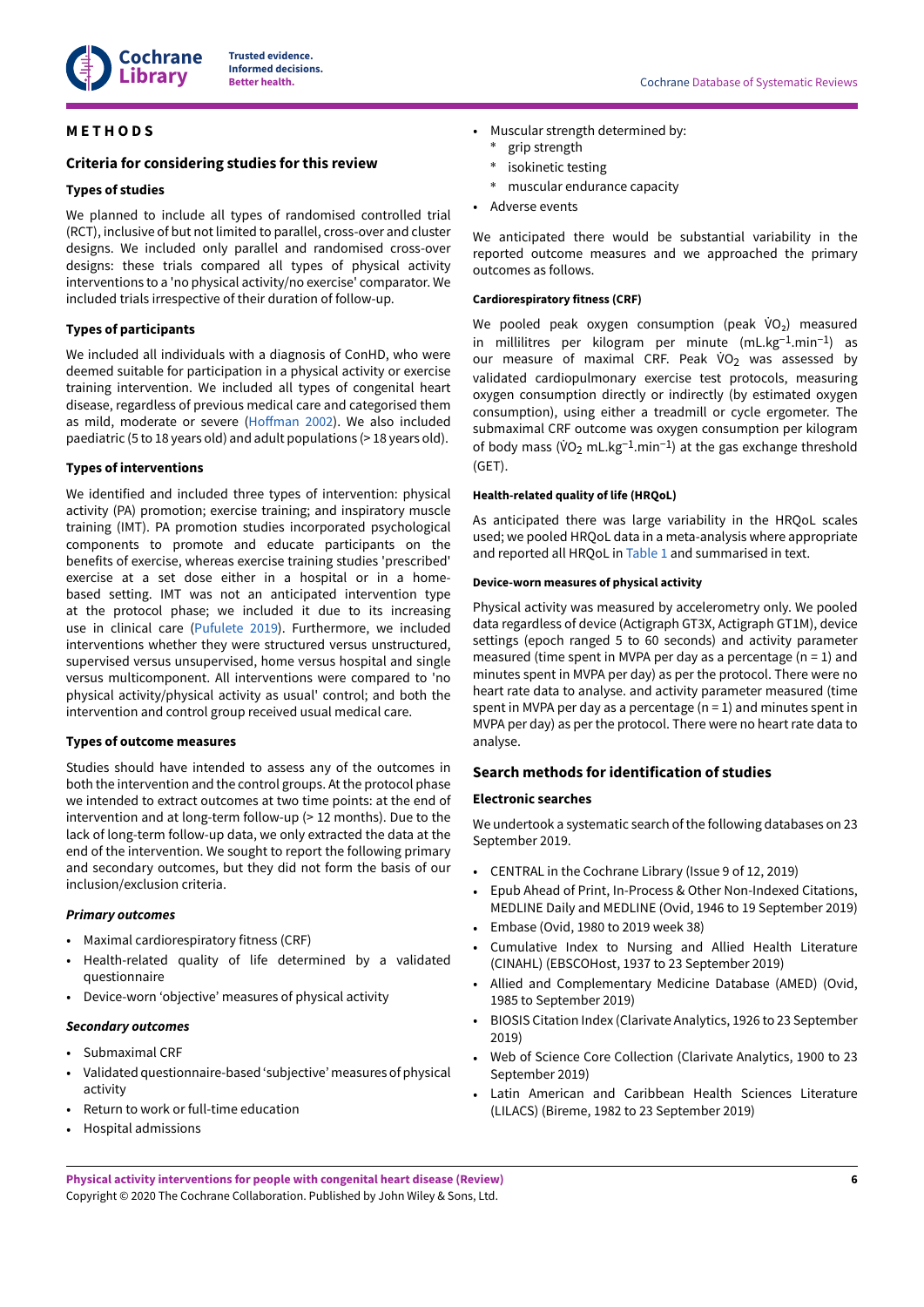

• DARE (NIHR Centre for Reviews and Dissemination www.crd.york.ac.uk, from inception to 31 March 2015 (when this database stopped adding records)).

We applied the Cochrane sensitivity-maximising RCT filter for MEDLINE and for Embase terms as recommended in the *Cochrane Handbook for Systematic Reviews of Interventions* [\(Lefebvre](#page-29-11) [2011](#page-29-11); [Higgins 2011\)](#page-28-8). For CINAHL, we used the Cochrane CINAHL RCT filter([Glanville 2019\)](#page-28-9). For all other databases, except CENTRAL, LILACS and DARE, we applied an adaptation of the Cochrane RCT filter. See [Appendix 1](#page-79-1) for the search strategies.

### **Searching other resources**

**Library**

We searched ClinicalTrials.gov on 11 September 2020 for ongoing or unpublished trials.

We also searched by hand the reference list of relevant reviews, randomised and non-randomised studies, and editorials for

additional studies. We contacted authors of studies and experts in the field to ask for any missed, unreported or ongoing trials. We also searched for any retraction statements and errata for included studies.

# **Data collection and analysis**

#### **Selection of studies**

Two review authors (CAW and CW) independently screened titles and abstracts for inclusion from all the potential trials we identified from the searches. We then sourced full texts and both review authors (CAW and CW) independently read them to confirm eligibility; in the event of exclusion, we documented the reasons. This was facilitated by [Covidence](#page-28-10) systematic review software. Two authors (LL and RST) arbitrated if any disagreements arose that could not be rectified through discussion,. We have recorded the selection process with a PRISMA flow diagram [\(Figure](#page-9-0) 1) and [Characteristics](#page-47-0) of excluded studies ([Liberati](#page-29-12) 2009).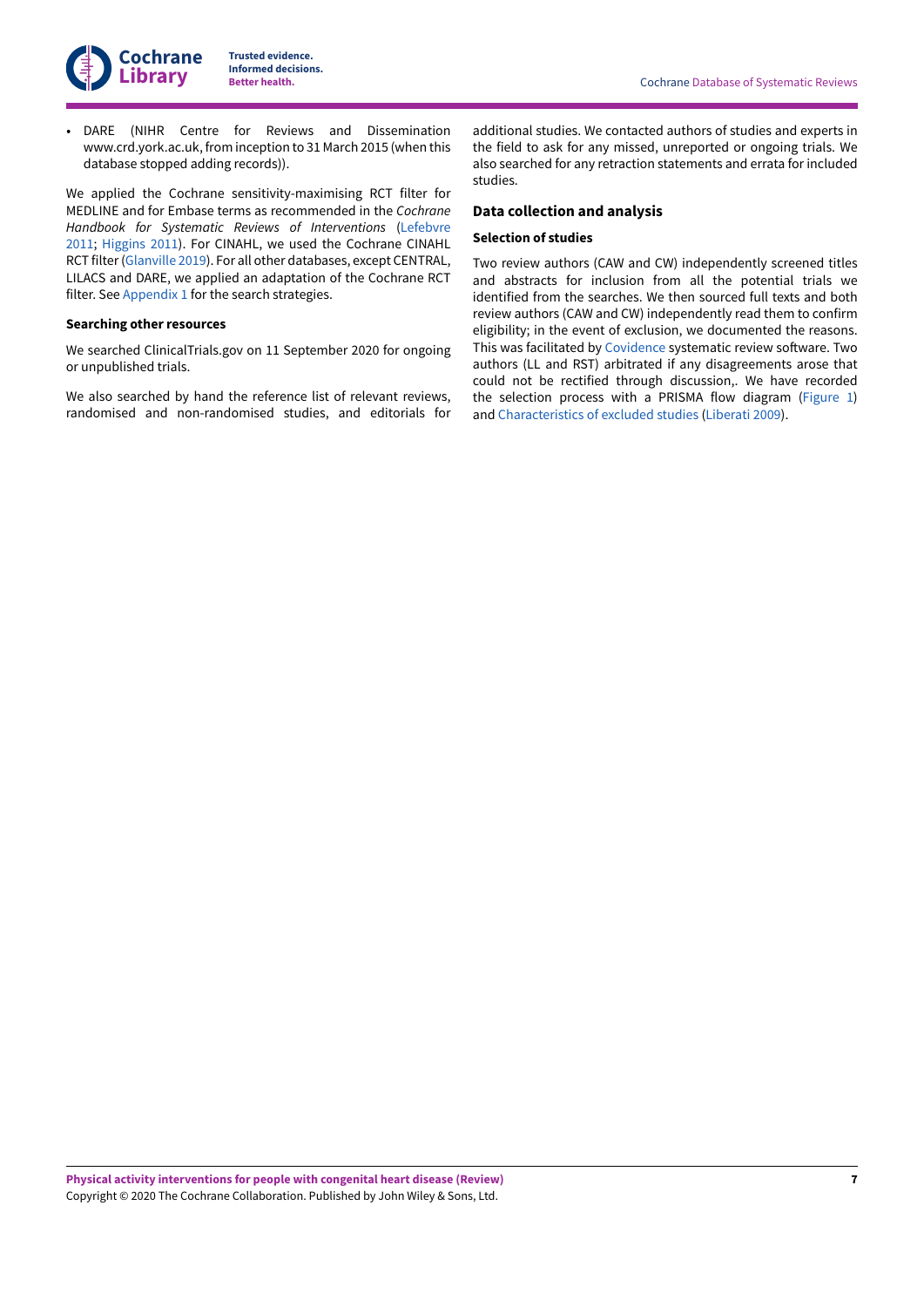

# <span id="page-9-0"></span>**Figure 1. Study flow diagram**

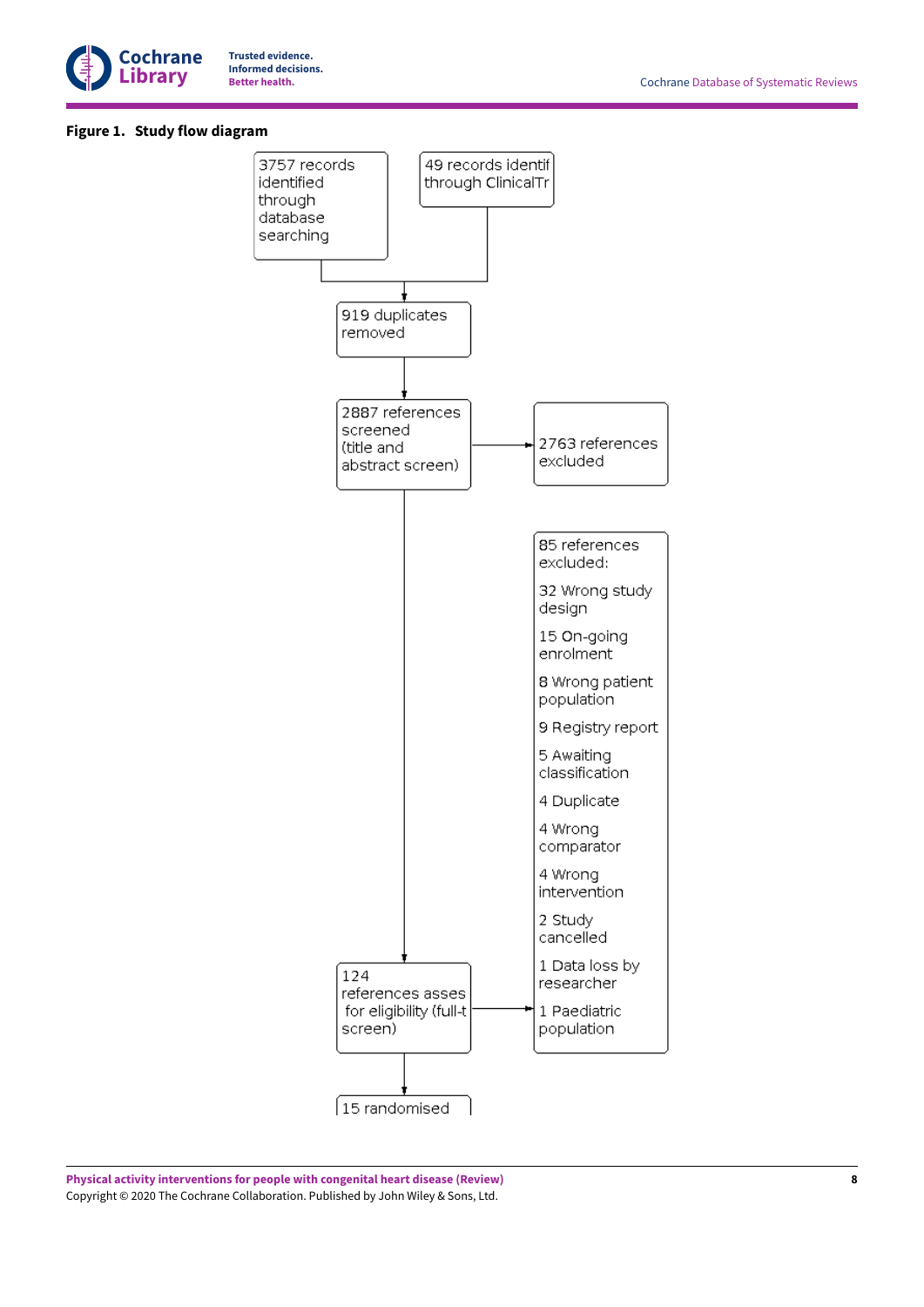

# **Figure 1. (Continued)**



#### **Data extraction and management**

Two authors (CAW and CW) independently piloted a data collection form and independently extracted outcome data from included studies. One review author (CW) transferred data into [RevMan](#page-29-13) Web [2019](#page-29-13); and CAW checked that the data was entered correctly.

We extracted the following study characteristics.

- Participants: N randomised, N lost to follow-up, N analysed, mean age (± standard deviation), gender, severity of condition\*, inclusion criteria, and exclusion criteria.
- Methods: study design, total duration of study, study setting, date of study, withdrawals, number of study centres and location.
- Interventions: intervention description (including the frequency, intensity, duration and modality of the intervention). comparison, and co-interventions.
- Outcomes: primary and secondary outcomes specified and collected, and time points reported.
- Notes: funding for trial, and notable conflicts of interest of trial authors.

\*As ConHD is an incredibly varied and complex disease we have classified the severity of the condition using the Hoffman 2002 criteria as 'mild', 'moderate' or 'severe' (see [Appendix 2](#page-86-0) for further information). We have chosen the Hoffman classification as it is very inclusive and does not bias against individual intra-diagnosis differences; it has since been adopted in the most recent guidelines from the US Task Force for adult congenital heart disease ([Warnes](#page-30-10) [2008](#page-30-10)). We have used these criteria to describe the study data (to aid the reader); we have not used it for subgroup analyses.

#### **Assessment of risk of bias in included studies**

Two review authors (CAW and CW) independently assessed risk of bias for each study using the recently revised 'Risk of bias in randomised trials (RoB2)'tool(accessed: 28 January 2020)[\(Higgins](#page-29-14) [2019](#page-29-14)).

We assessed risk of bias for each study outcome using the following Cochrane RoB 2 criteria ([Higgins 2019](#page-29-14)).

• Bias arising from the randomisation process

- Bias due to deviations from intended interventions
- Bias due to missing outcome data
- Bias in measurement of the outcome
- Bias in selection of the reported result

For each domain a series of signalling questions with the answers (yes, probably yes, no information, probably no, no) determine the risk of bias (low risk, some concerns and high risk).We included text alongside the judgements to provide supporting information for our decisions (see Risk of bias in [included](#page-13-1) studies). We decided the risk of bias for an outcome (e.g. health-related quality of life (HRQoL)) by its performance in each domain: if we judged one domain 'some concerns' or 'high risk' this judgement was taken for the whole outcome. We assessed the risk of bias of maximal and submaximal cardiorespiratory fitness (CRF), HRQoL, physical activity (PA) and muscular strength at follow-up. The effect of assignment or 'intention to treat' was our effect of interest and we have summarised the risk of bias in traffic lights on the forest plots, in [Table](#page-72-0) 1 for HRQoL and in text.

#### **Measures of treatment effect**

We analysed continuous data as mean difference with 95% confidence intervals (CIs). Where an outcome was measured and reported in more than one way, we report a standardised mean diFerence (SMD) with 95% CIs. We interpreted the SMD using the two approaches recommended in the *Handbook* ([Schünemann](#page-30-11) [2017\)](#page-30-11). First, we interpreted the mean SMD effect size using the following rule of thumb based on Cohen effect sizes (i.e. 0.2 represents a small effect, 0.5 a moderate effect, and 0.8 a large eFect) ([Faraone](#page-28-11) 2008). In addition, for physical activity data we have converted the SMD back to the original scale units (minutes of moderate to vigorous activity) by multiplying the pooled mean SMD by an among-person standard deviation for a particular trial [\(Opotowsky](#page-22-0) 2018). We have corrected for any diFerences in the direction of the scales for HRQoL (i.e. when some scales have a lower score for a better QoL, a reduction in score would indicate an improvement, whereas a scale that awards higher scores for better QoL would see an increase in score indicating a positive outcome). We included HRQoL data in the meta-analysis only if it was the overall or total HRQoL score. For the outcome 'adverse events' where there was a dichotomous variable (event or no event), we analysed this using count data and summarised in text. Where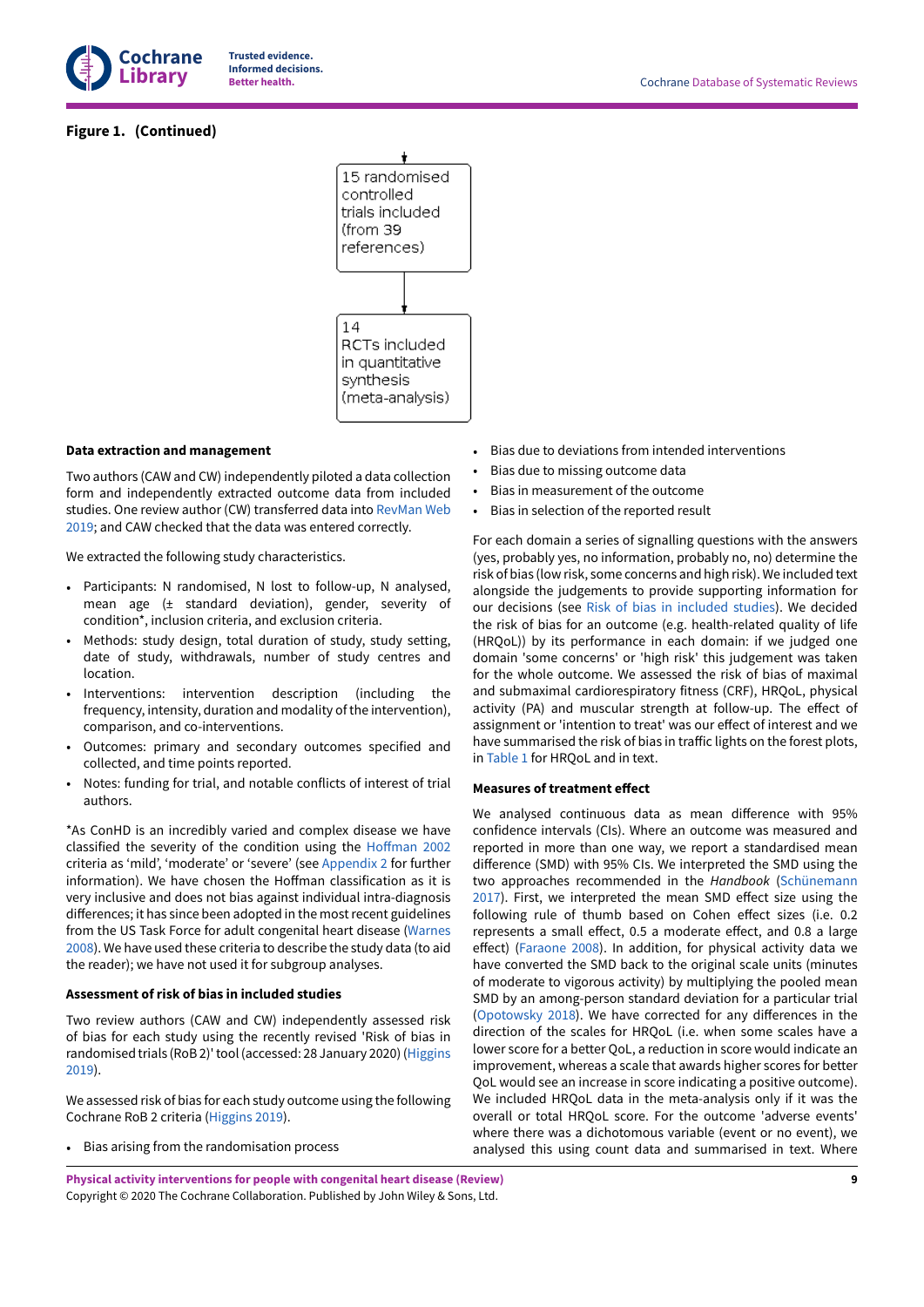

data were skewed and reported as medians and interquartile ranges, we converted them to means and standard deviations using validated equations (Wan [2014\)](#page-30-12).

#### **Unit of analysis issues**

We only identified studies with individual randomisation. Only one study presented long-term follow-up data [\(Winter](#page-23-0) 2012); in this instance we extracted data at the end of the intervention to keep consistency with all the other trials. One trial contained three arm: continuous exercise training; interval exercise training; and a control group ([Novakovic](#page-22-1) 2018). In this case we divided the number randomised to the control group in half to obtain the denominator for data analysis; the means and standard deviation for the control group remained unchanged for both comparisons. One study had a randomised cross-over design, but only contributed data prior to the cross-over (Fritz [2020](#page-21-1)); it was therefore not necessary to consider a washout period.

#### **Dealing with missing data**

We contacted multiple authors to verify key study characteristics (such as randomisation), clarify data queries and obtain missing numerical outcome data. Where data were presented graphically and we were unable to obtain numerical data from the authors, we used [WebPlotDigitizer](#page-30-13) to extract this information.

#### **Assessment of heterogeneity**

We explored heterogeneity amongst included studies qualitatively (through visual inspection of forest plots and by comparing the characteristics of included studies), and quantitatively (using the Chi<sup>2</sup> test of heterogeneity and the  $I^2$  statistic). We used a threshold of I2 greater than 50% to represent substantial heterogeneity for continuous outcomes [\(Deeks 2017\)](#page-28-12).

#### **Assessment of reporting biases**

We were able to pool more than 10 studies in our primary outcome 'maximal cardiorespiratory fitness'. We subsequently created and examined a funnel plot and used the Egger test to explore possible small-study biases for this primary outcome [\(Egger](#page-28-13) 1997).

#### **Data synthesis**

We performed meta-analyses with 95% CIs including all available studies where appropriate (i.e. when treatments, participants, and the underlying clinical question were similar enough for pooling to be appropriate). We used random-eFects meta-analyses for all analyses due to the qualitative (types of interventions and severities of ConHD) and quantitative (statistical) heterogeneity present. Evidence of substantial heterogeneity was confirmed using the <sup>12</sup> statistic of more than 50%, giving further justification for a random-effects analysis. Random effects provides a more conservative statistical approach, as the confidence interval around a random-eFects estimate is wider than a confidence interval around a fixed-effect estimate [\(Heran](#page-28-14) 2008a; Heran [2008b\)](#page-28-15). Where an outcome was measured and reported in more than one way, we report a standardised mean diFerence (SMD) with 95% CI.

We processed data in accordance with guidance in the *Handbook* [\(Higgins 2011](#page-28-8)). We completed data synthesis and analyses using [RevMan](#page-29-13) Web software (RevMan Web 2019); and we conducted meta-regression analysis using the "metareg" command in Stata

version 14.2 (Stata 2015 [\[Computer](#page-30-14) program]). We created additional figures using GraphPad [\(GraphPad](#page-28-16) Prism).

We could not pool some HRQoL. In this instance we adopted a modified version of a vote counting table, allowing us to summarise descriptive data, risk of bias and the direction of eFect. Whilst this synthesis without meta-analysis (SWiM) method has significant limitations, we believe it to be the only SWiM method that allows us to communicate the results in a transparent and concise format ([Campbell 2020\)](#page-27-5).

#### **Subgroup analysis and investigation of heterogeneity**

We split the outcome 'maximal cardiorespiratory fitness' into two subgroup analyses: [Analysis 1.1](#page-69-0) reports the effect of the type of physical activity intervention (i.e. PA promotion, exercise training and inspiratory muscle training (IMT); and [Analysis 1.6](#page-71-1) reports the effect of the intervention in each group of ConHD (i.e. single ventricle, tetralogy of Fallot and other/mixed ConHD).

We used meta-regression to assess the potential treatment eFect modifiers from all interventions (PA promotion, exercise training and IMT) on maximal cardiorespiratory fitness. Due to the limited number of studies to co-variate ratio we limited the metaregression to univariate analysis only ([Higgins 2011\)](#page-28-8). The metaregression included the following co-variates.

- Type of intervention (PA promotion or exercise training or IMT (categorical variable)).
- 'Dose' of exercise intervention (dose = number of weeks of exercise training × average number of sessions/week × average duration of session in minutes) (continuous variable).
- Length of intervention/follow-up period (continuous variable).
- Sample size (continuous variable).
- Setting (home- or centre-based) (categorical variable).
- Study location (North America or Europe or Asia) (categorical variable).
- Age of participants (paediatrics or adults) (categorical variable).
- Percentage of male participants (continuous variable).
- Baseline cardiorespiratory fitness (continuous variable).
- Risk of bias (categorical variable).

Due to the lack of data, we pooled all individual ConHD lesions [\(Table](#page-75-0) 2). This has limitations due to the within-condition and between-condition heterogeneity in clinical status [\(Amedro](#page-27-1) [2017;](#page-27-1) [Kempny](#page-29-15) 2012). We therefore used pre-intervention (baseline) cardiorespiratory fitness as a meta-regression covariate to account for the heterogeneity.

#### **Sensitivity analysis**

We performed the following sensitivity analyses for the outcome of maximal cardiorespiratory fitness: removal of high risk of bias studies; direct versus indirect methods of measuring/estimating peak  $\text{VO}_2$ ; the use of a fixed-effect model; insertion of all available change scores; and the removal of computed outcome scores (converting medians and interquartile ranges to means ± standard deviations). We did not perform sensitivity analyses for the other outcomes within the review, due to the lack of studies included in the respective outcomes and the similarity of the studies pooled.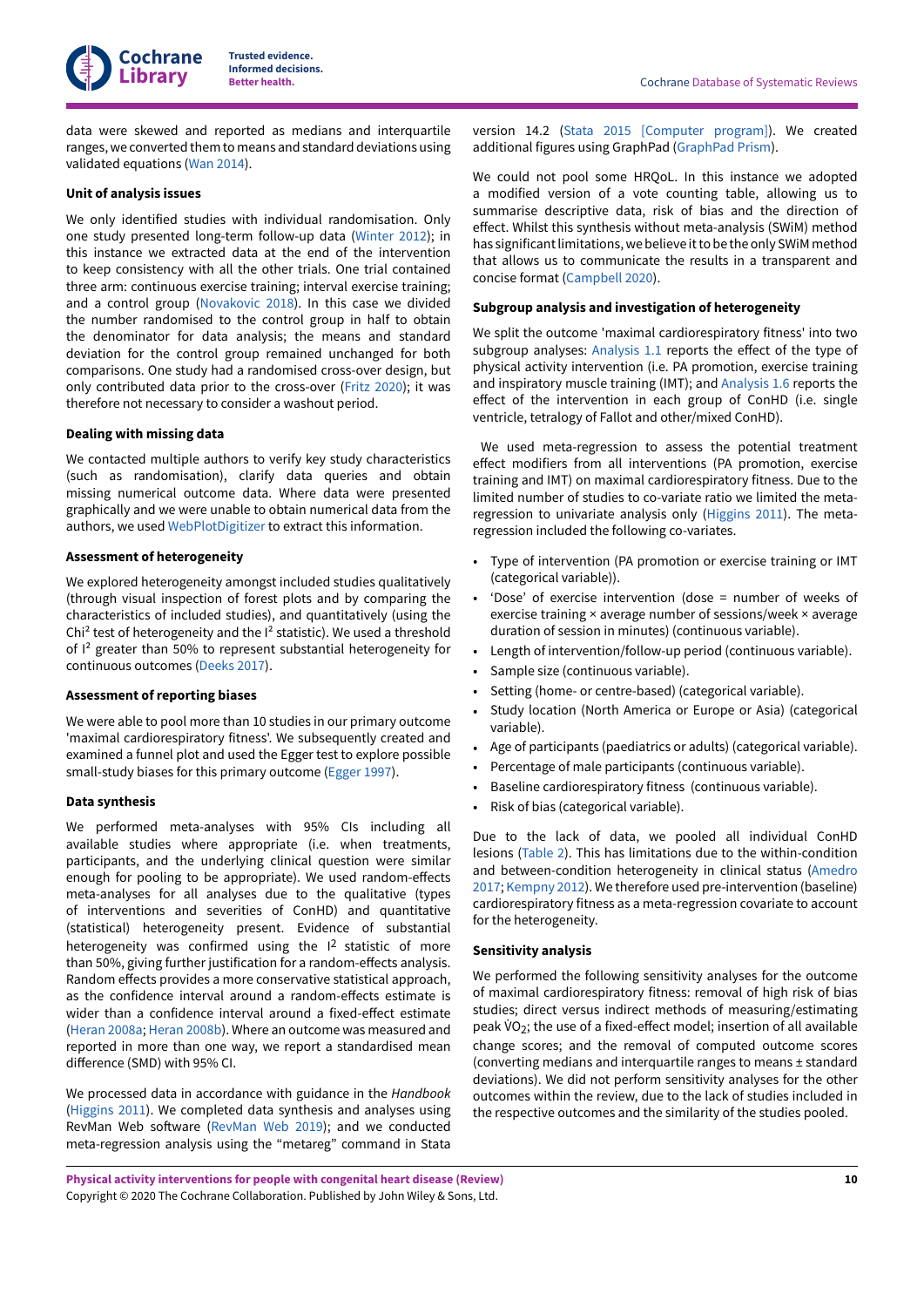# **Summary of findings and assessment of the certainty of the evidence**

We created the 'Summary of findings 1' using RevMan Web 2019 and reported the following outcomes: maximal cardiorespiratory fitness (CRF), health-related quality of life (HRQoL), device-worn 'objective' measures of physical activity (PA), submaximal CRF, muscular strength, and adverse events.

Two reviewers (CAW & CW) independently conducted GRADE analysis using [GRADEpro](#page-28-17) GDT. Where disagreements arose, we asked co-authors (LL & RST) to arbitrate. We used GRADE to assess the certainty of the available evidence, helping to inform decisions based on this evidence ([Schünemann 2017](#page-30-11)). We used the five GRADE considerations (study limitations, consistency of eFect, imprecision, indirectness, and publication bias) to assess the quality of the body of evidence, as it relates to the studies that contribute data to the meta-analyses for the prespecified outcomes. We justified all decisions to downgrade the quality of studies using footnotes.

We used methods and recommendations described in Section 8.5 and Chapter 12 ofthe *CochraneHandbook for Systematic Reviews of Interventions* using GRADEpro software [\(Higgins 2011\)](#page-28-8). Long-term follow-up (> 12 months) post intervention was our follow-up period of most interest. However, as only one study reported long-term follow-up, we only report short-term follow-up (immediately post intervention) in the 'Summary of findings' table.

# <span id="page-12-0"></span>**R E S U L T S**

# **Description of studies**

See: [Characteristics](#page-30-15) of included studies; [Characteristics](#page-47-0) of excluded [studies](#page-47-0); [Characteristics](#page-51-0) of ongoing studies; [Characteristics](#page-49-0) of studies awaiting [classification.](#page-49-0)

#### **Results of the search**

We identified 3806 references through our electronic and manual searches. After de-duplication and title and abstract screening, we retrieved 124 references. After screening the full text, we identified 15 RCTs from 39 references (see [Figure](#page-9-0) 1). Searching of the reference lists of eligible publications did not reveal additional publications for inclusion.

We contacted 18 corresponding authors for further information regarding study inclusion.When we could notreach the authors, we included these studies ( $n = 5$ ) in the Studies awaiting [classification](#page-26-0) table.

# **Included studies**

#### *Population*

We included 15 RCTs with 924 participants (50% ± 12% male) in the review. There were five paediatric RCTs and 10 adult RCTs with 500 participants and 424 participants respectively. All paediatric RCTs were based in Europe, whereas adult trials were based in Europe  $(n = 6)$ , North America  $(n = 3)$  and Asia  $(n = 1)$ . There were 11 RCTs that included severe classification participants ( $n = 559$ ); three RCTs that pooled mild, moderate and severe classifications ( $n = 254$ ); and one RCT that included mild classification participants only ( $n =$ 111). [Table](#page-75-0) 2 reports the individual ConHD lesions that we pooled into the meta-analyses.

## *Intervention*

We identified three distinct types of interventions: exercise training  $(n = 11)$ ; physical activity promotion  $(n = 3)$ ; and inspiratory muscle training (IMT) ( $n = 1$ ). See [Table](#page-77-0) 3 for the characteristics of exercise training trials. Physical activity promotion aims were varied: [Morrison 2013](#page-22-2)  and [Klausen 2016](#page-21-2) used motivational techniques (interviewing and goal setting vs. text 'e-based' encouragement) to improve physical activity and fitness in children and adolescents; whereas another intervention used a familybased psychological intervention with a subcomponent of physical activity promotion with the aim of improving HRQoL, time/ behaviour in school and sports enjoyment in young children [\(van](#page-22-3) [der Mheen 2019](#page-22-3)). The only IMT study included within the review aimed to assess the efficacy of IMT in adults with severe ConHD (Fontan circulations). The intervention was a randomised crossover design using a commercially available inspiratory muscle trainer. The participants completing three sets of 10 to 30 repetitions every day for six months, the intensity could be adjusted from 10 cm  $H_2O$  to 90 cm  $H_2O$  and was individualised for every training session to maintain an optimal training effect (Fritz [2020\)](#page-21-1).

# *Comparison*

All studies compared to usual care for their region. Only one study had three arms: two intervention arms (interval and continuous training) and a control arm ([Novakovic](#page-22-1) 2018).

# *Primary Outcomes*

Maximal cardiorespiratory fitness (CRF) was measured in 14 out of 15 (93.3%) studies. Health-related quality of life (HRQoL) was reported in 8 out of 15 (53.3%) studies, using a variety of validated questionnaires summarised in [Table](#page-72-0) 1. Device-worn measures of physical activity was reported by four(26.6%) studies, using a range of accelerometers, cut points and parameters such as time spent as a percentage in moderate to very vigorous activity, average minutes of moderate to vigorous activity (MVPA) and total minutes per day spent in MVPA assessed using accelerometer cut-points greater than 2000 counts [\(Duppen 2015;](#page-21-3) [Klausen 2016](#page-21-2); [Morrison](#page-22-2) [2013;](#page-22-2) [Opotowsky](#page-22-0) 2018). No study used disease-specific cut points.

# *Secondary Outcomes*

Only one study numerically reported questionnaire-based physical activity [\(Duppen 2015\)](#page-21-3). [Klausen 2016](#page-21-2) used questionnaires in combination with device-worn measures but did not report the questionnaire data as it reported similar results. No study measured return to work or full-time education. One study reported episodes off school for one or more days, however (van der [Mheen](#page-22-3) [2019\)](#page-22-3). No study reported on hospital admissions. Submaximal CRF was reported in a variety of ways: the most commonly reported was the oxygen consumption at the gas exchange threshold (GET) scaled to body mass (mL.kg−1.min− 1) (n = 5 studies) and the ventilatory equivalents ( $VE$ ) over volume of carbon dioxide production (VE/VCO<sub>2</sub> slope) (n = 4 studies) ([Avila](#page-21-4) 2016; [Duppen](#page-21-3) [2015;](#page-21-3) Fritz [2020;](#page-21-1) [Moalla](#page-22-4) 2006; [Novakovic](#page-22-1) 2018; [Opotowsky](#page-22-0) 2018; [van](#page-22-5) [Dissel 2019](#page-22-5); [WesthoF-Bleck](#page-22-6) 2013). Absolute oxygen consumption at the GET (mL.min−1), power output in watts at the GET, VE at the GET, heart rate at the GET and the oxygen uptake efficiency slope were all reported once. Muscular strength was only reported by one study using isokinetic testing ([Moalla](#page-22-4) 2006); and adverse events were reported by 11 studies, independent of whether an adverse event actually took place ([Avila](#page-21-4) 2016; [Duppen 2015](#page-21-3); [Fritz](#page-21-1)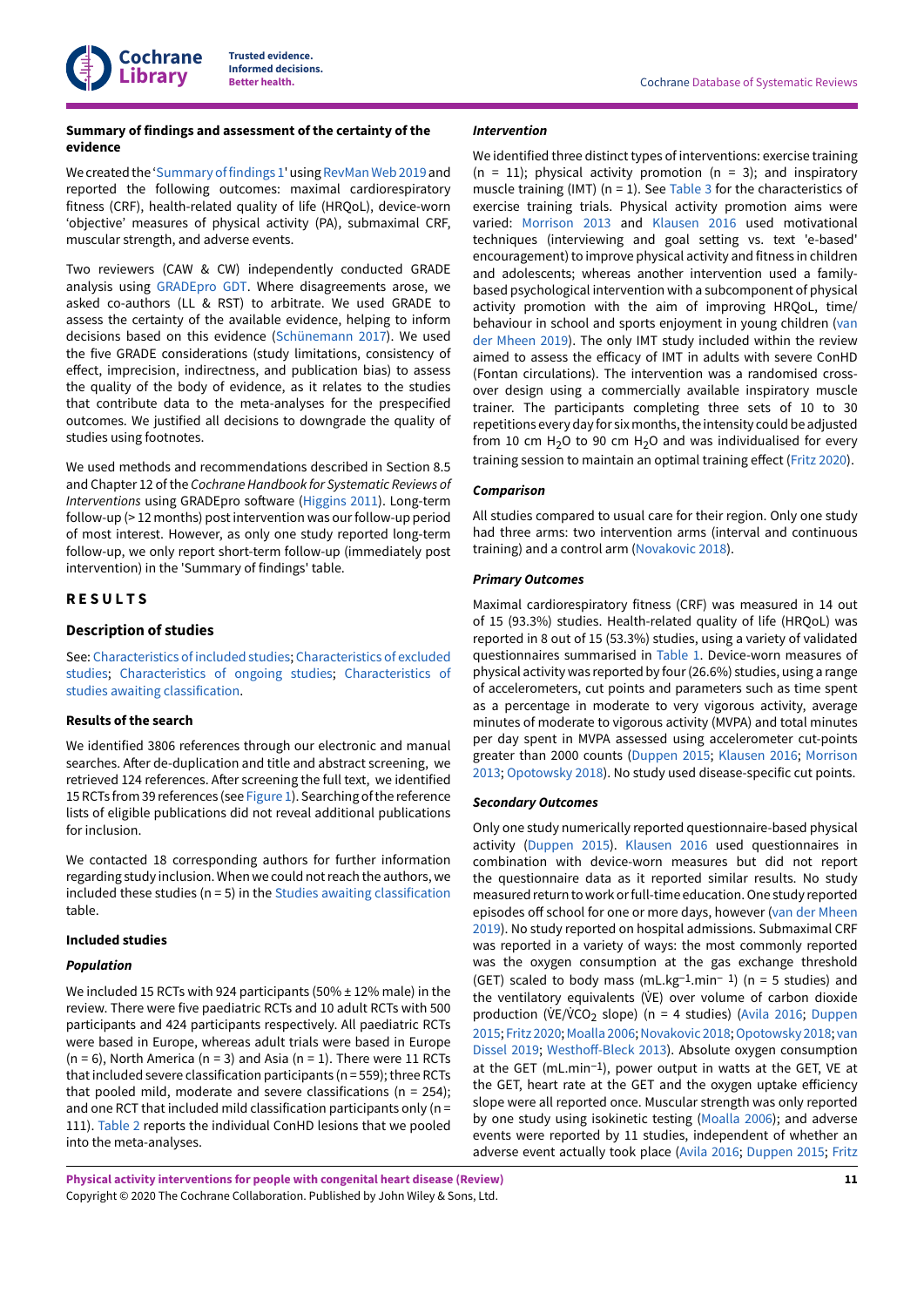

[2020](#page-21-1); [Klausen 2016](#page-21-2); [Novakovic](#page-22-1) 2018; [Opotowsky](#page-22-0) 2018; [Sandberg](#page-22-7) [2018](#page-22-7); [Therrien 2003](#page-22-8); van [Dissel](#page-22-5) 2019; [WesthoF-Bleck](#page-22-6) 2013; [Winter](#page-23-0) [2012](#page-23-0)).

# **Excluded studies**

We excluded 85 references during the full-text review, amongst which were 32 due to wrong study design, 15 because they are ongoing trials and 8 because they included the wrong patient population. For more regarding exclusions see [Figure](#page-9-0) [1](#page-9-0) and [Characteristics](#page-47-0) of excluded studies.

#### <span id="page-13-1"></span>**Risk of bias in included studies**

Risk of bias assessments for each outcome, including all domain judgements and support for judgement, is located in the Risk of bias section (located after the [Characteristics](#page-30-15) of included [studies](#page-30-15)), at the side of all forest plots and in [Table](https://outlook.office.com/mail/inbox/id/418701375063509578) 1 for HRQoL. To access further detailed risk of bias assessment data, please use the following link ([doi.org/10.24378/exe.2363\)](https://doi.org/10.24378/exe.2363).

Risk of bias of outcomes across all studies was similar and predominately of 'some concerns'. Study authors reported poorly

the details of blinding outcome assessors (patient-facing members of staff conducting the outcome assessments, i.e. the person conducting the exercise test or questionnaire) and preagreed statistical analysis plans with sufficient detail.

Across most outcomes risk of bias was similar: we judged it as 'some concerns'. The only exception was HRQoL which we judged to be at high risk of bias due to the nature of self-reported questionnaires, the lack of blinding of the participants and other outcome assessors.

# **Effects of interventions**

See: **[Summary](#page-4-1) of findings 1** Summary of findings for the main comparison. Physical activity and exercise [interventions](#page-4-1) compared to usual care for people with [congenital](#page-4-1) heart disease.

See [Summary](#page-4-1) of findings 1 and forest plots ([Figure](#page-14-0) 2, Figure 3, [Figure](#page-14-1) 4, [Figure](#page-15-0) 5, [Figure](#page-15-1) 6).

<span id="page-13-0"></span>**Figure 2. Physical activity promotion, exercise training and inspiratory muscle training interventions versus no activity (usual care) in people with congenital heart disease. Outcome: Maximal cardiorespiratory fitness (V̇O2 mL.kg-1.min-1 at maximal exercise).**

|                                                                                                        | <b>Physical activity</b> |                 |                |                  | No activity (usual care) |                |            | <b>Mean Difference</b>                | <b>Mean Difference</b>                                        | <b>Risk of Bias</b> |                       |  |
|--------------------------------------------------------------------------------------------------------|--------------------------|-----------------|----------------|------------------|--------------------------|----------------|------------|---------------------------------------|---------------------------------------------------------------|---------------------|-----------------------|--|
| <b>Study or Subgroup</b>                                                                               | Mean [mL/kg/min]         | SD [mL/kg/min]  | Total          | Mean [mL/kg/min] | SD [mL/kg/min]           | Total          |            | Weight IV, Random, 95% CI [mL/kg/min] | IV, Random, 95% CI [mL/kg/min]                                |                     | A B C D E F           |  |
| 1.1.1 Exercise training                                                                                |                          |                 |                |                  |                          |                |            |                                       |                                                               |                     |                       |  |
| Therrien 2003                                                                                          | 24.3                     | 8.2             | 9              | 22.1             | 6.5                      | 8              | 4.8%       | 2.20 [-4.80, 9.20]                    |                                                               |                     | 2 <sup>o</sup>        |  |
| Moalla 2006                                                                                            | 33                       | 6.2             | 10             | 29.6             | 7.2                      | 8              | 5.4%       | 3.40 [-2.90, 9.70]                    |                                                               |                     |                       |  |
| Madhavi 2011                                                                                           | 43.84                    | 10.33           | 51             | 30.99            | 7.96                     | 61             | 8.1%       | 12.85 [9.38, 16.32]                   |                                                               |                     |                       |  |
| Winter 2012                                                                                            | 29                       | $7\phantom{.0}$ | 24             | 26               | $\,$ 8 $\,$              | 22             | 7.2%       | $3.00$ [-1.36, 7.36]                  |                                                               |                     | 20.2                  |  |
| Westhoff-Bleck 2013                                                                                    | 25.9                     | 6.1             | 19             | 23.5             | 5.3                      | 21             | 8.0%       | $2.40$ [-1.16, 5.96]                  |                                                               |                     | 20.2                  |  |
| Duppen 2015                                                                                            | 35.9                     | 7.4             | 43             | 34.2             | 8.6                      | 30             | 7.8%       | $1.70$ [-2.09, 5.49]                  |                                                               |                     | 20.2                  |  |
| Avila 2016                                                                                             | 28.6                     | 7.1             | 13             | 28.5             | 6.01                     | $\overline{4}$ | 4.8%       | $0.10$ [-6.94, 7.14]                  |                                                               |                     | 20.2                  |  |
| Novakovic 2018 (1)                                                                                     | 26.5                     | 12.5            | $\overline{9}$ | 23.3             | 8.5                      | 5              | 2.7%       | 3.20 [-7.85, 14.25]                   |                                                               |                     | 20P                   |  |
| Opotowsky 2018                                                                                         | $\mathbf{1}$             | 1.5             | 13             | $-1.2$           | 2.3                      | 15             | 9.9%       | 2.20 [0.78, 3.62]                     |                                                               |                     | 20 <sup>o</sup>       |  |
| Sandberg 2018                                                                                          | 25.1                     | 6.16            | 13             | 24.03            | 3.33                     | 10             | 7.6%       | $1.07$ [-2.86, 5.00]                  |                                                               |                     | 20.2                  |  |
| Novakovic 2018 (2)                                                                                     | 24                       | 6.2             | $\overline{9}$ | 23.3             | 8.5                      | $\overline{4}$ | 3.5%       | $0.70$ [-8.56, 9.96]                  |                                                               |                     | 20 <sub>2</sub>       |  |
| van Dissel 2019                                                                                        | 25.4                     | 6.6             | 17             | 27.7             | 5.6                      | 17             | 7.4%       | $-2.30$ [ $-6.41$ , $1.81$ ]          |                                                               | $\mathbf{P}$        | 200<br>$\overline{2}$ |  |
| Subtotal (95% CI)                                                                                      |                          |                 | 230            |                  |                          | 205            | 77.3%      | 2.74 [0.36, 5.12]                     |                                                               |                     |                       |  |
| Heterogeneity: Tau <sup>2</sup> = 10.92; Chi <sup>2</sup> = 40.79, df = 11 (P < 0.0001); $I^2 = 73\%$  |                          |                 |                |                  |                          |                |            |                                       |                                                               |                     |                       |  |
| Test for overall effect: $Z = 2.26$ (P = 0.02)                                                         |                          |                 |                |                  |                          |                |            |                                       |                                                               |                     |                       |  |
| 1.1.2 Physical activity promotion                                                                      |                          |                 |                |                  |                          |                |            |                                       |                                                               |                     |                       |  |
| Morrison 2013                                                                                          | 37.4                     | 8.8             | 62             | 37.5             | 8.6                      | 39             | 8.1%       | $-0.10$ [ $-3.58$ , $3.38$ ]          |                                                               |                     |                       |  |
| Klausen 2016                                                                                           | 43.2                     | 9.7             | 81             | 46.3             | 10.1                     | 77             | 8.5%       | $-3.10$ [ $-6.19$ , $-0.01$ ]         |                                                               |                     |                       |  |
| Subtotal (95% CI)                                                                                      |                          |                 | 143            |                  |                          | 116            | 16.6%      | $-1.71$ [ $-4.64$ , $1.22$ ]          |                                                               |                     |                       |  |
| Heterogeneity: Tau <sup>2</sup> = 1.68; Chi <sup>2</sup> = 1.60, df = 1 (P = 0.21); $P = 37%$          |                          |                 |                |                  |                          |                |            |                                       |                                                               |                     |                       |  |
| Test for overall effect: $Z = 1.14$ ( $P = 0.25$ )                                                     |                          |                 |                |                  |                          |                |            |                                       |                                                               |                     |                       |  |
| 1.1.3 Inspiratory muscle training                                                                      |                          |                 |                |                  |                          |                |            |                                       |                                                               |                     |                       |  |
| <b>Fritz 2020</b>                                                                                      | 24                       | 8.3             | 18             | 23.3             | 9.1                      | 20             | 6.1%       | $0.70$ [-4.83, 6.23]                  |                                                               |                     | 200222                |  |
| Subtotal (95% CI)                                                                                      |                          |                 | 18             |                  |                          | 20             | 6.1%       | $0.70$ [-4.83, 6.23]                  |                                                               |                     |                       |  |
| Heterogeneity: Not applicable                                                                          |                          |                 |                |                  |                          |                |            |                                       |                                                               |                     |                       |  |
| Test for overall effect: $Z = 0.25$ (P = 0.80)                                                         |                          |                 |                |                  |                          |                |            |                                       |                                                               |                     |                       |  |
| <b>Total (95% CI)</b>                                                                                  |                          |                 | 391            |                  |                          |                | 341 100.0% | 1.89 [-0.22, 3.99]                    |                                                               |                     |                       |  |
| Heterogeneity: Tau <sup>2</sup> = 11.06; Chi <sup>2</sup> = 55.03, df = 14 (P < 0.00001); $I^2 = 75\%$ |                          |                 |                |                  |                          |                |            |                                       |                                                               |                     |                       |  |
| Test for overall effect: $Z = 1.76$ (P = 0.08)                                                         |                          |                 |                |                  |                          |                |            |                                       | $-10$<br>$-5$<br>$\sim$<br>-10<br>$\Omega$                    |                     |                       |  |
| Test for subgroup differences: Chi <sup>2</sup> = 5.34, df = 2 (P = 0.07), $I^2$ = 62.5%               |                          |                 |                |                  |                          |                |            |                                       | Favours no activity (usual care)<br>Favours physical activity |                     |                       |  |
|                                                                                                        |                          |                 |                |                  |                          |                |            |                                       |                                                               |                     |                       |  |
| .                                                                                                      |                          |                 |                |                  |                          |                |            |                                       |                                                               |                     |                       |  |

**Footnotes** (1) interval training arm

(2) continuous training arm

**Risk of bias legend**

(A) Bias arising from the randomization process

(B) Bias due to deviations from intended interventions: Cardiorespiratory fit (C) Bias due to deviations from interacted interventions: Cardiores<br>(C) Bias due to missing outcome data: Cardiorespiratory fitness

(D) Bias in measurement of the outcome: Cardiorespiratory fitness<br>(E) Bias in selection of the reported result: Cardiorespiratory fitness

(E) Bias in selection of the reported result: Cardiorespiratory fitness (F) Overall bias: Cardiorespiratory fitness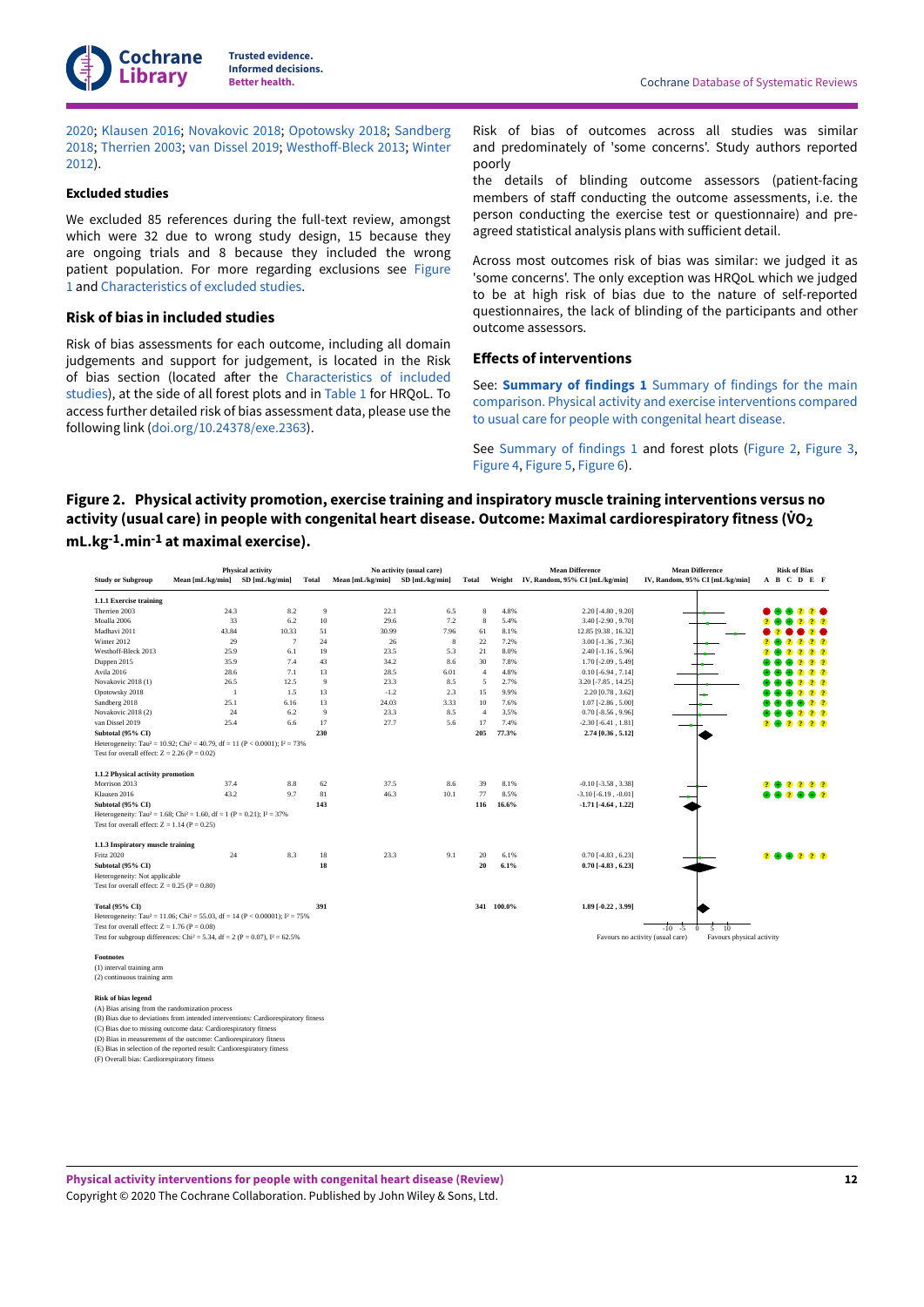# <span id="page-14-0"></span>Figure 3. Exercise training versus no activity (usual care) in people with congenital heart disease. Outcome: Health **related quality of life.**

|                                                                                                    |         | <b>Physical activity</b> |       |         | No activity (usual care) |       |                              | <b>Std. Mean Difference</b>      | <b>Std. Mean Difference</b> | <b>Risk of Bias</b> |  |  |
|----------------------------------------------------------------------------------------------------|---------|--------------------------|-------|---------|--------------------------|-------|------------------------------|----------------------------------|-----------------------------|---------------------|--|--|
| <b>Study or Subgroup</b>                                                                           | Mean    | <b>SD</b>                | Total | Mean    | <b>SD</b>                | Total | Weight<br>IV, Random, 95% CI |                                  | IV, Random, 95% CI          | A B C D E F         |  |  |
| Madhavi 2011 (1)                                                                                   | 72.28   | 8.071                    | 51    | 57.93   | 11.019                   | 61    | 37.9%                        | $1.46$ [1.04, 1.88]              |                             | 2 O<br>$\bullet$    |  |  |
| Opotowsky 2018 (2)                                                                                 | $-20.1$ | 11.4                     | 13    | $-27.7$ | 10.9                     | 15    | 31.6%                        | $0.66$ [ $-0.10$ , 1.43]         |                             | <b>? O</b>          |  |  |
| Sandberg $2018(3)$                                                                                 | 76.2    | 15.2                     | 13    | 76.3    | 20.7                     | 10    | 30.5%                        | $-0.01$ [ $-0.83$ , $0.82$ ]     |                             | <b>20</b>           |  |  |
| <b>Total (95% CI)</b>                                                                              |         |                          | 77    |         |                          | 86    | 100.0%                       | $0.76$ [-0.13, 1.65]             |                             |                     |  |  |
| Heterogeneity: Tau <sup>2</sup> = 0.50; Chi <sup>2</sup> = 10.87, df = 2 (P = 0.004); $I^2 = 82\%$ |         |                          |       |         |                          |       |                              |                                  |                             |                     |  |  |
| Test for overall effect: $Z = 1.67$ (P = 0.09)                                                     |         |                          |       |         |                          |       |                              |                                  | $-2$                        |                     |  |  |
| Test for subgroup differences: Not applicable                                                      |         |                          |       |         |                          |       |                              | Favours no activity (usual care) | Favours physical activity   |                     |  |  |
| <b>Footnotes</b>                                                                                   |         |                          |       |         |                          |       |                              |                                  |                             |                     |  |  |
| $(1)$ SF-36 (total score)                                                                          |         |                          |       |         |                          |       |                              |                                  |                             |                     |  |  |
| $(2)$ MLHFQ                                                                                        |         |                          |       |         |                          |       |                              |                                  |                             |                     |  |  |
| $(3)$ EQ5D VAS                                                                                     |         |                          |       |         |                          |       |                              |                                  |                             |                     |  |  |
| <b>Risk of bias legend</b>                                                                         |         |                          |       |         |                          |       |                              |                                  |                             |                     |  |  |
| (A) Bias arising from the randomization process                                                    |         |                          |       |         |                          |       |                              |                                  |                             |                     |  |  |

(B) Bias due to deviations from intended interventions: Health-related quality of life

(C) Bias due to missing outcome data: Health-related quality of life

(D) Bias in measurement of the outcome: Health-related quality of life

(E) Bias in selection of the reported result: Health-related quality of life

(F) Overall bias: Health-related quality of life

# <span id="page-14-1"></span>Figure 4. Physical activity promotion and exercise training interventions versus no activity (usual care) in people **with congenital heart disease. Outcome: Physical activity (device-worn).**

|                                                                                                    | <b>Physical activity</b> |           |       |      | No activity (usual care) |       |        | <b>Std. Mean Difference</b>      | <b>Risk of Bias</b><br><b>Std. Mean Difference</b> |                   |  |
|----------------------------------------------------------------------------------------------------|--------------------------|-----------|-------|------|--------------------------|-------|--------|----------------------------------|----------------------------------------------------|-------------------|--|
| <b>Study or Subgroup</b>                                                                           | Mean                     | <b>SD</b> | Total | Mean | SD.                      | Total | Weight | IV. Random. 95% CI               | IV. Random. 95% CI                                 | B C D<br>E F<br>A |  |
| Duppen 2015 (1)                                                                                    | 12.7                     | 8.1       | 28    | 11.8 | 6.2                      | 18    | 23.7%  | $0.12$ [-0.47, 0.71]             |                                                    | <b></b>           |  |
| Klausen 2016                                                                                       | 40.3                     | 21.8      | 81    | 41.3 | 22.9                     | 77    | 30.2%  | $-0.04$ [ $-0.36$ , 0.27]        |                                                    | .                 |  |
| Morrison 2013                                                                                      | 57.2                     | 32.2      | 62    | 29.2 | 27.3                     | 39    | 27.8%  | $0.91$ [0.49, 1.33]              |                                                    | .                 |  |
| Opotowsky 2018                                                                                     | 103                      | 56        | 11    | 75   | 25                       | 12    | 18.3%  | $0.63$ [ $-0.21$ , $1.47$ ]      |                                                    | .                 |  |
| <b>Total (95% CI)</b>                                                                              |                          |           | 182   |      |                          | 146   | 100.0% | $0.38$ [ $-0.15$ , $0.92$ ]      |                                                    |                   |  |
| Heterogeneity: Tau <sup>2</sup> = 0.22; Chi <sup>2</sup> = 13.81, df = 3 (P = 0.003); $I^2 = 78\%$ |                          |           |       |      |                          |       |        |                                  |                                                    |                   |  |
| Test for overall effect: $Z = 1.42$ (P = 0.16)                                                     |                          |           |       |      |                          |       |        |                                  | $\cdot$                                            |                   |  |
| Test for subgroup differences: Not applicable                                                      |                          |           |       |      |                          |       |        | Favours no activity (usual care) | Favours physical activity                          |                   |  |

#### **Footnotes**

(1) Measure of activity: time spent in moderate-to-very-vigorous activity as a percentage. All other studies report minutes of MVPA per day.

#### **Risk of bias legend**

(A) Bias arising from the randomization process

(B) Bias due to deviations from intended interventions: Physical activity (device-worn)

(C) Bias due to missing outcome data: Physical activity (device-worn)

(D) Bias in measurement of the outcome: Physical activity (device-worn)

(E) Bias in selection of the reported result: Physical activity (device-worn)

(F) Overall bias: Physical activity (device-worn)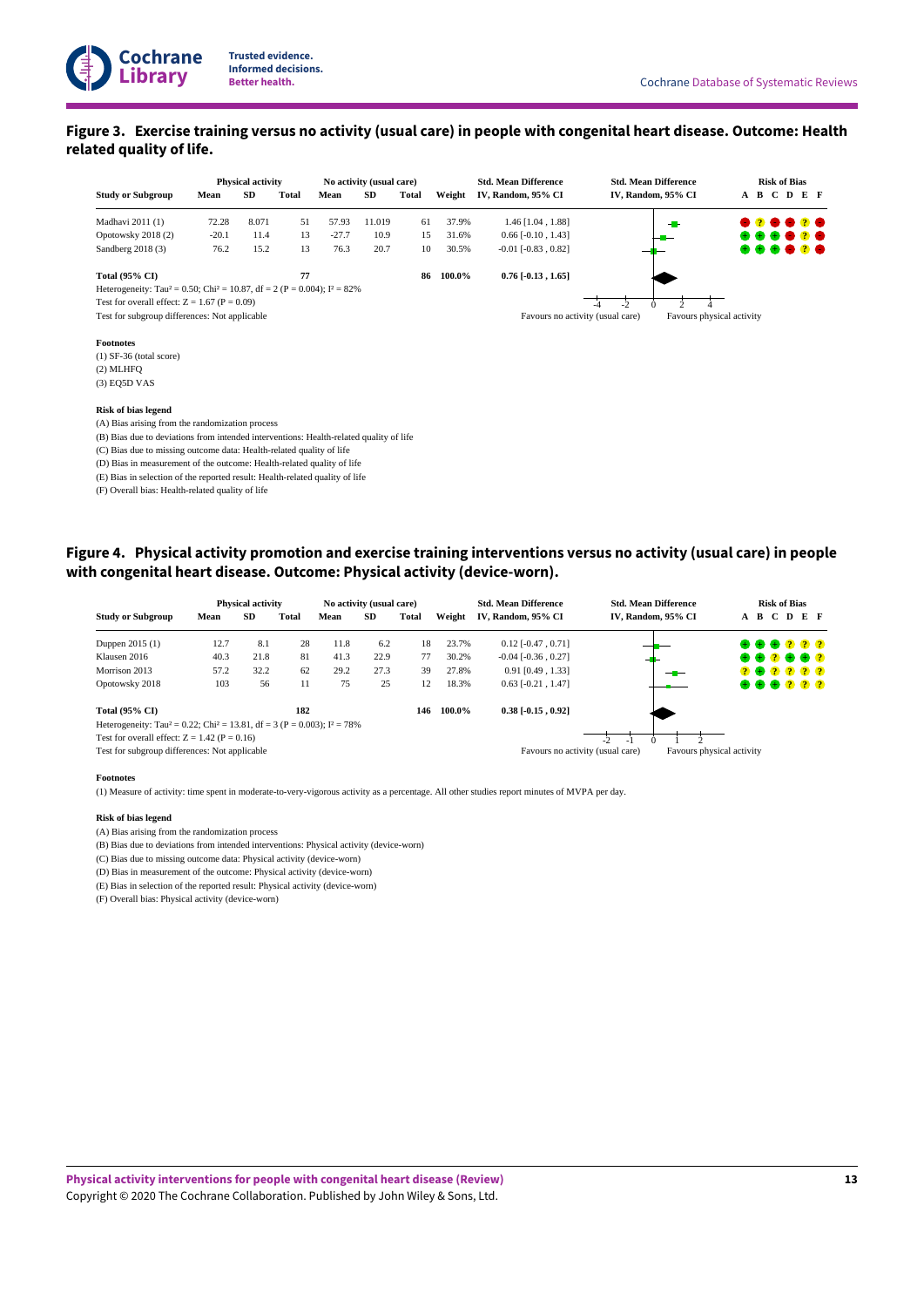# <span id="page-15-0"></span>Figure 5. Exercise training interventions versus no activity (usual care) in people with congenital heart disease.. **Outcome:Sub-maximal cardiorespiratory fitness (V̇O<sup>2</sup> mL.kg-1.min-1 at the gas exchange threshold).**

|                                                                                                                       | <b>Physical activity</b> |                |       |                  | No activity (usual care) |              |        | <b>Mean Difference</b>         | <b>Mean Difference</b>                                        | <b>Risk of Bias</b> |
|-----------------------------------------------------------------------------------------------------------------------|--------------------------|----------------|-------|------------------|--------------------------|--------------|--------|--------------------------------|---------------------------------------------------------------|---------------------|
| <b>Study or Subgroup</b>                                                                                              | Mean [mL/kg/min]         | SD [mL/kg/min] | Total | Mean [mL/kg/min] | SD [mL/kg/min]           | <b>Total</b> | Weight | IV, Random, 95% CI [mL/kg/min] | IV, Random, 95% CI [mL/kg/min]                                | A B C D E F         |
| Moalla 2006                                                                                                           | 23.6                     | 3.3            | 10    | 18.1             | 4.1                      | 8            | 20.0%  | 5.50 [2.00, 9.00]              |                                                               | $\bullet$<br>9.9    |
| Westhoff-Bleck 2013                                                                                                   | 16.2                     | 5.3            | 19    | 15.5             | 3.7                      | 21           | 25.1%  | $0.70$ [-2.16, 3.56]           |                                                               | 200                 |
| Duppen 2015                                                                                                           | 20.9                     | 5.9            | 46    | 20.6             | 6.2                      | 31           | 26.0%  | $0.30$ [-2.47, 3.07]           |                                                               | 20.2                |
| Avila 2016                                                                                                            | 21                       | 6.7            | 13    | 21.8             | 6.7                      |              | 6.2%   | $-0.80$ [ $-8.31$ , 6.71]      |                                                               | 20                  |
| Novakovic 2018 (1)                                                                                                    | 20.1                     | 5.4            | 9     | 18.1             | 4.2                      |              | 10.8%  | $2.00$ [-3.42, 7.42]           |                                                               | 200                 |
| Novakovic 2018 (2)                                                                                                    | 22.6                     | 5.4            | 9     | 18.1             | 4.2                      | 5            | 11.9%  | $4.50$ [-0.60, 9.60]           |                                                               | 200<br>$\mathbf{r}$ |
| <b>Total (95% CI)</b>                                                                                                 |                          |                | 106   |                  |                          | 73           | 100.0% | 2.05 [0.05, 4.05]              |                                                               |                     |
| Heterogeneity: Tau <sup>2</sup> = 2.01; Chi <sup>2</sup> = 7.52, df = 5 (P = 0.18); $I^2$ = 33%                       |                          |                |       |                  |                          |              |        |                                |                                                               |                     |
| Test for overall effect: $Z = 2.01$ ( $P = 0.04$ )                                                                    |                          |                |       |                  |                          |              |        |                                | $-10$                                                         |                     |
| Test for subgroup differences: Not applicable                                                                         |                          |                |       |                  |                          |              |        |                                | Favours no activity (usual care)<br>Favours physical activity |                     |
|                                                                                                                       |                          |                |       |                  |                          |              |        |                                |                                                               |                     |
| <b>Footnotes</b>                                                                                                      |                          |                |       |                  |                          |              |        |                                |                                                               |                     |
| (1) continuous training arm.                                                                                          |                          |                |       |                  |                          |              |        |                                |                                                               |                     |
| (2) interval training arm                                                                                             |                          |                |       |                  |                          |              |        |                                |                                                               |                     |
| Risk of bias legend                                                                                                   |                          |                |       |                  |                          |              |        |                                |                                                               |                     |
| (A) Bias arising from the randomization process                                                                       |                          |                |       |                  |                          |              |        |                                |                                                               |                     |
| (B) Bias due to deviations from intended interventions: Submaximal cardiorespiratory fitness (gas exchange threshold) |                          |                |       |                  |                          |              |        |                                |                                                               |                     |
| (C) Bias due to missing outcome data: Submaximal cardiorespiratory fitness (gas exchange threshold)                   |                          |                |       |                  |                          |              |        |                                |                                                               |                     |
| (D) Bias in measurement of the outcome: Submaximal cardiorespiratory fitness (gas exchange threshold)                 |                          |                |       |                  |                          |              |        |                                |                                                               |                     |
| (E) Bias in selection of the reported result: Submaximal cardiorespiratory fitness (gas exchange threshold)           |                          |                |       |                  |                          |              |        |                                |                                                               |                     |
| (F) Overall bias: Submaximal cardiorespiratory fitness (gas exchange threshold)                                       |                          |                |       |                  |                          |              |        |                                |                                                               |                     |

# <span id="page-15-1"></span>Figure 6. Exercise training interventions versus no activity (usual care) in people with congenital heart disease. **Outcome: Muscular strength.**



#### **Maximal cardiorespiratory fitness**

A total of 14 studies (15 training arms, 732 participants) reported maximal CRF using peak oxygen consumption (peak  $\mathsf{VO}_2$ ) scaled to body mass (mL.kg−1.min− 1). One study had a long-term followup at 36 months post intervention [\(Winter](#page-23-0) 2012); all other studies' follow-up was at the cessation of the intervention (median 12, IQR 12 to 26 weeks). Most studies reported the post-score mean and standard deviation. However, van [Dissel](#page-22-5) 2019 reported both a post score and a change score from baseline and [Opotowsky](#page-22-0) 2018 only reported change score from baseline. To ensure consistency, change scores were included only when no post score was reported.

We pooled all available studies into a random-effects metaanalysis, with a subgroup analysis comparing the different types of intervention; we did not consider the result of the subgroup analysis to be significant (Chi<sup>2</sup> = 5.34, df = 2, P = 0.07,  $I^2$  = 62.5%). In the pooled analysis there was a mean difference (MD) of 1.89 mL.kg−1.min− 1 (95% CI −0.22 to 3.99; 14 studies (15 training arms), 732 participants;  $1^2$  = 75%). The subgroup exercise training consisted of 11 studies (435 participants) and there was a mean difference of 2.74 mL.kg<sup>-1</sup>.min<sup>-1</sup> (95% CI 0.36 to 5.12;  $1^2 = 73\%$ ) versus a mean diFerence of −1.71 mL.kg−1.min− 1 (95% CI −4.64 to 1.22,  $1^2$  = 37%) and 0.70 mL.kg<sup>-1</sup>.min<sup>-1</sup> (95% CI -4.83 to 6.23) in physical activity promotion and inspiratory muscle training respectively [\(Figure](#page-13-0) 2).

We performed a further subgroup analysis for the type of congenital heart disease, which reported a pooled mean difference of 1.90 mL.kg−1.min− 1 (95% CI −0.14 to 3.95; 14 studies (15 training arms), 732 participants;  $1^2$  =73%). The test for subgroup differences revealed no differences between subgroups ( $P = 1.00$ ); single ventricle (MD 2.06, 95% CI −0.25 to 4.38; n = 153), tetralogy of Fallot (MD 1.97, 95% CI −1.11 to 5.05; n = 104) and other or mixed populations (MD 1.98, 95% CI −1.67 to 5.62; n = 474) all had a similar response to a physical activity intervention ([Analysis 1.6](#page-71-1)).

We performed several separate sensitivity analyses removing high risk of bias studies (MD 0.92, 95% CI −0.27 to 2.11; 12 studies (13 training arms), 603 participants;  $I^2 = 18%$ ) [\(Madhavi 2011;](#page-22-9) [Therrien 2003](#page-22-8)); and studies that estimated peak  $\overline{VO}_2$  using validated protocols (MD 1.07, 95% CI −0.14 to 2.28; 12 studies (13 training arms), 519 participants)[\(Madhavi 2011;](#page-22-9) [Morrison 2013\)](#page-22-2). We also report the use of fixed-effect meta-analyses (MD 2.00, 95% CI 1.09 to 2.91; 14 studies, 732 participants (15 training arms)); the insertion of all available change scores (MD 1.98, 95% CI 0.09 to 3.86; 14 studies (15 training arms), 732 participants) [\(Sandberg](#page-22-7) 2018); and the removal of computed outcome scores (converting medians and interquartile ranges to means ± standard deviations from Avila [2016](#page-21-4), Fritz [2020](#page-21-1), [Klausen 2016](#page-21-2), [Novakovic](#page-22-1) [2018,](#page-22-1) [Sandberg](#page-22-7) 2018 and [Winter](#page-23-0) 2012) (MD 2.84, 95% CI −0.21 to 5.88; 8 studies, 423 participants).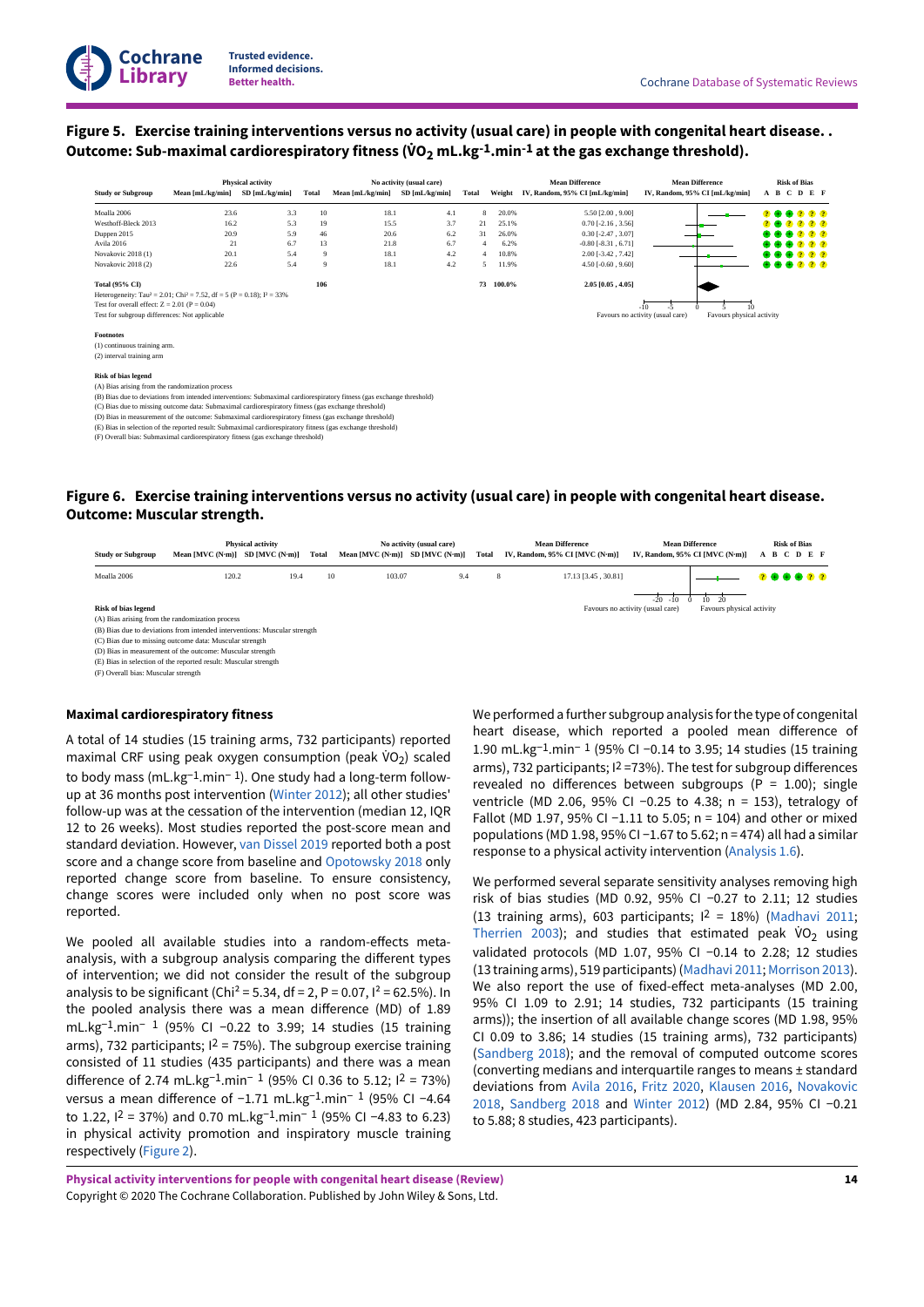

We used univariate meta-regression to assess individual predictors of peak  $\mathsf{VO}_2$ . We regressed 10 predictors and the risk of bias and the intervention length produced significant associations (for regression coeFicients and P values

see [Table](#page-79-2) 4 and [Figure](#page-16-0) 7). This indicates that the shorter the intervention and the higher the risk of bias then the greater the effect on peak  $\text{VO}_2$ . There was no evidence of publication bias (P = 0.268) ([Figure](#page-17-0) 8). Using GRADE, we assessed the evidence to be of moderate certainty because of imprecision.

<span id="page-16-0"></span>

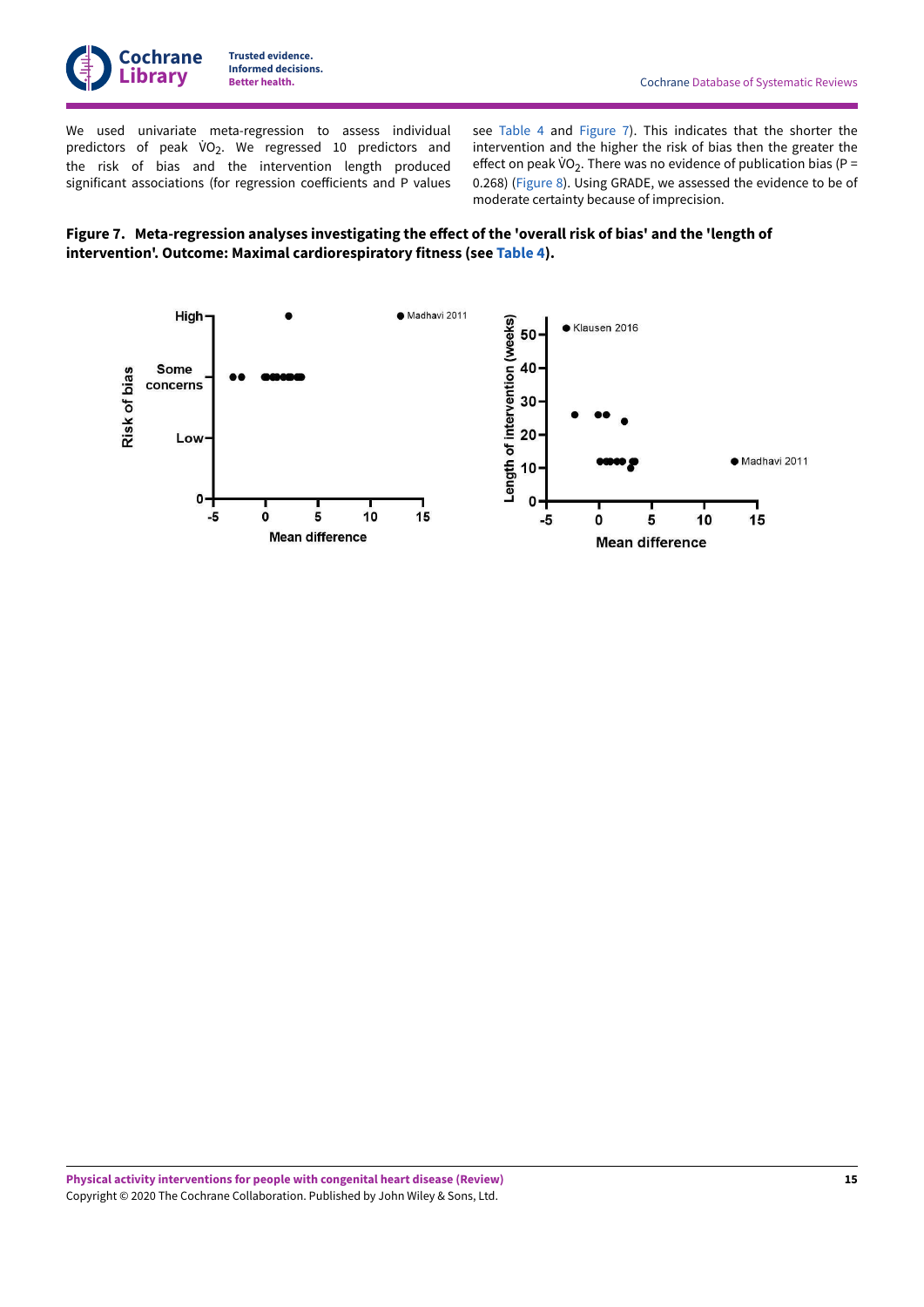

**Figure 8. Funnel plot investigating publication bias. Outcome: Maximal cardiorespiratory fitness ([Egger](#page-28-13) 1997 test, P=0.268).**

<span id="page-17-0"></span>

# **Health-related quality of life (HRQoL)**

HRQoL was reported by eight studies using a variety of validated questionnaires and a median follow-up of 12 weeks ([Table](#page-72-0) 1). The '36-item short form health survey' (SF-36) was reported most frequently (n = 5), followed by the 'Congenital heart disease - TNO/ AZL adult quality of life questionnaire' (ConHD TAAQoL) which was reported twice. All other questionnaires were reported once. Where possible we pooled HRQoL scores into a random-effects meta-analysis; we could enter only three studies into the analyses due to the variety of measurements reported. The result of the analysis was a standardised mean diFerence of 0.76 (95% CI −0.13 to  $1.65$ ;  $l^2 = 82\%)$ , which suggests a moderate effect size indicating a possibly beneficial effect of interventions on HRQoL ([Figure](#page-14-0) 3). When we summarised all the evidence on HRQoL presented in the vote count table, however, this is not supported ([Table](#page-72-0) 1). The vote count table aims to summarise all studies and instruments used to report HRQoL. Out of the 12 HRQoL questionnaires reported by the eight studies, only one questionnaire found a significant improvement in HRQoL [\(Madhavi 2011](#page-22-9)). Using GRADE, we judged the certainty of the evidence to be 'very low' due to serious to very serious concerns regarding risk of bias, inconsistency and imprecision.

# **Device-worn 'objective' measures of physical activity**

Four studies (328 participants) used device-worn measures of physical activity and we entered their data into a random-eFects meta-analysis ([Figure](#page-14-1) 4). The median follow-up was 19 weeks (IQR 12 to 39 weeks). There is weak evidence of a small effect on physical activity levels with a standardised mean diFerence of 0.38 (95% CI -0.15 to 0.92; I<sup>2</sup> = 78%). The small effect size indicates a possibly beneficial albeit small effect of moderate to vigorous physical activity levels. Re-expressing these values into the original scales we can report an approximate 10 minute increase per day in moderate to vigorous physical activity (95% CI −2.50 to 22.20). Using GRADE, we downgraded the certainty of evidence by two levels to low, due to concerns over inconsistency and imprecision.

# **Validated questionnaire-based 'subjective' measures of physical activity**

No study measured physical activity using only questionnaire measures of physical activity; two studies used them in combination with device-worn measures ([Duppen 2015;](#page-21-3) [Klausen 2016](#page-21-2)). Active leisure time (sports, walking and cycling) was not different after an exercise intervention; passive leisure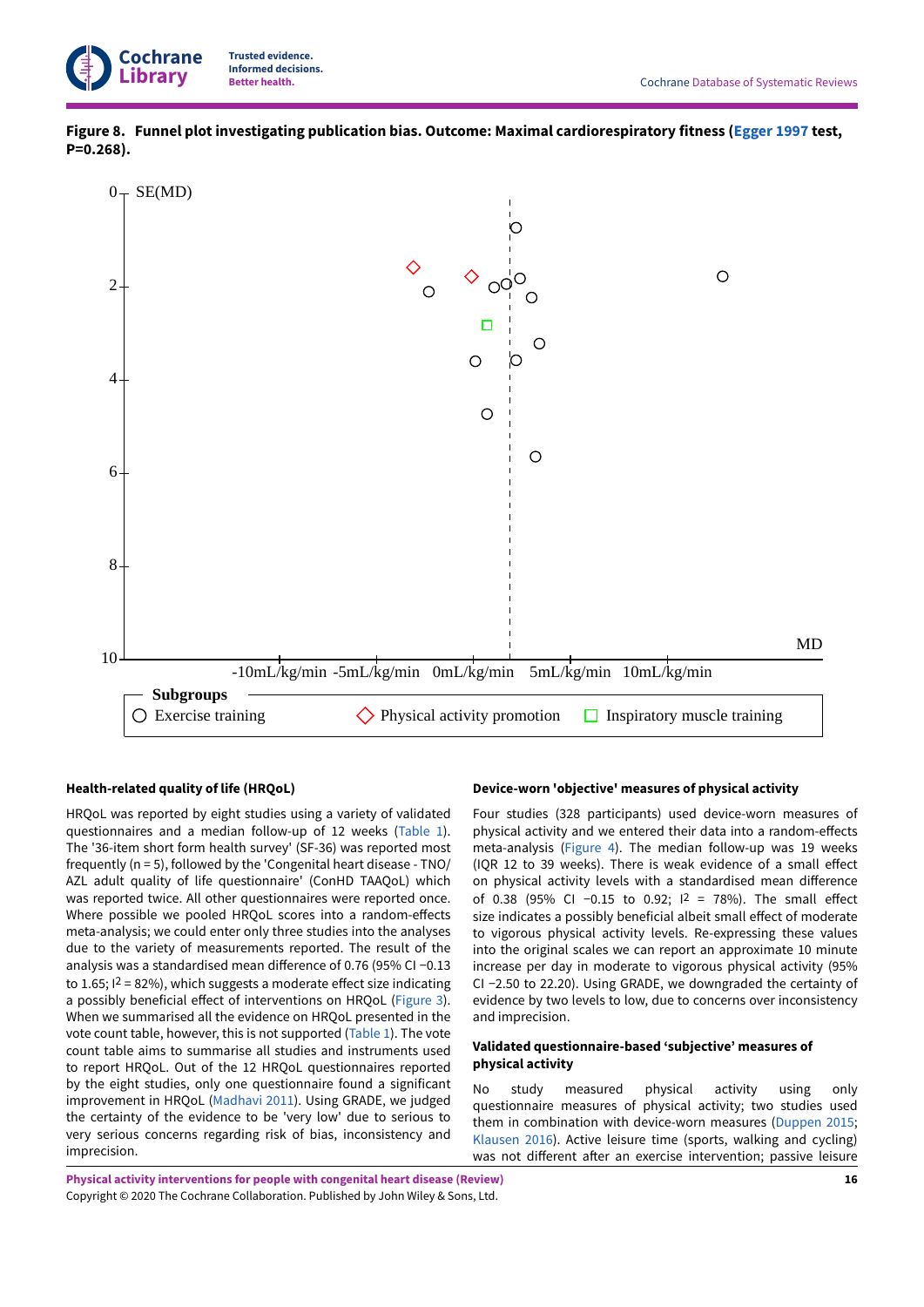time (television and computer) reduced significantly in both the intervention and control group, making its attribution to the exercise intervention challenging ([Duppen 2015](#page-21-3)). [Klausen 2016](#page-21-2) did not report their questionnaire results as it did not diFer from their device-worn measures.

# **Return to work or full-time education**

van der [Mheen](#page-22-3) 2019 reported days off school for children participating in a multicomponent (physical activity promotion and psychological) intervention. The intervention group had 11 episodes of one or more days off school versus 13 episodes in one month in the control group, reported by school teachers. Interestingly when this was reported by mothers there was no effect (15 vs. 15) and the direction of effect was the other direction when reported by fathers (13 vs. 11).

#### **Hospital admissions**

No study reported this outcome.

#### **Submaximal cardiorespiratory fitness**

A total of nine studies (10 training arms) reported a measure of submaximal CRF, with a median follow-up of 12 weeks. As previously described in the [Characteristics](#page-30-15) of included studies there was a large variety of submaximal CRF parameters. Oxygen consumption scaled to body mass (mL.kg−1.min− 1) at the gas exchange threshold (GET) was reported most often and was subsequently entered into a random-effects meta-analysis, showing a likely increase in favour of the intervention with a mean diFerence of 2.05 (95% CI 0.05 to 4.05; 5 studies (6 training arms), 179 participants; I 2 = 33%) mL.kg−1.min− 1 ([Figure](#page-15-0) [5\)](#page-15-0). All of the studies that contributed data to this meta-analysis were exercise training interventions (i.e. not PA promotion or IMT). Using GRADE, we judged the certainty of evidence as moderate—we downgraded the certainty of the evidence one level due to concerns over imprecision (< 200 participants).

#### **Muscular strength**

One study (18 participants) reported muscular strength measured by maximal voluntary contraction (N·m) of knee extensions in paediatrics with congenital heart disease. At the end of the exercise (cycling) intervention (12 weeks) there was a mean diFerence of 17.13 (95% CI 3.45 to 30.81) N·m in favour of exercise training ([Figure](#page-15-1) [6\)](#page-15-1). Using GRADE, we downgraded the certainty of evidence one level to moderate due to imprecision (only 18 participants).

#### **Adverse events (AEs)**

Eleven studies (501 participants) reported on the outcome of adverse events, over a median follow-up period of 12 weeks (IQR 12 to 26 weeks) ([Avila](#page-21-4) 2016; [Duppen 2015](#page-21-3); Fritz [2020](#page-21-1); [Klausen](#page-21-2) [2016](#page-21-2); [Novakovic](#page-22-1) 2018; [Opotowsky](#page-22-0) 2018; [Sandberg](#page-22-7) 2018; [Therrien](#page-22-8) [2003](#page-22-8); van [Dissel](#page-22-5) 2019; [WesthoF-Bleck](#page-22-6) 2013; [Winter](#page-23-0) 2012). Of the eleven studies, six studies reported zero adverse events and five studies reported a total of eleven adverse events. Of the 11 AEs, seven were non-cardiac (63%), characterised by dizziness, discomfort, minor musculoskeletal and minor head injuries. The remaining four cardiac AEs were inclusive of one suspected arrhythmia, one self-limiting supraventricular arrhythmia (betablocker administered), one episode of ventricular premature complexes (managed conservatively) and one episode of non-

sustained atrial tachycardia that could be related to exercise. There were no reported serious adverse events or fatality.

Eight studies (377 participants) reported no adverse myocardial changes; seven studies reported no adverse changes to cardiac biomarker B-type natriuretic peptide (NT-proBNP), with a further four studies reporting no structural or functional cardiac eFects using medical imaging (cardiac magnetic resonance and echocardiography) postintervention. There were no major adverse events reported. Our judgement of the certainty of evidence using the GRADE approach was moderate due to concerns over inconsistency.

#### <span id="page-18-0"></span>**D I S C U S S I O N**

#### **Summary of main results**

We identified 15 studies (with 924 participants) that were eligible for inclusion in this review. This review shows that based on moderate to very low certainty of evidence that all types of physical activity interventions (physical activity promotion, exercise training and inspiratory muscle training) when compared to usual care may have a small effect on cardiorespiratory fitness and physical activity level but little or no effect on HRQoL. It should be noted that there was high statistical heterogeneity amongst studies assessing cardiorespiratory fitness, physical activity and HRQoL. Seventythree per cent of studies reported adverse events (six studies reported zero adverse events and five studies reported a total of eleven adverse events), of which seven of 11 events were of a noncardiac nature, and there were no reported serious adverse events or fatalities related to the physical activity interventions. We were unable to find any data related to secondary outcomes on return to work or hospital admissions. The risk of bias under the outcomes of cardiorespiratory fitness and physical activity was predominantly of 'some concerns', for the outcome of health-related quality of life it was judged to be a high risk of bias.

## **Overall completeness and applicability of evidence**

The generalisability of previous systematic reviews was either limited to only adults [\(Li 2019](#page-29-8)), to a specific type of intervention [\(Meyer](#page-29-9) 2020), or to a specific population (Scheffers [2020\)](#page-30-16). This review is the first to include only randomised controlled trial data, of all age groups, types of ConHD and types of physical activity intervention. The findings of this review have potentially better external and ecological validity. Many studies have small sample sizes and all studies were published in the last 17 years. We also report 15 ongoing studies, which indicates there is continuing interest in this area. The quality of the evidence was moderate to very low for all outcomes, indicating further research is very likely to have an important impact on our confidence in the estimate of effect.

#### **Quality of the evidence**

Overall, there was a general lack of reporting details of the actual intervention. Using GRADE we assessed the quality of evidence to range from moderate to very low across all outcomes.

We downgraded the certainty of evidence for cardiorespiratory fitness to moderate using GRADE, as the confidence interval includes both appreciable harm and appreciable benefit (i.e. 95% CI spans 0). Therefore, we downgraded the certainty of evidence by one level due to imprecision.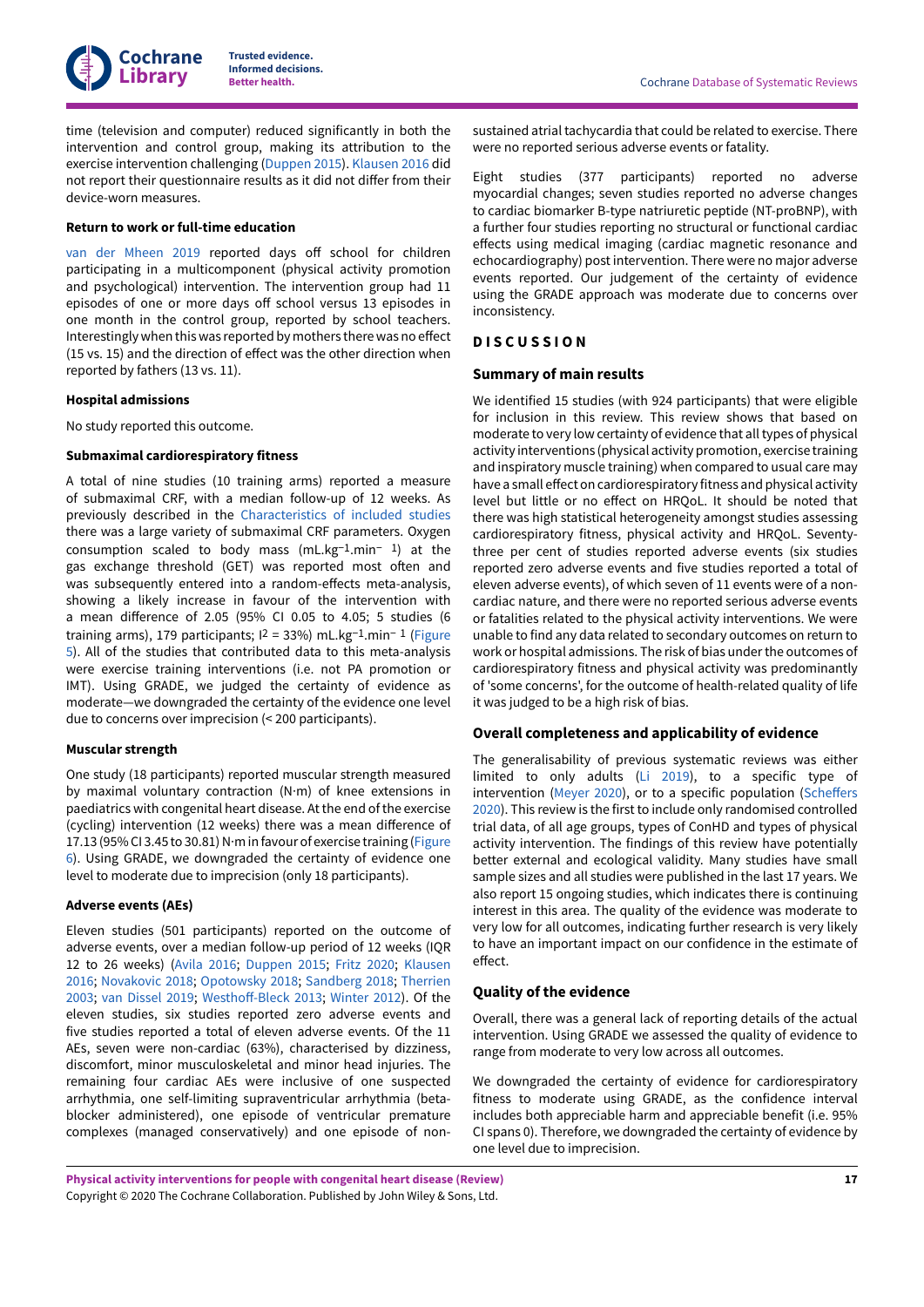We downgraded the certainty of evidence for health-related quality of life included in the meta-analysis to very low using GRADE. This was due to an inconsistent directions of effect (i.e. 95% CI spans 0), considerable heterogeneity (HRQoL, I 2 = 82%), a high risk of bias across all studies and impression due to the low numbers of participants (< 400). We therefore downgraded the certainty of evidence by three levels due to inconsistency, methodological limitations (risk of bias) and imprecision.

We downgraded the certainty of evidence for physical activity to low using GRADE. This was due to an inconsistent direction of effect and considerable heterogeneity (i.e. 95% CI spans 0;  $1^2$  = 77%); there was also a low number of participants (< 400). We therefore downgraded the certainty of evidence by two levels due to inconsistency and imprecision.

We downgraded the certainty of evidence for submaximal cardiorespiratory fitness and muscular strength to moderate using GRADE. This was due to the small numbers of events/participants (< 400). We therefore downgraded the certainty of evidence by one level due to imprecision.

The certainty of evidence for adverse events was downgraded to moderate using GRADE. This is due to over 25% of studies not reporting data on adverse events. We therefore downgraded the certainty of evidence by one level due to publication bias.

# **Potential biases in the review process**

We have documented and justified alterations to our methods from the published protocol in the Differences between protocol and [review](#page-88-1) section [\(Williams 2019\)](#page-30-17).

We believe this is the most comprehensive systematic review to date of RCTs in people with ConHD. However, it has some limitations as the overall risk of bias for the included studies was predominately of 'some concerns'. Specifically, blinding of outcome assessors and statistical analysis plans were poorly reported. It is impossible to blind a physical activity/exercise intervention; there were, however, very few reported attempts to blind trial staff to the allocation of participants during randomisation, assessing the outcomes and statistical analysis of the outcomes.

All included studies reported a 'no formal exercise training' intervention comparator. However, there were three active types of intervention and the amount of data is unequally distributed between these types (PA promotion  $n = 3$ ; exercise training  $n = 11$ ; and IMT  $n = 1$ ). This reduces the certainty of evidence in the less well represented types of interventions; they may have a significant potential for improving primary and secondary outcomes, but it could not be assessed with the limited data.

A limitation of the current data is that studies group patients using their individual ConHD lesion (diagnosis) or group multiple diFerent types of ConHD together in a single cohort. Previous studies have reported large variations in fitness and health status between patients who have the same condition. Future studies should adopt a function-based assessments/interventions approach, which will enable scientists to observe which types of patients respond better to interventions, improving the evidence base for individualising physical activity interventions ([Budts](#page-27-6) 2013; [Budts](#page-27-7) 2020; [Cedars](#page-28-18) 2020; [Moons 2020\)](#page-29-16).

# **Agreements and disagreements with other studies or reviews**

#### **Cardiorespiratory fitness**

Both maximal and submaximal measures of CRF have been shown to be prognostic of future mortality and morbidity in congenital heart disease [\(Dimopoulos 2006](#page-28-2); [Giardini](#page-28-3) 2009; [Müller 2015;](#page-29-7) [Udholm 2018\)](#page-30-6). In the current review maximal cardiorespiratory fitness increased by a mean difference of 1.89 mL.kg<sup>-1</sup>.min<sup>-1</sup> (95% CI −0.22 to 3.99). In a healthy population an increase of 3.5 mL.kg−1.min−1 (one MET) reduces the chance of cardiovascular diagnosis or event by approximately 15% [\(Letnes](#page-29-5) 2019); and in patients with cardiovascular disease a one MET increase is associated with a 8% to 35% (median 16%) reduction in mortality [\(Franklin](#page-28-0) 2013). Currently, in ConHD there is no consensus regarding what the prognostic implication is of an increase of 1.89 mL.kg−1.min−1. A recent systematic review in exercise training in patients with Fontan circulations reported a similar estimate of eFect to the current study of 1.73 mL.kg−1.min−1 although this was not conducted using a meta-analysis (Scheffers 2020).

Our ConHD subgroup analysis reported no difference in the response to the intervention between single ventricle, tetralogy of Fallot and other/mixed ConHD populations ( $P = 1.0$ ). All subgroups responded similarly to the intervention; this may suggest that a functional-based classification (over the traditional diagnosis/ lesion-based approach), may help to identify groups who respond better to interventions.

This was the first systematic review and meta-analysis that assessed submaximal fitness parameters. The oxygen consumption at the gas exchange threshold (GET) improved modestly (MD 2.05, 95% CI 0.05 to 4.05); this has also been accompanied with an increase in power output (watts) at the GET ([Moalla](#page-22-4) 2006; [WesthoF-](#page-22-6)[Bleck 2013\)](#page-22-6). Participants therefore had a greater period of time where they could operate in a predominantly aerobic state, which is an indicator of improved fitness.

## **Health-related quality of life**

Health-related quality of life was reported in a variety of ways making pooling diFicult: we pooled only three studies and there was a standardised mean difference indicating a moderate effect size (SMD 0.76, 95% CI −0.13 to 1.65), which we judged as very low certainty of evidence.However, using a modified vote-counting table ([Table](#page-72-0) 1), only one study out of eight showed a significant and positive effect on health-related quality of life ([Madhavi](#page-22-9) [2011\)](#page-22-9). [Gratz](#page-28-19) 2009 and [Amedro](#page-27-2) 2015 reported that people with ConHD had a significantly poorer health-related quality of life in the domains of physical functioning/physical well-being and general health. [Gratz](#page-28-19) 2009 also stated that the ConHD population dangerously overestimate their exercise capacity and this could explain the small to no increase in HRQoL within this review.

### **Physical activity**

Re-calculating the eFect estimate into the original scales (minutes of moderate to vigorous physical activity (MVPA)), we can report an approximate 10-minute increase per day in MVPA (95% CI −2.50 to 22.20). Whilst this is a small increase of MVPA, accumulatively over the course of a week more participants will be achieving the physical activity guidelines. To our knowledge this is the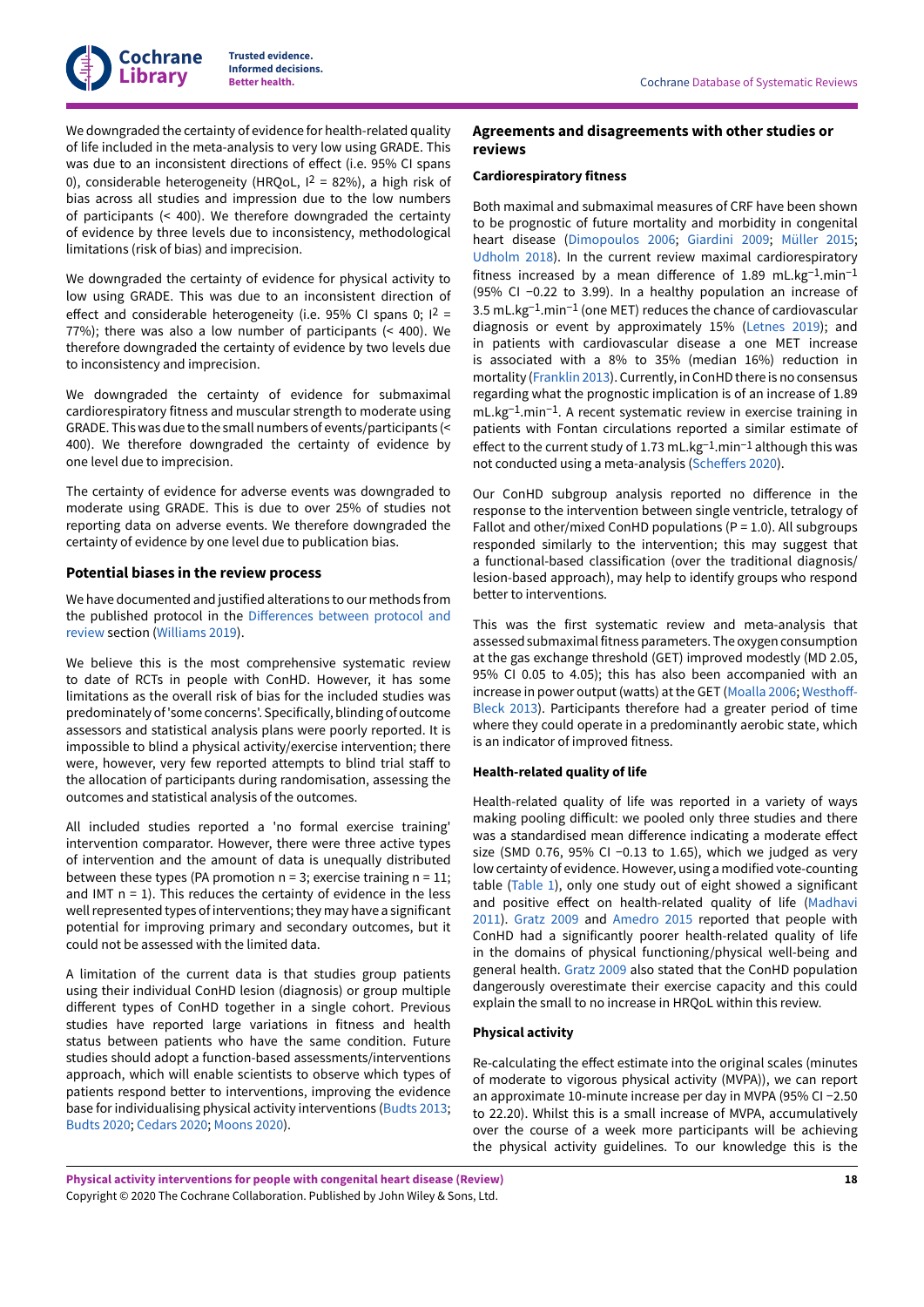

first review to quantitatively analyse the effects of physical activity interventions on physical activity in people with ConHD. However, were unable to perform a meta-regression on this outcome, due to the lack of studies contributing to the analyses.

This review summarises the latest evidence on CRF, HRQoL and PA. Although there were only small improvements in CRF and PA and small to no improvements in HRQoL, there were no serious adverse events related to the interventions or adverse cardiac remodelling. These observations support the proposition that physical activity and exercise is safe and the benefits outweigh the potential risks [\(Koyak](#page-29-17) 2012). Although these data are promising, there is currently insuFicient evidence to definitively determine the impact of physical activity interventions in ConHD. Therefore, further highquality randomised control trials are needed utilising a longer duration of follow-up.

# <span id="page-20-0"></span>**A U T H O R S ' C O N C L U S I O N S**

# **Implications for practice**

Currently there are no guidelines outlined by the National Institute for Health and Care Excellence (NICE) for physical activity and exercise training in congenital heart disease. Moreover, in the UK there is no provision for cardiac rehabilitation (inclusive of physical activity interventions) for children and adolescents with congenital heart disease and clinical teams are encouraged to develop pathways to increase exercise and physical activity habits. By targeting young people it is suggested that good health and health behaviours will track into adulthood, subsequently reducing hospital admissions, reducing future morbidity and contributing to increasing survival rates.

#### **Implications for research**

This review reports small and modest improvements in maximal and submaximal cardiorespiratory fitness, but there is uncertainty in the prognostic implications of this improvement over a longterm follow-up. We require an international effort to produce a large and long-term randomised multicentre trial of physical activity and exercise interventions with long-term outcomes of mortality, morbidity, cost effectiveness, cardiorespiratory fitness and health-related quality of life. Future interventions should classify their patients (and modify the interventions) based on their functional capacity over their lesion-specific diagnoses this should help define what types of populations respond to interventions the best ([Budts](#page-27-6) 2013; [Budts](#page-27-7) 2020; [Cedars](#page-28-18) 2020; [Moons 2020\)](#page-29-16). A prognostic factors systematic review is also required to assess the current evidence of the prognostic power of cardiorespiratory fitness for patients with congenital heart disease, as it will enable physical activity and exercise interventions to be individualised and evaluated more effectively.

# <span id="page-20-1"></span>**A C K N O W L E D G E M E N T S**

The background and methods section of this review is based on a standard template provided by Cochrane Heart. We would like to thank the Cochrane Heart Group and in particular Nicole Martin for their support in the drafting of this paper. We would like to acknowledge Kerry Dwan from the Cochrane Editorial and Methods Department, Andrea Takeda, Charlene Bridges and Aparna Kulkarni from Cochrane Heart and peer reviewers Professor Neil A. Smart

and Dr Ari Cedars M.D. Furthermore, we would also like to acknowledge the University of Exeter, Bristol Heart Institute and the University of Glasgow as host institutions.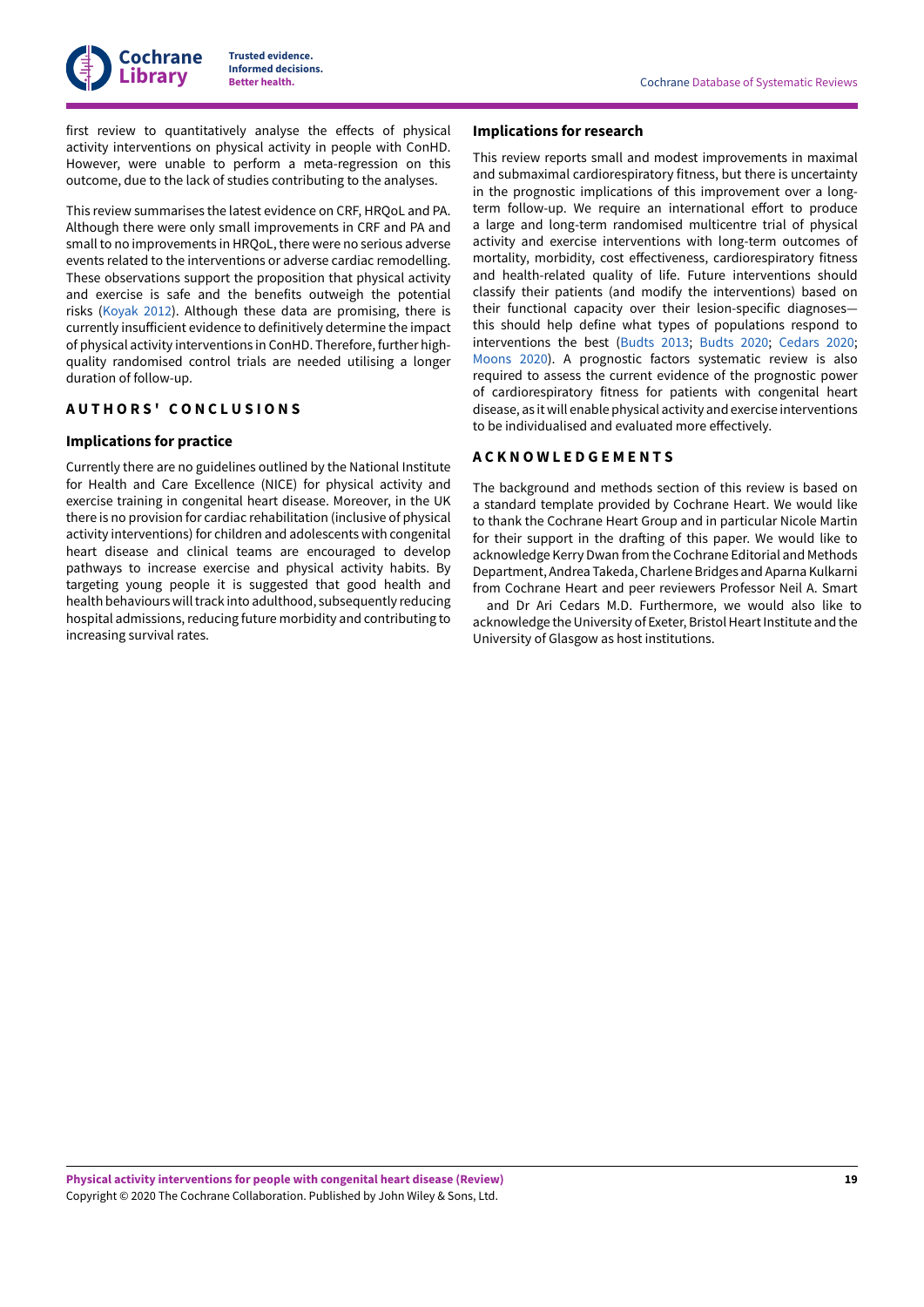# **REFERENCES**

# <span id="page-21-0"></span>**References to studies included in this review**

<span id="page-21-4"></span>**Avila 2016** *{published data only}*

[\\*](#page-30-18)  Avila P, Marcotte F, Dore A, Mercier LA, Shohoudi A, Mongeon FP, et al. The impact of exercise on ventricular arrhythmias in adults with tetralogy of Fallot. *International Journal of Cardiology* 2016;**219**:218-24. [DOI: [https://](https://doi.org/https%3A%2F%2Fdx.doi.org%2F10.1016%2Fj.ijcard.2016.06.011) [dx.doi.org/10.1016/j.ijcard.2016.06.011](https://doi.org/https%3A%2F%2Fdx.doi.org%2F10.1016%2Fj.ijcard.2016.06.011)]

Avila P, Marcotte F, Dore A, Mercier LA, Shohoudi A, Mongeon FP, et al. Exercise and ventricular arrhythmias in adults with tetralogy of fallot: a randomized pilot clinical trial. Heart Rhythm 2015:S395.

# <span id="page-21-3"></span>**Duppen 2015** *{published data only}***[https://dx.doi.org/10.1016/](https://doi.org/https%3A%2F%2Fdx.doi.org%2F10.1016%2Fj.ahj.2015.06.018) [j.ahj.2015.06.018](https://doi.org/https%3A%2F%2Fdx.doi.org%2F10.1016%2Fj.ahj.2015.06.018)**

Dulfer K, Duppen N, Blom NA, Van Domburg RT, Helbing WA, Verhulst FC, et al. EFects of exercise training on behavioral and emotional problems in adolescents with tetralogy of Fallot or a Fontan circulation: a randomized controlled trial. *International Journal of Cardiology* 2014;**172**(3):e425-47. [DOI: [https://dx.doi.org/10.1016/j.ijcard.2013.12.244](https://doi.org/https%3A%2F%2Fdx.doi.org%2F10.1016%2Fj.ijcard.2013.12.244)]

Dulfer K, Duppen N, Blom NA, van Dijk AP, Helbing WA, Verhulst FC, et al. EFect of exercise training on sports enjoyment and leisure-time spending in adolescents with complex congenital heart disease: the moderating effect of health behavior and disease knowledge. *Congenital Heart Disease* 2014;**9**(5):415-23. [DOI: [https://doi.org/10.1111/chd.12154](https://doi.org/https%3A%2F%2Fdoi.org%2F10.1111%2Fchd.12154)]

Dulfer K, Duppen N, Kuipers IM, Schokking M, van Domburg RT, Verhulst FC, et al. Aerobic exercise influences quality of life of children and youngsters with congenital heart disease: a randomized controlled trial. *Journal of Adolescent Health* 2014;**55**(1):65-72. [DOI: [https://dx.doi.org/10.1016/](https://doi.org/https%3A%2F%2Fdx.doi.org%2F10.1016%2Fj.jadohealth.2013.12.010) [j.jadohealth.2013.12.010](https://doi.org/https%3A%2F%2Fdx.doi.org%2F10.1016%2Fj.jadohealth.2013.12.010)]

Dulfer K, Duppen N, Van Dijk AP, Kuipers IM, Van Domburg RT, Verhulst FC, et al. Parental mental health moderates the eFicacy of exercise training on health-related quality of life in adolescents with congenital heart disease. *Pediatric Cardiology* 2015;**36**(1):33-40. [DOI: [https://dx.doi.org/10.1007/](https://doi.org/https%3A%2F%2Fdx.doi.org%2F10.1007%2Fs00246-014-0961-z) [s00246-014-0961-z\]](https://doi.org/https%3A%2F%2Fdx.doi.org%2F10.1007%2Fs00246-014-0961-z)

Duppen N, Etnel Jr G, Spaans L, Takken T, Van Den Berg-Emons, RJ, Boersma E, et al. Does exercise training improve cardio-respiratory fitness and daily physical activity in adolescents with corrected tetralogy of Fallot or Fontan circulation? A randomized controlled trial. Cardiology in the Young 2014:S39.

Duppen N, Geerdink LM, Kuipers IM, Bossers SS, Koopman LP, van Dijk AP, et al. Regional ventricular performance and exercise training in children and young adults after repair of tetralogy of Fallot: randomized controlled pilot study. *Circulation: Cardiovascular Imaging* 2015;**8**(4):e002006. [DOI: [https://](https://doi.org/https%3A%2F%2Fdx.doi.org%2F10.1161%2FCIRCIMAGING.114.002006) [dx.doi.org/10.1161/CIRCIMAGING.114.002006](https://doi.org/https%3A%2F%2Fdx.doi.org%2F10.1161%2FCIRCIMAGING.114.002006)]

Duppen N, Kapusta L, De Rijke Y, Snoeren M, Kuipers IM, Blank AC, et al. Exercise training improves fitness without adverse cardiac remodelling in patients after repair of tetralogy

of Fallot: preliminary results of the TOFFIT study. Cardiology in the Young 2013:S95.

Duppen N, Kapusta L, De Rijke Y, Snoeren M, Kuipers IM, Koopman LP, et al. The effect of exercise training on cardiac remodelling in adolescents with corrected tetralogy of Fallot and Fontan circulation: a randomized control trial. Cardiology in the Young 2014:S104-5.

Duppen N, Kapusta L, de Rijke YB, Snoeren M, Kuipers IM, Koopman LP, et al. The effect of exercise training on cardiac remodelling in children and young adults with corrected tetralogy of Fallot or Fontan circulation: a randomized controlled trial. *International Journal of Cardiology* 2015;**179**:97-104. [DOI: [https://dx.doi.org/10.1016/](https://doi.org/https%3A%2F%2Fdx.doi.org%2F10.1016%2Fj.ijcard.2014.10.031) [j.ijcard.2014.10.031\]](https://doi.org/https%3A%2F%2Fdx.doi.org%2F10.1016%2Fj.ijcard.2014.10.031)

[\\*](#page-30-18)  Duppen N, Etnel JR, Spaans L, Takken T, van den Berg-Emons RJ, Boersma E, et al. Does exercise training improve cardiopulmonary fitness and daily physical activity in children and young adults with corrected tetralogy of Fallot or Fontan circulation? A randomized controlled trial. *American Heart Journal* 2015;**170**(3):606-14. [DOI: [https://dx.doi.org/10.1016/](https://doi.org/https%3A%2F%2Fdx.doi.org%2F10.1016%2Fj.ahj.2015.06.018) [j.ahj.2015.06.018](https://doi.org/https%3A%2F%2Fdx.doi.org%2F10.1016%2Fj.ahj.2015.06.018)]

# <span id="page-21-1"></span>**Fritz 2020** *{published data only}***[https://dx.doi.org/10.1016/](https://doi.org/https%3A%2F%2Fdx.doi.org%2F10.1016%2Fj.ijcard.2020.01.015) [j.ijcard.2020.01.015](https://doi.org/https%3A%2F%2Fdx.doi.org%2F10.1016%2Fj.ijcard.2020.01.015)**

Fritz C, Müller J, Nagdyman N, Oberhoffer R, Ewert P, Hager A. Inspiratory muscle training improves oxygen saturation and hemoglobin levels in patients with fontan circulation - results from a randomized home-based training study. Cardiology in the Young 2019:S29.

[\\*](#page-30-18) Fritz C, Müller J, Oberhoffer R, Ewert P, Hager A. Inspiratory muscle training did not improve exercise capacity and lung function in adult patients with Fontan circulation: a randomized controlled trial. *International Journal of Cardiology* 2020;**305**:50-5. [DOI: [https://doi.org/10.1016/](https://doi.org/https%3A%2F%2Fdoi.org%2F10.1016%2Fj.ijcard.2020.01.015) [j.ijcard.2020.01.015\]](https://doi.org/https%3A%2F%2Fdoi.org%2F10.1016%2Fj.ijcard.2020.01.015)

Fritz C, Müller J, Oberhoffer R, Ewert P, Hager A. Inspiratory muscle training did not improve physical capacity in adult patients with Fontan circulation. Cardiology in the Young 2018:S30-1.

# <span id="page-21-2"></span>**Klausen 2016** *{published data only}***[https://dx.doi.org/10.1016/](https://doi.org/https%3A%2F%2Fdx.doi.org%2F10.1016%2Fj.ijcard.2016.07.092) [j.ijcard.2016.07.092](https://doi.org/https%3A%2F%2Fdx.doi.org%2F10.1016%2Fj.ijcard.2016.07.092)**

Klausen SH, Andersen LL, Søndergaard L, Jakobsen JC, ZoFmann V, Dideriksen K, et al. EFects of eHealth physical activity encouragement in adolescents with complex congenital heart disease: the PReVaiL randomized clinical trial. *International Journal of Cardiology* 2016;**221**:1100-6. [DOI: [https://dx.doi.org/10.1016/j.ijcard.2016.07.092](https://doi.org/https%3A%2F%2Fdx.doi.org%2F10.1016%2Fj.ijcard.2016.07.092)]

Klausen SH, Hwiid S, Mikkelsen UR, Hirth A, Wetterslev J, Kjaergaard H, et al. EFects on exercise capacity of eHealth encouragements in adolescents with congenital heart disease; development of a prospective and randomised complex intervention. European Journal of Cardiovascular Nursing 2012:S47-8.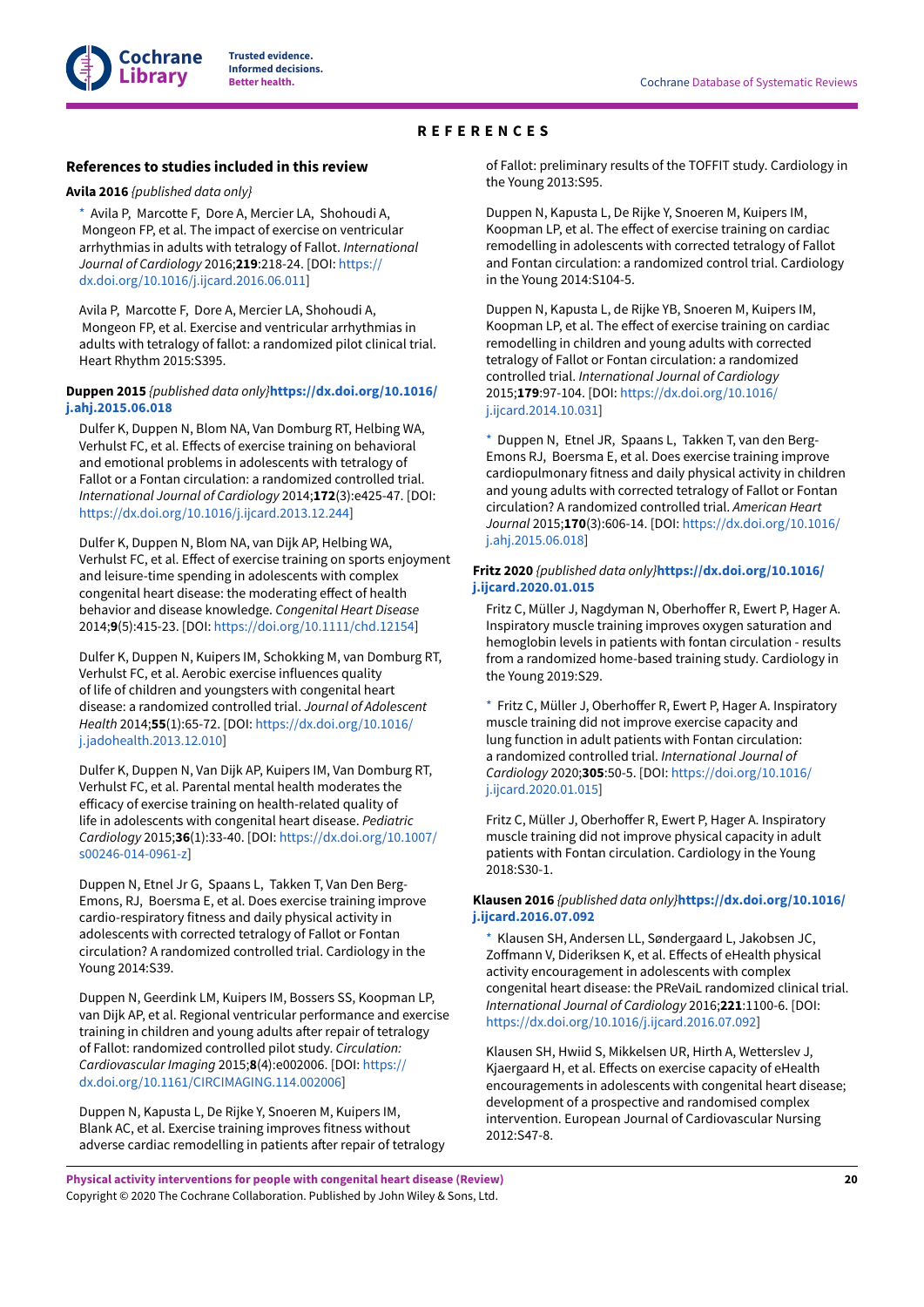

# <span id="page-22-9"></span>**Madhavi 2011** *{published data only}*

[\\*](#page-30-18)  Madhavi K, Abhachandra AG, Maiya G. Influence of graded aerobic exercise in post-surgical adult acyanotic congenital heart disease - a prospective randomized clinical trial. *Indian Journal of Physiotherapy & Occupational Therapy* 2011;**5**(4):87-94.

# <span id="page-22-4"></span>**Moalla 2006** *{published data only}*

Moalla W, Gauthier R, Maingourd Y, Ahmaidi S. Six-minute walking test to assess exercise tolerance and cardiorespiratory responses during training program in children with congenital heart disease. *International Journal of Sports Medicine* 2005;**26**(9):756-62.

Moalla W, Elloumi M, Chamari K, Dupont G, Maingourd Y, Tabka Z, et al. Training effects on peripheral muscle oxygenation and performance in children with congenital heart diseases. *Applied Physiology, Nutrition and Metabolism* 2012;**37**(4):621-30.

[\\*](#page-30-18)  Moalla W, Maingourd Y, Gauthier R, Cahalin LP, Tabka Z Ahmaidi S. Effect of exercise training on respiratory muscle oxygenation in children with congenital heart disease. *European Journal of Cardiovascular Prevention and Rehabilitation* 2006;**13**(4):604-11.

## <span id="page-22-2"></span>**Morrison 2013** *{published data only}***[https://dx.doi.org/10.1136/](https://doi.org/https%3A%2F%2Fdx.doi.org%2F10.1136%2Fheartjnl-2013-303849) [heartjnl-2013-303849](https://doi.org/https%3A%2F%2Fdx.doi.org%2F10.1136%2Fheartjnl-2013-303849)**

Morrison ML, Sands AJ, McCusker CG, McKeown P, McMahon M, Gordon J, et al. Exercise training improves activity and psychosocial wellbeing in adolescents with congenital heart disease. Irish Journal of Medical Science 2011:S398-9.

Morrison ML, Sands AJ, McCusker CG, McKeown PP, McMahon M, Gordon J, et al. Exercise training improves activity in adolescents with congenital heart disease. *BMJ Heart* 2013;**99**(15):1122-8. [DOI: [http://dx.doi.org/10.1136/](https://doi.org/http%3A%2F%2Fdx.doi.org%2F10.1136%2Fheartjnl-2013-303849) [heartjnl-2013-303849\]](https://doi.org/http%3A%2F%2Fdx.doi.org%2F10.1136%2Fheartjnl-2013-303849)

# <span id="page-22-1"></span>**Novakovic 2018** *{published data only}***[https://](https://doi.org/https%3A%2F%2Fdx.doi.org%2F10.1016%2Fj.ijcard.2017.12.105) [dx.doi.org/10.1016/j.ijcard.2017.12.105](https://doi.org/https%3A%2F%2Fdx.doi.org%2F10.1016%2Fj.ijcard.2017.12.105)**

[\\*](#page-30-18)  Novaković M, Prokšelj K, Rajkovič U, Cuderman TV, Trontelj KJ, Fras Z, et al. Exercise training in adults with repaired tetralogy of Fallot: a randomized controlled pilot study of continuous versus interval training. *International Journal of Cardiology* 2018;**255**:37-44. [DOI: [https://dx.doi.org/10.1016/](https://doi.org/https%3A%2F%2Fdx.doi.org%2F10.1016%2Fj.ijcard.2017.12.105) [j.ijcard.2017.12.105](https://doi.org/https%3A%2F%2Fdx.doi.org%2F10.1016%2Fj.ijcard.2017.12.105)]

# <span id="page-22-0"></span>**Opotowsky 2018** *{published data only}***[https://](https://doi.org/https%3A%2F%2Fdx.doi.org%2F10.1177%2F2150135117752123) [dx.doi.org/10.1177/2150135117752123](https://doi.org/https%3A%2F%2Fdx.doi.org%2F10.1177%2F2150135117752123)**

Opotowsky AR, Rhodes J, Landzberg MJ, Bhatt AB, Shafer KM, Yeh DD, et al. A randomized trial comparing cardiac rehabilitation to standard of care for adults with congenital heart disease. *World Journal for Pediatric and Congenital Heart Surgery* 2018;**9**(2):185-93. [DOI: [https://](https://doi.org/https%3A%2F%2Fdx.doi.org%2F10.1177%2F2150135117752123) [dx.doi.org/10.1177/2150135117752123](https://doi.org/https%3A%2F%2Fdx.doi.org%2F10.1177%2F2150135117752123)]

Opotowsky AR, Rhodes J, Moko L, Bradley R, Systrom D, Waxman A, et al. A randomized trial of cardiac rehabilitation for adolescents and adults with congenital heart disease. Journal of the American College of Cardiology 2016;**13**(Suppl 1):987.

Tikkanen AU, Rhodes J, Landzberg M, Bhatt A, Systrom DM, Waxman A, et al. A randomized trial of cardiac rehabilitation for adolescents and adults with congenital heart disease. PM&R 2016:S169.

## <span id="page-22-7"></span>**Sandberg 2018** *{published data only}***[https://dx.doi.org/10.1111/](https://doi.org/https%3A%2F%2Fdx.doi.org%2F10.1111%2Fchd.12562) [chd.12562](https://doi.org/https%3A%2F%2Fdx.doi.org%2F10.1111%2Fchd.12562)**

Sandberg C, Hedstrom M, Dellborg M, Magnusson A, Zetterstom AK, Wadell K, et al. Increased endurance capacity in adults with complex congenital heart disease after home-based interval exercise training on ergometer cycle. European Heart Journal 2015:458.

Sandberg C, Hedstrom M, Wadell K, Dellborg M, Ahnfelt A, Zetterstrom AK, et al. Home-based interval training increases endurance capacity in adults with complex congenital heart disease. *Congenital Heart Disease* 2018;**13**(2):245-62. [DOI: [https://dx.doi.org/10.1111/chd.12562\]](https://doi.org/https%3A%2F%2Fdx.doi.org%2F10.1111%2Fchd.12562)

#### <span id="page-22-8"></span>**Therrien 2003** *{published data only}*

[\\*](#page-30-18)  Therrien J, Fredriksen P, Walker M, Granton J, Reid G, Webb G. A pilot study of exercise training in adult patients with repaired tetralogy of Fallot. *Canadian Journal of Cardiology* 2003;**19**(6):685-9.

# <span id="page-22-3"></span>**van der Mheen 2019** *{published data only}***[https://](https://doi.org/https%3A%2F%2Fdx.doi.org%2F10.1017%2FS1047951119001732) [dx.doi.org/10.1017/S1047951119001732](https://doi.org/https%3A%2F%2Fdx.doi.org%2F10.1017%2FS1047951119001732)**

Van Der Mheen M, McCusker CG, Van Beynum IM, Dulfer K, Van Galen E, Bogers AJ, et al. CHIP-Family to improve psychosocial wellbeing of young children with congenital heart disease and their families. Cardiology in the Young 2018:S28.

van der Mheen M, Meentken MG, van Beynum IM, Van Der Ende J, Van Galen E, Zirar A, et al. CHIP-Family intervention to improve the psychosocial well-being of young children with congenital heart disease and their families: results of a randomised controlled trial. *Cardiology in the Young* 2019;**29**(9):1172-82. [DOI: [https://dx.doi.org/10.1017/](https://doi.org/https%3A%2F%2Fdx.doi.org%2F10.1017%2FS1047951119001732) [S1047951119001732\]](https://doi.org/https%3A%2F%2Fdx.doi.org%2F10.1017%2FS1047951119001732)

# <span id="page-22-5"></span>**van Dissel 2019** *{published data only}***[https://](https://doi.org/https%3A%2F%2Fdx.doi.org%2F10.1016%2Fj.ijcard.2018.12.042) [dx.doi.org/10.1016/j.ijcard.2018.12.042](https://doi.org/https%3A%2F%2Fdx.doi.org%2F10.1016%2Fj.ijcard.2018.12.042)**

Hooglugt JQ, Van Dissel AC, De Haan FH, Blok IM, Jorstad HR, Mulder BJ, et al. EFicacy and compliance of long-term, individualised exercise training in adults with congenital heart disease and heart failure symptoms: a randomized controlled trial. European Heart Journal 2018:Suppl 1:245.

[\\*](#page-30-18)  van Dissel AC, Blok IM, Hooglugt JL, de Haan FH, Jørstad HT, Mulder BJ, et al. Safety and effectiveness of home-based, self-selected exercise training in symptomatic adults with congenital heart disease: A prospective, randomised, controlled trial. *International Journal of Cardiology* 2019;**278**:59-64. [DOI: [https://dx.doi.org/10.1017/S1047951119001732](https://doi.org/https%3A%2F%2Fdx.doi.org%2F10.1017%2FS1047951119001732)]

# <span id="page-22-6"></span>**Westho9-Bleck 2013** *{published data only}***[https://](https://doi.org/https%3A%2F%2Fdx.doi.org%2F10.1016%2Fj.ijcard.2013.10.009) [dx.doi.org/10.1016/j.ijcard.2013.10.009](https://doi.org/https%3A%2F%2Fdx.doi.org%2F10.1016%2Fj.ijcard.2013.10.009)**

Westhoff-Bleck M, Schieffer B, Tegtbur U, Meyer GP, Hoy L, Schaefer A, et al. Aerobic training in adults after atrial switch procedure for transposition of the great arteries improves exercise capacity without impairing systemic right ventricular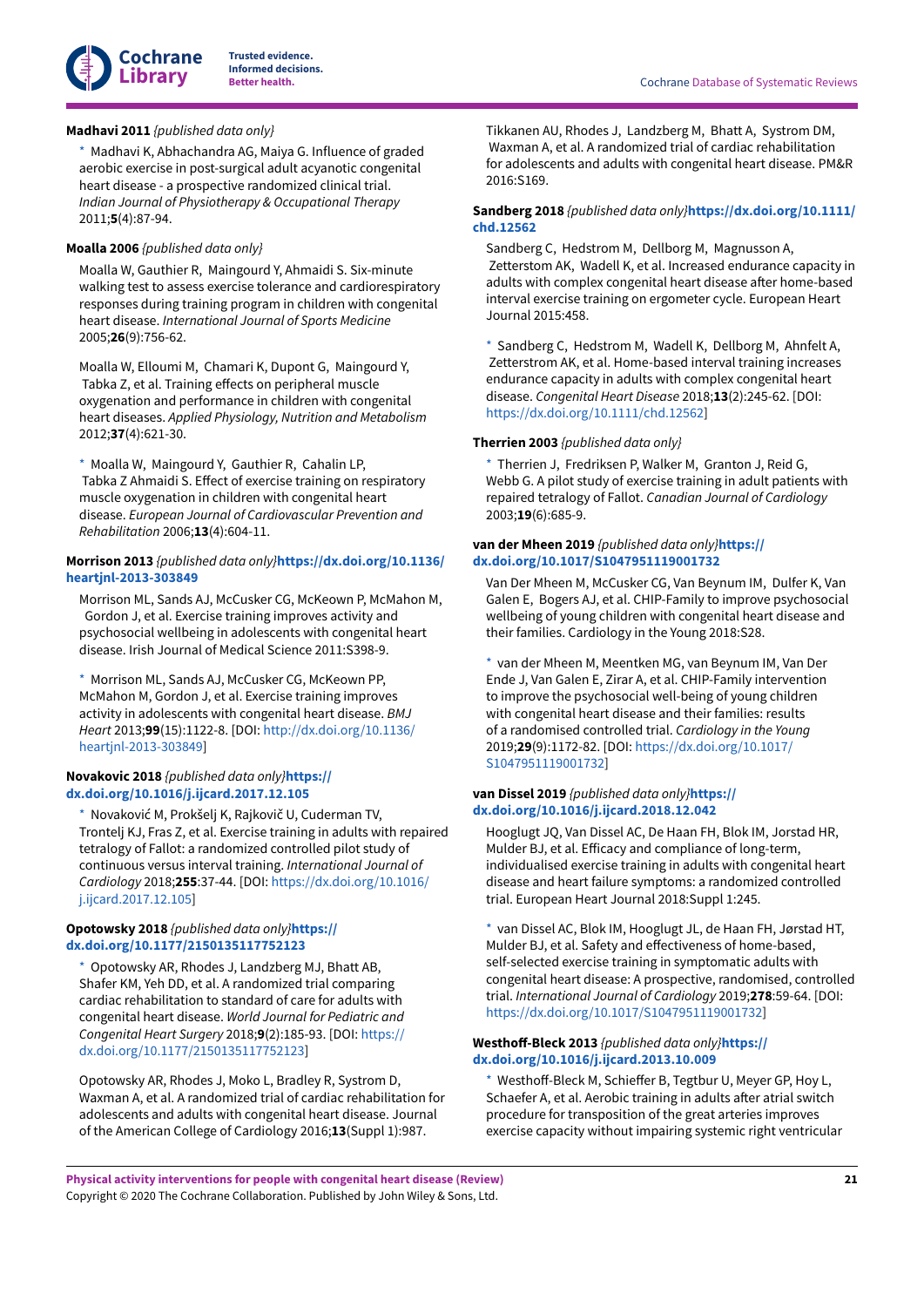function. *International Journal of Cardiology* 2013;**170**(1):24-9. [DOI: [https://dx.doi.org/10.1016/j.ijcard.2013.10.009\]](https://doi.org/https%3A%2F%2Fdx.doi.org%2F10.1016%2Fj.ijcard.2013.10.009)

# <span id="page-23-0"></span>**Winter 2012** *{published data only}***[https://dx.doi.org/10.1016/](https://doi.org/https%3A%2F%2Fdx.doi.org%2F10.1016%2Fj.ijcard.2014.10.042) [j.ijcard.2014.10.042](https://doi.org/https%3A%2F%2Fdx.doi.org%2F10.1016%2Fj.ijcard.2014.10.042)**

Balducci A, Winter MM, Fabi M, Donti A, Prandstraller D, Formigari R, et al. Exercise training is beneficial and safe in adult patients with a systemic right ventricle. Giornale Italiano di Cardiologia 2011:16S.

Van Der Bom T, Winter MM, De Vries LCS, Bouma BJ, Van Dijk APJ, Van Der Plas MN, et al. Exercise training improves exercise capacity in adult patients with a systemic right ventricle. European Heart Journal 2010:Suppl 1:615.

Van Der Bom T, Winter MM, Knaake JL, Cervi E, De Vries LS, Balducci A, et al. Long-term benefits of exercise training in patients with a systemic right ventricle. *International Journal of Cardiology* 2015;**179**(105):105-11. [DOI: [https://](https://doi.org/https%3A%2F%2Fdx.doi.org%2F10.1016%2Fj.ijcard.2014.10.042) [dx.doi.org/10.1016/j.ijcard.2014.10.042](https://doi.org/https%3A%2F%2Fdx.doi.org%2F10.1016%2Fj.ijcard.2014.10.042)]

Winter MM, van der Bom T, de Vries LC, Balducci A, Bouma BJ, Pieper PG, et al. Exercise training improves exercise capacity in adult patients with a systemic right ventricle: a randomized clinical trial. *European Heart Journal* 2012;**33**(11):1378-85. [DOI: [https://dx.doi.org/10.1093/eurheartj/ehr396](https://doi.org/https%3A%2F%2Fdx.doi.org%2F10.1093%2Feurheartj%2Fehr396)]

# **References to studies excluded from this review**

# **Ali Faisal 2016** *{published data only}*

Ali-Faisal SF, Benz Scott L, Johnston L, Grace SL. Cardiac rehabilitation referral and enrolment across an academic health sciences centre with eReferral and peer navigation: a randomised controlled pilot trial. *BMJ Open* 2016;**6**(3):e010214. [DOI: [https://dx.doi.org/10.1136/bmjopen-2015-010214\]](https://doi.org/https%3A%2F%2Fdx.doi.org%2F10.1136%2Fbmjopen-2015-010214)

#### **Altamirano Diaz 2017** *{published data only}*

Altamirano-Diaz L, Rombeek M, De Jesus S, Welisch E, Prapavessis H, Dempsey AA, et al. Remote lifestyle counseling influences cardiovascular health outcomes in youth with overweight or obesity and congenital heart disease. *Front* 2017;**5**:269. [DOI: [https://dx.doi.org/10.3389/fped.2017.00269\]](https://doi.org/https%3A%2F%2Fdx.doi.org%2F10.3389%2Ffped.2017.00269)

#### **Amedro 2019** *{published data only}*

Amedro P, Gavotto A, Legendre A, Lavastre K, Bredy C, De La Villeon G, et al. Impact of a centre and home-based cardiac rehabilitation program on the quality of life of teenagers and young adults with congenital heart disease: the QUALI-REHAB study rationale, design and methods. *International Journal of Cardiology* 2019;**283**:112-8. [DOI: [https://dx.doi.org/10.1016/](https://doi.org/https%3A%2F%2Fdx.doi.org%2F10.1016%2Fj.ijcard.2018.12.050) [j.ijcard.2018.12.050](https://doi.org/https%3A%2F%2Fdx.doi.org%2F10.1016%2Fj.ijcard.2018.12.050)]

## **Babu 2013** *{published data only}*

Babu AS, Padmakumar R, Maiya AG. A review of ongoing trials in exercise based rehabilitation for pulmonary arterial hypertension. *Indian Journal of Medical Research* 2013;**137**:900-6.

#### **Babu 2017** *{published data only}*

Babu AS, Ramachandran P, Maiya AG. EFects of homebased exercise training in Eisenmenger's syndrome:

secondary analysis from a RCT. *Journal of Cardiopulmonary Rehabilitation and Prevention* 2017;**37**(5):367-8. [DOI: [http://](https://doi.org/http%3A%2F%2Fdx.doi.org%2F10.1097%2FHCR.0000000000000293) [dx.doi.org/10.1097/HCR.0000000000000293\]](https://doi.org/http%3A%2F%2Fdx.doi.org%2F10.1097%2FHCR.0000000000000293)

## **Becker Gruenig 2012** *{published data only}*

Becker-Gruenig T, Ehlken N, Gorenflo M, Hager A, Halank M, Klose H, et al. EFicacy of exercise training in congenital heart disease associated pulmonary hypertension. *European Respiratory Journal* 2012;**40**(56):P927.

# **Bhasipol 2018** *{published data only}*

Bhasipol A, Sanjaroensuttikul N, Pornsuriyasak P, Yamwong S, Tangcharoen T. EFect of the home cardiac rehabilitation program for adult with complex congenital heart disease: the EMPOWER trial. *European Heart Journal* 2018;**39**(Suppl 1):22. [DOI: [http://dx.doi.org/10.1093/eurheartj/ehy564.226](https://doi.org/http%3A%2F%2Fdx.doi.org%2F10.1093%2Feurheartj%2Fehy564.226)]

### **Bhasipol 2018a** *{published data only}*

Bhasipol A, Sanjaroensuttikul N, Pornsuriyasak P, Yamwong S, Tangcharoen T. EFiciency of the home cardiac rehabilitation program for adults with complex congenital heart disease. *Congenital Heart Disease* 2018;**13**(6):952-8. [DOI: [http://](https://doi.org/http%3A%2F%2Fdx.doi.org%2F10.1111%2Fchd.12659) [dx.doi.org/10.1111/chd.12659](https://doi.org/http%3A%2F%2Fdx.doi.org%2F10.1111%2Fchd.12659)]

#### **BoaSorteSilva 2017** *{published data only}*

Boa Sorte Silva NC, Gregory MA, Gill DP, Petrella RJ. Multiplemodality exercise and mind-motor training to improve cardiovascular health and fitness in older adults at risk for cognitive impairment: a randomized controlled trial. *Archives of Gerontology and Geriatrics* 2017;**68**:149-60. [DOI: [10.1016/](https://doi.org/10.1016%2Fj.archger.2016.10.009) [j.archger.2016.10.009\]](https://doi.org/10.1016%2Fj.archger.2016.10.009)

## **Callaghan 2018** *{published data only}*

Callaghan S, Morrison ML, McCusker C, McKeown P, Casey F. A structured intervention programme can improve the biophysical wellbeing in children with congenital heart disease. *Ulster Medical Journal* 2018;**87**(2):146.

#### **Camargo 2007** *{published data only}*

Camargo DM, Campos MT, Sarmiento JM, Garzón M, Navia J, Merchán A. Hemodynamic response to training in resistance and muscular strength of upper limbs in cardiac rehabilitation [Respuesta hemodinámica con el entrenamiento en resistencia y fuerza muscular de miembros superiores en rehabilitación cardiaca]. *Revista Colombiana de Cardiología* 2007;**14**(4):198-206.

#### **Chen 2017** *{published data only}*

Chen CW, Fanjiang YY, Chiang YT, Ho CL. Mobile health program to promote self management in youths with congenital heart disease design and development of the cool randomized controlled trial. *Cardiology in the Young* 2017;**27**(4):S89. [DOI: [http://dx.doi.org/10.1017/S104795111700110X\]](https://doi.org/http%3A%2F%2Fdx.doi.org%2F10.1017%2FS104795111700110X)

#### **Coats 1992** *{published data only}*

Coats AJ, Adamopoulos S, Radaelli A, McCance A, Meyer TE, Bernardi L, et al. Controlled trial of physical training in chronic heart failure. Exercise performance, hemodynamics, ventilation, and autonomic function. *Circulation* 1992;**85**(6):2119-31. [DOI: [10.1161/01.Cir.85.6.2119\]](https://doi.org/10.1161%2F01.Cir.85.6.2119)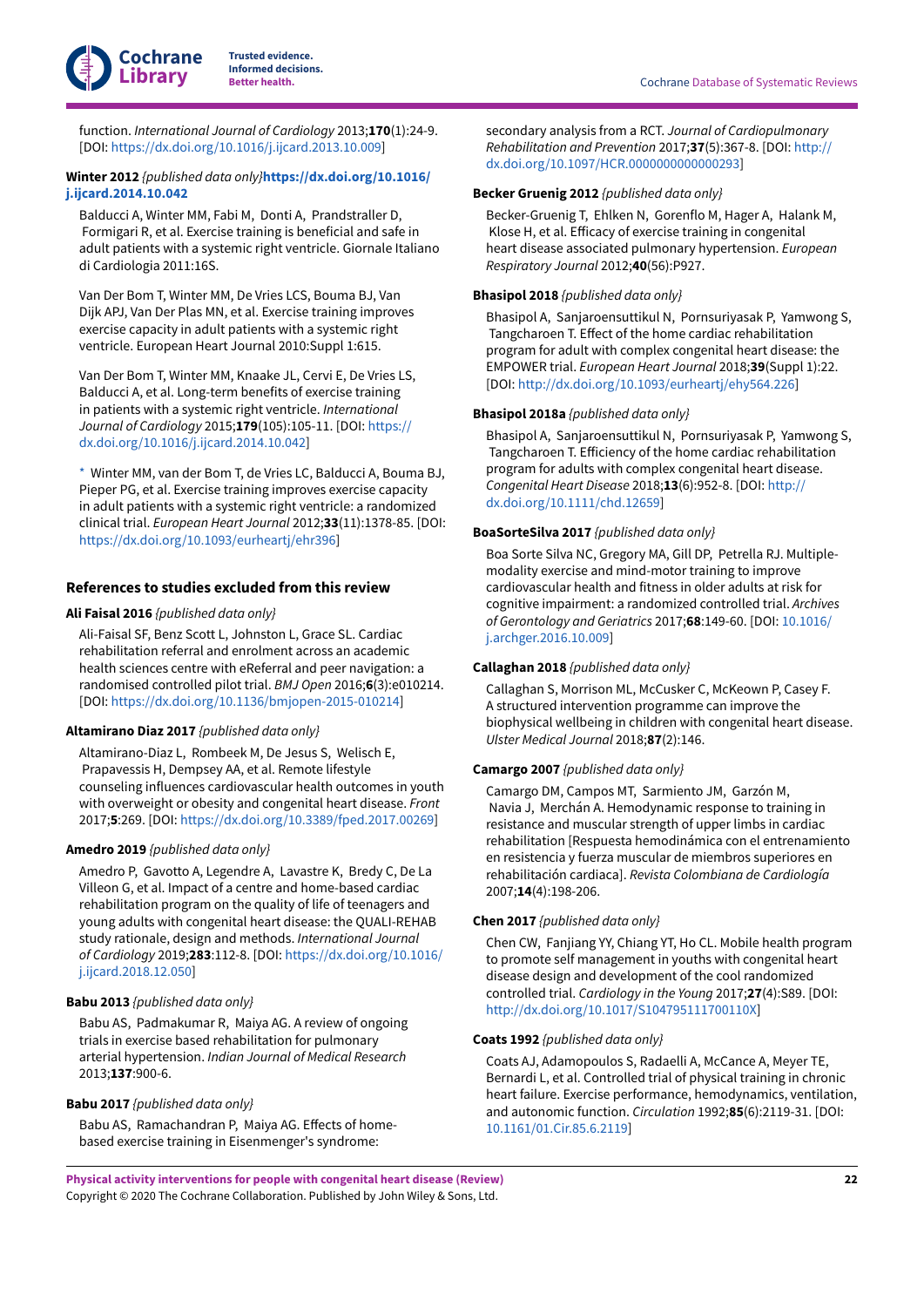

# **Cordina 2013** *{published data only}*

Cordina RL, O'Meagher S, Karmali A, Rae CL, Liess C, Kemp GJ, et al. Resistance training improves cardiac output, exercise capacity and tolerance to positive airway pressure in Fontan physiology. *International Journal of Cardiology* 2013;**168**(2):780-8. [DOI: [https://doi.org/10.1016/](https://doi.org/https%3A%2F%2Fdoi.org%2F10.1016%2Fj.ijcard.2012.10.012) [j.ijcard.2012.10.012](https://doi.org/https%3A%2F%2Fdoi.org%2F10.1016%2Fj.ijcard.2012.10.012)]

# **Curnier 2012** *{published data only}*

Curnier D, Lalonde F, Mathieu ME, Fournier A, Bigras JL, Miro J, et al. Children with congenital heart disease and exercise rehabilitation. *Journal of Cardiopulmonary Rehabilitation and Prevention* 2012;**32**(4):232. [DOI: [http://dx.doi.org/10.1097/](https://doi.org/http%3A%2F%2Fdx.doi.org%2F10.1097%2FHCR.0b013e3182243798) [HCR.0b013e3182243798](https://doi.org/http%3A%2F%2Fdx.doi.org%2F10.1097%2FHCR.0b013e3182243798)]

# **DRKS00011363** *{published data only}*

DRKS00011363. Breathing training in children, adolescents and young adults with Tetralogy of Fallot after total surgical repair. www.who.int/trialsearch/Trial2.aspx?TrialID=DRKS00011363 (accesed prior to 21 October 2020).

#### **Du 2015** *{published data only}*

Du Q, Zhou X, Wang X, Chen S, Yang X, Chen N, et al. Passive movement and active exercise for very young infants with congenital heart disease: a study protocol for a randomized controlled trial. *Trials* 2015;**16**:288. [DOI: [https://](https://doi.org/https%3A%2F%2Fdx.doi.org%2F10.1186%2Fs13063-015-0816-9) [dx.doi.org/10.1186/s13063-015-0816-9\]](https://doi.org/https%3A%2F%2Fdx.doi.org%2F10.1186%2Fs13063-015-0816-9)

#### **Du 2017** *{published data only}*

Du Q, Salem Y, Liu HH, Zhou X, Chen S, Chen N, et al. A homebased exercise program for children with congenital heart disease following interventional cardiac catheterization: study protocol for a randomized controlled trial. *Trials* 2017;**18**(1):38. [DOI: [https://dx.doi.org/10.1186/s13063-016-1773-7\]](https://doi.org/https%3A%2F%2Fdx.doi.org%2F10.1186%2Fs13063-016-1773-7)

# **Dua 2010** *{published data only}*

Dua JS, Cooper AR, Fox KR, Graham Stuart A. Exercise training in adults with congenital heart disease: feasibility and benefits. *International Journal of Cardiology* 2010;**138**(2):196-205. [DOI: [https://dx.doi.org/10.1016/j.ijcard.2009.01.038](https://doi.org/https%3A%2F%2Fdx.doi.org%2F10.1016%2Fj.ijcard.2009.01.038)]

# **Fredriksen 2000** *{published data only}*

Fredriksen PM, Walker M, Granton J, Webb G, Reid G, Therrien J. A controlled trial of exercise training in adult patients with repaired tetralogy of Fallot. *Canadian Journal of Cardiology* 2000;**16**(Suppl F):137F.

#### **Fredriksen 2000a** *{published data only}*

Fredriksen PM, Kahrs N, Blaasvaer S, Sigurdsen E, Gundersen O, Roeksund O, et al. EFect of physical training in children and adolescents with congenital heart disease. *Cardiology in the Young* 2000;**10**(2):107-14.

# **Gierat Haponiuk 2014** *{published data only}*

Gierat-Haponiuk K, Haponiuk I, Jaworski R, Chojnicki M, Szalewska D, Leszczynska K, et al. Physical activity in patients with grown-up congenital heart defects after comprehensive cardiac rehabilitation. *Polish Journal of Thoracic and Cardiovascular Surgery* 2014;**11**(4):452-8. [DOI: [https://](https://doi.org/https%3A%2F%2Fdx.doi.org%2F10.5114%2Fkitp.2014.47352) [dx.doi.org/10.5114/kitp.2014.47352\]](https://doi.org/https%3A%2F%2Fdx.doi.org%2F10.5114%2Fkitp.2014.47352)

#### **Goldbeck 2011** *{published data only}*

Goldbeck L, Holling I, Schlack R, West C, Besier T. The impact of an inpatient family-oriented rehabilitation program on parent-reported psychological symptoms of chronically ill children. *Klinische Pädiatrie* 2011;**223**(2):79-84. [DOI: [https://](https://doi.org/https%3A%2F%2Fdx.doi.org%2F10.1055%2Fs-0030-1262831) [dx.doi.org/10.1055/s-0030-1262831](https://doi.org/https%3A%2F%2Fdx.doi.org%2F10.1055%2Fs-0030-1262831)]

# **Gomes Neto 2016** *{published data only}*

Gomes-Neto M, Saquetto, MB, da Silva e Silva CM, Conceicao CS, Carvalho VO. Impact of exercise training in aerobic capacity and pulmonary function in children and adolescents after congenital heart disease surgery: a systematic review with meta-analysis. *Pediatric Cardiology* 2016;**37**(2):217-24. [DOI: [https://dx.doi.org/10.1007/](https://doi.org/https%3A%2F%2Fdx.doi.org%2F10.1007%2Fs00246-015-1270-x) [s00246-015-1270-x](https://doi.org/https%3A%2F%2Fdx.doi.org%2F10.1007%2Fs00246-015-1270-x)]

# **Gotink 2017** *{published data only}*

Gotink RA, Younge JO, Wery MF, Utens E, Michels M, Rizopoulos D, et al. Online mindfulness as a promising method to improve exercise capacity in heart disease: 12 month follow-up of a randomized controlled trial. *PloS One* 2017;**12**(5):e0175923. [DOI: [10.1371/journal.pone.0175923\]](https://doi.org/10.1371%2Fjournal.pone.0175923)

# **Hedlund 2018** *{published data only}*

Hedlund ER, Lundell B, Soderstrom L, Sjoberg G. Can endurance training improve physical capacity and quality of life in young Fontan patients? *Cardiology in the Young* 2018;**28**(3):438-46. [DOI: [10.1017/s1047951117002360](https://doi.org/10.1017%2Fs1047951117002360)]

#### **Hooglugt 2018a** *{published data only}*

Hooglugt JQ, van Dissel AC, Blok IM, de Haan FH, Jorstad HT, Bouma BJ, et al. The effect of exercise training in symptomatic patients with grown-up congenital heart disease: a review. *Expert Review of Cardiovascular Therapy* 2018;**16**(6):379-86. [DOI: [https://dx.doi.org/10.1080/14779072.2018.1471356](https://doi.org/https%3A%2F%2Fdx.doi.org%2F10.1080%2F14779072.2018.1471356)]

#### **IlarrazaLomel 2008** *{published data only}*

Ilarraza Lomelí H, Quiroga P, Rius Suárez MD. Cardiac rehabilitation in children [Rehabilitación cardíaca en población pediátrica. Más allá que ayudar a un niño a readaptar su corazón]. *Archivos de Cardiología de México* 2008;**78**(2):129-33.

#### **IoannisLaoutaris 2015** *{published data only}*

Ioannis Laoutaris ID, Dritsas A, Kariofyllis P, Manginas A. Benefits of inspiratory muscle training in patients with pulmonary arterial hypertension. *European Journal of Preventive Cardiology* 2015;**22**(Suppl 1):S78. [DOI: [http://](https://doi.org/http%3A%2F%2Fdx.doi.org%2F10.1177%2F2047487315586736) [dx.doi.org/10.1177/2047487315586736](https://doi.org/http%3A%2F%2Fdx.doi.org%2F10.1177%2F2047487315586736)]

#### **IRCT20180417039341N1** *{published data only}*

IRCT20180417039341N1. Evaluation of self-care education on self-eFicacy and quality of life in adolescents with congenital heart disease. www.who.int/trialsearch/Trial2.aspx? TrialID=IRCT20180417039341N1 (accessed prior to 21 October 2020).

#### **ISRCTN74393113** *{published data only}*

ISRCTN74393113. Biophysical & psychosocial wellbeing in children with congenital heart disease. www.who.int/ trialsearch/Trial2.aspx?TrialID=ISRCTN74393113 (accessed prior to 21 October 2020).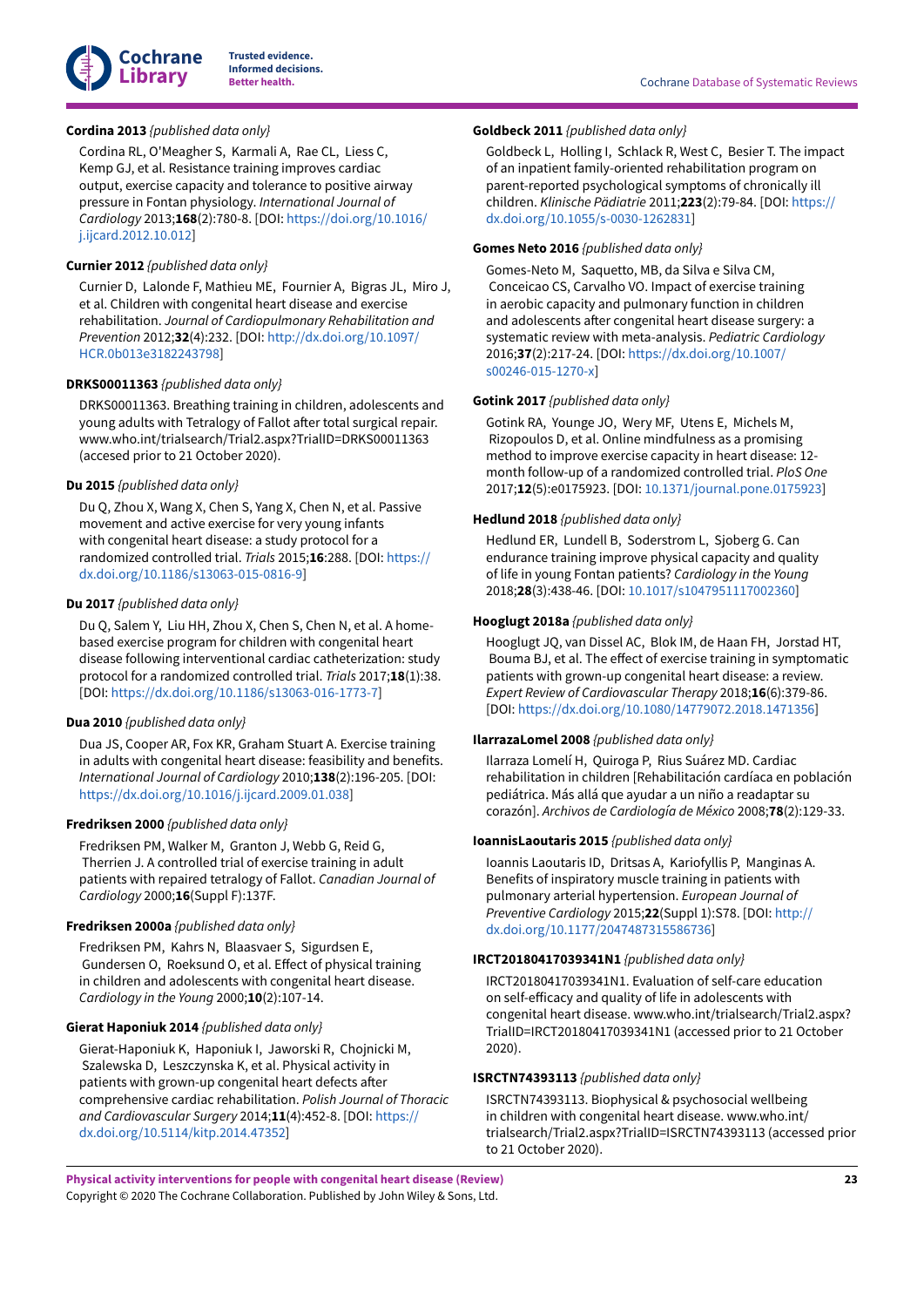

# **Joshi 2019** *{published data only}*

Joshi VL, Tang LH, Zwisler AD, Taylor RS. Rehabilitation for people with cardiac conditions: an overview of systematic reviews. *Physiotherapy (United Kingdom)* 2019;**105**(Suppl 1):e11-2. [DOI: [http://dx.doi.org/10.1016/j.physio.2018.11.250](https://doi.org/http%3A%2F%2Fdx.doi.org%2F10.1016%2Fj.physio.2018.11.250)]

# **Kobashigawa 1999** *{published data only}*

Kobashigawa JA, Leaf DA, Lee, N, Gleeson MP, Liu H, Hamilton MA, et al. A controlled trial of exercise rehabilitation aQer heart transplantation. *New England Journal of Medicine* 1999;**340**(4):272-7.

#### **Lalonde 2014** *{published data only}*

Lalonde D, Welisch E, Altamirano-Diaz L, De Jesus S, Prapavessis H, Rombeek M, et al. The impact of a structured lifestyle intervention on body composition and exercise capacity in obese children with congenital heart defect (Smart Heart Trial). *Journal of Physical Activity and Health* 2014;**11**:S163-4.

### **Lam 2014** *{published data only}*

Lam K, Dias P, Green G, Maiorana A. Echocardiographic Findings of chronic heart failure patients following exercise training. *Journal of the American Society of Echocardiography* 2014;**27**(6):B119.

# **Longmuir 1985** *{published data only}*

Longmuir PE, Turner JA, Rowe RD, Olley PM. Postoperative exercise rehabilitation benefits children with congenital heart disease. *Clinical and Investigative Medicine* 1985;**8**(3):232-8.

#### **Longmuir 2013** *{published data only}*

Longmuir PE, Tyrrell PN, Corey M, Faulkner G, Russell JL, McCrindle BW. Home-based rehabilitation enhances daily physical activity and motor skill in children who have undergone the Fontan procedure. *Pediatric Cardiology* 2013;**34**(5):1130-51. [DOI: [https://dx.doi.org/10.1007/](https://doi.org/https%3A%2F%2Fdx.doi.org%2F10.1007%2Fs00246-012-0618-8) [s00246-012-0618-8](https://doi.org/https%3A%2F%2Fdx.doi.org%2F10.1007%2Fs00246-012-0618-8)]

#### **Lozada 2017** *{published data only}*

Lozada MA, Balderas J, Bunyi MI, Suarez C. Comparison of the effectiveness of four(4) session play module versus the conventional cardiovascular rehabilitation therapy among post operative congenital heart disease pediatric patients ages 5 12 years old. *Cardiology in the Young* 2017;**27**(4):S144. [DOI: [http://](https://doi.org/http%3A%2F%2Fdx.doi.org%2F10.1017%2FS104795111700110X) [dx.doi.org/10.1017/S104795111700110X](https://doi.org/http%3A%2F%2Fdx.doi.org%2F10.1017%2FS104795111700110X)]

#### **Marra 2015** *{published data only}*

Marra AM, Egenlauf B, Bossone E, Eichstaedt C, Grunig E, Ehlken N. Principles of rehabilitation and reactivation: pulmonary hypertension. *Respiration* 2015;**89**(4):265-73. [DOI: [10.1159/000371855\]](https://doi.org/10.1159%2F000371855)

# **McKillop 2018** *{published data only}*

McKillop A, Grace SL, Ghisi GL, Allison KR, Banks L, Kovacs AH, et al. Adapted motivational interviewing to promote exercise in adolescents with congenital heart disease: a pilot trial. *Pediatric Physical Therapy* 2018;**30**(4):326-34. [DOI: [https://](https://doi.org/https%3A%2F%2Fdx.doi.org%2F10.1097%2FPEP.0000000000000534) [dx.doi.org/10.1097/PEP.0000000000000534](https://doi.org/https%3A%2F%2Fdx.doi.org%2F10.1097%2FPEP.0000000000000534)]

# **NCT00930800** *{published data only}*

NCT00930800. Exercise training in children with congenital heart defect. clinicaltrials.gov/show/nct00930800 (first posted 2 July 2009).

#### **NCT01463800** *{published data only}*

NCT01463800. Rehabilitation in patients with congenital heart disease. clinicaltrials.gov/show/nct01463800 (first posted 2 November 2011).

# **NCT01671566** *{published data only}*

NCT01671566. Interval training in adults with congenital heart disease a randomized trial. clinicaltrials.gov/show/nct01671566 (first posted 23 August 2012).

#### **NCT01822769** *{published data only}*

NCT01822769. Cardiopulmonary rehabilitation for adolescents and adults with congenital heart disease. clinicaltrials.gov/ show/nct01822769 (first posted 2 April 2013).

# **NCT02632253** *{published data only}*

NCT02632253. EFects of high-intensity interval training on exercise capacity in patients with grown-up congenital heart disease. clinicaltrials.gov/show/nct02632253 (first posted 16 December 2015).

## **NCT02643810** *{published data only}*

NCT02643810. Exercise training in adults with corrected Tetralogy of Fallot. clinicaltrials.gov/show/nct02643810 (first posted 31 December 2015).

#### **NCT02980393** *{published data only}*

NCT02980393. Smart Heart Trial: structured lifestyle intervention for overweight and obese youth with operated heart defects. clinicaltrials.gov/show/nct02980393 (first posted 2 December 2016).

# **NCT03297918** *{published data only}*

NCT03297918. Impact of a structural phonation training on respiratory muscle function in patients with structural heart disease. clinicaltrials.gov/show/nct03297918 (first posted 29 September 2017).

#### **Nehyba 2009** *{published data only}*

Nehyba S, Chaloupka V, Soucek R, Chaloupkova S, Vysoky R, Stetka F, et al. The programme of managed ambulatory rehabilitation for patients after heart valve defect surgery. *Vnitr̆ń i Lékar̆stv́ i* 2009;**55**(12):1118-25.

#### **NTR2527** *{published data only}*

NTR2527. High intensity interval training after cardiac resynchronization therapy. www.who.int/trialsearch/ Trial2.aspx?TrialID=NTR2527 (date of registration 25 September 2010).

#### **NTR3041** *{published data only}*

NTR3041. EFects of high intensity interval training on cardiac function at rest and during exercise. www.who.int/trialsearch/ Trial2.aspx?TrialID=NTR3041 (date of registration 19 August 2011).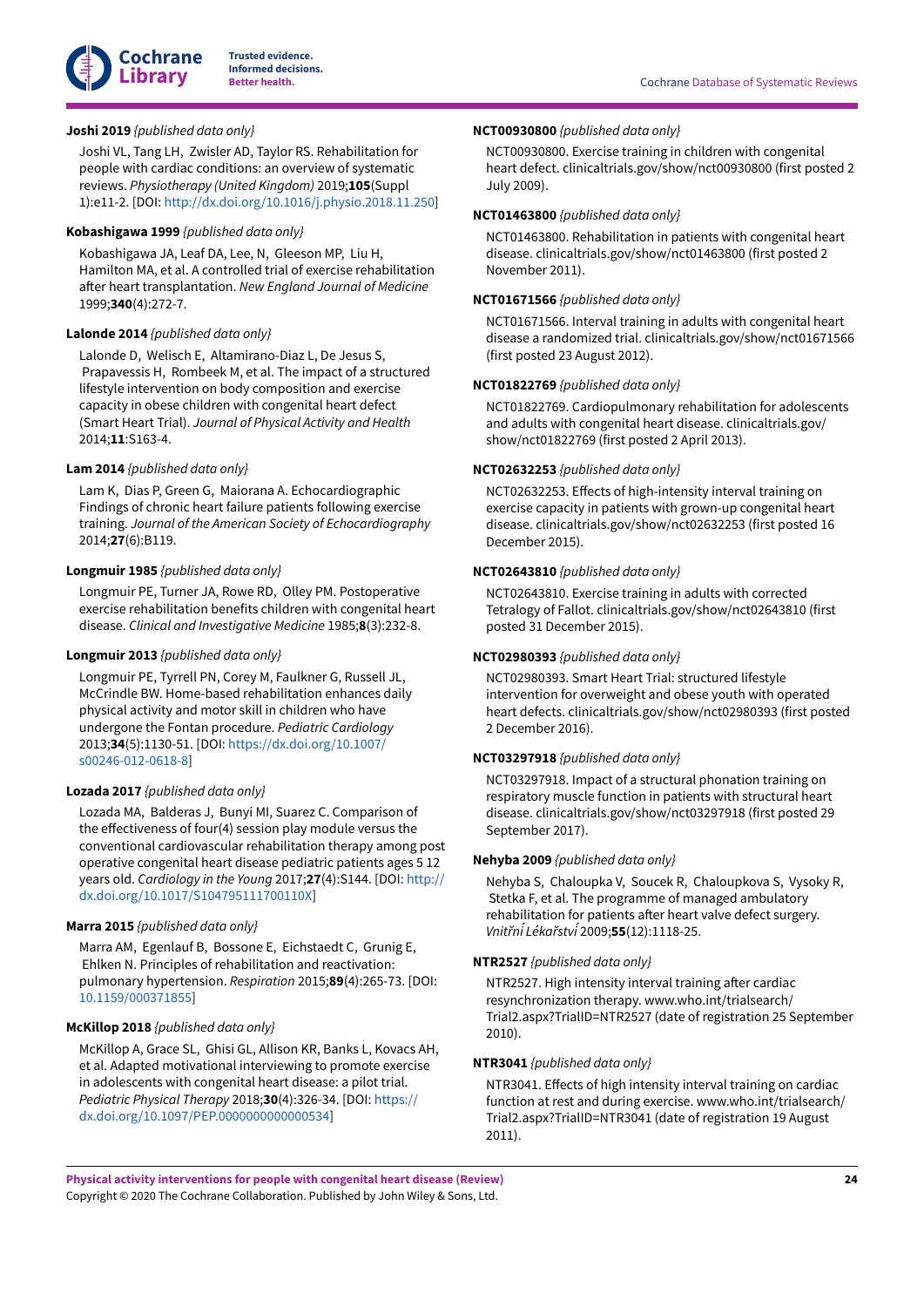

# **Rhodes 2006** *{published data only}*

Rhodes J, Curran TJ, Camil L, Rabideau N, Fulton DR, Gauthier NS, et al. Sustained eFects of cardiac rehabilitation in children with serious congenital heart disease. *Pediatrics* 2006;**118**(3):e586-93.

# **Rowland 2016** *{published data only}*

Rowland T. Cardiovascular physiology and disease in youth. *Pediatric Exercise Science* 2016;**28**(1):44-7. [DOI: [10.1123/](https://doi.org/10.1123%2Fpes.2016-0013) [pes.2016-0013](https://doi.org/10.1123%2Fpes.2016-0013)]

#### **Ruttenberg 1983** *{published data only}*

Ruttenberg HD, Adams TD, Orsmond GS, Conlee RK, Fisher AG. Effects of exercise training on aerobic fitness in children after open heart surgery. *Pediatric Cardiology* 1983;**4**(1):19-24.

# **Stefani 2014** *{published data only}*

Stefani L, Galanti G, Innocenti G, Mercuri R, Maffulli N. Exercise training in athletes with bicuspid aortic valve does not result in increased dimensions and impaired performance of the left ventricle. *Cardiology Research and Practice* 2014;**2014**:238694. [DOI: [https://dx.doi.org/10.1155/2014/238694](https://doi.org/https%3A%2F%2Fdx.doi.org%2F10.1155%2F2014%2F238694)]

#### **Sutherland 2018** *{published data only}*

Sutherland N, Jones B, Westcamp Aguero S, Melchiori T, du Plessis K, Konstantinov IE, et al. Home- and hospitalbased exercise training programme after Fontan surgery. *Cardiology in the Young* 2018;**28**(11):1299-305. [DOI: [https://](https://doi.org/https%3A%2F%2Fdx.doi.org%2F10.1017%2FS1047951118001166) [dx.doi.org/10.1017/S1047951118001166\]](https://doi.org/https%3A%2F%2Fdx.doi.org%2F10.1017%2FS1047951118001166)

#### **Tan 1996** *{published data only}*

Tan LL, Huang JF, Wang H. The effect of rehabilitation training on postoperative recovery of children with congenital heart disease. *Chinese Journal of Nursing* 1996;**31**(6):314-5.

# **Tikkanen 2016** *{published data only}*

Tikkanen AU, Rhodes J, Landzberg M, Bhatt A, Systrom DM, Waxman A, et al. Poster 26A: randomized trial of cardiac rehabilitation for adolescents and adults with congenital heart disease. *PM&R* 2016;**8**(9):S169. [DOI: [10.1016/](https://doi.org/10.1016%2Fj.pmrj.2016.07.069) [j.pmrj.2016.07.069](https://doi.org/10.1016%2Fj.pmrj.2016.07.069)]

#### **Zhou 2017a** *{published data only}*

Zhou X, Duqing, Sun K. GW28-e0722 randomized controlled trial of a home-based exercise program for children with congenital heart disease following interventional cardiac catheterization: a preliminary study. *Journal of the American College of Cardiology (JACC)* 2017;**70**:C165. [DOI: [10.1016/](https://doi.org/10.1016%2Fj.jacc.2017.07.601) [j.jacc.2017.07.601](https://doi.org/10.1016%2Fj.jacc.2017.07.601)]

#### **Zhou 2017b** *{published data only}*

Zhou X, Duqing, Sun K. Randomized controlled trial of a homebased exercise program for children with congenital heart disease following interventional cardiac catheterization: a preliminary study. *Journal of the American College of Cardiology* 2017;**70**(16 Supplement 1):C165. [DOI: [http://](https://doi.org/http%3A%2F%2Fdx.doi.org%2F10.1016%2Fj.jacc.2017.07.601) [dx.doi.org/10.1016/j.jacc.2017.07.601](https://doi.org/http%3A%2F%2Fdx.doi.org%2F10.1016%2Fj.jacc.2017.07.601)]

# <span id="page-26-0"></span>**References to studies awaiting assessment**

#### **Ali 2018** *{published data only}*

Ali LA, Pingitore A, Piaggi P, Brucini F, Passera M, Marotta M, et al. Respiratory training late after Fontan intervention: impact on cardiorespiratory performance. *Pediatric Cardiology* 2018;**39**(4):695-704. [DOI: [10.1007/s00246-018-1808-9\]](https://doi.org/10.1007%2Fs00246-018-1808-9)

# **Callaghan 2017** *{published data only}*

Callaghan S, Morrison ML, McCusker C, McKeown P, Casey F. A structured intervention programme can improve the biophysical wellbeing in children with congenital heart disease. *Cardiology in the Young* 2017;**27**(4):S228-9. [DOI: [http://](https://doi.org/http%3A%2F%2Fdx.doi.org%2F10.1017%2FS104795111700110X) [dx.doi.org/10.1017/S104795111700110X](https://doi.org/http%3A%2F%2Fdx.doi.org%2F10.1017%2FS104795111700110X)]

#### **Morrison 2015** *{published data only}*

Morrison BN, DeSouza AM, Voss C, Potts JE, Sandor GG, Harris KC. The use of individualized exercise prescription and activity trackers to promote physical activity in children with congenital heart disease. *Canadian Journal of Cardiology* 2015;**31**(10 Suppl 1):S123-4.

#### **Neidenbach 2017** *{published data only}*

Neidenbach RC, Oberhoffer R, Nagdyman N, Seitz U, Ewert P, Kaemmerer H, et al. Inspiratory muscle training in children after fontan operation increases oxygen saturation. *Cogent Medicine* 2017;**4**(1):18. [DOI: [http://](https://doi.org/http%3A%2F%2Fdx.doi.org%2F10.1080%2F2331205X.2017.1408251) [dx.doi.org/10.1080/2331205X.2017.1408251](https://doi.org/http%3A%2F%2Fdx.doi.org%2F10.1080%2F2331205X.2017.1408251)]

#### **Nilsson 2019** *{published data only}*

Nilsson H, Nylander E, Borg S, Tamas E, Hedman K. Cardiopulmonary exercise testing for evaluation of a randomized exercise training intervention following aortic valve replacement. *Clinical Physiology and Functional Imaging* 2019;**39**(1):103-10. [DOI: [10.1111/cpf.12545\]](https://doi.org/10.1111%2Fcpf.12545)

#### **References to ongoing studies**

#### **Ganzoni 2019** *{published data only}*

Ganzoni C, Arslani K, Pfister O, Freese M, Strobel W, Muller C, et al. Regular phonation and respiratory muscle training improve respiratory muscle strength and quality of life in patients with structural heart disease-the HeartChoir randomized clinical controlled trial. *Cardiovascular Medicine* 2019;**22**:P29. [DOI: [http://dx.doi.org/10.4414/cvm.2019.02052](https://doi.org/http%3A%2F%2Fdx.doi.org%2F10.4414%2Fcvm.2019.02052)]

#### **ISRCTN74643496** *{published data only}*

ISRCTN74643496. Improving the eFectiveness of psychological interventions for depression and anxiety in the cardiac rehabilitation pathway: a single-blind randomised controlled trial. www.who.int/trialsearch/Trial2.aspx? TrialID=ISRCTN74643496 (date assigned 8 April 2015).

#### **NCT01397110** *{published data only}*

NCT01397110. Respiratory and physical therapy in patients with associated pulmonary arterial hypertension (APAH) with congenital heart defects. clinicaltrials.gov/show/nct01397110 (first posted 19 July 2011).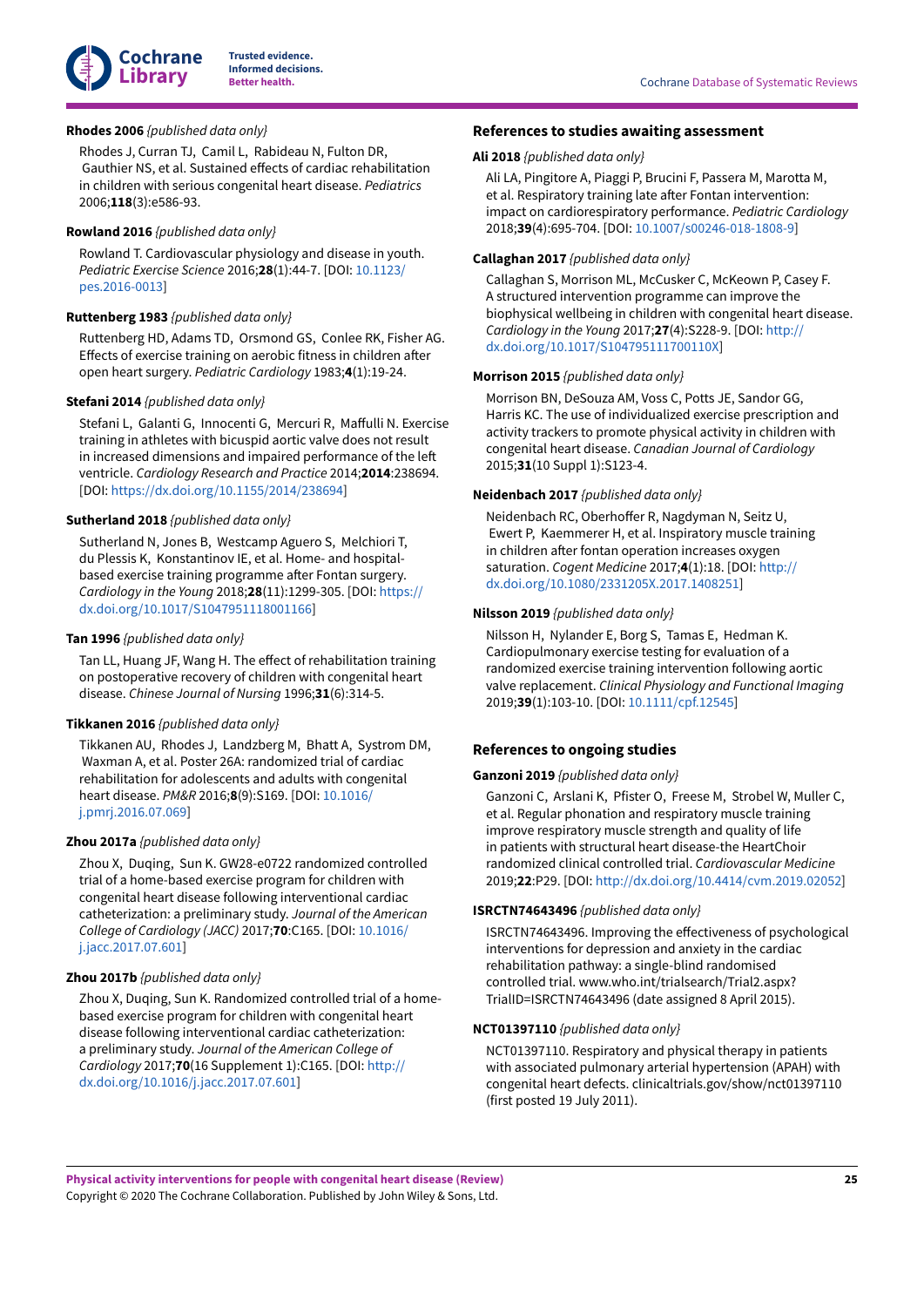

# **NCT02240147** *{published data only}*

NCT02240147. Start-to-Sport - home-based exercise for adolescents and adults with congenital heart disease. clinicaltrials.gov/show/nct02240147 (first posted 15 September 2014).

# **NCT02283255** *{unpublished data only}*

NCT02283255. Cardiovascular, pulmonary and skeletal muscle evaluation in late postoperative period of the Fontan surgery. clinicaltrials.gov/ct2/show/NCT02283255 (first posted 5 November 2014).

# **NCT02658266** *{unpublished data only}*

NCT02658266. EFect of resistance training in adults with complex congenital heart disease. clinicaltrials.gov/ct2/show/ NCT02658266 (first posted 18 January 2016).

# **NCT03335475** *{published data only}*

NCT03335475. Congenital heart disease physical activity lifestyle study. clinicaltrials.gov/show/nct03335475 (first posted 7 November 2017).

# **NCT03435354** *{published data only}*

NCT03435354. Enhanced physical activity support in congenital heart disease clinical care. clinicaltrials.gov/show/nct03435354 (first posted 19 February 2018).

# **NCT03479957** *{published data only}*

NCT03479957. Remotely monitored and coached cardiac rehabilitation northern Sweden. clinicaltrials.gov/show/ nct03479957 (first posted 27 March 2018).

# **NCT03690518** *{published data only}*

NCT03690518. Rehabilitation of adolescents and young adults with congenital heart diseases. clinicaltrials.gov/show/ nct03690518 (first posted 1 October 2018).

## **NCT03999320** *{published data only}*

NCT03999320. Sophrology and congenital heart disease. clinicaltrials.gov/show/nct03999320 (first posted 26 June 2019).

#### **NCT04135859 (YACHD-PALS)** *{published data only}*

NCT04135859. Young adult congenital heart disease physical activity lifestyle study (YACHD-PALS). clinicaltrials.gov/ct2/ show/NCT04135859 (first posted 23 October 2019).

#### **NCT04208893** *{published and unpublished data}*

NCT04208893. Exercise training strategies for children with repaired Tetralogy of Fallot. clinicaltrials.gov/ct2/show/ NCT04208893 (first posted 23 December 2019).

#### **NCT04264650** *{published data only}*

NCT04264650. EFectiveness of an mHealth intervention for youth with congenital heart disease. clinicaltrials.gov/ct2/show/ NCT04264650 (first posted 11 February 2020).

#### **UMIN000021661** *{published data only}*

UMIN000021661. Evaluation test about safety and efficacy of the respiratory muscle training therapy by abdominal respiratory weight exercises in chronic cardiovascular disease

patients. www.who.int/trialsearch/Trial2.aspx?TrialID=JPRN-UMIN000021661 (date of disclosure 1 April 2016).

# **Additional references**

# <span id="page-27-4"></span>**Adams 2017**

Adams V, Reich B, Uhlemann M, Niebauer J. Molecular eFects of exercise training in patients with cardiovascular disease: focus on skeletal muscle, endothelium, and myocardium. *American Journal of Physiology. Heart and Circulatory Physiology* 2017;**5**(313):72-88.

#### <span id="page-27-1"></span>**Amedro 2017**

Amedro P, Gavotto A, Guillaumont S, Bertet H, Vincenti M, De La Villeon G, et al. Cardiopulmonary fitness in children with congenital heart diseases versus healthy children. *Heart (British Cardiac Society)* 2017;**104**(12):1026-36.

# <span id="page-27-2"></span>**Amedro 2015**

Amedro P, Dorka R, Moniotte S, Guillaumont S, Fraisse A, Kreitmann B, et al. Quality of life of children with congenital heart diseases: a multicenter controlled cross-sectional study. *Pediatric Cardiology* 2015;**36**(8):1588-601.

# <span id="page-27-0"></span>**Best 2016**

Best KE, Rankin J. Long-term survival of individuals born with congenital heart disease: A systematic review and meta-analysis. *Journal of the American Heart Association* 2016;**5**(6):1-16.

# <span id="page-27-3"></span>**Brudy 2020**

Brudy L, Hock J, Häcker AL, Meyer M, Oberhoffer R, Hager A, et al. Children with congenital heart disease are active but need to keep moving: a cross-sectional study using wrist-worn physical activity trackers. *Journal of Pediatrics* 2020;**217**:13-19.

## <span id="page-27-6"></span>**Budts 2013**

Budts W, Börjesson M, Chessa M, Van Buuren F, Trigo Trindade P, Corrado D, et al. Physical activity in adolescents and adults with congenital heart defects: individualized exercise prescription. *European Heart Journal* 2013;**34**(47):3669-74.

#### <span id="page-27-7"></span>**Budts 2020**

Budts W, Pieles GE, Roos-Hesselink JW, Sanz de la Garza M, D'Ascenzi F, Giannakoulas G, et al. Recommendations for participation in competitive sport in adolescent and adult athletes with Congenital Heart Disease (CHD): position statement of the Sports Cardiology & Exercise Section of the European Association of Preventive Cardiology (EAPC), the European Society of Cardiology (ESC) Working Group on Adult Congenital Heart Disease and the Sports Cardiology, Physical Activity and Prevention Working Group of the Association for European Paediatric and Congenital Cardiology (AEPC). European Heart Journal 2020 Aug 26 [E-pub ahead of print]. [DOI: [10.1093/eurheartj/ehaa501\]](https://doi.org/10.1093%2Feurheartj%2Fehaa501)

# <span id="page-27-5"></span>**Campbell 2020**

Campbell M, McKenzie JE, Sowden A, Katikireddi SV, Brennan SE, Ellis S, et al. Synthesis without meta-analysis (SWiM) in systematic reviews: reporting guideline. *BMJ* 2020;**16**:368. [DOI: [http://dx.doi.org/10.1136/bmj.l6890](https://doi.org/http%3A%2F%2Fdx.doi.org%2F10.1136%2Fbmj.l6890)]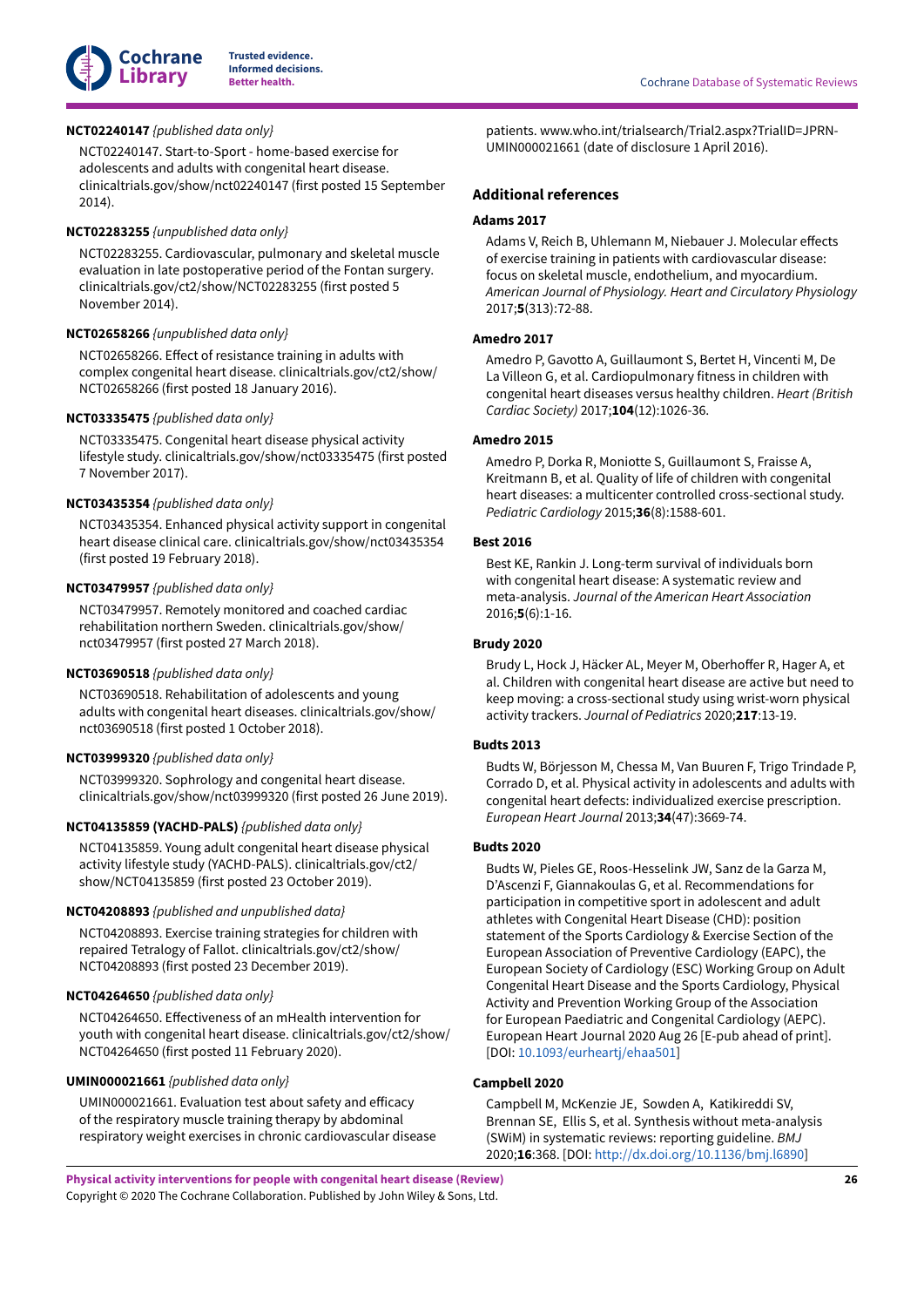

#### <span id="page-28-4"></span>**Caspersen 1985**

Caspersen CJ, Powell KE, Christenson GM. Physical activity, exercise, and physical fitness: definitions and distinctions for health-related research. *Public Health Reports (Washington, D.C. : 1974)* 1985;**100**(2):126.

# <span id="page-28-18"></span>**Cedars 2020**

Cedars AM, Kutty S. The way forward in congenital heart disease research. *JAMA Cardiology* 2020;**5**(9):979-80. [DOI: [10.1001/](https://doi.org/10.1001%2Fjamacardio.2020.2034) [jamacardio.2020.2034\]](https://doi.org/10.1001%2Fjamacardio.2020.2034)

# <span id="page-28-10"></span>**Covidence [Computer program]**

Veritas Health Innovation Covidence systematic review software. Melbourne, Australia: Veritas Health Innovation, accessed before 2 October 2020. Available at www.covidence.org.

#### <span id="page-28-12"></span>**Deeks 2017**

Deeks JJ, Higgins JP, Altman DG (editors) on behalf of the Cochrane Statistical Methods Group. Chapter 9: Analysing data and undertaking metaanalyses. In: Higgins JP, Churchill R, Chandler J, Cumpston MS (editors), Cochrane Handbook for Systematic Reviews of Interventions version 5.2.0 (updated June 2017), Cochrane, 2017. Available from www.training.cochrane.org/handbook.

# <span id="page-28-5"></span>**Department of Health 2011**

Department of Health, Physical Activity, Health Improvement and Protection. Start active, stay active: a report on physical activity from the four home countries. assets.publishing.service.gov.uk/government/uploads/ system/uploads/attachment\_data/file/216370/dh\_128210.pdf (accessed 13 August 2019).

# <span id="page-28-2"></span>**Dimopoulos 2006**

Dimopoulos K, Okonko DO, Diller GP, Broberg CS, Salukhe TV, Babu-Narayan SV, et al. Abnormal ventilatory response to exercise in adults with congenital heart disease relates to cyanosis and predicts survival. *Circulation* 2006;**113**(24):2796-802.

# <span id="page-28-1"></span>**Dua 2007**

Dua J, Cooper AR, Fox KR, Stuart AG. Physical activity levels in adults with congenital heart disease. *European Journal of Cardiovascular Prevention and Rehabilitation* 2007;**14**(2):287–93.

#### <span id="page-28-13"></span>**Egger 1997**

Egger M, Smith GD, Schneider M, Christoph M. Bias in meta-analysis detected by a simple, graphical test. *BMJ* 1997;**315**(7109):629.

### <span id="page-28-11"></span>**Faraone 2008**

Faraone, S. Interpreting Estimates of Treatment Effects. *Pharmacy and Therapeutics* 2018;**33**(12):700.

# <span id="page-28-0"></span>**Franklin 2013**

Franklin BA, Lavie CJ, Squires RW, Milani RV. Exercise-based cardiac rehabilitation and improvements in cardiorespiratory fitness: implications regarding patient benefit. *Mayo Clinic Proceedings* 2013;**88**(5):431-7.

# <span id="page-28-3"></span>**Giardini 2009**

Giardini A, Hager A, Lammers AE, Derrick G, Müller J, Diller GP, et al. Ventilatory efficiency and aerobic capacity predict event-free survival in adults with atrial repair for complete transposition of the great arteries. *Journal of the American College of Cardiology* 2009;**53**(17):1548-55.

# <span id="page-28-6"></span>**Gielen 2010**

Gielen S. Schuler G. Adams V. Cardiovascular effects of exercise training molecular mechanisms. *Circulation* 2010;**122**(12):1221-38.

#### <span id="page-28-9"></span>**Glanville 2019**

Glanville J, Dooley G, Wisniewski S, Foxlee R, Noel-Storr A. Development of a search filter to identify reports of controlled clinical trials within CINAHL Plus. *Health Information & Libraries Journal* 2019;**36**(1):73-90.

# <span id="page-28-7"></span>**Gomes-Neto 2016**

Gomes-Neto M, Saquetto MB, Silva CM, Conceição CS, Carvalho VO. Impact of exercise training in aerobic capacity and pulmonary function in children and adolescents after congenital heart disease surgery: a systematic review with meta-analysis. *Pediatric Cardiology* 2016;**37**(2):217-24.

# <span id="page-28-17"></span>**GRADEpro GDT [Computer program]**

McMaster University (developed by Evidence Prime, Inc) GRADEpro GDT. Hamilton (ON): McMaster University (developed by Evidence Prime, Inc), 2015. Available at gradepro.org.

#### <span id="page-28-16"></span>**GraphPad Prism [Computer program]**

GraphPad Software Inc. GraphPad Prism. Version 8.1.0. California USA: GraphPad Software Inc., 2019. Available at www.graphpad.com/scientific-software/prism. [WEBSITE: www.graphpad.com]

# <span id="page-28-19"></span>**Gratz 2009**

Gratz A, Hess J, Hager A. Self-estimated physical functioning poorly predicts actual exercise capacity in adolescents and adults with congenital heart disease. *European Heart Journal* 2009;**30**(4):497-504.

## <span id="page-28-14"></span>**Heran 2008a**

Heran BS, Wong MM, Heran IK, Wright JM. Blood pressure lowering eFicacy of angiotensin converting enzyme (ACE) inhibitors for primary hypertension. *Cochrane Database of Systematic Reviews* 2008, Issue 4. Art. No: CD003823. [DOI: [10.1002/14651858.CD003823.pub2\]](https://doi.org/10.1002%2F14651858.CD003823.pub2)

#### <span id="page-28-15"></span>**Heran 2008b**

Heran BS, Wong MMY, Heran IK, Wright JM. Blood pressure lowering eFicacy of angiotensin receptor blockers for primary hypertension. *Cochrane Database of Systematic Reviews* 2008, Issue 4. Art. No: CD003822. [DOI: [10.1002/14651858.CD003822.pub2\]](https://doi.org/10.1002%2F14651858.CD003822.pub2)

# <span id="page-28-8"></span>**Higgins 2011**

Higgins JP, Green S (editors). Cochrane Handbook for Systematic Reviews of Interventions Version 5.1.0 (updated March 2011). The Cochrane Collaboration, 2011. Available from handbook.cochrane.org.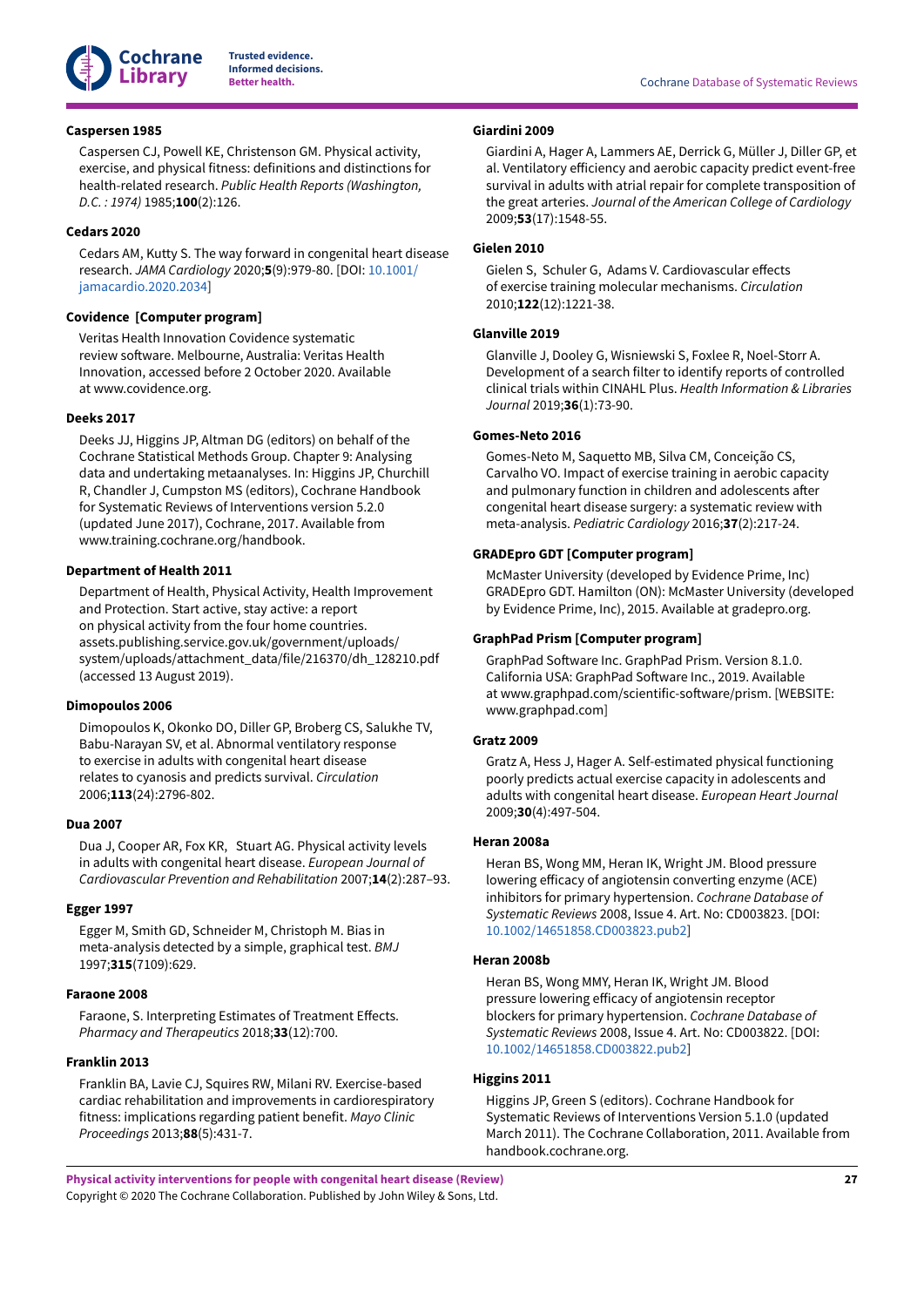

# <span id="page-29-14"></span>**Higgins 2019**

Higgins JP, Savovic J, Page MJ, Elbers RG, Sterne JA. Chapter 8: Assessing risk of bias in a randomized trial. Draft version (29 January 2019) for inclusion in: Higgins JP, Thomas J, Chandler J, Cumpston M, Li T, Page MJ, Welch Va (editors). Cochrane Handbook for Systematic Reviews of Interventions. London: Cochrane. Available from www.training.cochrane.org/ handbook.

# <span id="page-29-1"></span>**Ho9man 2002**

Hoffman JI, Kaplan S. The incidence of congenital heart disease. *Journal of the American College of Cardiology* 2002;**39**(12):1890-900.

# <span id="page-29-15"></span>**Kempny 2012**

Kempny A, Dimopoulos K, Uebing A, Moceri P, Swan L, Gatzoulis MA, et al. Reference values for exercise limitations among adults with congenital heart disease. Relation to activities of daily life—single centre experience and review of published data. *European Heart Journal* 2012;**33**(11):1386–96.

# <span id="page-29-3"></span>**Khairy 2010**

Khairy P, Ionescu-Ittu R, Mackie AS, Abrahamowicz M, Pilote L, Marelli AJ. Changing mortality in congenital heart disease. *Journal of the American College of Cardiology* 2010;**56**(14):1149-57.

# <span id="page-29-17"></span>**Koyak 2012**

Koyak Z, Harris L, de Groot JR, Silversides CK, Oechslin EN, Bouma BJ, et al. Sudden cardiac death in adult congenital heart disease. *Circulation* 2012;**126**(16):1944-54.

# <span id="page-29-4"></span>**Lee 2012**

Lee IM, Shiroma EJ, Lobelo F, Puska P, Blair SN, Katzmarzyk PT, Lancet Physical Activity Series Working Group. EFect of physical inactivity on major non-communicable diseases worldwide: an analysis of burden of disease and life expectancy. *Lancet* 2012;**380**(9838):219-29.

# <span id="page-29-11"></span>**Lefebvre 2011**

Lefebvre C, Manheimer E, Glanville J. Chapter 6: Searching for studies. In: Higgins JPT, Green S (editors). Cochrane Handbook for Systematic Reviews of Interventions Version 5.1.0 (updated March 2011). The Cochrane Collaboration, 2011. Available from handbook.cochrane.org.

# <span id="page-29-5"></span>**Letnes 2019**

Letnes JM, Dalen H, Vesterbekkmo EK, Wisløff U, Nes BM. Peak oxygen uptake and incident coronary heart disease in a healthy population: the HUNT Fitness Study. *European Heart Journal* 2019;**40**(20):1633–9. [DOI: [doi:10.1093/eurheartj/ehy708](https://doi.org/doi%3A10.1093%2Feurheartj%2Fehy708)]

# <span id="page-29-8"></span>**Li 2019**

Li X, Chen N, Zhou X, Yang Y, Chen S, Song Y, et al. Exercise training in adults with congenital heart disease: a systematic review and meta-analysis. *Journal of Cardiopulmonary Rehabilitation and Prevention* 2019;**39**(5):299-307.

# <span id="page-29-12"></span>**Liberati 2009**

Liberati A, Altman DG, Tetzlaff J, Mulrow C, Gøtzsche PC, Ioannidis JP, et al. The PRISMA statement for reporting

systematic reviews and meta-analyses of studies that evaluate health care interventions: explanation and elaboration. *PLoS medicine* 2009;**6**(7):e1000100. [10.1371/journal.pmed.1000100]

# <span id="page-29-2"></span>**Liu 2019**

Liu Y, Chen S, Zü L, Black GC, Choy M, Li N, Keavney BD. Global birth prevalence of congenital heart defects 1970-2017: updated systematic review and meta-analysis of 260 studies. *International Journal of Epidemiology* 2019;**48**(2):455-63. [DOI: [10.1093/ije/dyz009\]](https://doi.org/10.1093%2Fije%2Fdyz009)

# <span id="page-29-6"></span>**McCrindle 2007**

McCrindle BW, Williams RV, Mital S, Clark BJ, Russell JL, Klein G, et al. Physical activity levels in children and adolescents are reduced after the Fontan procedure, independent of exercise capacity, and are associated with lower perceived general health. *Archives of Disease in Childhood* 2007;**92**(6):509-14.

# <span id="page-29-9"></span>**Meyer 2020**

Meyer M, Brudy L, García-Cuenllas L, Hager A, Ewert P, Oberhoffer R, et al. Current state of home-based exercise interventions in patients with congenital heart disease: A systematic review. *Heart* 2020;**106**(5):333-41.

# <span id="page-29-0"></span>**Mitchell 1971**

Mitchell SC, Korones SB, Berendes HW. Congenital heart disease in 56,109 births. Incidence and natural history. *Circulation* 1971;**43**(3):323-32.

# <span id="page-29-16"></span>**Moons 2020**

Moons P, Luyckx K, Thomet C, Budts W, Enomoto J, Sluman MA, et al. Physical functioning, mental health, and quality of life in diFerent congenital heart defects: comparative analysis in 3538 patients from 15 countries. Canadian Journal of Cardiology 2020 Apr 6 [Epub ahead of print]. [DOI: [10.1016/](https://doi.org/10.1016%2Fj.cjca.2020.03.044) [j.cjca.2020.03.044](https://doi.org/10.1016%2Fj.cjca.2020.03.044)]

# <span id="page-29-7"></span>**Müller 2015**

Müller J, Hager A, Diller GP, Derrick G, Buys R, Dubowy KO, et al. Peak oxygen uptake, ventilatory efficiency and QRSduration predict event free survival in patients late after surgical repair of tetralogy of Fallot. *International Journal of Cardiology* 2015;**196**:158-64.

# <span id="page-29-10"></span>**Pufulete 2019**

Pufulete, M. EFectiveness and cost-eFectiveness of INSPIRatory musclE training (IMT) for reducing postoperative pulmonary complications (PPC): a sham-controlled randomised controlled trial (RCT) (INSPIRE). Available at europepmc.org/grantfinder/ grantdetails?query=pi%3A%22Pufulete%2BM%22%2Bgid%3A %2216%2F140%2F07%22%2Bga%3A%22National%20Institute %20for%20Health%20Research%20%28Department%20of %20Health%29%22.

# <span id="page-29-13"></span>**RevMan Web 2019 [Computer program]**

The Cochrane Collaboration Review Manager Web (RevMan Web). Version 5.3. The Cochrane Collaboration, 2019. Available at: revman.cochrane.org.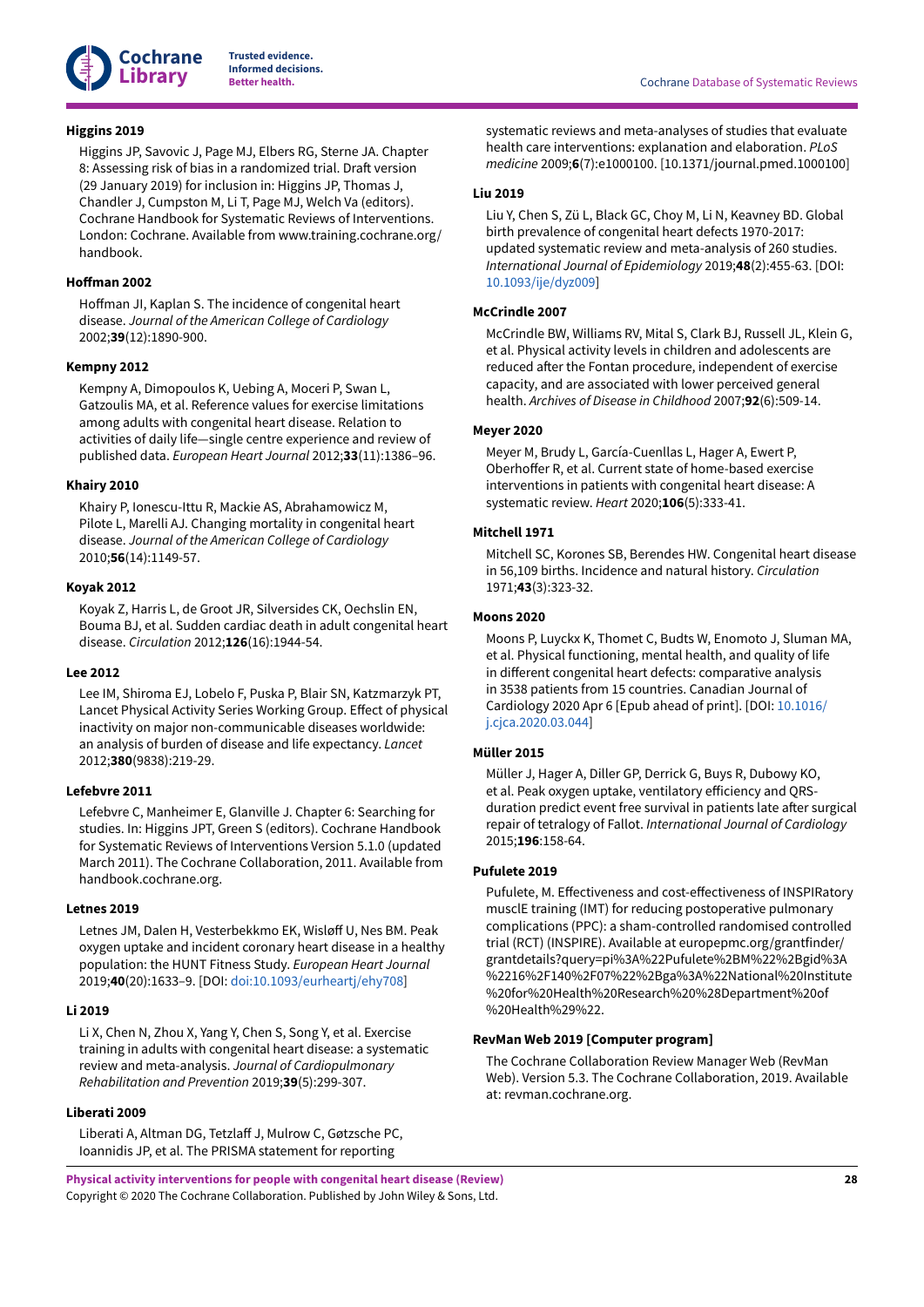<span id="page-30-1"></span>

# <span id="page-30-2"></span>**Rhodes 2008**

Rhodes JF, Hijazi ZM, Sommer RJ. Pathophysiology of congenital heart disease in the adult, part II: simple obstructive lesions. *Circulation* 2008;**117**(9):1228-37.

#### **Ryan 2016**

Ryan R, Hill S. How to GRADE the quality of the evidence, version 3. *Cochrane Consumers and Communication Group* 2016;**3**:.. [\[http://cccrg.cochrane.org/author-resources.](http://cccrg.cochrane.org/author-resources.)]

# <span id="page-30-5"></span>**Sandberg 2016**

Sandberg C, Pomeroy J, Thilén U, Gradmark A, Wadell K, Johansson B. Habitual physical activity in adults with congenital heart disease compared with age- and sex-matched controls. *Canadian Journal of Cardiology* 2016;**32**(4):547-53.

# <span id="page-30-16"></span>**Scheffers** 2020

Scheffers LE, Berg LE, Ismailova G, Dulfer K, Takkenberg JJ, Helbing WA. Physical exercise training in patients with a Fontan circulation: A systematic review. European Journal of Preventive Cardiology 2020 Jul 27 [E-pub ahead of print]. [DOI: [10.1177/2047487320942869\]](https://doi.org/10.1177%2F2047487320942869)

#### <span id="page-30-11"></span>**Schünemann 2017**

Schünemann HJ, Oxman AD, Vist GE, Higgins JP, Deeks JJ, Glasziou P, et al, Cochrane Applicability and Recommendations Methods Group. Chapter 12: Interpreting results and drawing conclusions. In: Higgins JP, Churchill R, Chandler J, Cumpston MS (editors) Chapter 12: Interpreting results and drawing conclusions. In: Higgins JPT, Churchill R, Chandler J, Cumpston MS (editors), Cochrane Handbook for Systematic Reviews of Interventions version 5.2.0 (updated June 2017). Cochrane, 2017. Available from www.training.cochrane.org/handbook..

# <span id="page-30-8"></span>**Shei 2018**

Shei RJ. Recent advancements in our understanding of the ergogenic effect of respiratory muscle training in healthy humans: a systematic review. *Journal of Strength and Conditioning Research* 2018;**32**(9):2665.

#### <span id="page-30-3"></span>**Sommer 2008a**

Sommer RJ, Hijazi ZM, Rhodes JF. Pathophysiology of congenital heart disease in the adult: part III: Complex congenital heart disease. *Circulation* 2008;**117**(10):1340-50.

#### <span id="page-30-4"></span>**Sommer 2008b**

Sommer RJ, Hijazi ZM, Rhodes JF. Pathophysiology of congenital heart disease in the adult: part I: Shunt lesions. *Circulation* 2008;**117**(8):1090-9.

# <span id="page-30-0"></span>**CHARACTERISTICS OF STUDIES**

<span id="page-30-15"></span>**Characteristics of included studies** *[ordered by study ID]*

#### **[Avila](#page-21-4) 2016**

*Study characteristics*

# <span id="page-30-14"></span>**Stata 2015 [Computer program] [Computer program]**

Stata. StataCorp L, Version 15. College Station, TX, USA: StataCorp, 2015. Available at www.stata.com.

#### <span id="page-30-6"></span>**Udholm 2018**

Udholm, S Aldweib, N Hjortdal, VE Veldtman, GR. Prognostic power of cardiopulmonary exercise testing in Fontan patients: a systematic review. *Open Heart* 2018;**5**(1):e000812.. [DOI: doi:10.1136/ openhrt-2018-000812]

# <span id="page-30-12"></span>**Wan 2014**

Wan X, Wang W, Liu J, Tong T. Estimating the sample mean and standard deviation from the sample size, median, range and/or interquartile range. *BMC Medical Research Methodology* 2014;**14**(1):135.

# <span id="page-30-10"></span>**Warnes 2008**

Warnes CA, Williams RG, Bashore TM, Child JS, Connolly HM, Dearani JA, et al. ACC/AHA 2008 guidelines for the management of adults with congenital heart disease: a report of the American College of Cardiology/American Heart Association Task Force on practice guidelines (Writing Committee to develop guidelines on the management of adults with congenital heart disease). *Journal of the American College of Cardiology* 2008;**52**(23):e143 e263.

# <span id="page-30-13"></span>**WebPlotDigitizer [Computer program]**

Web Plot Digitizer. Version 4.2. San Francisco: Ankit Rohatgi, 2019. Available at automeris.io/WebPlotDigitizer.

# <span id="page-30-7"></span>**Williams 2017**

Williams CA, Gowing L, Horn R, Stuart AG. A survey of exercise advice and recommendations in United Kingdom paediatric cardiac clinics. *Cardiology in the Young* 2017;**27**(5):951-6.

## <span id="page-30-9"></span>**Wong 2011**

Wong E, Selig S, Hare DL. Respiratory muscle dysfunction and training in chronic heart failure. *Heart, Lung and Circulation* 2011;**20**(5):289-94.

#### **References to other published versions of this review**

#### <span id="page-30-17"></span>**Williams 2019**

Williams CA, Wadey C, Pieles G, Stuart G, Taylor RS, Long L. Physical activity interventions for people with congenital heart disease (Protocol). *Cochrane Database of Systematic Reviews* 2019;**8**:1-14. [DOI: [10.1002/14651858.CD013400.](https://doi.org/10.1002%2F14651858.CD013400.)]

<span id="page-30-18"></span>\* Indicates the major publication for the study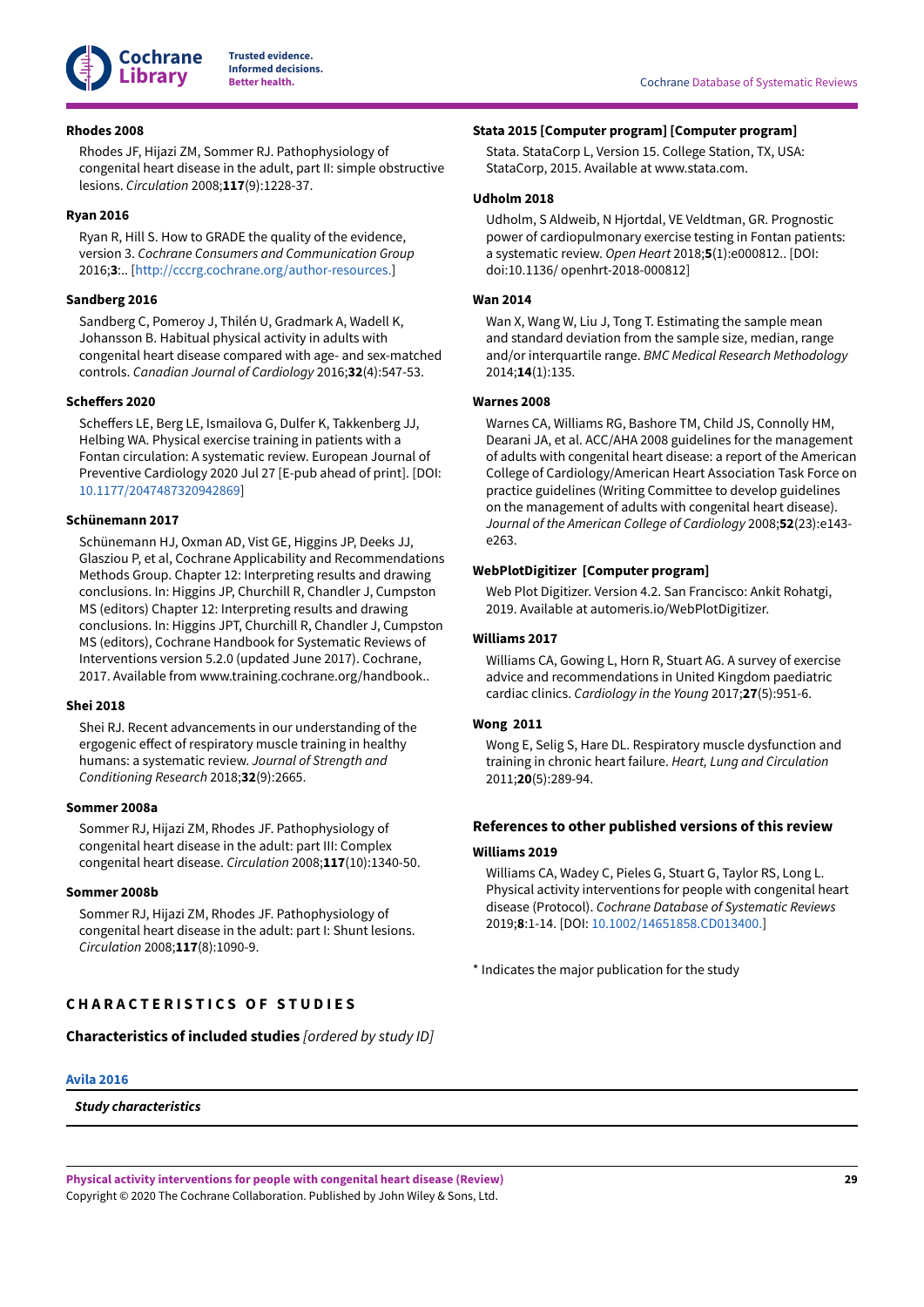

| Methods       | Aim of study: to assess the impact of exercise on ventricular arrhythmias in adults with tetralogy of<br>Fallot                                                                                                                                                                   |
|---------------|-----------------------------------------------------------------------------------------------------------------------------------------------------------------------------------------------------------------------------------------------------------------------------------|
|               | <b>Study design:</b> parallel-group randomised controlled trial (2:1 randomisation)                                                                                                                                                                                               |
|               | No. of centres: 1 (Montreal Heart Institute Adult Congenital Centre)                                                                                                                                                                                                              |
|               | <b>Country:</b> Canada                                                                                                                                                                                                                                                            |
| Participants  | N randomised: 17 (exercise 13; control 4)                                                                                                                                                                                                                                         |
|               | <b>Diagnosis</b> (% of pts):                                                                                                                                                                                                                                                      |
|               | <b>ConHD total:</b> 17 (100%); intervention: 13 (100%); comparator 4 (100%)                                                                                                                                                                                                       |
|               | <b>Severity of condition</b> (corrected tetralogy of Fallot):                                                                                                                                                                                                                     |
|               | <b>Exercise:</b> severe = $13$ (100%); Control: severe = $4$ (100%)                                                                                                                                                                                                               |
|               | Age (mean $\pm$ SD), years: total: 35 $\pm$ 11.3; exercise: 35 $\pm$ 11.3: control: 34 $\pm$ 14.5 (converted from median<br>and IQR).                                                                                                                                             |
|               | <b>Percentage male:</b> total 65%; exercise 69%; control 50%                                                                                                                                                                                                                      |
|               | Percentage white: not reported                                                                                                                                                                                                                                                    |
|               | <b>Inclusion criteria:</b> adults $( \geq 18 \text{ years of age})$ with surgically repaired tetralogy of Fallot                                                                                                                                                                  |
|               | Exclusion criteria: non-cardiac contraindications to exercising, prior sustained ventricular arrhyth-<br>mias, aborted sudden death, or New York Heart Association (NYHA) functional class III or IV symptoms.<br>Pregnant women and patients unable to provide informed consent. |
| Interventions | <b>Exercise:</b>                                                                                                                                                                                                                                                                  |
|               | Total duration: 12 weeks                                                                                                                                                                                                                                                          |
|               |                                                                                                                                                                                                                                                                                   |
|               | • Aerobic/resistance/mix: combined dynamic and resistance training                                                                                                                                                                                                                |
|               | • Frequency: 1 to 2 training sessions per week (for 12 weeks)                                                                                                                                                                                                                     |
|               | Duration: I hour (including 10-min warm-up and 10-min cool-down period)                                                                                                                                                                                                           |
|               | Intensity: tailored to the individual in order to achieve 70% to 80% of the maximum heart rate. Exer-<br>cise intensity adjusted periodically (every month) and increased gradually according to progress and<br>tolerance.                                                       |
|               | Modality: combined dynamic and resistance training (e.g. jogging, rowing, swimming and weight-<br>bearing exercises).                                                                                                                                                             |
|               | Settings: hospital                                                                                                                                                                                                                                                                |
|               | Other: supervised exercise (by physiologist and physician)                                                                                                                                                                                                                        |
|               | <b>Control group/Comparison</b>                                                                                                                                                                                                                                                   |
|               | Usual care (standard clinical care with encouragement to perform moderate-intensity aerobic activi-<br>ties for at least 30 minutes a minimum of 3 days per week, in conjunction with moderate intensity mus-<br>cle-strengthening activities at least 2 days per week).          |
| Outcomes      | Maximal and submaximal CRF                                                                                                                                                                                                                                                        |
|               | Adverse events                                                                                                                                                                                                                                                                    |
| <b>Notes</b>  | Adults randomised in a 2:1 ratio                                                                                                                                                                                                                                                  |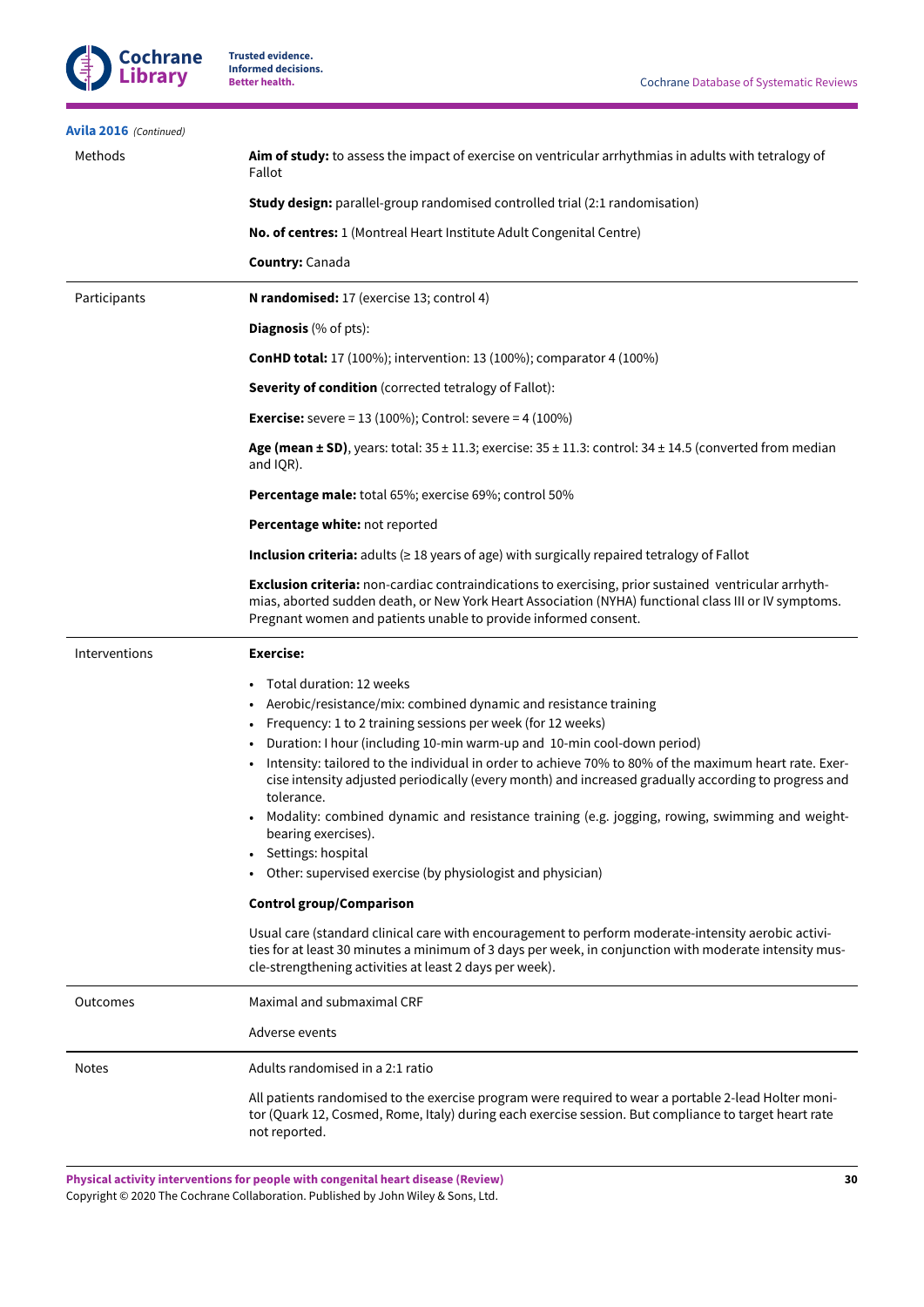

**[Avila](#page-21-4) 2016**  *(Continued)*

Country and settings: Canada; single centre

Follow-up: 3 months

| Duppen 2015                  |                                                                                                                                                                                                                                                                                                                                            |  |  |  |  |  |  |
|------------------------------|--------------------------------------------------------------------------------------------------------------------------------------------------------------------------------------------------------------------------------------------------------------------------------------------------------------------------------------------|--|--|--|--|--|--|
| <b>Study characteristics</b> |                                                                                                                                                                                                                                                                                                                                            |  |  |  |  |  |  |
| Methods                      | Aim of study: assess effects of an exercise training program on cardiopulmonary fitness and daily<br>physical activity in patients with corrected tetralogy of Fallot (ToF) or Fontan circulation.                                                                                                                                         |  |  |  |  |  |  |
|                              | <b>Study design: RCT</b>                                                                                                                                                                                                                                                                                                                   |  |  |  |  |  |  |
|                              | <b>No. of centres:</b> 5                                                                                                                                                                                                                                                                                                                   |  |  |  |  |  |  |
|                              | <b>Country: the Netherlands</b>                                                                                                                                                                                                                                                                                                            |  |  |  |  |  |  |
| Participants                 | N randomised total: 93; intervention: 56; comparator: 37                                                                                                                                                                                                                                                                                   |  |  |  |  |  |  |
|                              | <b>Diagnosis of ConHD</b> total: 93; intervention: 56; comparator: 37                                                                                                                                                                                                                                                                      |  |  |  |  |  |  |
|                              | <b>Severity of condition</b> (corrected tetralogy of Fallot or Fontan):                                                                                                                                                                                                                                                                    |  |  |  |  |  |  |
|                              | <b>intervention:</b> severe = 56 $(100\%)$<br>$\bullet$<br>comparator: severe = $37(100%)$                                                                                                                                                                                                                                                 |  |  |  |  |  |  |
|                              | Age (mean $\pm$ SD) total 15 $\pm$ 3; intervention 15 $\pm$ 3; control 16 $\pm$ 3                                                                                                                                                                                                                                                          |  |  |  |  |  |  |
|                              | <b>Percentage male</b> total: 66 (73%); intervention 40 (76%); control 26 (70)                                                                                                                                                                                                                                                             |  |  |  |  |  |  |
|                              | N lost to follow-up total: intervention: 1 refused; comparator: 0                                                                                                                                                                                                                                                                          |  |  |  |  |  |  |
|                              | N analysed total: 90; intervention: 53; comparator: 37                                                                                                                                                                                                                                                                                     |  |  |  |  |  |  |
|                              | Inclusion criteria: correction of ToF, using the transatrial-transpulmonary approach, had to be per-<br>formed before the age of 3.5 years. The Fontan circulation had to be completed before the age of 6<br>years. All participants had to be able, both mentally as well as physically, to adhere to a training pro-<br>gramme.         |  |  |  |  |  |  |
|                              | <b>Exclusion criteria:</b> excluded were patients with contraindications for exercise, mental retardation,<br>standard contraindications for magnetic resonance imaging, or a ventricular outflow obstruction (peak<br>Doppler gradient > 60 mm Hg).                                                                                       |  |  |  |  |  |  |
| Interventions                | Description: standardised exercise training programme, aerobic dynamic cardiovascular training                                                                                                                                                                                                                                             |  |  |  |  |  |  |
|                              | <b>Setting: hospital</b>                                                                                                                                                                                                                                                                                                                   |  |  |  |  |  |  |
|                              | <b>Supervision: supervised</b>                                                                                                                                                                                                                                                                                                             |  |  |  |  |  |  |
|                              | <b>Detail of exercise</b>                                                                                                                                                                                                                                                                                                                  |  |  |  |  |  |  |
|                              | Modality: aerobic dynamic<br>$\bullet$<br>Intensity: resting heart rate plus 60-70% of the heart rate reserve<br>Resistance training included? No<br><b>Dose</b><br>* 1 - Length of session: 12 weeks<br>* 2 - Frequency/no. of sessions a week: 2 to 3 (2.5)<br>* 3 - Duration of session: 60 minutes<br>Dose of exercise: $1*2*3 = 1800$ |  |  |  |  |  |  |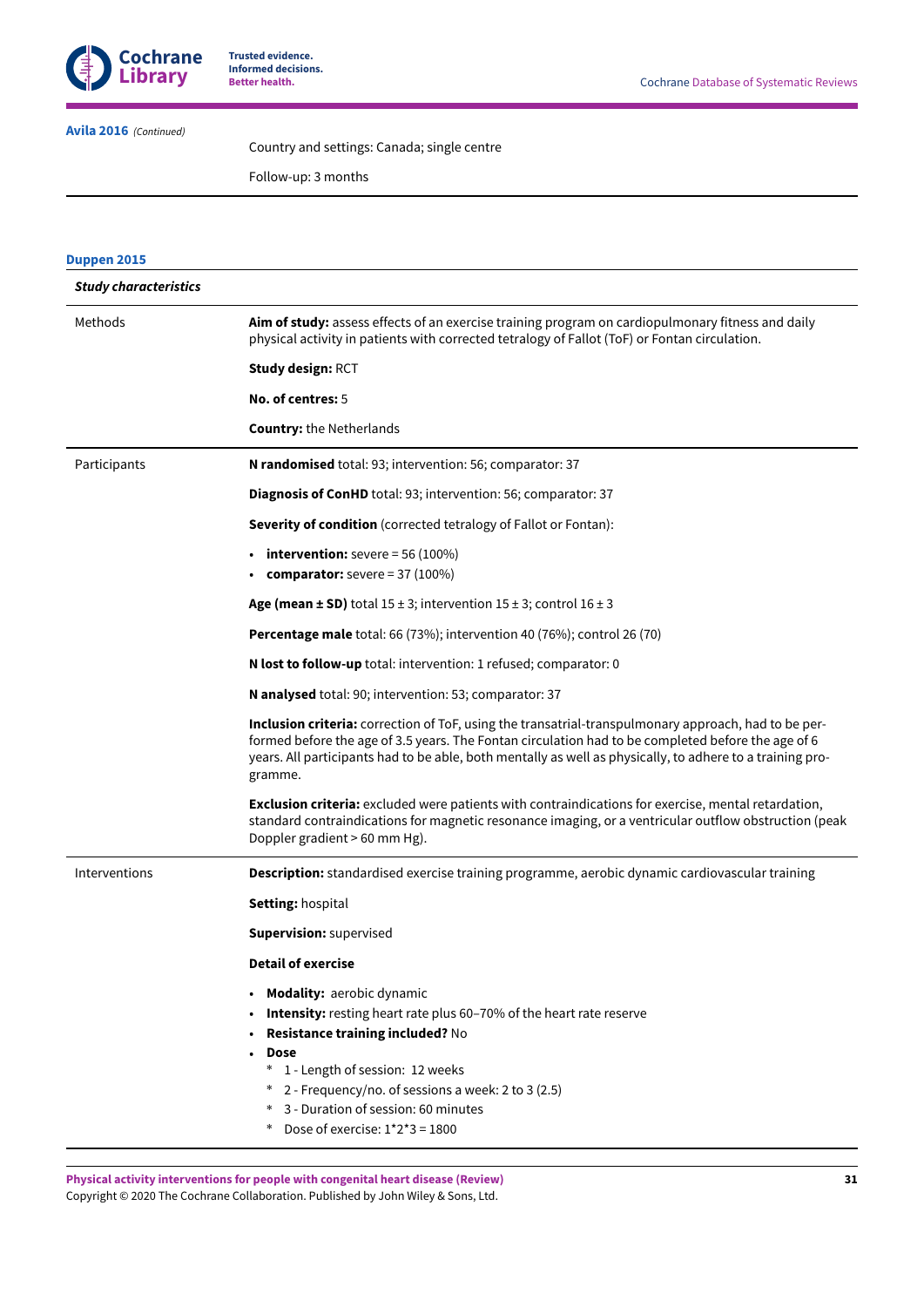

| <b>Duppen 2015 (Continued)</b> |                                                                           |  |  |  |  |  |  |
|--------------------------------|---------------------------------------------------------------------------|--|--|--|--|--|--|
| Outcomes                       | Maximal and submaximal CRF<br>$\bullet$<br>• Physical activity<br>· HRQoL |  |  |  |  |  |  |
| <b>Notes</b>                   | No. of centres: 5                                                         |  |  |  |  |  |  |
|                                | <b>Country:</b> the Netherlands                                           |  |  |  |  |  |  |
|                                | <b>Comparator:</b>                                                        |  |  |  |  |  |  |
|                                | <b>Description:</b> regular medical care                                  |  |  |  |  |  |  |
|                                | Co-interventions: none                                                    |  |  |  |  |  |  |

#### **Fritz [2020](#page-21-1)**

| <b>Study characteristics</b> |                                                                                                                                                                                                                                                                                                                                                                                                                                            |  |  |  |  |  |  |  |
|------------------------------|--------------------------------------------------------------------------------------------------------------------------------------------------------------------------------------------------------------------------------------------------------------------------------------------------------------------------------------------------------------------------------------------------------------------------------------------|--|--|--|--|--|--|--|
| Methods                      | Aim of study: the aims of the current study were (1) to investigate the effect of a telephone supervised,<br>daily inspiratory muscle training for six months on exercise capacity and 2) on lung volumes in adult<br>patients with Fontan circulation.                                                                                                                                                                                    |  |  |  |  |  |  |  |
|                              | Study design: RCT                                                                                                                                                                                                                                                                                                                                                                                                                          |  |  |  |  |  |  |  |
|                              | No. of centres: $1$                                                                                                                                                                                                                                                                                                                                                                                                                        |  |  |  |  |  |  |  |
|                              | <b>Country: Germany</b>                                                                                                                                                                                                                                                                                                                                                                                                                    |  |  |  |  |  |  |  |
| Participants                 | N randomised total: 42; intervention: 20; comparator: 22                                                                                                                                                                                                                                                                                                                                                                                   |  |  |  |  |  |  |  |
|                              | Age (mean ± SD) total: 28.6 (24.7; 36.5); intervention 28.8 (25.3; 38.3); control 27.7 (23.7; 36.0)                                                                                                                                                                                                                                                                                                                                        |  |  |  |  |  |  |  |
|                              | <b>Percentage male</b> total: 21 (50%); intervention: $11(55%)$ ; comparator: $10(45%)$                                                                                                                                                                                                                                                                                                                                                    |  |  |  |  |  |  |  |
|                              | <b>Severity of condition:</b>                                                                                                                                                                                                                                                                                                                                                                                                              |  |  |  |  |  |  |  |
|                              | <b>intervention:</b> severe = $20(100\%);$<br>comparator: severe = $22(100\%);$                                                                                                                                                                                                                                                                                                                                                            |  |  |  |  |  |  |  |
|                              | <b>Inclusion criteria:</b> 18 years and older, Fontan physiology                                                                                                                                                                                                                                                                                                                                                                           |  |  |  |  |  |  |  |
|                              | Exclusion criteria: patients who underwent cardiac catheter examination in the last 6 months or heart<br>surgery in the last 12 months were excluded from the study. Further exclusion criteria were a change<br>in drug administration in the last 3 months, planned intervention in the near future, neuromuscular or<br>mental disorders, moderate to severe ventricular dysfunction as well as an unstable general state of<br>health. |  |  |  |  |  |  |  |
| Interventions                | Setting: home/hospital/internet delivery or combination: home                                                                                                                                                                                                                                                                                                                                                                              |  |  |  |  |  |  |  |
|                              | Supervision: supervised/unsupervised/not reported: telephone semi-supervised                                                                                                                                                                                                                                                                                                                                                               |  |  |  |  |  |  |  |
|                              | <b>Detail of exercise:</b>                                                                                                                                                                                                                                                                                                                                                                                                                 |  |  |  |  |  |  |  |
|                              | • 3 sets with 10 to 30 reps daily. An adjustment from 10 cm $H_2O$ to 90 cm $H_2O$ was possible; inspiratory<br>load was adjusted individually until maximum for every training session to maintain an optimal train-<br>ing effect.<br>Modality: inspiratory muscle training<br>Resistance training included? No                                                                                                                          |  |  |  |  |  |  |  |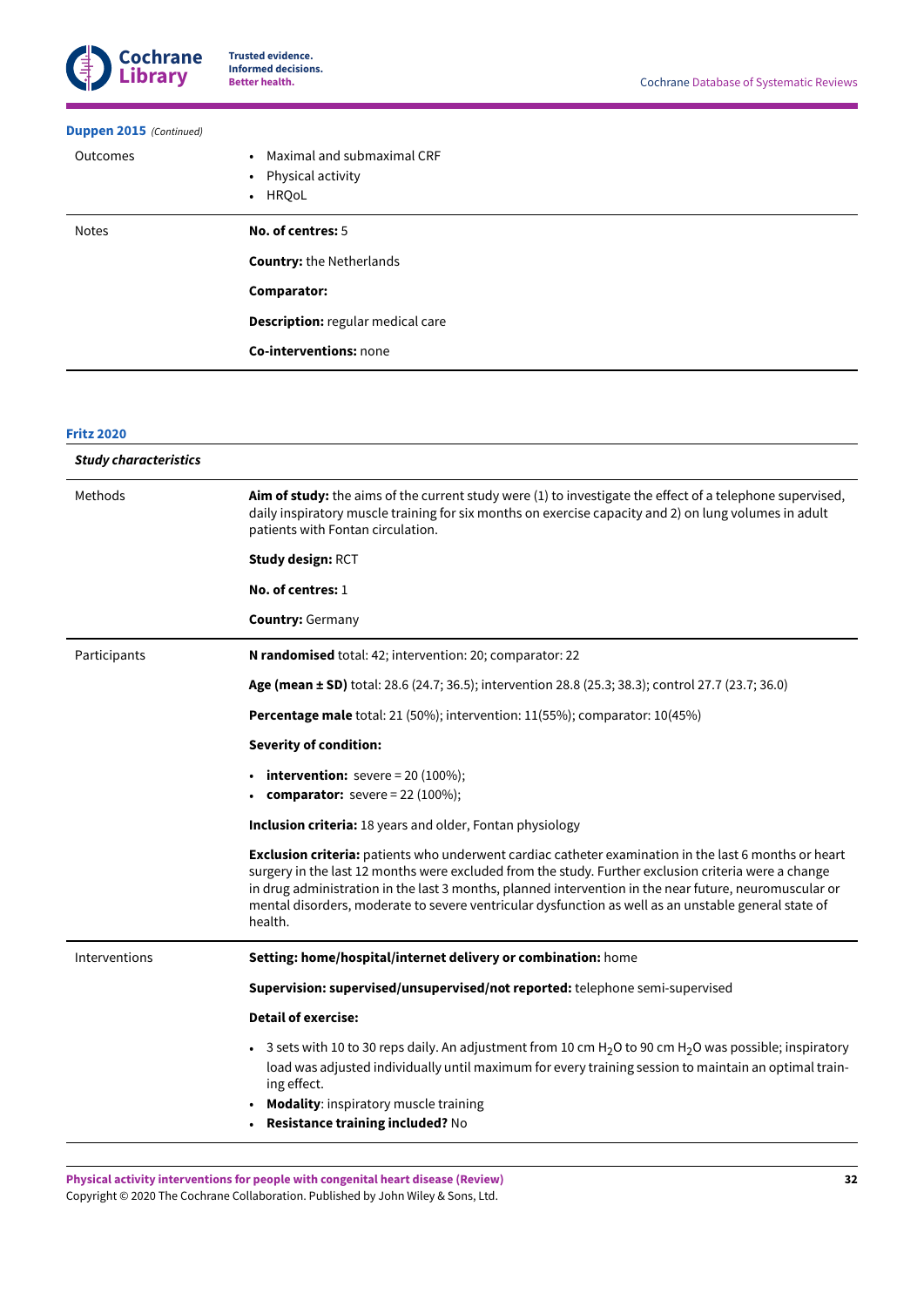

# **Fritz [2020](#page-21-1)**  *(Continued)*

Outcomes • CRF

- Adverse events
	-

Other outcomes measured:

- FVC FEV1
- Oxygen saturation

#### Notes

#### **[Klausen 2016](#page-21-2)**

| Study characteristics |                                                                                                                                                                                                                                                                                                                                   |
|-----------------------|-----------------------------------------------------------------------------------------------------------------------------------------------------------------------------------------------------------------------------------------------------------------------------------------------------------------------------------|
| Methods               | Aim of study: to assess benefit and harms of adding an eHealth intervention to health education and<br>individual counselling in adolescents with congenital heart disease                                                                                                                                                        |
|                       | Study design: randomised clinical trial.                                                                                                                                                                                                                                                                                          |
|                       | <b>No. of centres:</b> (nationwide?)                                                                                                                                                                                                                                                                                              |
|                       | <b>Country: Denmark</b>                                                                                                                                                                                                                                                                                                           |
| Participants          | <b>N</b> randomised total: 158; intervention: 81; comparator: 77                                                                                                                                                                                                                                                                  |
|                       | <b>N lost to follow-up</b> total: 39; intervention: 23; comparator: 16                                                                                                                                                                                                                                                            |
|                       | <b>N</b> analysed total: intervention: 81; comparator: 77                                                                                                                                                                                                                                                                         |
|                       | <b>Severity of condition:</b>                                                                                                                                                                                                                                                                                                     |
|                       | <b>intervention:</b> severe = $81$ ;                                                                                                                                                                                                                                                                                              |
|                       | <b>comparator:</b> severe $= 77$ ;                                                                                                                                                                                                                                                                                                |
|                       | (Other reported – impossible to know so assumed severe; furthermore, included criteria state complex,<br>albeit not referencing Hoffman 2002 criteria).                                                                                                                                                                           |
|                       | <b>Inclusion criteria:</b> age between 13 and 16 years, previous repair for a complex CHD, and assignment to<br>lifelong medical follow-up                                                                                                                                                                                        |
|                       | Exclusion criteria: residual defects significant for physical activity restrictions, assessed by the partici-<br>pants' regular cardiologist                                                                                                                                                                                      |
| Interventions         | Description: 52-week internet, mobile application, and SMS-based programme delivering individually<br>tailored text messages to encourage physical activity. Patients recorded exercise duration and type in<br>a mobile application that translated intensity into virtual points, a system designed to provide motiva-<br>tion. |
|                       | <b>Setting:</b> home/internet delivery                                                                                                                                                                                                                                                                                            |
|                       | Supervision: unsupervised but self-reported adherence using an app.                                                                                                                                                                                                                                                               |
|                       | <b>Detail of exercise:</b> activity encouragement.                                                                                                                                                                                                                                                                                |
|                       | Modality: text/technology based PA encouragement                                                                                                                                                                                                                                                                                  |
|                       | Intensity: text encouraged 'high intensity' but this it is probably more appropriate to state MVPA due to<br>a loose definition of high intensity.                                                                                                                                                                                |
|                       | Resistance training included? NR                                                                                                                                                                                                                                                                                                  |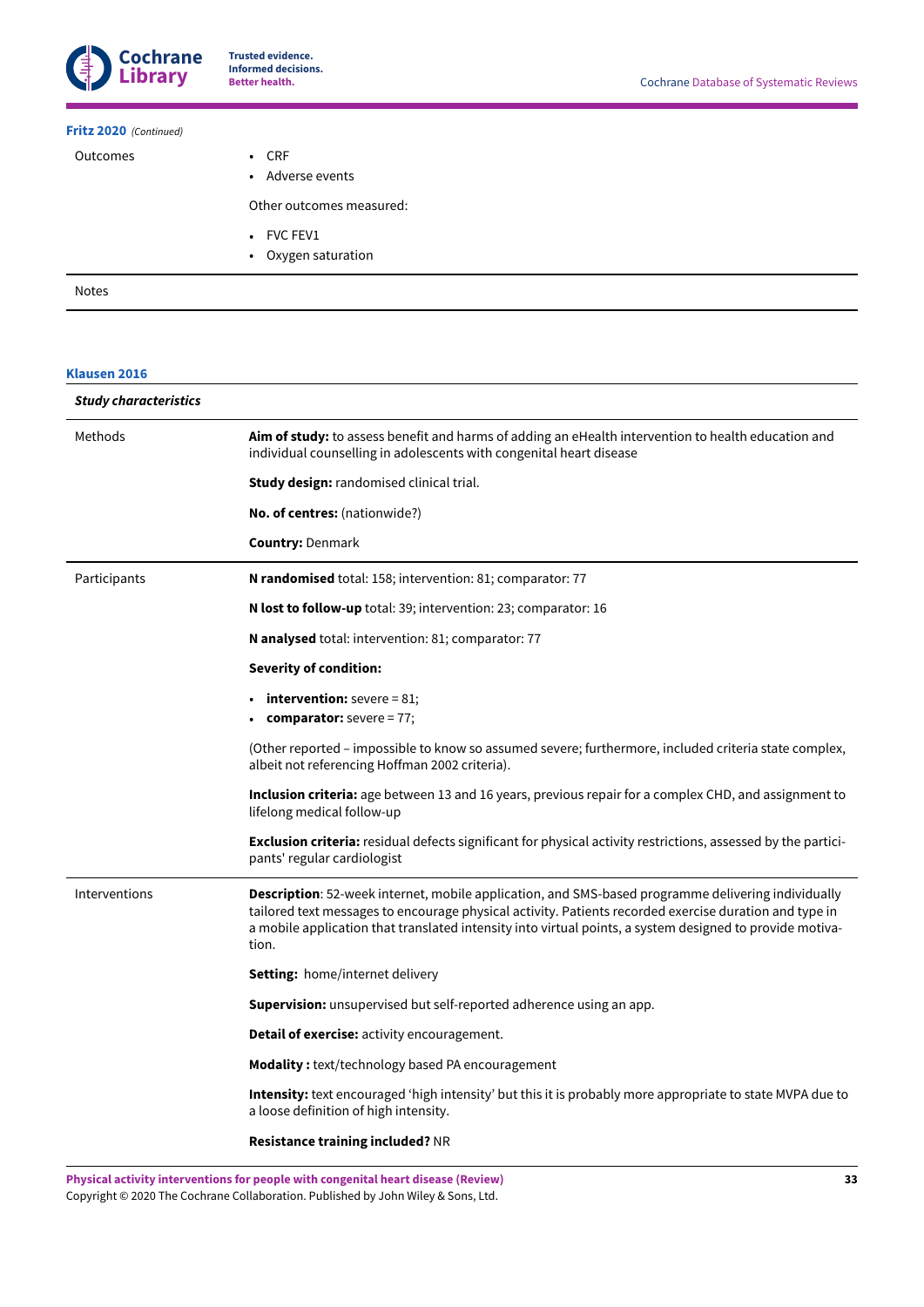

# **[Klausen 2016](#page-21-2)**  *(Continued)*

|              | Impossible to assess dose                                                                                                                                                        |
|--------------|----------------------------------------------------------------------------------------------------------------------------------------------------------------------------------|
| Outcomes     | $-CRF$<br>Physical activity (accelerometer)                                                                                                                                      |
| <b>Notes</b> | Adherence to the eHealth program was assessed by patient registration of physical activities via the<br>eHealth application for at least two consecutive weeks during the trial. |
|              | Not statistically powered (needed 216 randomised)                                                                                                                                |

# **[Madhavi 2011](#page-22-9)**

| genital heart diseases.<br><b>Study design: RCT</b><br>Country: India<br>Participants<br><b>N</b> randomised total: 111; intervention: 60; comparator: 51<br>N analysed total: NR; intervention: NR; comparator: NR<br><b>Severity of condition:</b><br><b>intervention:</b> mild = 60; moderate = 0; severe = 0<br>$\bullet$<br><b>comparator:</b> mild = 51; moderate = 0; severe = 0<br>patent ductus arteriosus (PDA), left to right shunts.<br>ate to severe obstructive lesions<br>Interventions<br>ual tolerance<br>Setting: home/hospital/internet delivery or combination: NR assumed hospital based<br>Supervision: supervised/unsupervised/not reported - assumed supervised<br><b>Detail of exercise:</b><br>Modality: NR<br>$\bullet$<br><b>Intensity: NR</b><br>$\bullet$<br>Resistance training included? NR<br>$\bullet$<br>1 - Length of session: 12 weeks<br>$\bullet$<br>2 - Frequency/no. of sessions a week: NR<br>$\bullet$<br>3 - Duration of session: NR |                                                                                                                                                                                                               |
|----------------------------------------------------------------------------------------------------------------------------------------------------------------------------------------------------------------------------------------------------------------------------------------------------------------------------------------------------------------------------------------------------------------------------------------------------------------------------------------------------------------------------------------------------------------------------------------------------------------------------------------------------------------------------------------------------------------------------------------------------------------------------------------------------------------------------------------------------------------------------------------------------------------------------------------------------------------------------------|---------------------------------------------------------------------------------------------------------------------------------------------------------------------------------------------------------------|
|                                                                                                                                                                                                                                                                                                                                                                                                                                                                                                                                                                                                                                                                                                                                                                                                                                                                                                                                                                                  |                                                                                                                                                                                                               |
|                                                                                                                                                                                                                                                                                                                                                                                                                                                                                                                                                                                                                                                                                                                                                                                                                                                                                                                                                                                  |                                                                                                                                                                                                               |
|                                                                                                                                                                                                                                                                                                                                                                                                                                                                                                                                                                                                                                                                                                                                                                                                                                                                                                                                                                                  |                                                                                                                                                                                                               |
|                                                                                                                                                                                                                                                                                                                                                                                                                                                                                                                                                                                                                                                                                                                                                                                                                                                                                                                                                                                  |                                                                                                                                                                                                               |
|                                                                                                                                                                                                                                                                                                                                                                                                                                                                                                                                                                                                                                                                                                                                                                                                                                                                                                                                                                                  |                                                                                                                                                                                                               |
|                                                                                                                                                                                                                                                                                                                                                                                                                                                                                                                                                                                                                                                                                                                                                                                                                                                                                                                                                                                  |                                                                                                                                                                                                               |
|                                                                                                                                                                                                                                                                                                                                                                                                                                                                                                                                                                                                                                                                                                                                                                                                                                                                                                                                                                                  |                                                                                                                                                                                                               |
|                                                                                                                                                                                                                                                                                                                                                                                                                                                                                                                                                                                                                                                                                                                                                                                                                                                                                                                                                                                  |                                                                                                                                                                                                               |
|                                                                                                                                                                                                                                                                                                                                                                                                                                                                                                                                                                                                                                                                                                                                                                                                                                                                                                                                                                                  | Inclusion criteria: atrial septal defect (ASD) with pulmonary stenosis, ventricular septal defect (VSD),                                                                                                      |
|                                                                                                                                                                                                                                                                                                                                                                                                                                                                                                                                                                                                                                                                                                                                                                                                                                                                                                                                                                                  | Exclusion criteria: cyanotic heart disease; severe pulmonary vascular disease; cardiomyopathy; sev-<br>ere atrioventricular valve regurgitation; exercise-induced ventricular arrhythmia; samples with moder- |
|                                                                                                                                                                                                                                                                                                                                                                                                                                                                                                                                                                                                                                                                                                                                                                                                                                                                                                                                                                                  | Description: individualized structured exercise protocol and were modified weekly as per the individ-                                                                                                         |
|                                                                                                                                                                                                                                                                                                                                                                                                                                                                                                                                                                                                                                                                                                                                                                                                                                                                                                                                                                                  |                                                                                                                                                                                                               |
|                                                                                                                                                                                                                                                                                                                                                                                                                                                                                                                                                                                                                                                                                                                                                                                                                                                                                                                                                                                  |                                                                                                                                                                                                               |
|                                                                                                                                                                                                                                                                                                                                                                                                                                                                                                                                                                                                                                                                                                                                                                                                                                                                                                                                                                                  |                                                                                                                                                                                                               |
|                                                                                                                                                                                                                                                                                                                                                                                                                                                                                                                                                                                                                                                                                                                                                                                                                                                                                                                                                                                  |                                                                                                                                                                                                               |
|                                                                                                                                                                                                                                                                                                                                                                                                                                                                                                                                                                                                                                                                                                                                                                                                                                                                                                                                                                                  |                                                                                                                                                                                                               |
|                                                                                                                                                                                                                                                                                                                                                                                                                                                                                                                                                                                                                                                                                                                                                                                                                                                                                                                                                                                  |                                                                                                                                                                                                               |
|                                                                                                                                                                                                                                                                                                                                                                                                                                                                                                                                                                                                                                                                                                                                                                                                                                                                                                                                                                                  |                                                                                                                                                                                                               |
|                                                                                                                                                                                                                                                                                                                                                                                                                                                                                                                                                                                                                                                                                                                                                                                                                                                                                                                                                                                  |                                                                                                                                                                                                               |
|                                                                                                                                                                                                                                                                                                                                                                                                                                                                                                                                                                                                                                                                                                                                                                                                                                                                                                                                                                                  |                                                                                                                                                                                                               |
| Outcomes<br>• HRQoL                                                                                                                                                                                                                                                                                                                                                                                                                                                                                                                                                                                                                                                                                                                                                                                                                                                                                                                                                              |                                                                                                                                                                                                               |
| CRF<br>$\bullet$                                                                                                                                                                                                                                                                                                                                                                                                                                                                                                                                                                                                                                                                                                                                                                                                                                                                                                                                                                 |                                                                                                                                                                                                               |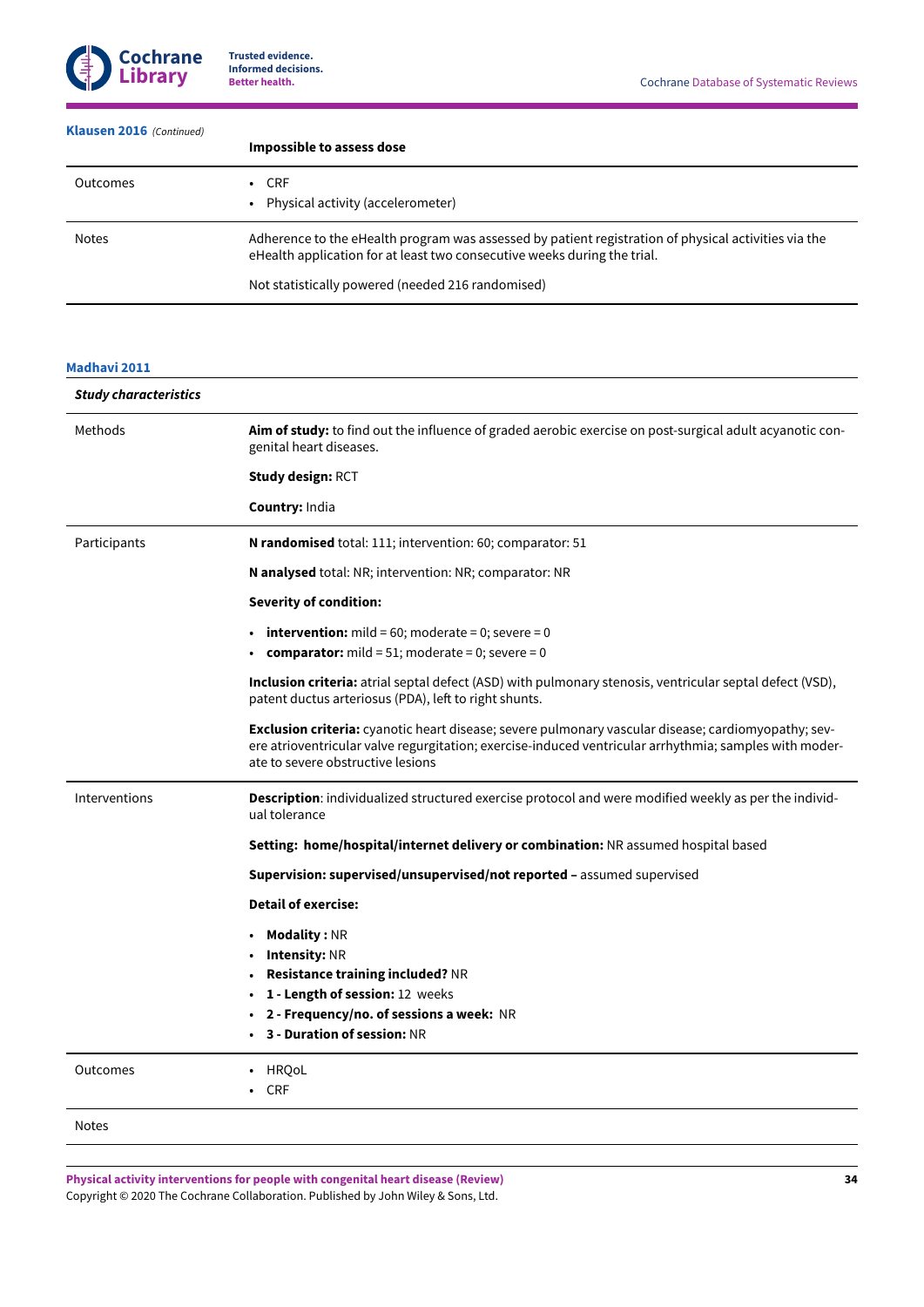

#### **[Moalla](#page-22-0) 2006**

| Study characteristics |                                                                                                                                                                                                                                                                                                                                                                                                                                                          |
|-----------------------|----------------------------------------------------------------------------------------------------------------------------------------------------------------------------------------------------------------------------------------------------------------------------------------------------------------------------------------------------------------------------------------------------------------------------------------------------------|
| Methods               | Aim of study: to assess exercise tolerance, and to investigate how the 6'WT could be a useful test in the<br>follow-up of rehabilitation programme in children with CHD                                                                                                                                                                                                                                                                                  |
|                       | <b>Study design: RCT</b>                                                                                                                                                                                                                                                                                                                                                                                                                                 |
|                       | <b>Country: France</b>                                                                                                                                                                                                                                                                                                                                                                                                                                   |
| Participants          | N randomised total: 18; intervention: 10; comparator: 8                                                                                                                                                                                                                                                                                                                                                                                                  |
|                       | $\cdot$ intervention: mild = 3; severe = 7                                                                                                                                                                                                                                                                                                                                                                                                               |
|                       | <b>comparator:</b> mild = 1; severe = 7<br>$\bullet$                                                                                                                                                                                                                                                                                                                                                                                                     |
|                       | Age (mean $\pm$ SD); intervention: 13.0 $\pm$ 1.4; comparator: 12.8 $\pm$ 1.3                                                                                                                                                                                                                                                                                                                                                                            |
|                       | Inclusion criteria: the left ventricle ejection fraction (LVEF) of CHD group was < 40%. All patients had<br>undergone cardiac surgery reconstruction for complex heart disease. The CHD subjects had to be stabi-<br>lized with drug treatment for at least 3 months; their medication was the same during the training pe-<br>riod. Medical therapy included diuretics, cardiotonics, antivitamins K, and angiotensin-converting en-<br>zyme inhibitor. |
|                       | Exclusion criteria: subjects with additional diagnoses of locomotor or mental disorders or other dis-<br>eases that could limit muscle performance were excluded from the study. Beta-blockers, pacemaker.                                                                                                                                                                                                                                               |
| Interventions         | <b>Description:</b> cycling 12 week intervention                                                                                                                                                                                                                                                                                                                                                                                                         |
|                       | <b>Setting:</b> home                                                                                                                                                                                                                                                                                                                                                                                                                                     |
|                       | <b>Supervision:</b> unsupervised – pulse monitors checked weekly for compliance                                                                                                                                                                                                                                                                                                                                                                          |
|                       | <b>Detail of exercise:</b>                                                                                                                                                                                                                                                                                                                                                                                                                               |
|                       | • Modality: cycling                                                                                                                                                                                                                                                                                                                                                                                                                                      |
|                       | <b>Intensity:</b> Hr at the VT/GET                                                                                                                                                                                                                                                                                                                                                                                                                       |
|                       | Resistance training included? No                                                                                                                                                                                                                                                                                                                                                                                                                         |
|                       | 1 - Length of session: 12 weeks                                                                                                                                                                                                                                                                                                                                                                                                                          |
|                       | 2 - Frequency/no. of sessions a week: 3                                                                                                                                                                                                                                                                                                                                                                                                                  |
|                       | 3 - Duration of session: 60 mins                                                                                                                                                                                                                                                                                                                                                                                                                         |
|                       | <b>Dose of exercise:</b> $1*2*3 = 2160$                                                                                                                                                                                                                                                                                                                                                                                                                  |
| Outcomes              | CRF maximal and submaximal                                                                                                                                                                                                                                                                                                                                                                                                                               |
|                       | Strength                                                                                                                                                                                                                                                                                                                                                                                                                                                 |
|                       | <b>NIRS</b>                                                                                                                                                                                                                                                                                                                                                                                                                                              |
| Notes                 |                                                                                                                                                                                                                                                                                                                                                                                                                                                          |

#### **[Morrison 2013](#page-22-1)**

| <b>Study characteristics</b> |                                                                                                                                                                             |
|------------------------------|-----------------------------------------------------------------------------------------------------------------------------------------------------------------------------|
| Methods                      | Aim of study: to ascertain if motivational techniques and a structured exercise programme can in-<br>crease activity in adolescents afflicted with congenital heart disease |
|                              | <b>Study design: RCT</b>                                                                                                                                                    |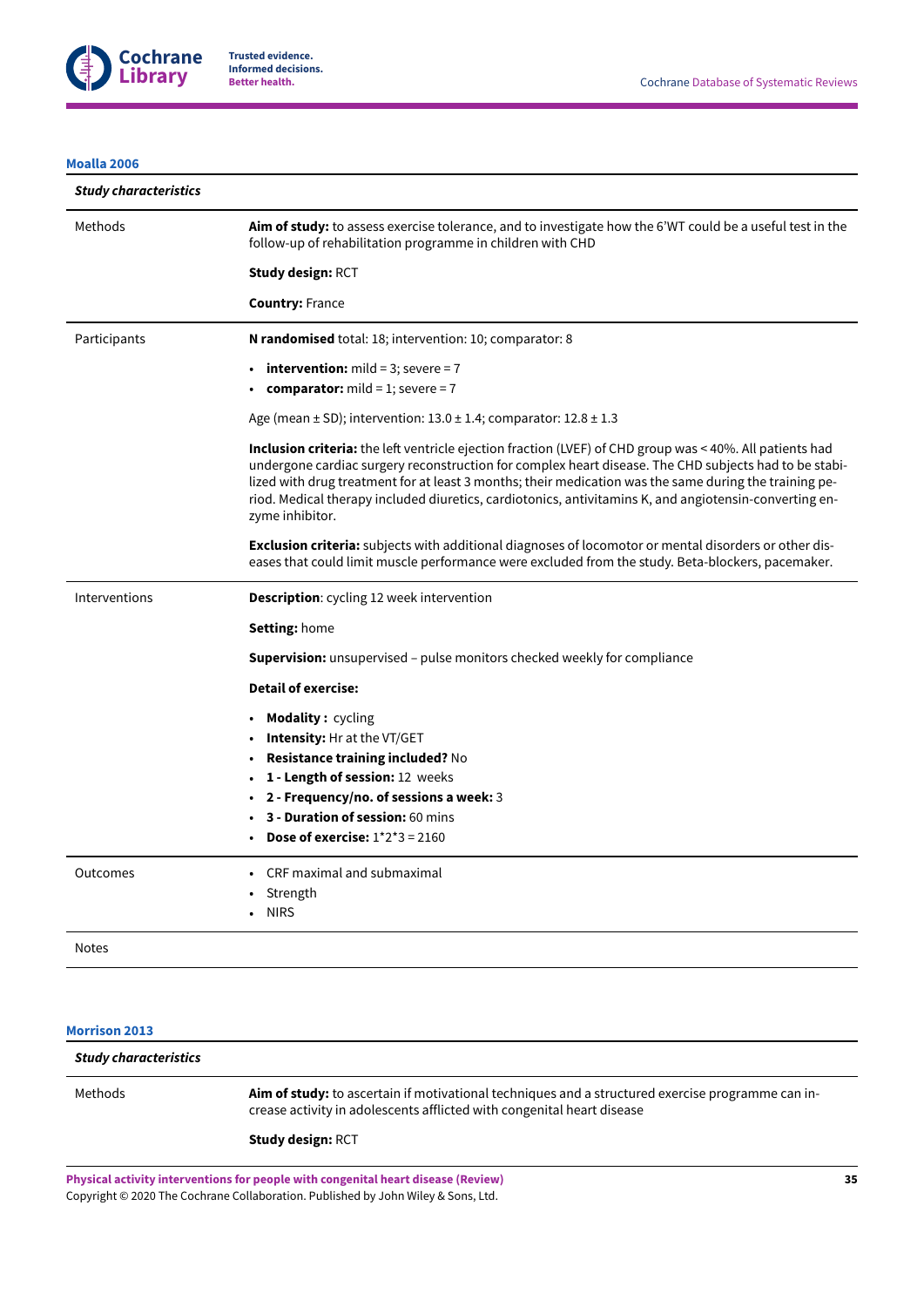

#### **[Morrison 2013](#page-22-1)**  *(Continued)*

|               | <b>Country: Northern Ireland</b>                                                                                                                                                                                                      |
|---------------|---------------------------------------------------------------------------------------------------------------------------------------------------------------------------------------------------------------------------------------|
| Participants  | N randomised total: 143; intervention: 72; comparator: 71                                                                                                                                                                             |
|               | N lost to follow-up total: 42; intervention: 10; comparator: 32                                                                                                                                                                       |
|               | N analysed total: 101; intervention: 62; comparator: 39                                                                                                                                                                               |
|               | <b>Severity of condition:</b> mild = 39; moderate = $61$ ; severe = 43                                                                                                                                                                |
|               | Age (mean ± SD) intervention: 15.24; comparator: 15.89                                                                                                                                                                                |
|               | <b>Percentage male</b> total: 60%; intervention: 66.7%; comparator: 53.5%                                                                                                                                                             |
|               | Inclusion criteria: people with ConHD 12 to 20 years old                                                                                                                                                                              |
|               | Exclusion criteria: patients were excluded if they had a syndromic diagnosis, major learning difficul-<br>ty, or if exercise was contraindicated (i.e. severe left ventricular outflow tract obstruction, severe aortic<br>stenosis). |
| Interventions | <b>Description:</b>                                                                                                                                                                                                                   |
|               |                                                                                                                                                                                                                                       |
|               | 6 activity interventions days. Motivational interviewing techniques promoting exercise/activity. Given<br>bespoke training plan to implement at home.                                                                                 |
|               | Setting: home/hospital combination: home-based                                                                                                                                                                                        |
|               | <b>Supervision:</b> unsupervised - patients were contacted 1 month into 6-month intervention to check<br>problems                                                                                                                     |
|               | <b>Detail of exercise:</b> programme suitable for their diagnosis no specifics reported                                                                                                                                               |
|               | Not possible to calculate exercise dosage.                                                                                                                                                                                            |
| Outcomes      | $-CRF$<br>Physical activity                                                                                                                                                                                                           |

#### **[Novakovic](#page-22-2) 2018**

| <b>Study characteristics</b> |                                                                                                                                                                                                                                                                                                                                                                            |
|------------------------------|----------------------------------------------------------------------------------------------------------------------------------------------------------------------------------------------------------------------------------------------------------------------------------------------------------------------------------------------------------------------------|
| Methods                      | Aim of study: the aim of the study was to compare high-interval exercise training with moderate con-<br>tinuous training in terms of improving exercise capacity, vascular function, disease-specific biomark-<br>ers, cardiac autonomic function (heart rate variability (HRV)) and post-exercise heart rate recovery<br>(HRR)) and HRQoL, in patients with repaired ToF. |
|                              | <b>Study design:</b> RCT with 3 parallel groups                                                                                                                                                                                                                                                                                                                            |
|                              | No. of centres: $1$                                                                                                                                                                                                                                                                                                                                                        |
|                              | <b>Country: Slovenia</b>                                                                                                                                                                                                                                                                                                                                                   |
| Participants                 | N randomised total; HIE intervention: 10; CIE intervention: 10; comparator: 10                                                                                                                                                                                                                                                                                             |
|                              | <b>N lost to follow-up</b> total: 3; HIE intervention: 1; CIE intervention: 1; comparator: 1                                                                                                                                                                                                                                                                               |
|                              | N analysed total: 27; HIE intervention: 9; CIE intervention: 9; comparator: 9                                                                                                                                                                                                                                                                                              |
|                              | <b>Severity of condition:</b>                                                                                                                                                                                                                                                                                                                                              |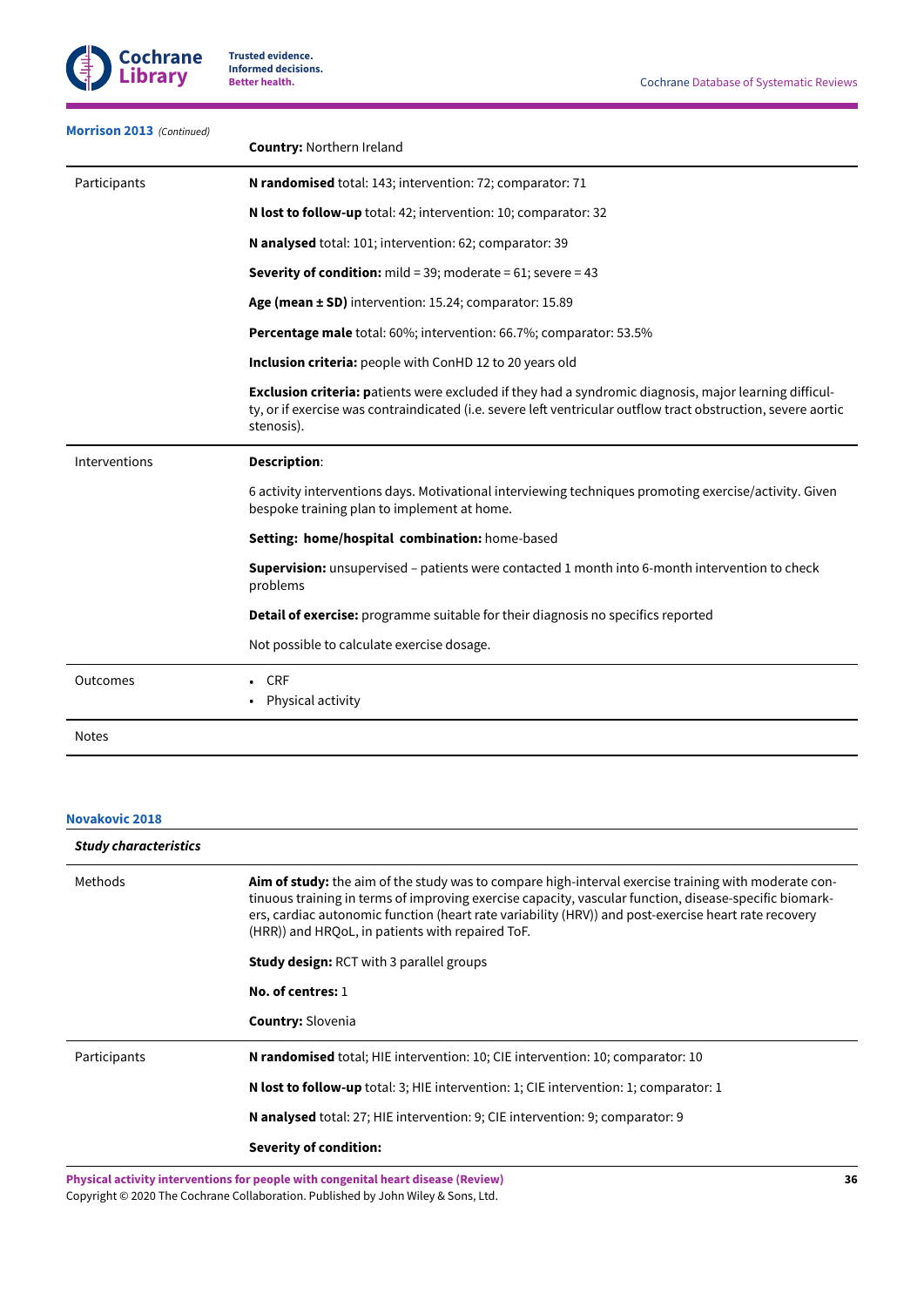

| <b>Novakovic 2018</b> (Continued) |                                                                                                                                                                                                                                                                                                                                                                                                                                                                                                                 |  |
|-----------------------------------|-----------------------------------------------------------------------------------------------------------------------------------------------------------------------------------------------------------------------------------------------------------------------------------------------------------------------------------------------------------------------------------------------------------------------------------------------------------------------------------------------------------------|--|
|                                   | • HIE intervention: severe $=$ 10                                                                                                                                                                                                                                                                                                                                                                                                                                                                               |  |
|                                   | <b>CIE intervention:</b> severe $= 10$                                                                                                                                                                                                                                                                                                                                                                                                                                                                          |  |
|                                   | <b>comparator:</b> severe $= 10$                                                                                                                                                                                                                                                                                                                                                                                                                                                                                |  |
|                                   | <b>Age (mean ± SD)</b> total: 38.5 (8.7); HIE intervention: 36.2 (6.8); 7 CIE intervention: 40.1 (10.4); compara-<br>tor: 38.4 (8.9)                                                                                                                                                                                                                                                                                                                                                                            |  |
|                                   | <b>Percentage male</b> total: 37; HIE intervention: 22; CIE intervention: 44; comparator: 44                                                                                                                                                                                                                                                                                                                                                                                                                    |  |
|                                   | Inclusion criteria: adults with surgically repaired ToF in childhood                                                                                                                                                                                                                                                                                                                                                                                                                                            |  |
|                                   | <b>Exclusion criteria:</b> exclusion criteria included known or symptomatic atherosclerotic disease, unsta-<br>ble cardiovascular disease or recent (< 3 months prior to inclusion) cardiovascular events, acute illness<br>or recent (< 3 months prior to inclusion) non-cardiovascular diseases requiring hospitalisations, emer-<br>gency or unplanned specialist management, unstable or poorly controlled dysrhythmias, permanent<br>atrial fibrillation, pregnancy and intellectual development disorder. |  |
| Interventions                     | High intensity interval training vs. continuous intensity exercise vs. Control group                                                                                                                                                                                                                                                                                                                                                                                                                            |  |
|                                   | Setting: h ome/hospital/Internet delivery or combination: not reported assumed hospital-based                                                                                                                                                                                                                                                                                                                                                                                                                   |  |
|                                   | Supervision: supervised/unsupervised/not reported: not reported assumed supervised                                                                                                                                                                                                                                                                                                                                                                                                                              |  |
|                                   | <b>Detail of exercise:</b>                                                                                                                                                                                                                                                                                                                                                                                                                                                                                      |  |
|                                   | • Modality: cycling or speed walking                                                                                                                                                                                                                                                                                                                                                                                                                                                                            |  |
|                                   | <b>Intensity:</b> 80 of HR peak (intensity increased 5% HR peak-points at 12th and 24th training session)                                                                                                                                                                                                                                                                                                                                                                                                       |  |
|                                   | Resistance training included? No                                                                                                                                                                                                                                                                                                                                                                                                                                                                                |  |
|                                   | 1 - Length of session: 36 sessions (12 weeks)                                                                                                                                                                                                                                                                                                                                                                                                                                                                   |  |
|                                   | • 2 - Frequency/no. of sessions a week: $2/3$ (2.5)                                                                                                                                                                                                                                                                                                                                                                                                                                                             |  |
|                                   | 3 - Duration of session: 42                                                                                                                                                                                                                                                                                                                                                                                                                                                                                     |  |
|                                   | <b>Dose of exercise:</b> $1*2*3 = 1260$                                                                                                                                                                                                                                                                                                                                                                                                                                                                         |  |
| Outcomes                          | $\cdot$ CRF                                                                                                                                                                                                                                                                                                                                                                                                                                                                                                     |  |
|                                   | · HRQoL                                                                                                                                                                                                                                                                                                                                                                                                                                                                                                         |  |
|                                   | Other:                                                                                                                                                                                                                                                                                                                                                                                                                                                                                                          |  |
|                                   | • Echocardiography                                                                                                                                                                                                                                                                                                                                                                                                                                                                                              |  |
|                                   | Disease specific biomarkers (NT-proBNP etc.)                                                                                                                                                                                                                                                                                                                                                                                                                                                                    |  |
|                                   | Heart rate variability                                                                                                                                                                                                                                                                                                                                                                                                                                                                                          |  |
|                                   | <b>Blood pressure</b>                                                                                                                                                                                                                                                                                                                                                                                                                                                                                           |  |
|                                   | • Vascular function                                                                                                                                                                                                                                                                                                                                                                                                                                                                                             |  |
| <b>Notes</b>                      |                                                                                                                                                                                                                                                                                                                                                                                                                                                                                                                 |  |

| <b>Opotowsky 2018</b>        |                                                                                                                            |
|------------------------------|----------------------------------------------------------------------------------------------------------------------------|
| <b>Study characteristics</b> |                                                                                                                            |
| Methods                      | Aim of study: compare the effects of standard of care to SOC plus participant in a typical clinical CR<br>program in ACHD. |
|                              | <b>Study design: RCT</b>                                                                                                   |
|                              | No. of centres: 4                                                                                                          |
|                              |                                                                                                                            |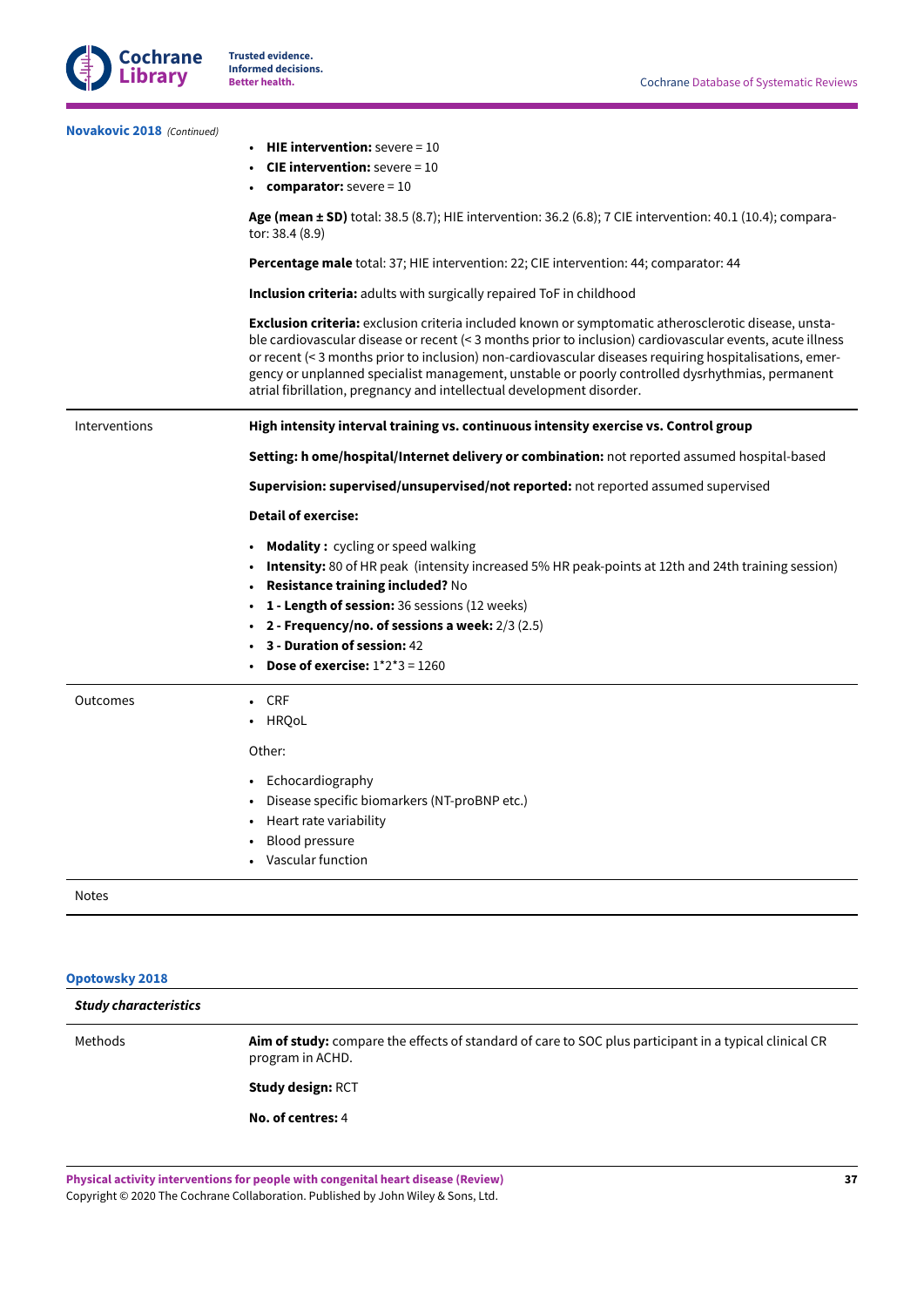

**Trusted evidence. Informed decisions.**

### **[Opotowsky](#page-22-3) 2018**  *(Continued)*

|                      | Country: USA                                                                                                                                                                                                                                                                                                                                                                                                                                                                                                                                     |
|----------------------|--------------------------------------------------------------------------------------------------------------------------------------------------------------------------------------------------------------------------------------------------------------------------------------------------------------------------------------------------------------------------------------------------------------------------------------------------------------------------------------------------------------------------------------------------|
| Participants         | N randomised total: 33; intervention: 18; comparator: 15                                                                                                                                                                                                                                                                                                                                                                                                                                                                                         |
|                      | <b>Diagnosis of ConHD</b> total: 33; intervention: 18; comparator: 15                                                                                                                                                                                                                                                                                                                                                                                                                                                                            |
|                      | <b>Severity of condition:</b>                                                                                                                                                                                                                                                                                                                                                                                                                                                                                                                    |
|                      | • <b>intervention:</b> mild = 0; moderate to severe = $18$<br><b>comparator:</b> mild = 0; moderate to severe = $5$<br>$\bullet$                                                                                                                                                                                                                                                                                                                                                                                                                 |
|                      | N analysed total: 28; intervention: 13; comparator: 15                                                                                                                                                                                                                                                                                                                                                                                                                                                                                           |
|                      | (5 did not receive intervention due to geographical reasons)                                                                                                                                                                                                                                                                                                                                                                                                                                                                                     |
|                      | <b>Age (mean ± SD)</b> total: 41.1 (12.1); intervention: 47.5 (9.0); comparator: 35.7 (11.9)                                                                                                                                                                                                                                                                                                                                                                                                                                                     |
|                      | Percentage male total: 50; intervention: 53.9; comparator: 46.7                                                                                                                                                                                                                                                                                                                                                                                                                                                                                  |
|                      | <b>Inclusion criteria:</b> age > 16 years, ability to provide informed consent, ability and willingness to partic-<br>ipate in a 12-week CR program and repeated cardiopulmonary exercise testing (CPET), impaired aer-<br>obic capacity defined as peak $\text{\_VO}_2$ < 80% predicted on baseline exercise test, baseline resting oxygen<br>saturation (sO <sub>2</sub> %) > 92%, and CHD of at least moderate complexity.                                                                                                                    |
|                      | <b>Exclusion criteria:</b> cardiac intervention (catheterization or surgery) within the prior 6 months or<br>planned cardiac intervention within 12 months of enrolment, formal CR within 24 months prior to en-<br>rolment, current or recent pregnancy (delivery < 90 days prior to enrolment), pregnancy planned within<br>12 months, active heart failure or hospitalization or other major clinical change during the 30 days prior<br>to enrolment, and other recent or planned events expected to substantially impact exercise capacity. |
| Interventions        | Setting: hospital                                                                                                                                                                                                                                                                                                                                                                                                                                                                                                                                |
|                      | <b>Supervision: supervised</b>                                                                                                                                                                                                                                                                                                                                                                                                                                                                                                                   |
|                      | <b>Detail of exercise</b>                                                                                                                                                                                                                                                                                                                                                                                                                                                                                                                        |
|                      | <b>Modality:</b> walking, cycling, rowing, resistance<br>$\bullet$<br><b>Intensity: HR at gas exchange threshold</b><br><b>Resistance training included? Yes</b><br>$\bullet$<br>1 - Length of session: 12 weeks<br>2 - Frequency/no. of sessions a week: 2<br>3 - Duration of session: 1 hour<br><b>Dose of exercise:</b> $1*2*3 = 1440$                                                                                                                                                                                                        |
| Outcomes             | $-CRF$<br>· HRQoL<br>• Activity                                                                                                                                                                                                                                                                                                                                                                                                                                                                                                                  |
| <b>Notes</b>         |                                                                                                                                                                                                                                                                                                                                                                                                                                                                                                                                                  |
|                      |                                                                                                                                                                                                                                                                                                                                                                                                                                                                                                                                                  |
|                      |                                                                                                                                                                                                                                                                                                                                                                                                                                                                                                                                                  |
| <b>Sandberg 2018</b> |                                                                                                                                                                                                                                                                                                                                                                                                                                                                                                                                                  |

| Aim of study: effect of a home-based exercise training programme on fitness and HRQoL |
|---------------------------------------------------------------------------------------|
| <b>Study design: RCT</b>                                                              |
| No. of centres: $1$                                                                   |
|                                                                                       |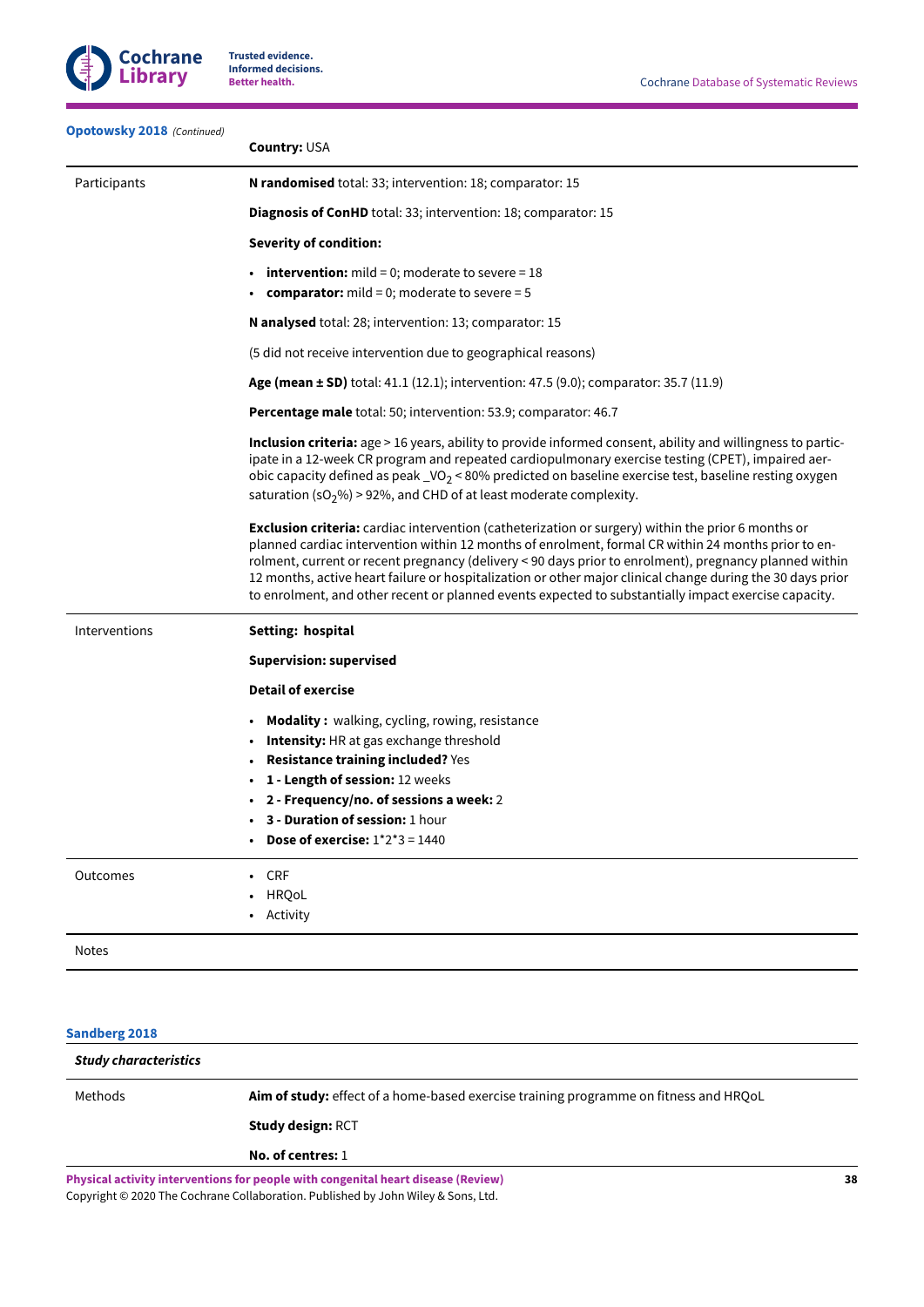

## **[Sandberg](#page-22-4) 2018**  *(Continued)*

|               | <b>Country:</b> Sweden                                                                                                                                                                                                                                                                                                                                                                                                                                                                                         |
|---------------|----------------------------------------------------------------------------------------------------------------------------------------------------------------------------------------------------------------------------------------------------------------------------------------------------------------------------------------------------------------------------------------------------------------------------------------------------------------------------------------------------------------|
| Participants  | <b>N</b> randomised total: 26; intervention: 16; comparator: 10                                                                                                                                                                                                                                                                                                                                                                                                                                                |
|               | <b>N</b> analysed total: 23; intervention: 13; comparator: 10                                                                                                                                                                                                                                                                                                                                                                                                                                                  |
|               | <b>Severity of condition:</b>                                                                                                                                                                                                                                                                                                                                                                                                                                                                                  |
|               | <b>intervention:</b> severe = $13$                                                                                                                                                                                                                                                                                                                                                                                                                                                                             |
|               | <b>comparator:</b> severe = $10$                                                                                                                                                                                                                                                                                                                                                                                                                                                                               |
|               | Age (median (IQR)) total: 30.1 (22.9 to 36.6); intervention: 31.3 (26.9 to 36.6); comparator: 26.3 (22.9 to<br>35.6)                                                                                                                                                                                                                                                                                                                                                                                           |
|               | <b>Percentage male</b> total: 52; intervention: 62; comparator: 40                                                                                                                                                                                                                                                                                                                                                                                                                                             |
|               | <b>Inclusion criteria:</b> complex ConHD e.g. Fontan, TGA ToF > 18yrs old                                                                                                                                                                                                                                                                                                                                                                                                                                      |
|               | <b>Exclusion criteria:</b> the exclusion criteria were present exercise training > times/week aimed at increas-<br>ing or sustaining exercise capacity, arrhythmia or other adverse events (e.g. important symptoms, drop<br>in blood pressure) at CPET, clinically relevant arrhythmia, intellectual disability or mental illness affect-<br>ing independent decision making, extracardiac disease affecting physical activity, peak VO <sub>2</sub> > 30ml/kg/<br>min at run-in CPET, or no internet access. |
| Interventions | <b>Description:</b> home-based cycling intervention                                                                                                                                                                                                                                                                                                                                                                                                                                                            |
|               | Setting: home                                                                                                                                                                                                                                                                                                                                                                                                                                                                                                  |
|               | <b>Supervision: semi-supervised</b>                                                                                                                                                                                                                                                                                                                                                                                                                                                                            |
|               | <b>Detail of exercise:</b>                                                                                                                                                                                                                                                                                                                                                                                                                                                                                     |
|               | • Modality: cycling                                                                                                                                                                                                                                                                                                                                                                                                                                                                                            |
|               | Intensity: training heart rate (THR) was calculated according to the Karvonen method and to achieve<br>BORG 15 to 16.                                                                                                                                                                                                                                                                                                                                                                                          |
|               | <b>Resistance training included?</b> No                                                                                                                                                                                                                                                                                                                                                                                                                                                                        |
|               | 1 - Length of session: 12 weeks                                                                                                                                                                                                                                                                                                                                                                                                                                                                                |
|               | • 2 - Frequency/no. of sessions a week: 3                                                                                                                                                                                                                                                                                                                                                                                                                                                                      |
|               | <b>3 - Duration of session:</b> 31 mins (avg interval of 3.5 min and including work and rest unloaded inter-<br>vals)                                                                                                                                                                                                                                                                                                                                                                                          |
|               | <b>Dose of exercise:</b> $1^{\star}2^{\star}3 = 1116$ (individualised)                                                                                                                                                                                                                                                                                                                                                                                                                                         |
| Outcomes      | • Cardiorespiratory fitness                                                                                                                                                                                                                                                                                                                                                                                                                                                                                    |
|               | Health-related quality of life                                                                                                                                                                                                                                                                                                                                                                                                                                                                                 |
| <b>Notes</b>  | Compliance 79% (median 83%, 47% to 100%). Range of session completed 17 to 36.                                                                                                                                                                                                                                                                                                                                                                                                                                 |
|               | Comparator: usual care                                                                                                                                                                                                                                                                                                                                                                                                                                                                                         |

#### **[Therrien 2003](#page-22-5)**

| <b>Study characteristics</b>                               |                                                                                                                         |
|------------------------------------------------------------|-------------------------------------------------------------------------------------------------------------------------|
| Methods                                                    | Aim of study: assess impact of exercise training on aerobic capacity in repaired tetralogy of Fallot (ToF)<br>patients. |
|                                                            | <b>Study design: RCT</b>                                                                                                |
|                                                            | No. of centres: $1$                                                                                                     |
| 그는 어디에 가서 그는 어디에 있는 것이 없어서 그는 그만 없었다. 그는 그만 아니라 그는 그만 없었다. |                                                                                                                         |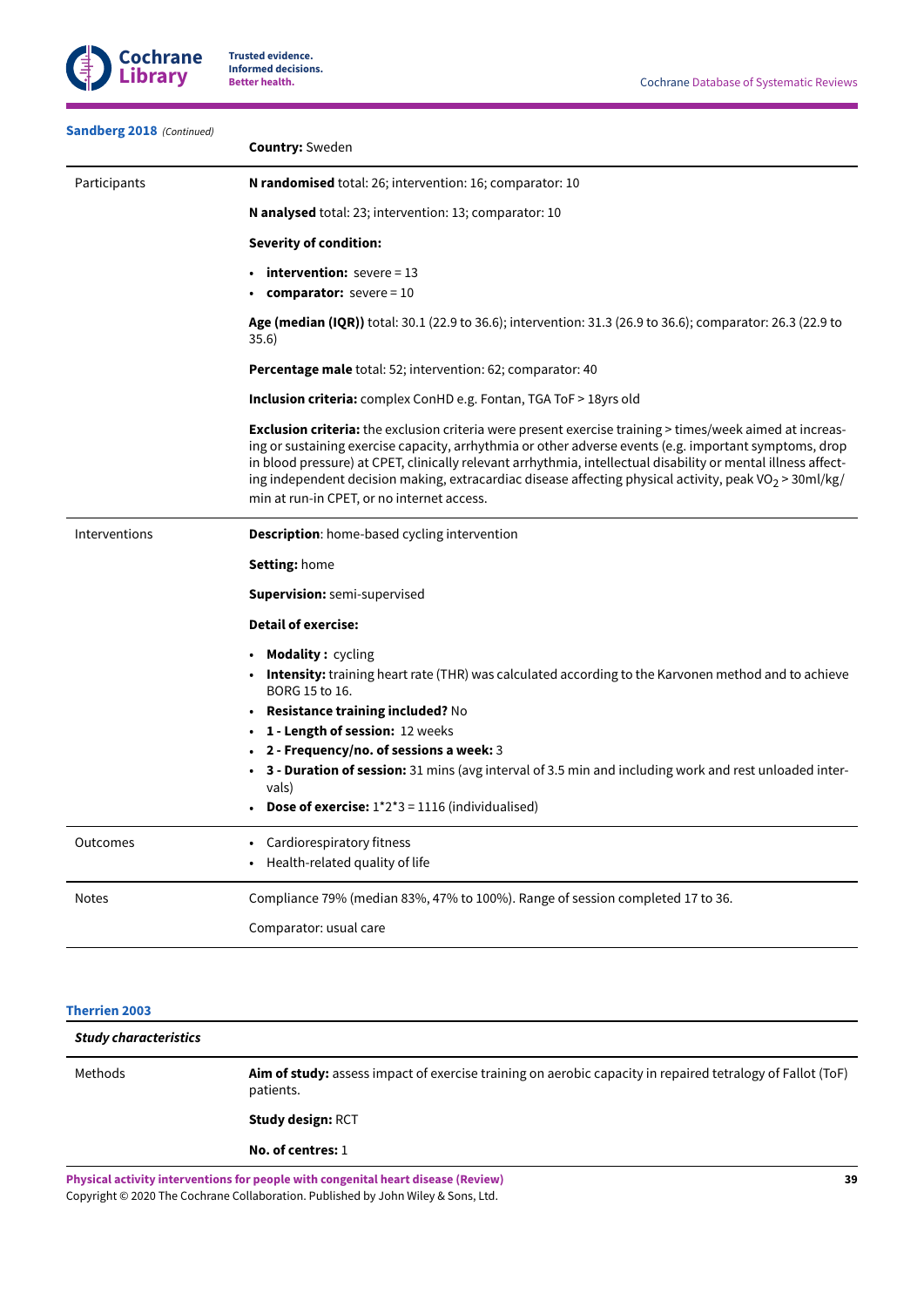

| Therrien 2003 (Continued) | <b>Country: Canada</b>                                                                                                                                                                                                                                                                                                                                                                                                                                                                                                                                                                                                                           |
|---------------------------|--------------------------------------------------------------------------------------------------------------------------------------------------------------------------------------------------------------------------------------------------------------------------------------------------------------------------------------------------------------------------------------------------------------------------------------------------------------------------------------------------------------------------------------------------------------------------------------------------------------------------------------------------|
| Participants              | <b>Diagnosis of ConHD</b> total: 18; intervention: 9; comparator: 9                                                                                                                                                                                                                                                                                                                                                                                                                                                                                                                                                                              |
|                           | Severity of condition: repaired ToF                                                                                                                                                                                                                                                                                                                                                                                                                                                                                                                                                                                                              |
|                           | <b>intervention:</b> severe $= 9$<br><b>comparator:</b> severe $= 8$                                                                                                                                                                                                                                                                                                                                                                                                                                                                                                                                                                             |
|                           | Age (mean $\pm$ SD) intervention: 35 (9.5); comparator: 43.3 (7.3)                                                                                                                                                                                                                                                                                                                                                                                                                                                                                                                                                                               |
|                           | <b>Percentage male %:</b> total @ randomisation: 55; intervention: 55; comparator: 55                                                                                                                                                                                                                                                                                                                                                                                                                                                                                                                                                            |
|                           | N randomised total: 18; intervention: 9; comparator: 9                                                                                                                                                                                                                                                                                                                                                                                                                                                                                                                                                                                           |
|                           | N lost to follow-up total: 1; intervention: 0; comparator: 1                                                                                                                                                                                                                                                                                                                                                                                                                                                                                                                                                                                     |
|                           | N analysed total: 17; intervention: 9; comparator: 8                                                                                                                                                                                                                                                                                                                                                                                                                                                                                                                                                                                             |
|                           | Inclusion criteria: adult patients with repaired ToF                                                                                                                                                                                                                                                                                                                                                                                                                                                                                                                                                                                             |
|                           | <b>Exclusion criteria:</b> recent surgery, syncope or malignant arrhythmia                                                                                                                                                                                                                                                                                                                                                                                                                                                                                                                                                                       |
| Interventions             | Description: 12-week structured exercise programme, patients in the exercise group were evaluated<br>by an exercise physiologist (MW) and given an individualized aerobic training programme. Exercise ses-<br>sions were held once a week at the Toronto General Hospital Cardiac Rehabilitation Department under<br>the direct supervision of the exercise physiologist.                                                                                                                                                                                                                                                                       |
|                           | <b>Setting:</b> combination of home (2 <sup>*</sup> weekly walking) and hospital based                                                                                                                                                                                                                                                                                                                                                                                                                                                                                                                                                           |
|                           | <b>Supervision:</b> both supervised and unsupervised                                                                                                                                                                                                                                                                                                                                                                                                                                                                                                                                                                                             |
|                           | <b>Detail of exercise:</b>                                                                                                                                                                                                                                                                                                                                                                                                                                                                                                                                                                                                                       |
|                           | • Modality: cycling and walking<br><b>Intensity:</b> 60% to 85% of baseline peak $VO2$<br>Resistance training included? No<br>$\bullet$<br>1 - Length of session: 12 weeks<br>2 - Frequency/no. of sessions a week: $3(1 \text{ hospital and } 2 \text{ home})$<br>3 - Duration of session: 50 mins                                                                                                                                                                                                                                                                                                                                              |
|                           | <b>Dose of exercise:</b> $1*2*3 = 1800$                                                                                                                                                                                                                                                                                                                                                                                                                                                                                                                                                                                                          |
|                           | <b>Comparator:</b>                                                                                                                                                                                                                                                                                                                                                                                                                                                                                                                                                                                                                               |
|                           | Description: usual care; regular daily exercise                                                                                                                                                                                                                                                                                                                                                                                                                                                                                                                                                                                                  |
|                           | <b>Co-interventions:</b>                                                                                                                                                                                                                                                                                                                                                                                                                                                                                                                                                                                                                         |
| Outcomes                  | <b>CRF</b>                                                                                                                                                                                                                                                                                                                                                                                                                                                                                                                                                                                                                                       |
|                           | <b>Adverse events</b>                                                                                                                                                                                                                                                                                                                                                                                                                                                                                                                                                                                                                            |
| <b>Notes</b>              | No deaths or morbid events occurred in either group, nor were any symptoms reported during the<br>study period. Occasional premature ventricular and atrial beats were recorded in 4 patients during ex-<br>ercise testing (at baseline study in 2 patients and follow-up study in 2 patients). None of these episodes<br>required any intervention or discontinuation of testing. Furthermore, no significant ST segment shift<br>was observed in any patient during the exercise or recovery period of either the baseline or follow-up<br>cardiopulmonary testing. Of note: patients were not on telemetry during hospital training sessions. |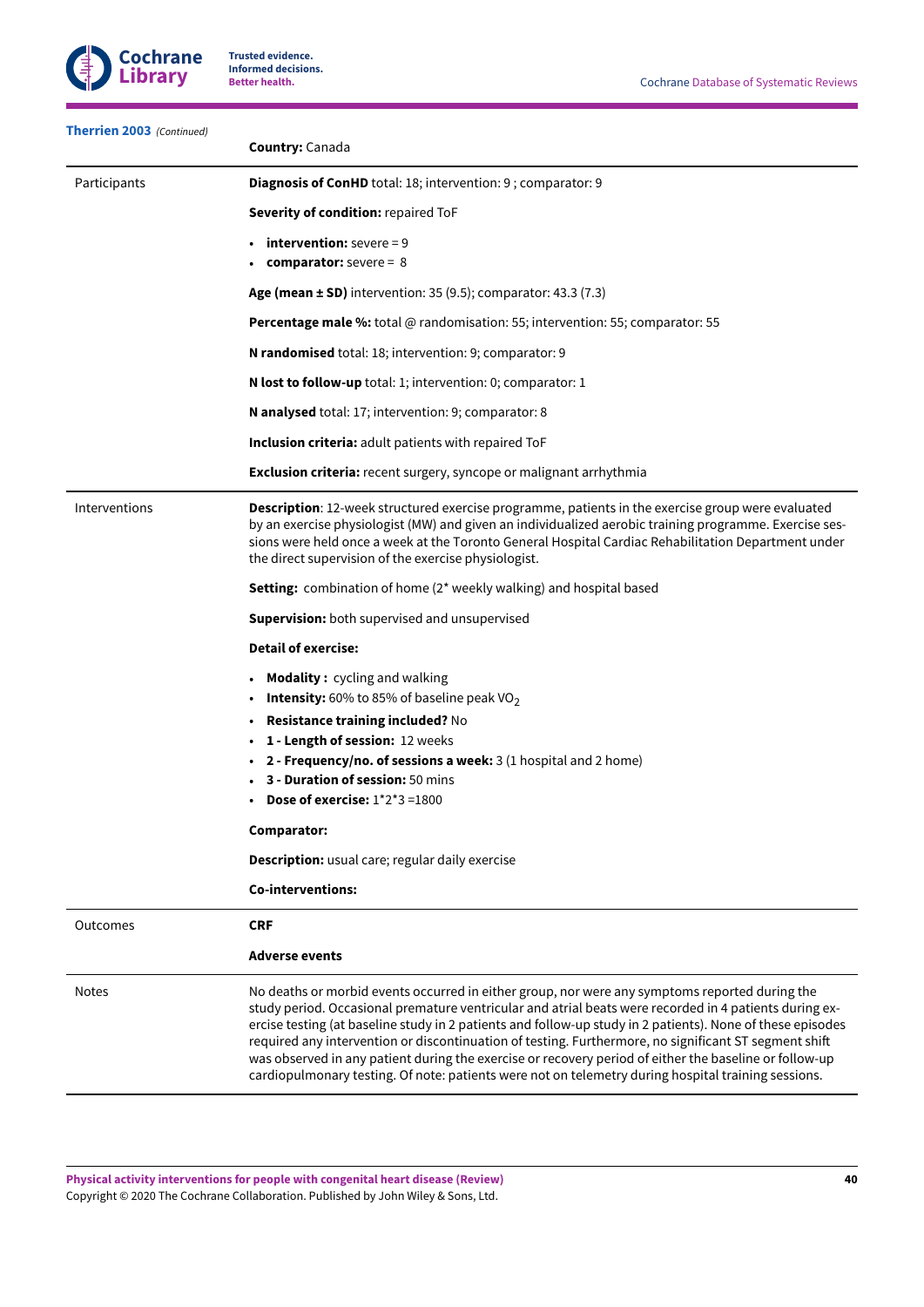# **van der [Mheen](#page-22-6) 2019**

| <b>Study characteristics</b> |                                                                                                                                                                                                                                                                                                                                                                                                                                                                                                                                                                                                                                                                                                                                                                                                                                                                                                                                                                                                                                                                                                                                                                                                                                                                                                                                                                                                   |
|------------------------------|---------------------------------------------------------------------------------------------------------------------------------------------------------------------------------------------------------------------------------------------------------------------------------------------------------------------------------------------------------------------------------------------------------------------------------------------------------------------------------------------------------------------------------------------------------------------------------------------------------------------------------------------------------------------------------------------------------------------------------------------------------------------------------------------------------------------------------------------------------------------------------------------------------------------------------------------------------------------------------------------------------------------------------------------------------------------------------------------------------------------------------------------------------------------------------------------------------------------------------------------------------------------------------------------------------------------------------------------------------------------------------------------------|
| Methods                      | Aim: does participating in the CHIP-Family intervention improve the psychosocial well-being of chil-<br>dren with CHD and their parents, family functioning, and parents' disease-specific knowledge?                                                                                                                                                                                                                                                                                                                                                                                                                                                                                                                                                                                                                                                                                                                                                                                                                                                                                                                                                                                                                                                                                                                                                                                             |
|                              | <b>Study Design:</b> single-blinded parallel randomised controlled trial                                                                                                                                                                                                                                                                                                                                                                                                                                                                                                                                                                                                                                                                                                                                                                                                                                                                                                                                                                                                                                                                                                                                                                                                                                                                                                                          |
|                              | No. of centres: 1                                                                                                                                                                                                                                                                                                                                                                                                                                                                                                                                                                                                                                                                                                                                                                                                                                                                                                                                                                                                                                                                                                                                                                                                                                                                                                                                                                                 |
|                              | <b>Country: the Netherlands</b>                                                                                                                                                                                                                                                                                                                                                                                                                                                                                                                                                                                                                                                                                                                                                                                                                                                                                                                                                                                                                                                                                                                                                                                                                                                                                                                                                                   |
| Participants                 | N randomised total: 93; intervention: 49; comparator: 44                                                                                                                                                                                                                                                                                                                                                                                                                                                                                                                                                                                                                                                                                                                                                                                                                                                                                                                                                                                                                                                                                                                                                                                                                                                                                                                                          |
|                              | <b>Diagnosis of ConHD:</b> total 90; intervention: 47; comparator: 43                                                                                                                                                                                                                                                                                                                                                                                                                                                                                                                                                                                                                                                                                                                                                                                                                                                                                                                                                                                                                                                                                                                                                                                                                                                                                                                             |
|                              | <b>Severity of condition:</b> limited to 1: atrial septal defect, patent ductus arteriosus, pulmonary<br>valve stenosis, total anomalous pulmonary venous connection, ventricular septal defect.                                                                                                                                                                                                                                                                                                                                                                                                                                                                                                                                                                                                                                                                                                                                                                                                                                                                                                                                                                                                                                                                                                                                                                                                  |
|                              | Mild, moderate, severe: anomalous left coronary artery from the pulmonary artery, atrioventricular<br>septal defect, coarctation of the aorta, complex biventricular (e.g. truncus arteriosus, aortic arch de-<br>fects with ventricular septal defect), univentricular heart defects - Fontan circulation, Ebstein's anom-<br>aly (sub)valvular aortic stenosis, tetralogy of Fallot (ToF) including main aorta to pulmonary connecting<br>artery, transposition of the great arteries                                                                                                                                                                                                                                                                                                                                                                                                                                                                                                                                                                                                                                                                                                                                                                                                                                                                                                           |
|                              | • intervention: limited to none: 14; mild to severe = 33                                                                                                                                                                                                                                                                                                                                                                                                                                                                                                                                                                                                                                                                                                                                                                                                                                                                                                                                                                                                                                                                                                                                                                                                                                                                                                                                          |
|                              | • comparator: limited to none: 12; mild to moderate to severe = $31$                                                                                                                                                                                                                                                                                                                                                                                                                                                                                                                                                                                                                                                                                                                                                                                                                                                                                                                                                                                                                                                                                                                                                                                                                                                                                                                              |
|                              | Age (mean $\pm$ SD) intervention: 5.43 $\pm$ 1.30; comparator: 5.21 $\pm$ 1.26                                                                                                                                                                                                                                                                                                                                                                                                                                                                                                                                                                                                                                                                                                                                                                                                                                                                                                                                                                                                                                                                                                                                                                                                                                                                                                                    |
|                              | <b>Percentage male</b> total: 50%; intervention: 53.2%; comparator: 46.5%                                                                                                                                                                                                                                                                                                                                                                                                                                                                                                                                                                                                                                                                                                                                                                                                                                                                                                                                                                                                                                                                                                                                                                                                                                                                                                                         |
|                              | N lost to follow-up total: parents of three children did not complete any questionnaires after randomi-<br>sation.                                                                                                                                                                                                                                                                                                                                                                                                                                                                                                                                                                                                                                                                                                                                                                                                                                                                                                                                                                                                                                                                                                                                                                                                                                                                                |
|                              | <b>N</b> analysed total: 90; intervention: 45 (Baseline assessment data: $n = 47$ families; Follow-up assess-<br>ment data: $n = 45$ families; Excluded from analyses: $n = 2$ (no complete questionnaires)); compara-<br>tor: 40 (Baseline assessment data: $n = 40$ families; Follow-up assessment data: $n = 40$ families; Excluded<br>from analyses: $n = 1$ (no complete questionnaires)).                                                                                                                                                                                                                                                                                                                                                                                                                                                                                                                                                                                                                                                                                                                                                                                                                                                                                                                                                                                                   |
|                              | Inclusion criteria: underwent at least one invasive medical procedure for CHD (i.e. cardiac catheteri-<br>sation or open heart surgery or both); and (2) were attending kindergarten or first or second year of pri-<br>mary school at the time of first assessment and were eligible for participation. Can speak Dutch.                                                                                                                                                                                                                                                                                                                                                                                                                                                                                                                                                                                                                                                                                                                                                                                                                                                                                                                                                                                                                                                                         |
|                              | <b>Exclusion criteria:</b> children with known intellectual impairment (intelligence quotient $\leq$ 70) were ex-<br>cluded, as a sufficient level of intelligence was required to participate in the child intervention pro-<br>gramme. Moreover, prematurely born children (i.e. gestational age at birth < 37 weeks) with no CHD<br>other than a patent ductus arteriosus were excluded, as families of prematurely born children experi-<br>ence different psychosocial problems                                                                                                                                                                                                                                                                                                                                                                                                                                                                                                                                                                                                                                                                                                                                                                                                                                                                                                              |
| Interventions                | Description: the CHIP-Family is an adaptation and extension of the CHIP-School intervention. 36 CHIP-<br>Family consisted of a 6-hour group workshop (3 to 5 families per workshop) for parents and children<br>and an individual 1-hour follow-up session per parent couple. The 1-day parent workshop consisted<br>of problem prevention therapy, psychoeducation, general parenting skills, skills specific to parenting<br>a child with CHD (provided by 2 senior clinical psychologists for 4 hours), and medical issues (provid-<br>ed by a paediatric cardiologist supported by a senior clinical psychologist for 1 hour). Approximately<br>4 weeks after the workshop, each parent couple received an individual follow-up session provided by<br>a senior psychologist who was present at the parent workshop and a psychologist who was present at<br>the child workshop. The CHIP-Family module also comprised a specific child module. The child mod-<br>ule consisted of a workshop that was held concurrently with the parent workshop. The child workshop<br>consisted of cognitive behavioural exercises based on the evidence-based 'Fun FRIENDS' protocol and<br>focused on strengthening self-esteem, regulating emotions, relaxation, problem-solving skills, and<br>positive thinking (provided by 2 junior psychologists who were supervised by 2 senior clinical psychol- |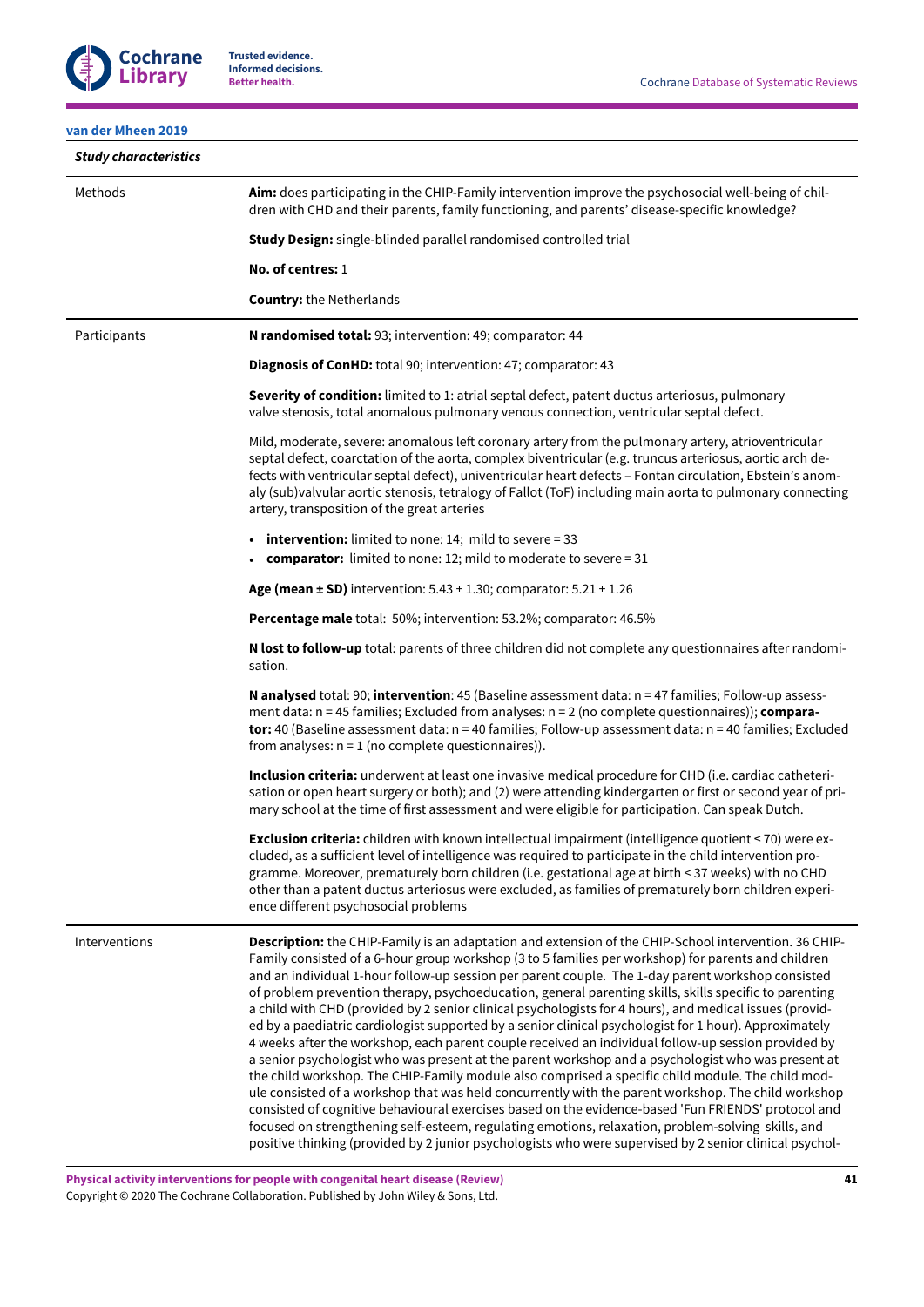

| <b>van der Mheen 2019</b> (Continued) |                                                                                                                                                                                                                                                                                                                                                                                  |  |  |  |
|---------------------------------------|----------------------------------------------------------------------------------------------------------------------------------------------------------------------------------------------------------------------------------------------------------------------------------------------------------------------------------------------------------------------------------|--|--|--|
|                                       | ogists for 4 hours). The children also did sport exercises based on a standardised exercise programme<br>specifically developed for children with CHD and their siblings (provided by a physiotherapist and as-<br>sistant for 1 hour). Each child was allowed to bring a 4- to 10-year-old sibling or friend to normalise par-<br>ticipation and to stimulate practice at home. |  |  |  |
|                                       | Setting: hospital                                                                                                                                                                                                                                                                                                                                                                |  |  |  |
|                                       | <b>Supervision: supervised</b>                                                                                                                                                                                                                                                                                                                                                   |  |  |  |
|                                       | <b>Detail of exercise: as above</b>                                                                                                                                                                                                                                                                                                                                              |  |  |  |
|                                       | • Modality: range of dynamic sports exercises                                                                                                                                                                                                                                                                                                                                    |  |  |  |
|                                       | <b>Intensity: moderate</b>                                                                                                                                                                                                                                                                                                                                                       |  |  |  |
|                                       | Resistance training included? No                                                                                                                                                                                                                                                                                                                                                 |  |  |  |
|                                       | <b>Dose:</b> $1$ day                                                                                                                                                                                                                                                                                                                                                             |  |  |  |
|                                       | 1 - Length of session: 1 to 4 hours<br>$\bullet$                                                                                                                                                                                                                                                                                                                                 |  |  |  |
|                                       | • 2 - Frequency/no. of sessions a week: $3$                                                                                                                                                                                                                                                                                                                                      |  |  |  |
|                                       | <b>3 - Duration of session:</b> $1 \times 240$ mins and $2 \times 60$ mins                                                                                                                                                                                                                                                                                                       |  |  |  |
|                                       | <b>Dose of session:</b> $1*2*3 = 720$ (calculated as average 2 hours $\times$ 3 sessions $\times$ 120 min)                                                                                                                                                                                                                                                                       |  |  |  |
| Outcomes                              | HROoL<br>$\bullet$                                                                                                                                                                                                                                                                                                                                                               |  |  |  |
|                                       | Days off school                                                                                                                                                                                                                                                                                                                                                                  |  |  |  |
| <b>Notes</b>                          | Due to logistical reasons in the starting phase of the project, the first 4 families who consented to par-<br>ticipate were allocated to the CHIP-Family group without randomisation.                                                                                                                                                                                            |  |  |  |
|                                       |                                                                                                                                                                                                                                                                                                                                                                                  |  |  |  |

#### **van [Dissel](#page-22-7) 2019**

| <b>Study characteristics</b>                                          |                                                                                                                                                                                                                                              |
|-----------------------------------------------------------------------|----------------------------------------------------------------------------------------------------------------------------------------------------------------------------------------------------------------------------------------------|
| Methods                                                               | Aim of the study: physical activity promotion and exercise training interventions for people with con-<br>genital heart disease                                                                                                              |
|                                                                       | <b>Study design: RCT</b>                                                                                                                                                                                                                     |
|                                                                       | No. of centres: 1                                                                                                                                                                                                                            |
|                                                                       | <b>Country: the Netherlands</b>                                                                                                                                                                                                              |
| Participants                                                          | N randomised total: 40; intervention: 20; comparator: 20                                                                                                                                                                                     |
| <b>Diagnosis of ConHD</b> total: 40; intervention: 20; comparator: 20 |                                                                                                                                                                                                                                              |
|                                                                       | Severity of condition: eligible patients were adults with CHD and New York Heart Association (NYHA)<br>class II or III symptoms: tetralogy of Fallot; transposition of the great arteries; Fontan circulation; pul-<br>monary atresia; other |
|                                                                       | <b>intervention:</b> moderate = 2; severe = $18$<br>$\bullet$                                                                                                                                                                                |
|                                                                       | <b>comparator:</b> moderate = 1; severe = $19$                                                                                                                                                                                               |
|                                                                       | Age (mean $\pm$ SD) total; intervention: 39.9 $\pm$ 8.6; comparator: 40.0 $\pm$ 15.4                                                                                                                                                         |
|                                                                       | <b>Percentage male</b> total: 55%; intervention: 9 (45%); comparator: 13 (65%)                                                                                                                                                               |
|                                                                       | N lost to follow-up total: 6; intervention: 3; comparator: 3                                                                                                                                                                                 |
|                                                                       | N analysed total: 34; intervention: 17; comparator: 17                                                                                                                                                                                       |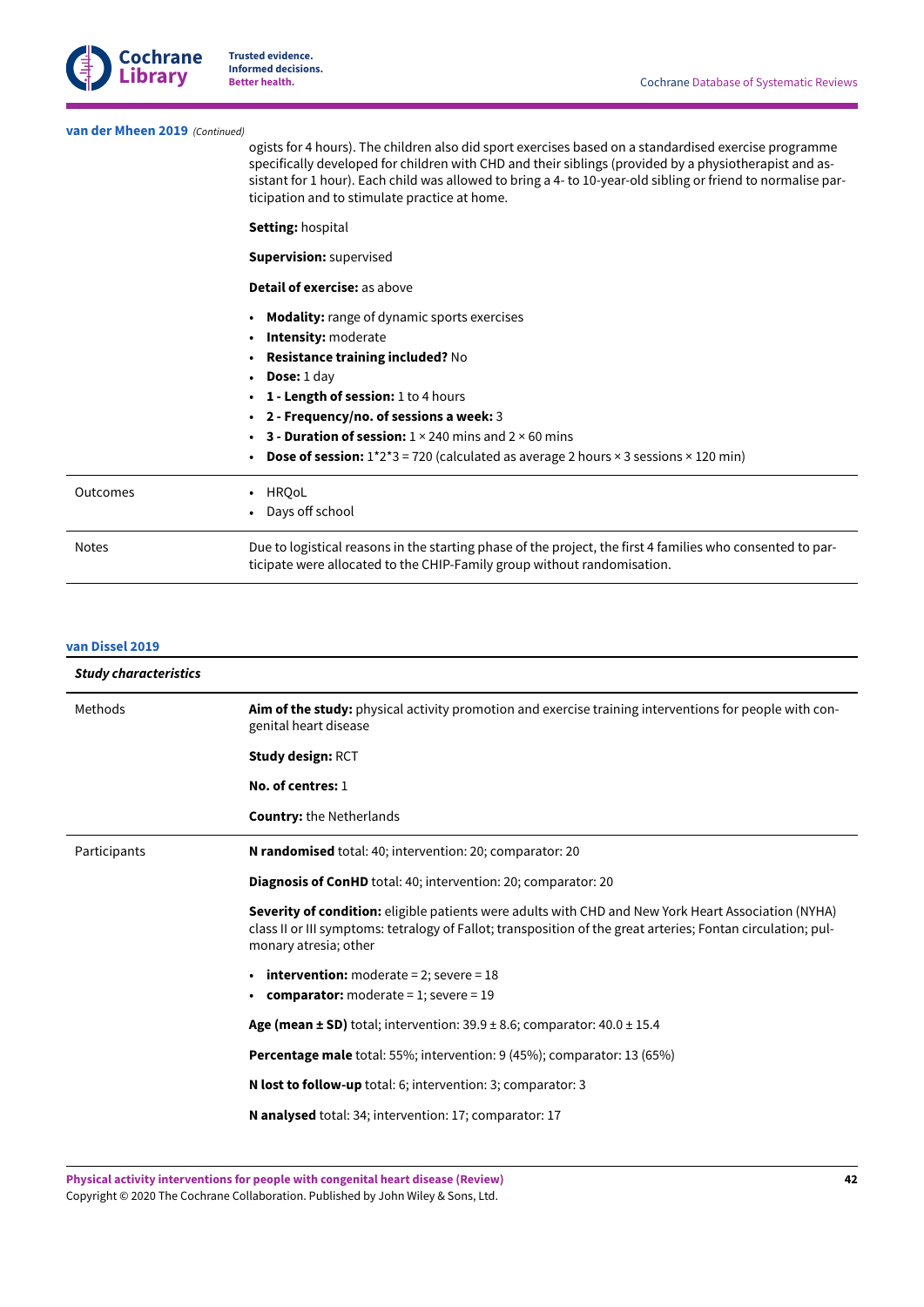

| <b>van Dissel 2019</b> (Continued) | <b>Inclusion criteria:</b> eligible patients were adults with CHD and New York Heart Association (NYHA) class<br>II or III symptoms, included in the CONgenital CORvitia database, the Dutch nationwide registry and<br>DNA-bank for adults with CHD<br><b>Exclusion criteria:</b> exclusion criteria were NYHA class I or IV, presence of exercise-induced arrhythmia,<br>major comorbidities or limitations that could interfere with exercise training, recent ( $\leq 6$ months) ma-<br>jor cardiovascular events or procedures, cyanosis at rest, a resting blood pressure N200 mm Hg or dias-<br>tolic blood pressure N110 mm Hg, pregnancy (wish) or mental or physical incapability to participate in<br>a home-based exercise training programme. |  |
|------------------------------------|------------------------------------------------------------------------------------------------------------------------------------------------------------------------------------------------------------------------------------------------------------------------------------------------------------------------------------------------------------------------------------------------------------------------------------------------------------------------------------------------------------------------------------------------------------------------------------------------------------------------------------------------------------------------------------------------------------------------------------------------------------|--|
| Interventions                      | Description: home-based exercise training programme, with a target training regimen of minimum 3<br>sessions of 45 min per week for the duration of 6 consecutive months.                                                                                                                                                                                                                                                                                                                                                                                                                                                                                                                                                                                  |  |
|                                    | Setting: home                                                                                                                                                                                                                                                                                                                                                                                                                                                                                                                                                                                                                                                                                                                                              |  |
|                                    | Supervision: unsupervised - compliance and adherence monitored.                                                                                                                                                                                                                                                                                                                                                                                                                                                                                                                                                                                                                                                                                            |  |
|                                    | <b>Detail of exercise:</b>                                                                                                                                                                                                                                                                                                                                                                                                                                                                                                                                                                                                                                                                                                                                 |  |
|                                    | Modality: self-selected                                                                                                                                                                                                                                                                                                                                                                                                                                                                                                                                                                                                                                                                                                                                    |  |
|                                    | <b>Intensity: 80% max HR achieved in CPET</b>                                                                                                                                                                                                                                                                                                                                                                                                                                                                                                                                                                                                                                                                                                              |  |
|                                    | Resistance training included? No                                                                                                                                                                                                                                                                                                                                                                                                                                                                                                                                                                                                                                                                                                                           |  |
|                                    | 1 - Length of session: 26 weeks                                                                                                                                                                                                                                                                                                                                                                                                                                                                                                                                                                                                                                                                                                                            |  |
|                                    | 2 - Frequency/no. of sessions a week: 3                                                                                                                                                                                                                                                                                                                                                                                                                                                                                                                                                                                                                                                                                                                    |  |
|                                    | 3 - Duration of session: 45mins                                                                                                                                                                                                                                                                                                                                                                                                                                                                                                                                                                                                                                                                                                                            |  |
|                                    | <b>Dose of exercise: <math>1*2*3 = 3510</math></b>                                                                                                                                                                                                                                                                                                                                                                                                                                                                                                                                                                                                                                                                                                         |  |
|                                    | Control group/Comparator: patients randomised to the control group did not receive any formal ad-<br>vice on exercise training, and were neither encouraged, nor discouraged to participate in sports. All pa-<br>tients were asked to continue habitual daily activities, even if these included regular physical exercise.                                                                                                                                                                                                                                                                                                                                                                                                                               |  |
| Outcomes                           | Maximal and submaximal CRF<br>· HRQoL                                                                                                                                                                                                                                                                                                                                                                                                                                                                                                                                                                                                                                                                                                                      |  |
| <b>Notes</b>                       | Patients in the exercise training group reportedly exercised for a median of 2.5 h per week. 13 of the<br>17 patients in the exercise training group exercised at or above the target training level of 21/4 h per<br>week. The remaining 4 patients exercised at least 1 h per week. The main reason patients could not ful-<br>ly adhere to the training regimen was lack of time related to work or family commitments. The types of<br>sports performed by patients in the exercise group are high-dynamic sports (76%) and a small subset of<br>those patients (23%) practised sports both at the highest static and dynamic level, such as rowing, cy-<br>cling and ice-skating.                                                                     |  |

|  | Westhoff-Bleck 2013 |  |  |
|--|---------------------|--|--|
|  |                     |  |  |

| <b>Study characteristics</b> |                                                                                                                                                                        |  |
|------------------------------|------------------------------------------------------------------------------------------------------------------------------------------------------------------------|--|
| Methods                      | <b>Aim of study:</b> investigated the effect of 6-month aerobic exercise training on cardiorespiratory and<br>subaortic RV function in a prospective randomised trial. |  |
|                              | <b>Study design: RCT</b>                                                                                                                                               |  |
|                              | No. of centres: 1                                                                                                                                                      |  |
|                              | <b>Country: Germany</b>                                                                                                                                                |  |
| Participants                 | N randomised total: 48; intervention: 24; comparator: 24                                                                                                               |  |
|                              | <b>Diagnosis of ConHD: total 48; intervention: 24; comparator: 24</b>                                                                                                  |  |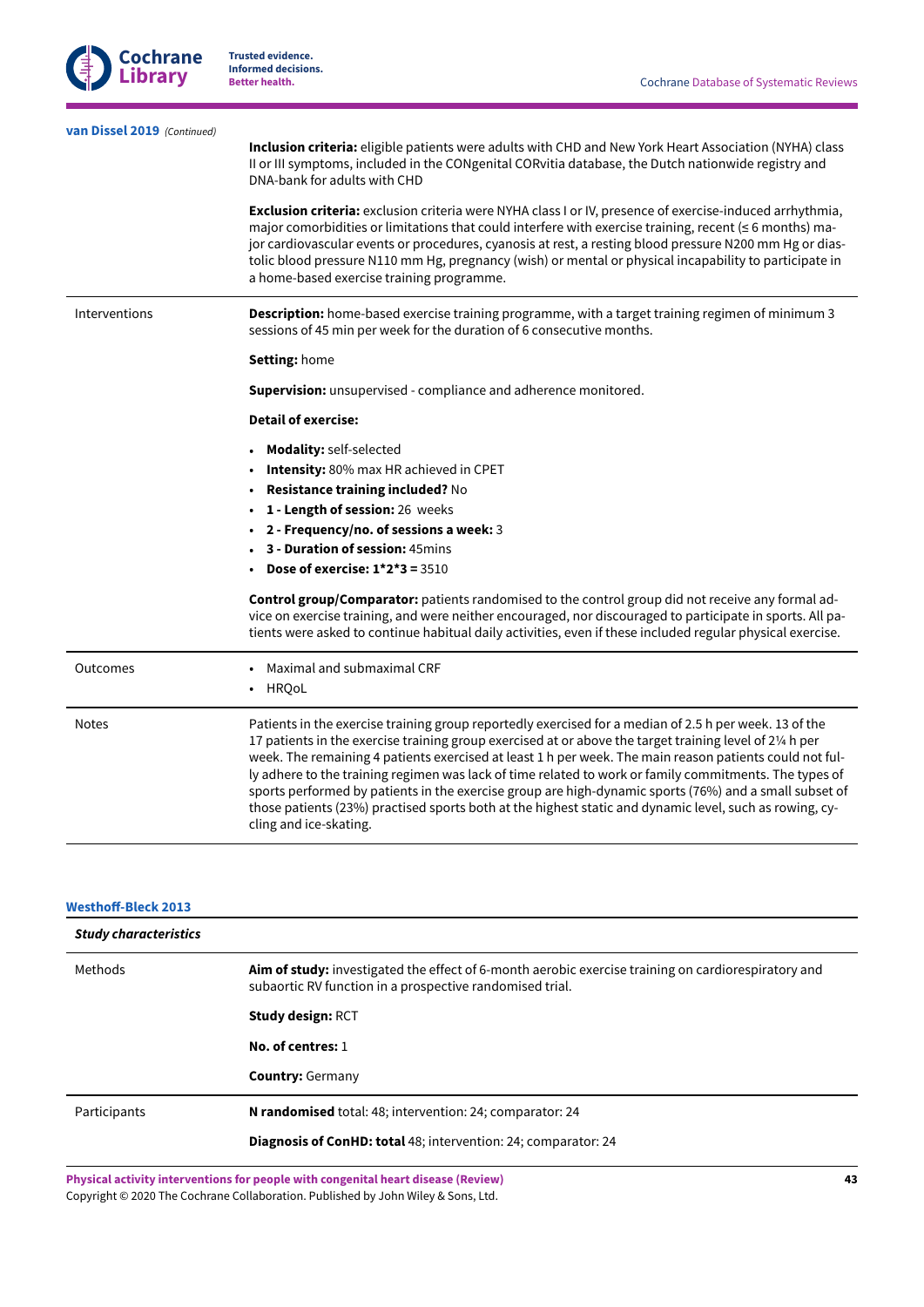

**[Westho9-Bleck](#page-22-8) 2013**  *(Continued)*

**Trusted evidence. Informed decisions.**

|               | Severity of condition: adult patients with previous atrial redirection surgery for D-TGA were eligible<br>for the study. At our institution all patients underwent the Mustard procedure.                                                                                                                                                                                                                                                                                                                                          |
|---------------|------------------------------------------------------------------------------------------------------------------------------------------------------------------------------------------------------------------------------------------------------------------------------------------------------------------------------------------------------------------------------------------------------------------------------------------------------------------------------------------------------------------------------------|
|               | • <b>intervention:</b> mild = 0; moderate = 0; severe = 24<br>• comparator: mild = 0; moderate = 0; severe = 24                                                                                                                                                                                                                                                                                                                                                                                                                    |
|               | <b>Age (mean ± SD)</b> total: 29.3 ± 3.4; intervention: $29.9 \pm 3.1$ ; comparator: $28.6 \pm 3.1$                                                                                                                                                                                                                                                                                                                                                                                                                                |
|               | Percentage male total: 31; intervention: 13; comparator: 18                                                                                                                                                                                                                                                                                                                                                                                                                                                                        |
|               | N lost to follow-up total: 8; intervention: 5; comparator: 3                                                                                                                                                                                                                                                                                                                                                                                                                                                                       |
|               | N analysed total: 40; intervention: 19; comparator: 21                                                                                                                                                                                                                                                                                                                                                                                                                                                                             |
|               | <b>Inclusion criteria:</b> adult patients with previous atrial redirection surgery for D-TGA were eligible for the<br>study (mustard procedure). Additional inclusion criteria were: stable heart failure according to classifi-<br>cation of New York Heart association (NYHA) class I/II, unchanged medication angiotensin-converting<br>enzyme inhibitors, beta-blockers) for the last 6 months, no physical training programme at inclusion,<br>and the physical and mental ability to follow a controlled training programme. |
|               | <b>Exclusion criteria:</b> exclusion criteria were: clinical diagnosis of NYHA functional class III-IV, known pul-<br>monary vascular disease, significant baffle-obstruction, recent onset or change of heart failure medica-<br>tion within the last 6 months, pregnancy, pacemaker or defibrillator implantation, history of ventricular<br>arrhythmias, renal/liver insufficiency, claustrophobia, and mental retardation.                                                                                                     |
| Interventions | Description: patients randomised to training participated in a structured exercise programme with a<br>goal of improved exercise capacity over a period of 24 weeks. As home equipment, patients received a<br>bicycle ergometer and heart rate monitors (Polar USA Inc. New York, New York). Patients in the training<br>group were advised to document heart rate and number and duration of training units.                                                                                                                     |
|               | Setting: home                                                                                                                                                                                                                                                                                                                                                                                                                                                                                                                      |
|               | <b>Supervision:</b> unsupervised weekly phone calls to monitor adherence.                                                                                                                                                                                                                                                                                                                                                                                                                                                          |
|               | <b>Detail of exercise:</b>                                                                                                                                                                                                                                                                                                                                                                                                                                                                                                         |
|               | • Modality: cycling                                                                                                                                                                                                                                                                                                                                                                                                                                                                                                                |
|               | • Intensity: heart rate corresponding to 50% of peak oxygen uptake                                                                                                                                                                                                                                                                                                                                                                                                                                                                 |
|               | • Resistance training included? No                                                                                                                                                                                                                                                                                                                                                                                                                                                                                                 |
|               | • 1 - Length of session:                                                                                                                                                                                                                                                                                                                                                                                                                                                                                                           |
|               | 2 - Frequency/no. of sessions a week:                                                                                                                                                                                                                                                                                                                                                                                                                                                                                              |
|               | • 3 - Duration of session:                                                                                                                                                                                                                                                                                                                                                                                                                                                                                                         |
|               | • Dose of exercise: $1*2*3 = 2550$ (see calculation below)                                                                                                                                                                                                                                                                                                                                                                                                                                                                         |
|               | No Weeks * Frequency per * Duration of session<br>*                                                                                                                                                                                                                                                                                                                                                                                                                                                                                |
|               | $*$ 3*3*10 = 90                                                                                                                                                                                                                                                                                                                                                                                                                                                                                                                    |
|               | $*$ 3*3*15 = 135                                                                                                                                                                                                                                                                                                                                                                                                                                                                                                                   |
|               | * $3*5*15 = 225$                                                                                                                                                                                                                                                                                                                                                                                                                                                                                                                   |
|               | $*$ 3*5*20 = 300                                                                                                                                                                                                                                                                                                                                                                                                                                                                                                                   |
|               | $*$ 12*5*30 = 1800                                                                                                                                                                                                                                                                                                                                                                                                                                                                                                                 |
|               | $*$ 1800+300+225+135+90 = 2550                                                                                                                                                                                                                                                                                                                                                                                                                                                                                                     |
|               | Comparator:                                                                                                                                                                                                                                                                                                                                                                                                                                                                                                                        |
|               | Description: usual care                                                                                                                                                                                                                                                                                                                                                                                                                                                                                                            |
|               | <b>Co-interventions:</b>                                                                                                                                                                                                                                                                                                                                                                                                                                                                                                           |
| Outcomes      | Other outcomes measured:                                                                                                                                                                                                                                                                                                                                                                                                                                                                                                           |
|               | • MRI                                                                                                                                                                                                                                                                                                                                                                                                                                                                                                                              |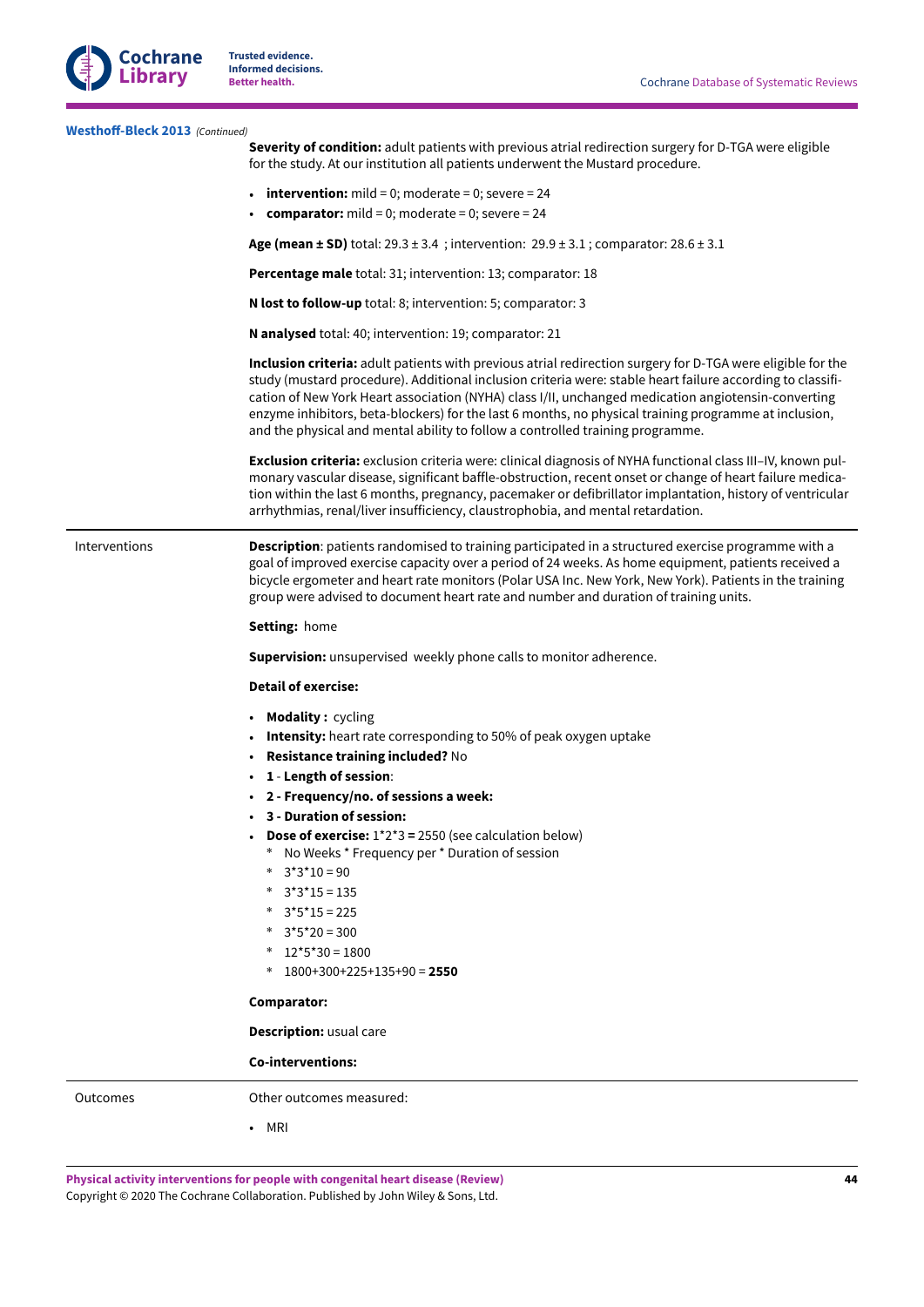

| <b>Westhoff-Bleck 2013</b> (Continued)<br>Bloods |                                                                                                                                                                                                                                                                                     |  |
|--------------------------------------------------|-------------------------------------------------------------------------------------------------------------------------------------------------------------------------------------------------------------------------------------------------------------------------------------|--|
| <b>Notes</b>                                     | During the study, 2 patients in the training and 1 patient in the control group experienced an episode<br>of supra-ventricular tachycardia, which was terminated by cardioversion. None of these episodes were<br>timely related to physical training or to cardiac decompensation. |  |

| <b>Winter 2012</b>           |                                                                                                                                                                                                                                                                                                                                                                                                                                                                                                                                        |
|------------------------------|----------------------------------------------------------------------------------------------------------------------------------------------------------------------------------------------------------------------------------------------------------------------------------------------------------------------------------------------------------------------------------------------------------------------------------------------------------------------------------------------------------------------------------------|
| <b>Study characteristics</b> |                                                                                                                                                                                                                                                                                                                                                                                                                                                                                                                                        |
| Methods                      | Aim of study: the primary aim of our study was to determine whether exercise training improves maxi-<br>mal exercise capacity in adult patient with a systemic RV. Additionally, we aimed to determine whether<br>exercise training decreases serum N-terminal pro hormone brain natriuretic peptide (NT-proBNP) lev-<br>els and improves quality of life in these patients                                                                                                                                                            |
|                              | Study design: RCT                                                                                                                                                                                                                                                                                                                                                                                                                                                                                                                      |
|                              | No. of centres: 4                                                                                                                                                                                                                                                                                                                                                                                                                                                                                                                      |
|                              | <b>Country:</b> the Netherlands (3 sites) Italy (1 site)                                                                                                                                                                                                                                                                                                                                                                                                                                                                               |
| Participants                 | N randomised total: 54; intervention: 28; comparator: 26                                                                                                                                                                                                                                                                                                                                                                                                                                                                               |
|                              | <b>Diagnosis of ConHD</b> total: 54; intervention: 28; comparator: 26                                                                                                                                                                                                                                                                                                                                                                                                                                                                  |
|                              | <b>Severity of condition:</b> adults with a systemic RV due to a congenitally or surgically corrected TGA.                                                                                                                                                                                                                                                                                                                                                                                                                             |
|                              | <b>intervention:</b> mild = moderate = severe = $28$<br>$\bullet$<br><b>comparator:</b> mild = moderate = severe = 26                                                                                                                                                                                                                                                                                                                                                                                                                  |
|                              | Age (mean $\pm$ SD) total: 32 $\pm$ 11; intervention: 31 $\pm$ 10; comparator: 34 $\pm$ 11                                                                                                                                                                                                                                                                                                                                                                                                                                             |
|                              | Percentage male total: 23; intervention: 9; comparator: 14                                                                                                                                                                                                                                                                                                                                                                                                                                                                             |
|                              | N lost to follow-up total: 8; intervention: 4; comparator: 4                                                                                                                                                                                                                                                                                                                                                                                                                                                                           |
|                              | N analysed total: 46; intervention: 24; comparator: 22                                                                                                                                                                                                                                                                                                                                                                                                                                                                                 |
|                              | N randomised total: 54; intervention: 28; comparator: 26                                                                                                                                                                                                                                                                                                                                                                                                                                                                               |
|                              | <b>N</b> lost to follow-up total: 8; intervention: 6; comparator: 8                                                                                                                                                                                                                                                                                                                                                                                                                                                                    |
|                              | N analysed total: 40; intervention: 22; comparator: 18                                                                                                                                                                                                                                                                                                                                                                                                                                                                                 |
|                              | <b>Inclusion criteria:</b> eligible participants were adults with a systemic RV due to a congenitally or surgi-<br>cally corrected TGA                                                                                                                                                                                                                                                                                                                                                                                                 |
|                              | <b>Exclusion criteria:</b> exclusion criteria were mental or physical incapability to participate in a home-<br>based exercise training programme, the presence of exercise-induced arrhythmia, symptomatic my-<br>ocardial ischaemia, a resting systolic blood pressure .200 mm Hg and/or diastolic blood pressure.110<br>mm Hg, New York Heart Association (NYHA) class III or IV, pregnancy during the training period, and<br>non-cardiac co-morbidity that could affect exercise performance or that could aggravate by exercise. |
| Interventions                | Description: the training protocol was home-based, and consisted of 3 sessions of steps aerobics per<br>week for the duration of 10 consecutive weeks.                                                                                                                                                                                                                                                                                                                                                                                 |
|                              | Setting: home                                                                                                                                                                                                                                                                                                                                                                                                                                                                                                                          |
|                              | Supervision: unsupervised but compliance followed up through email and calls                                                                                                                                                                                                                                                                                                                                                                                                                                                           |
|                              | <b>Detail of exercise:</b>                                                                                                                                                                                                                                                                                                                                                                                                                                                                                                             |
|                              |                                                                                                                                                                                                                                                                                                                                                                                                                                                                                                                                        |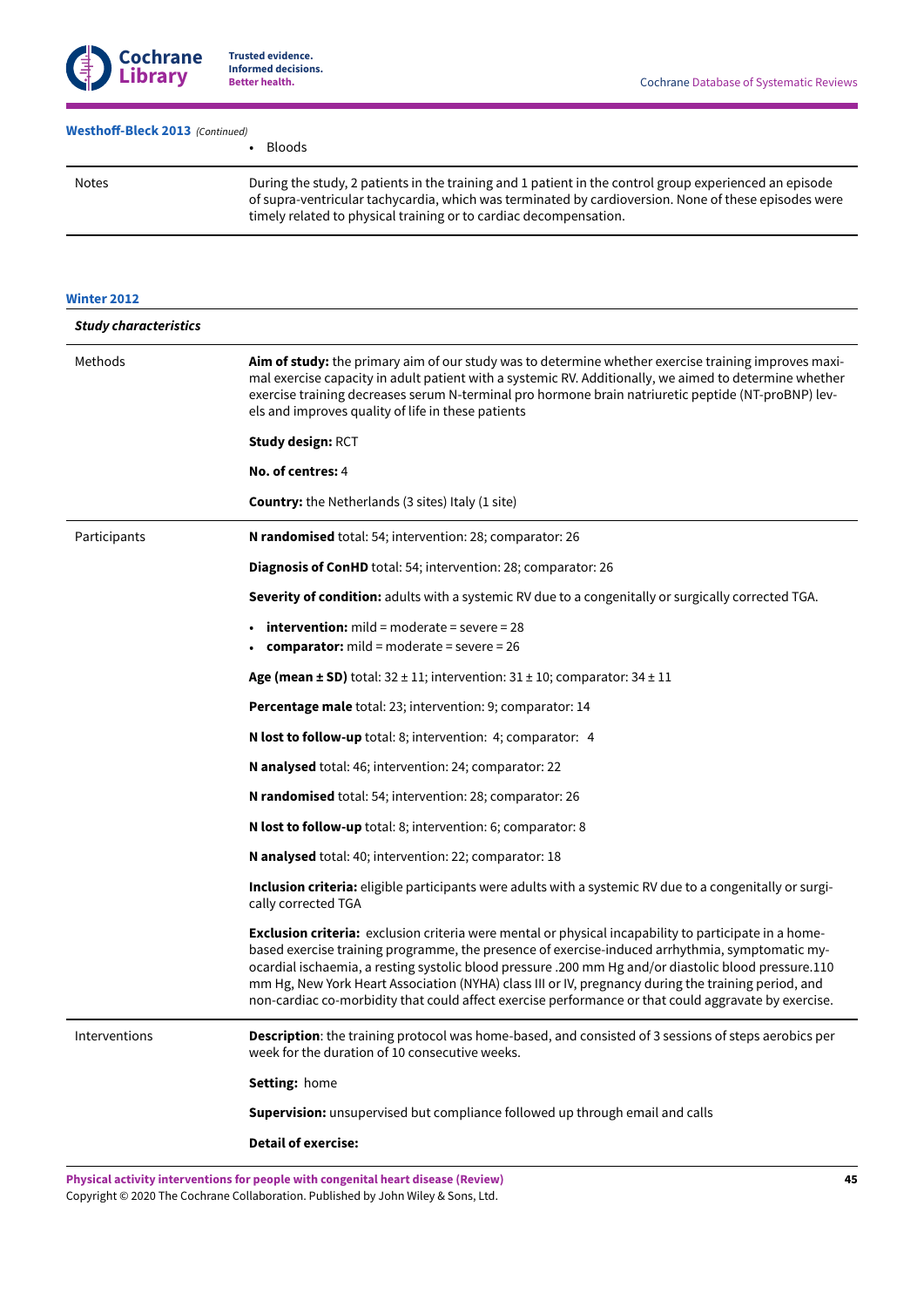

| <b>Winter 2012</b> (Continued) |                                                                                                                                                                                                                                                                                                                                                                                                                                                                                                                               |  |  |
|--------------------------------|-------------------------------------------------------------------------------------------------------------------------------------------------------------------------------------------------------------------------------------------------------------------------------------------------------------------------------------------------------------------------------------------------------------------------------------------------------------------------------------------------------------------------------|--|--|
|                                | <b>Modality:</b> step aerobics<br>$\bullet$                                                                                                                                                                                                                                                                                                                                                                                                                                                                                   |  |  |
|                                | <b>Intensity:</b> 75% to 90% of max heart rate (target HR increased with intervention length).                                                                                                                                                                                                                                                                                                                                                                                                                                |  |  |
|                                | Resistance training included? No<br>1 - Length of session: 10 weeks                                                                                                                                                                                                                                                                                                                                                                                                                                                           |  |  |
|                                |                                                                                                                                                                                                                                                                                                                                                                                                                                                                                                                               |  |  |
|                                | • 2 - Frequency/no. of sessions a week: $3$                                                                                                                                                                                                                                                                                                                                                                                                                                                                                   |  |  |
|                                | 3 - Duration of session: 42 mins                                                                                                                                                                                                                                                                                                                                                                                                                                                                                              |  |  |
|                                | <b>Dose of exercise:</b> $1*2*3 = 1260$                                                                                                                                                                                                                                                                                                                                                                                                                                                                                       |  |  |
|                                | Comparator:                                                                                                                                                                                                                                                                                                                                                                                                                                                                                                                   |  |  |
|                                | <b>Description: usual care</b>                                                                                                                                                                                                                                                                                                                                                                                                                                                                                                |  |  |
|                                | Co-interventions: none                                                                                                                                                                                                                                                                                                                                                                                                                                                                                                        |  |  |
| Outcomes                       | <b>Other outcomes measured:</b>                                                                                                                                                                                                                                                                                                                                                                                                                                                                                               |  |  |
|                                | $\cdot$ BP                                                                                                                                                                                                                                                                                                                                                                                                                                                                                                                    |  |  |
|                                | BNP                                                                                                                                                                                                                                                                                                                                                                                                                                                                                                                           |  |  |
| <b>Notes</b>                   | Exercise tests could be performed without complications in all patients. One baseline exercise test was<br>aborted due to nausea of the patient, but was repeated successfully 6 h later. As stated above, 1 pa-<br>tient developed ventricular bigeminy in the recovery phase, and was excluded from participation in the<br>study. During the training protocol, 1 patient sustained calf injury during exercise, and had to discon-<br>tinue the protocol for 2 weeks. No other complaints or complications were reported. |  |  |

## **Characteristics of excluded studies** *[ordered by study ID]*

| <b>Study</b>                | <b>Reason for exclusion</b> |
|-----------------------------|-----------------------------|
| Ali Faisal 2016             | Wrong intervention          |
| <b>Altamirano Diaz 2017</b> | Wrong study design          |
| Amedro 2019                 | Wrong study design          |
| <b>Babu 2013</b>            | Wrong study design          |
| <b>Babu 2017</b>            | Wrong study design          |
| <b>Becker Gruenig 2012</b>  | Wrong study design          |
| <b>Bhasipol 2018</b>        | Wrong study design          |
| <b>Bhasipol 2018a</b>       | Wrong study design          |
| BoaSorteSilva 2017          | Wrong patient population    |
| Callaghan 2018              | Duplicate                   |
| Camargo 2007                | Wrong comparator            |
| <b>Chen 2017</b>            | Wrong intervention          |
| <b>Coats 1992</b>           | Wrong patient population    |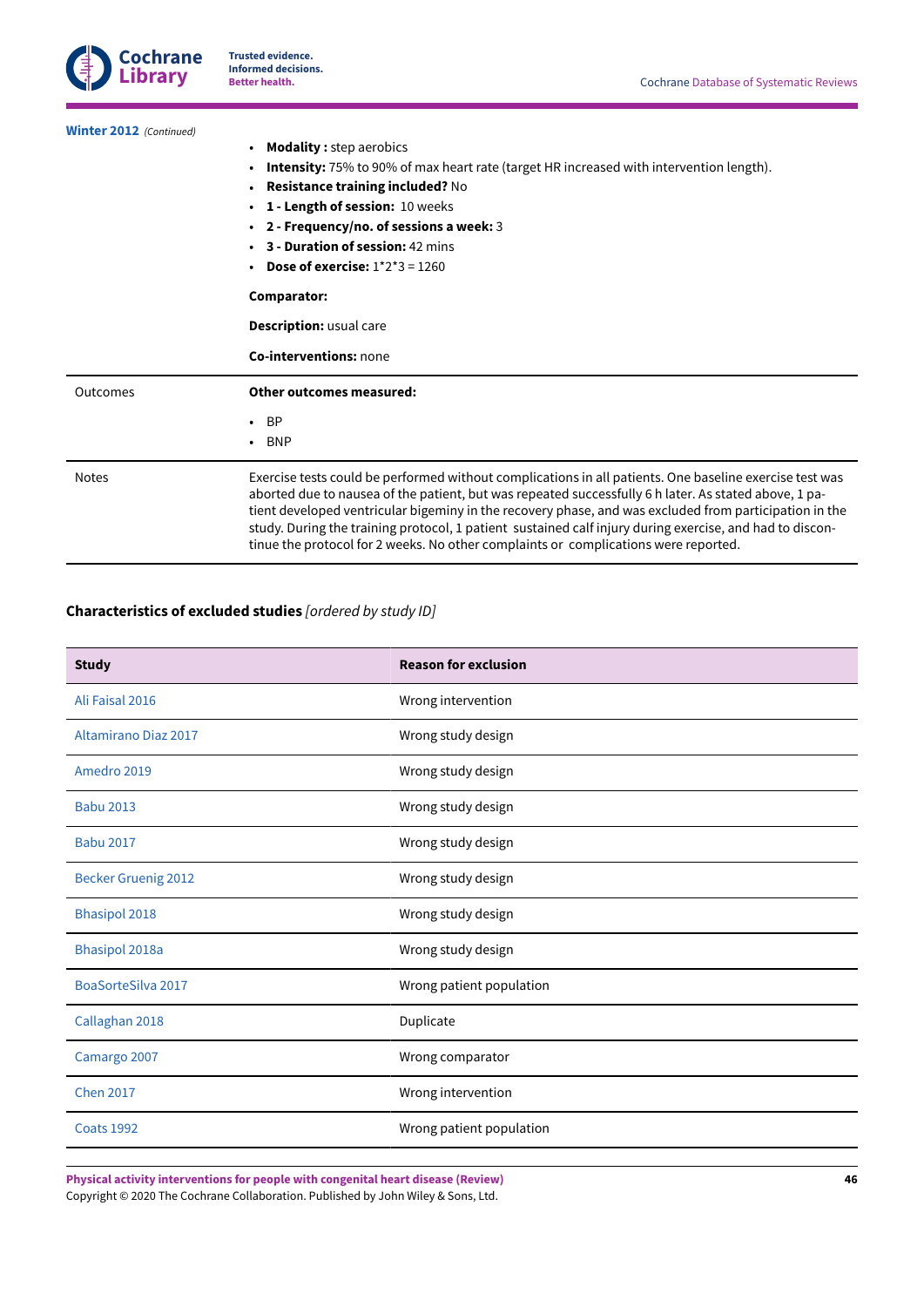

| <b>Study</b>          | <b>Reason for exclusion</b> |
|-----------------------|-----------------------------|
| Cordina 2013          | Wrong study design          |
| Curnier 2012          | Wrong study design          |
| DRKS00011363          | <b>Registry Report</b>      |
| Du 2015               | Wrong study design          |
| Du 2017               | Wrong study design          |
| <b>Dua 2010</b>       | Wrong study design          |
| Fredriksen 2000       | Wrong study design          |
| Fredriksen 2000a      | Wrong study design          |
| Gierat Haponiuk 2014  | Wrong study design          |
| Goldbeck 2011         | Wrong study design          |
| Gomes Neto 2016       | Wrong study design          |
| Gotink 2017           | Wrong intervention          |
| Hedlund 2018          | Wrong study design          |
| Hooglugt 2018a        | Wrong study design          |
| IlarrazaLomel 2008    | Wrong study design          |
| IoannisLaoutaris 2015 | Wrong patient population    |
| IRCT20180417039341N1  | Registry report             |
| <b>ISRCTN74393113</b> | Registry report             |
| <b>Joshi 2019</b>     | Wrong study design          |
| Kobashigawa 1999      | Data loss by researcher     |
| Lalonde 2014          | Wrong study design          |
| Lam 2014              | Wrong patient population    |
| Longmuir 1985         | Wrong study design          |
| Longmuir 2013         | Wrong study design          |
| Lozada 2017           | Wrong comparator            |
| <b>Marra 2015</b>     | Wrong study design          |
| McKillop 2018         | Wrong comparator            |
| NCT00930800           | Registry report             |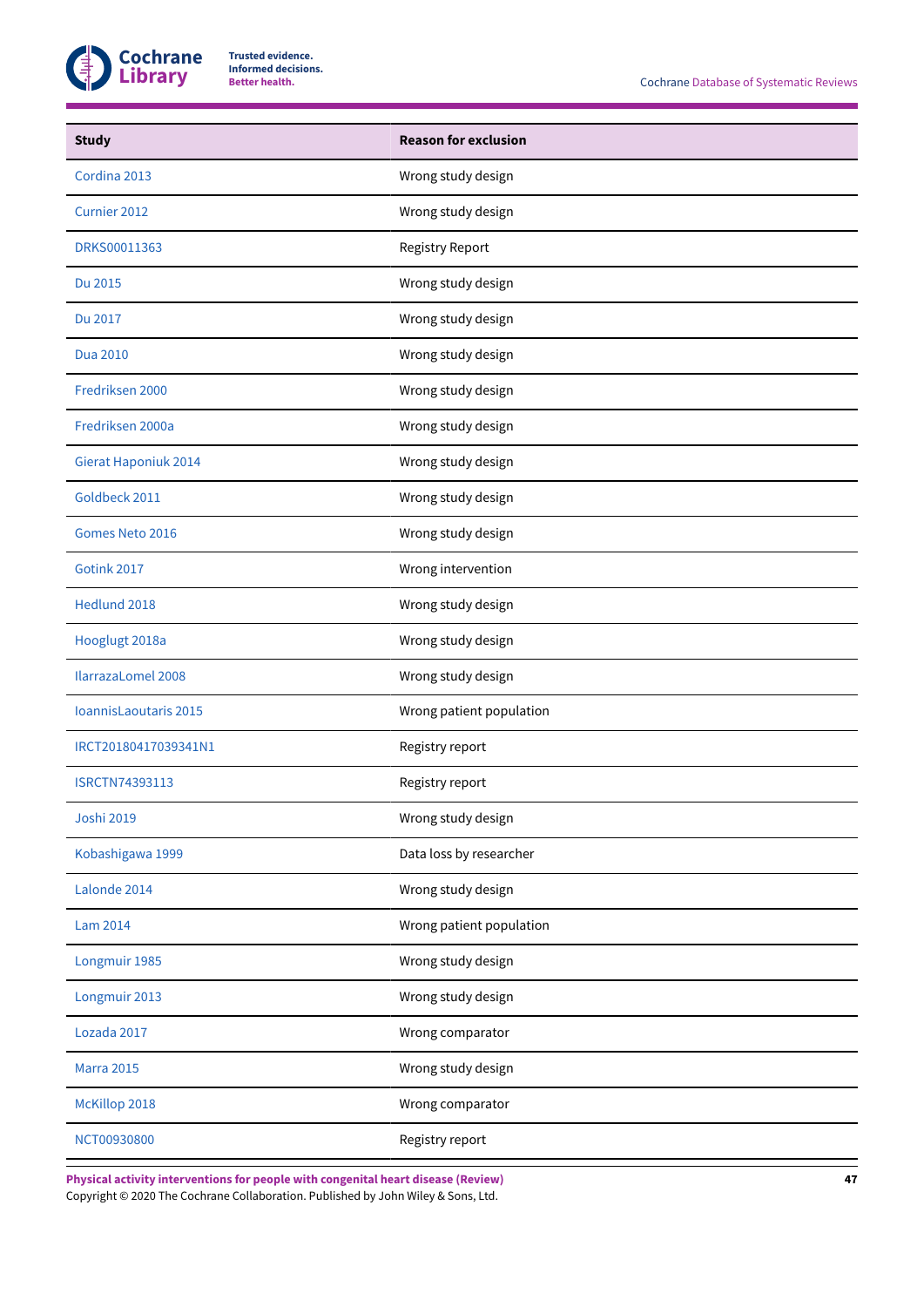

| <b>Study</b>      | <b>Reason for exclusion</b> |
|-------------------|-----------------------------|
| NCT01463800       | Study cancelled             |
| NCT01671566       | Registry report             |
| NCT01822769       | Registry report             |
| NCT02632253       | Study cancelled             |
| NCT02643810       | Registry report             |
| NCT02980393       | Wrong study design          |
| NCT03297918       | Registry report             |
| Nehyba 2009       | Wrong patient population    |
| <b>NTR2527</b>    | Wrong patient population    |
| <b>NTR3041</b>    | Wrong patient population    |
| Rhodes 2006       | Wrong study design          |
| Rowland 2016      | Wrong study design          |
| Ruttenberg 1983   | Wrong study design          |
| Stefani 2014      | Wrong study design          |
| Sutherland 2018   | Wrong comparator            |
| <b>Tan 1996</b>   | Wrong intervention          |
| Tikkanen 2016     | Duplicate                   |
| <b>Zhou 2017a</b> | Duplicate                   |
| Zhou 2017b        | Paediatric population       |

## **Characteristics of studies awaiting classification** *[ordered by study ID]*

| <b>Ali 2018</b> |                                 |
|-----------------|---------------------------------|
| Methods         |                                 |
| Participants    | Fontan patients                 |
| Interventions   | Controlled respiratory training |
| Outcomes        | <b>CPET</b>                     |
| <b>Notes</b>    |                                 |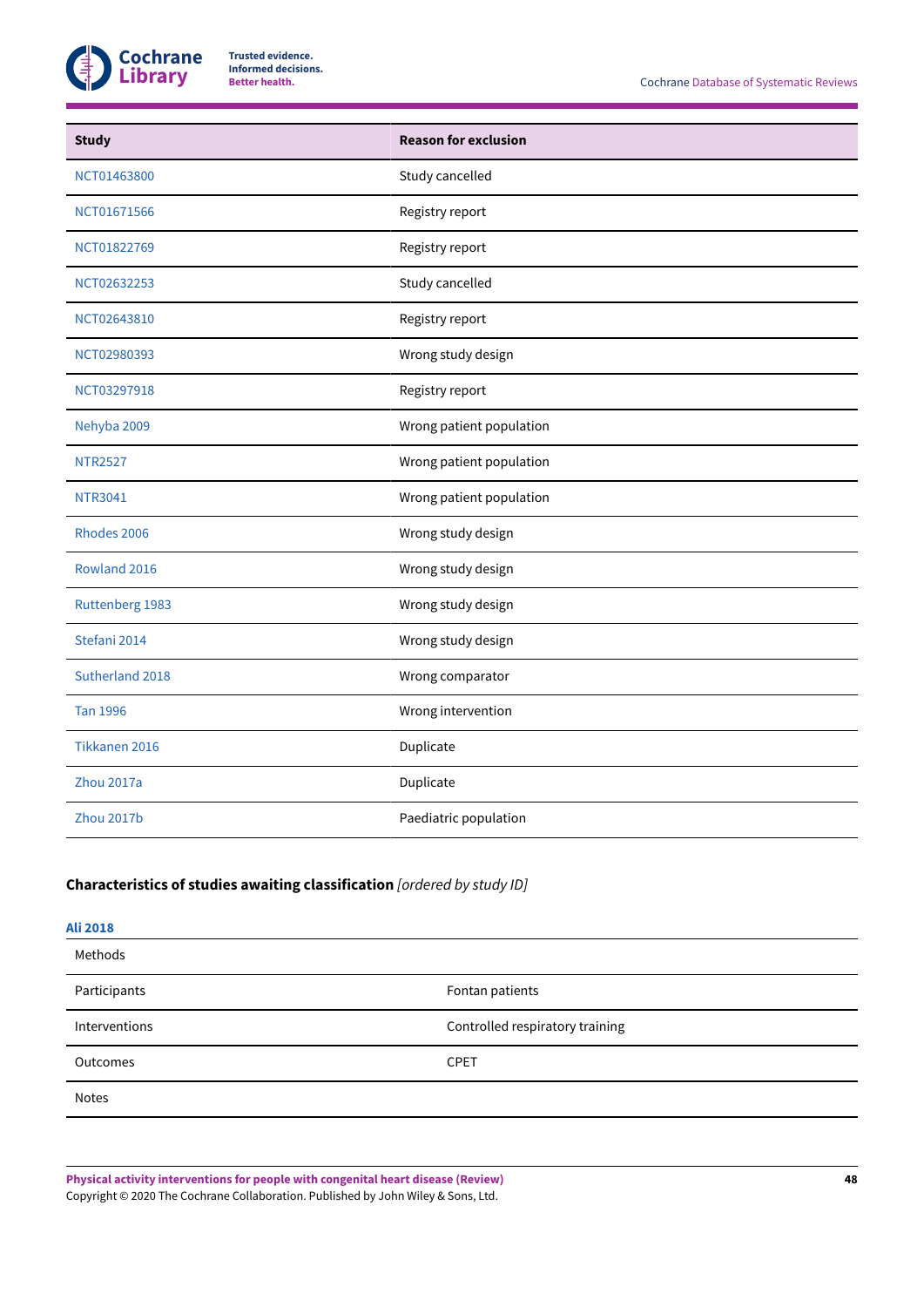

### **[Callaghan 2017](#page-26-10)**

| Methods       |                   |
|---------------|-------------------|
| Participants  | ConHD             |
| Interventions | Physical activity |
| Outcomes      | Potentially HRQoL |
| <b>Notes</b>  |                   |
|               |                   |

#### **[Morrison 2015](#page-26-11)**

| Methods       |                   |
|---------------|-------------------|
| Participants  | ConHD             |
| Interventions | PA promotion      |
| Outcomes      | Physical activity |
| <b>Notes</b>  |                   |

| <b>Neidenbach 2017</b> |                             |
|------------------------|-----------------------------|
| Methods                |                             |
| Participants           | Fontan patients             |
| Interventions          | Inspiratory muscle training |
| Outcomes               | Oxygen saturations          |
| <b>Notes</b>           |                             |

| <b>Nilsson 2019</b> |                                             |
|---------------------|---------------------------------------------|
| Methods             | <b>RCT</b>                                  |
| Participants        | Patients following aortic valve replacement |
| Interventions       | <b>Exercise training</b>                    |
| Outcomes            | Cardiopulmonary exercise testing            |
| <b>Notes</b>        |                                             |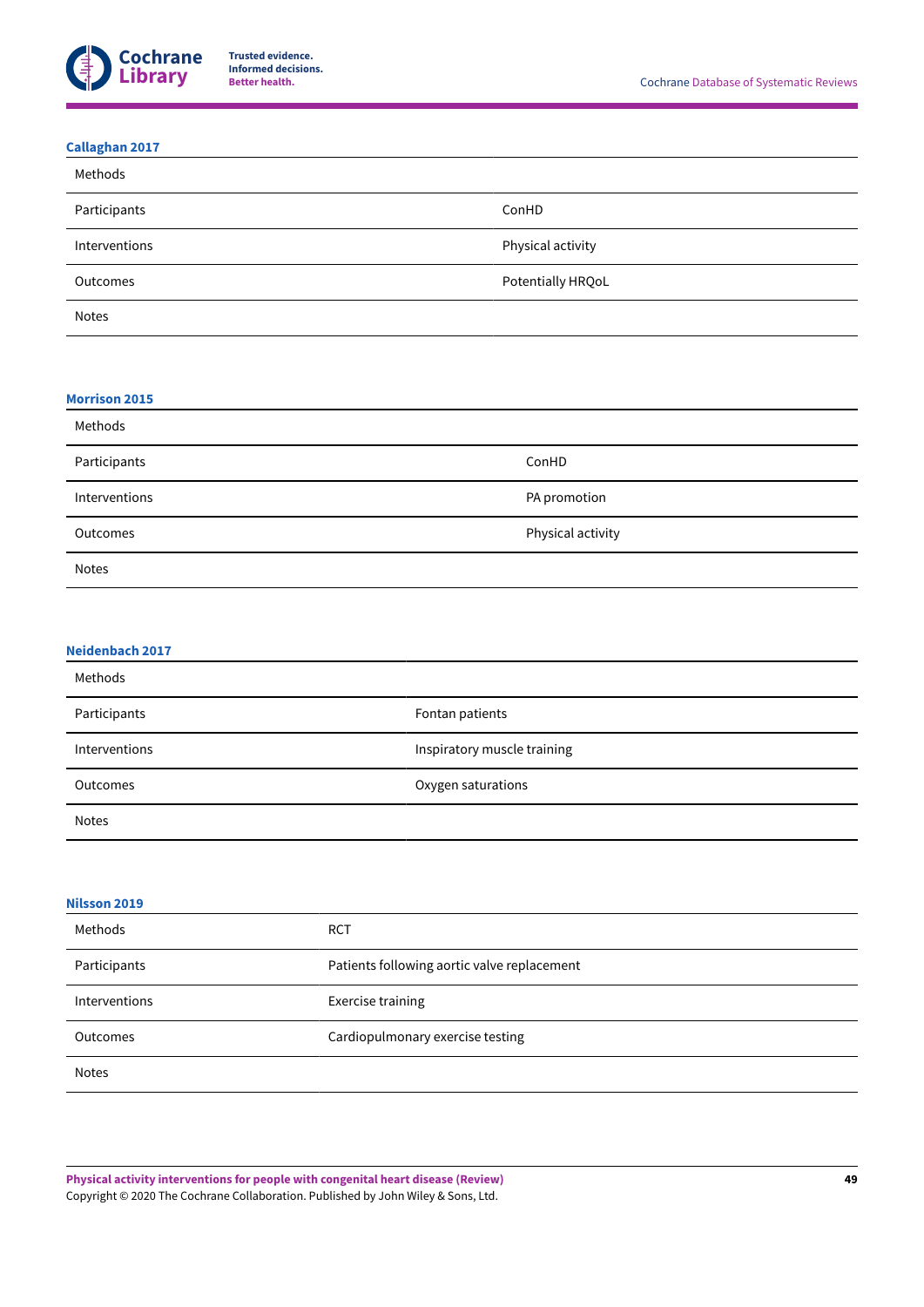## **Characteristics of ongoing studies** *[ordered by study ID]*

#### **[Ganzoni](#page-26-14) 2019**

| Study name          | Impact of a structural phonation training on respiratory muscle function in patients with structural<br>heart disease - HeartChoir (Study NCT03297918)                                                                          |
|---------------------|---------------------------------------------------------------------------------------------------------------------------------------------------------------------------------------------------------------------------------|
| Methods             | <b>RCT</b>                                                                                                                                                                                                                      |
| Participants        | Inclusion criteria:                                                                                                                                                                                                             |
|                     | Informed consent as documented by signature (Appendix Informed Consent Form)<br>Age $\geq$ 18 years                                                                                                                             |
|                     | Known cardiomyopathy from acquired heart disease (ischemic or dilated) or patients with com-<br>plex CHD (cyanotic congenital heart disease, Fontan palliation, subaortic right ventricle or re-<br>paired tetralogy of Fallot) |
| Interventions       | Active comparator: intervention group - patients will be asked to participate in a structured<br>singing and respiratory training for 12 weeks vs. no activity control.                                                         |
| Outcomes            | <b>Primary outcome measures:</b>                                                                                                                                                                                                |
|                     | Change of MIP (% predicted)                                                                                                                                                                                                     |
|                     | Change of maximal inspiratory pressure after the intervention<br>$\ast$                                                                                                                                                         |
|                     | Secondary outcome measures:                                                                                                                                                                                                     |
|                     | Change of MEP<br>$\bullet$                                                                                                                                                                                                      |
|                     | * Change of maximal expiratory pressure after the intervention                                                                                                                                                                  |
|                     | Change of MVO2<br>٠<br>* Change of maximal VO <sub>2</sub> after the intervention                                                                                                                                               |
|                     | Change of QoL                                                                                                                                                                                                                   |
|                     | Change of Quality of life<br>*                                                                                                                                                                                                  |
| Starting date       | December 2017                                                                                                                                                                                                                   |
| Contact information | Principal Investigator: Daniel Tobler                                                                                                                                                                                           |
| <b>Notes</b>        | Unpublished. Author team contacted and they were unable to share data.                                                                                                                                                          |

| <b>ISRCTN74643496</b> |                                                                                                                                                                                                                                                                                                     |
|-----------------------|-----------------------------------------------------------------------------------------------------------------------------------------------------------------------------------------------------------------------------------------------------------------------------------------------------|
| Study name            | Improving the effectiveness of psychological interventions for depression and anxiety in the car-<br>diac rehabilitation pathway: a single blind randomised controlled trial with four month and twelve<br>month follow up comparing GroupMCT plus usual CR (intervention) with usual CR (control). |
| Methods               | RCT. Metacognitive therapy vs. usual care control.                                                                                                                                                                                                                                                  |
| Participants          | Inclusion:                                                                                                                                                                                                                                                                                          |
|                       | • Competent level of English language skills (able to read, understand and complete questionnaires<br>in English).                                                                                                                                                                                  |
|                       | • Acute coronary syndrome used for any condition brought on by sudden, reduced blood flow to<br>the heart                                                                                                                                                                                           |
|                       | • Following revascularisation is the restoration of perfusion to a body part or organ that has suffered<br>ischaemia                                                                                                                                                                                |
|                       | Stable heart failure                                                                                                                                                                                                                                                                                |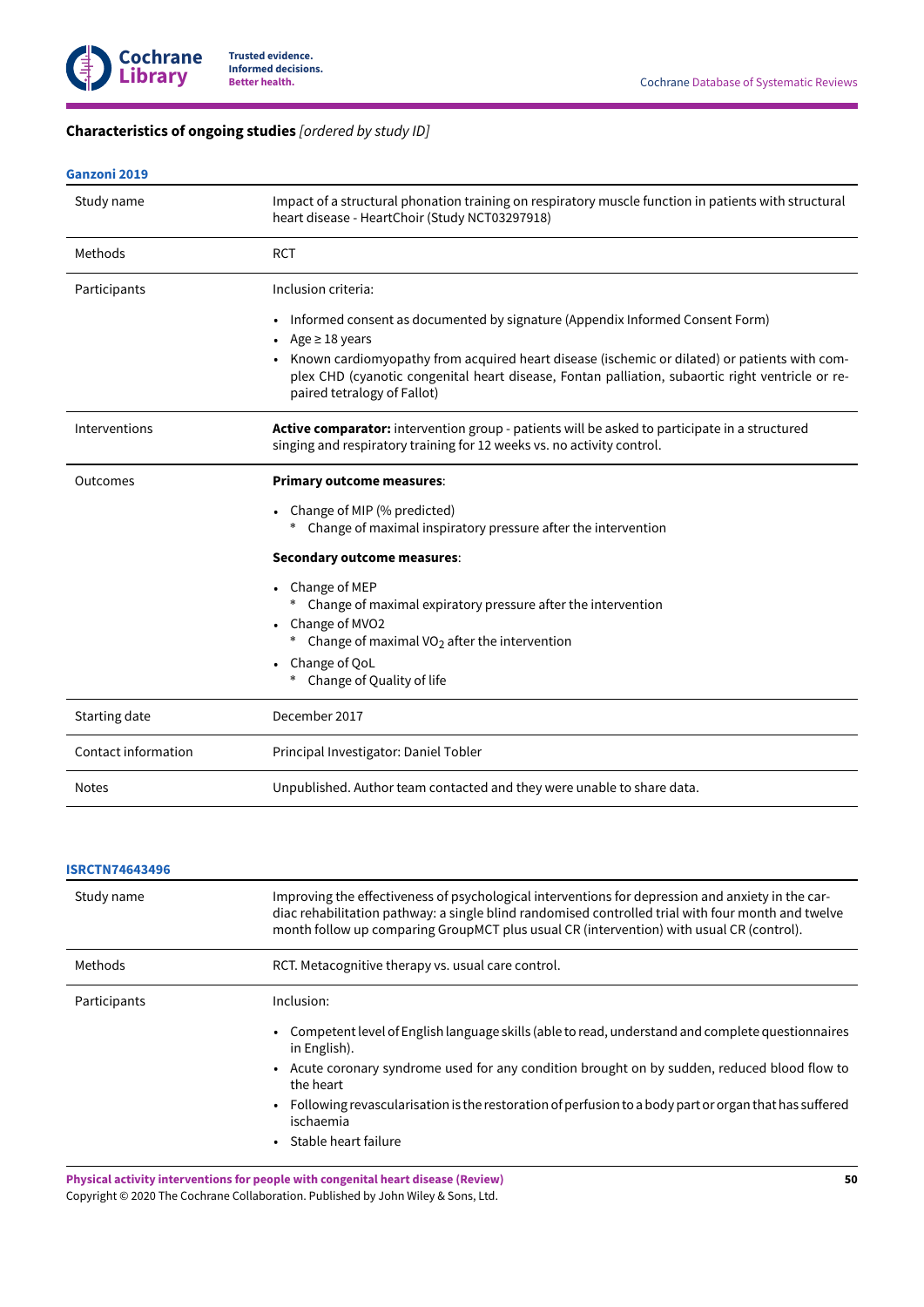**Library**

| ISRCTN74643496 (Continued) | Stable angina is chest pain or discomfort that most often occurs with activity or stress<br>$\bullet$<br>Following implantation of cardioverter defibrillators/cardiac resynchronisation devices<br>$\bullet$<br>Heart valve repair/replacement<br>Heart transplantation and ventricular assist devices<br>Adult congenital heart disease identified in adulthood<br>A score of = 8 on either the depression or anxiety subscale of the HADS.                                                                                                                                                                                                                                                                                                |
|----------------------------|----------------------------------------------------------------------------------------------------------------------------------------------------------------------------------------------------------------------------------------------------------------------------------------------------------------------------------------------------------------------------------------------------------------------------------------------------------------------------------------------------------------------------------------------------------------------------------------------------------------------------------------------------------------------------------------------------------------------------------------------|
| Interventions              | Experimental: metacognitive therapy plus CR Group psychological treatment focused on reduc-<br>ing worry and rumination and modifying beliefs about thinking in addition to treatment as usual<br>(standard cardiac rehabilitation). Metacognitive therapy (MCT) helps clients to identify episodes of<br>worry and rumination in response to negative thoughts and bring these responses under control.<br>This process is facilitated by exercises that enhance the flexibility of attention control, challenge<br>unhelpful beliefs about thinking and enable new relationships with thoughts<br>2. Active Comparator: Usual group-based cardiac rehabilitation (treatment as usual) involving<br>stress management, exercise, education. |
| Outcomes                   | Primary                                                                                                                                                                                                                                                                                                                                                                                                                                                                                                                                                                                                                                                                                                                                      |
|                            | Change in Hospital Anxiety and Depression Scale (HADS) (time frame: baseline pre treatment,<br>four-month post baseline, 12 months' follow-up)                                                                                                                                                                                                                                                                                                                                                                                                                                                                                                                                                                                               |
|                            | <b>Secondary</b>                                                                                                                                                                                                                                                                                                                                                                                                                                                                                                                                                                                                                                                                                                                             |
|                            | Metacognitions Questionnaire                                                                                                                                                                                                                                                                                                                                                                                                                                                                                                                                                                                                                                                                                                                 |
|                            | Cognitive Attentional Syndrome                                                                                                                                                                                                                                                                                                                                                                                                                                                                                                                                                                                                                                                                                                               |
|                            | Impact of Event Scale-Revised                                                                                                                                                                                                                                                                                                                                                                                                                                                                                                                                                                                                                                                                                                                |
|                            | Health-related quality of life                                                                                                                                                                                                                                                                                                                                                                                                                                                                                                                                                                                                                                                                                                               |
|                            | Economic Patient Questionnaire (EPQ)                                                                                                                                                                                                                                                                                                                                                                                                                                                                                                                                                                                                                                                                                                         |
| Starting date              | 1 June 2015                                                                                                                                                                                                                                                                                                                                                                                                                                                                                                                                                                                                                                                                                                                                  |
| Contact information        | Jane Garnett, University of Manchester 5th Floor (Research) St. Mary's Hospital Oxford Road M13<br>9WL Manchester United Kingdom                                                                                                                                                                                                                                                                                                                                                                                                                                                                                                                                                                                                             |
| <b>Notes</b>               | Control group are exercise training. Mixed population of Non congenital heart as well as congenital<br>heart patients. Would not be eligible for inclusion into this review unless the intervention group un-<br>derwent no exercise/physical activity.                                                                                                                                                                                                                                                                                                                                                                                                                                                                                      |
| <b>NCT01397110</b>         |                                                                                                                                                                                                                                                                                                                                                                                                                                                                                                                                                                                                                                                                                                                                              |
| Study name                 | Influence of respiratory and exercise therapy on oxygen uptake, quality of life in patients with se-<br>vere associated pulmonary arterial hypertension (apah) as part of a congenital heart defect with/<br>without Eisenmenger's syndrome                                                                                                                                                                                                                                                                                                                                                                                                                                                                                                  |
| Methods                    | Randomized parallel assignment                                                                                                                                                                                                                                                                                                                                                                                                                                                                                                                                                                                                                                                                                                               |
| Participants               | Inclusion Criteria:                                                                                                                                                                                                                                                                                                                                                                                                                                                                                                                                                                                                                                                                                                                          |
|                            | • signed consent form                                                                                                                                                                                                                                                                                                                                                                                                                                                                                                                                                                                                                                                                                                                        |

- men and women> 18 years <80 years
- APAH with congenital heart defects with/without Eisenmenger syndrome (WHO functional class II-IV), invasively diagnosed by right heart and left heart catheterization: mean pulmonary arterial pressure (mPAP) ≥ 25 mmHg, with targeted PAH medication for at least two months stable before study inclusion (exception: compensated WHO class II without vasodilating drug therapy)

Interventions **Active comparator:** respiratory and exercise therapy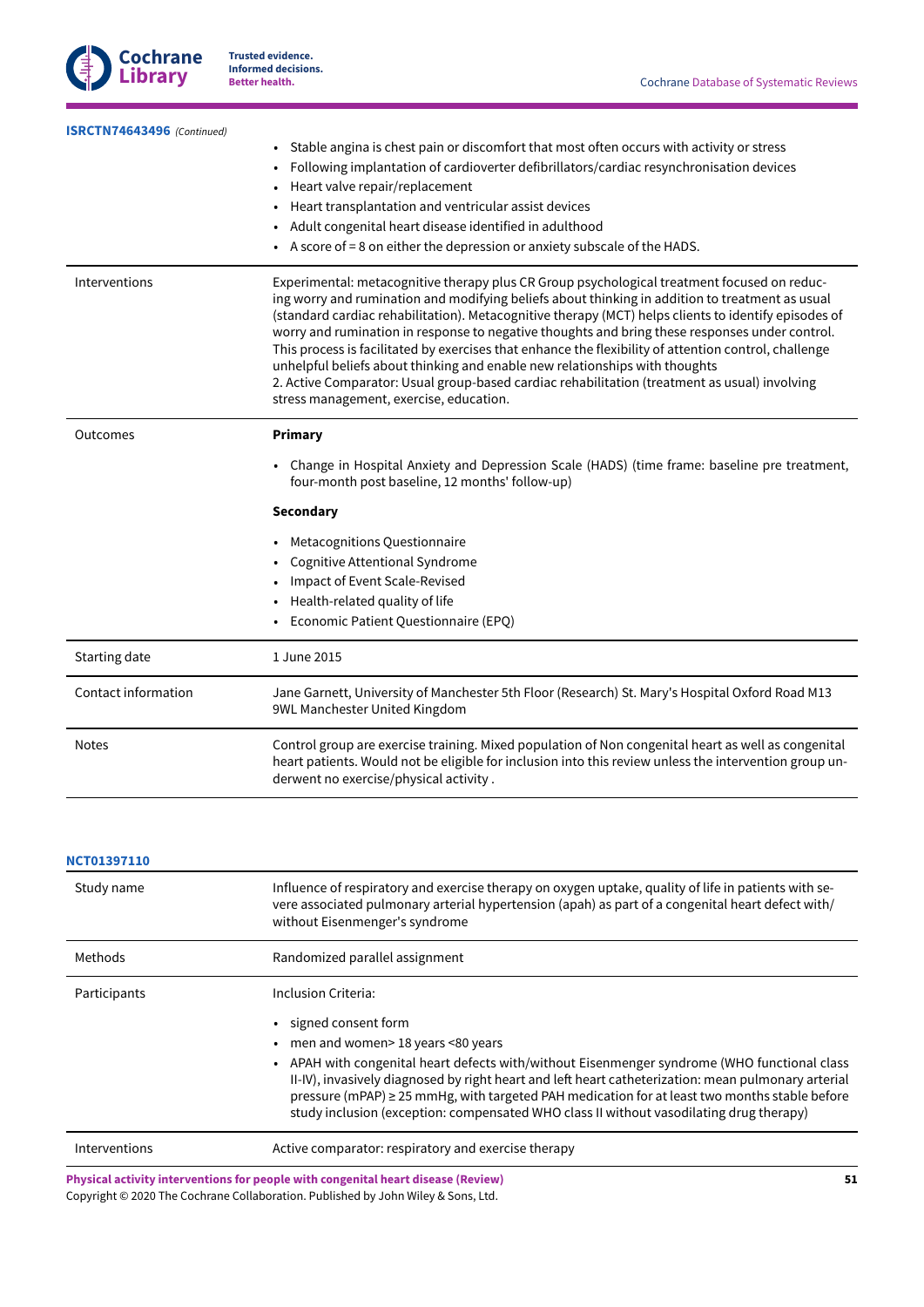

| NCT01397110 (Continued) | Randomized, prospective, controlled, blinded study of three-week inpatient rehabilitation and<br>subsequent continuing of the training at home for 12 weeks. The control group received conven-<br>tional rehabilitation without a specific training program. After 15 weeks training is also offered to<br>patients in the control group.<br>No Intervention: Control group without exercise training<br>Patients of the control group continue their sedentary lifestyle without given advice for exercise<br>training.<br>The time before start of rehabilitation (three months) serves as control group. Afterwards patients |
|-------------------------|----------------------------------------------------------------------------------------------------------------------------------------------------------------------------------------------------------------------------------------------------------------------------------------------------------------------------------------------------------------------------------------------------------------------------------------------------------------------------------------------------------------------------------------------------------------------------------------------------------------------------------|
|                         | take part in the training program as well.                                                                                                                                                                                                                                                                                                                                                                                                                                                                                                                                                                                       |
| Outcomes                | <b>Primary outcomes</b>                                                                                                                                                                                                                                                                                                                                                                                                                                                                                                                                                                                                          |
|                         | Changes in the maximum 6-minute walk distance (6MGT) (time frame: up to 15 weeks)<br>Changes in quality of life (time frame: up to 15 weeks)                                                                                                                                                                                                                                                                                                                                                                                                                                                                                     |
|                         | <b>Secondary outcomes</b>                                                                                                                                                                                                                                                                                                                                                                                                                                                                                                                                                                                                        |
|                         | Changes in maximum oxygen uptake                                                                                                                                                                                                                                                                                                                                                                                                                                                                                                                                                                                                 |
|                         | Changes in exercise capacity: 6-minute walk distance, recumbent bike (watts), respiratory econ-<br>omy (EQO <sub>2</sub> , EQCO <sub>2</sub> )                                                                                                                                                                                                                                                                                                                                                                                                                                                                                   |
|                         | Improved condition(NYHA class, Borg scale)                                                                                                                                                                                                                                                                                                                                                                                                                                                                                                                                                                                       |
|                         | Changes in magnetic resonance tomography and echocardiographic parameters of right and left<br>ventricle: size and pump function                                                                                                                                                                                                                                                                                                                                                                                                                                                                                                 |
|                         | Change of laboratory parameters, which are markers of right heart failure as NTproBNP, inter-<br>leukins                                                                                                                                                                                                                                                                                                                                                                                                                                                                                                                         |
|                         | Changes in haemodynamics (time frame: up to 15 weeks)                                                                                                                                                                                                                                                                                                                                                                                                                                                                                                                                                                            |
| Starting date           | January 2012                                                                                                                                                                                                                                                                                                                                                                                                                                                                                                                                                                                                                     |
| Contact information     | Ekkehard Gruenig, MD+49 6221 396 8053 ekkehard.gruenig@med.uni-heidelberg.de                                                                                                                                                                                                                                                                                                                                                                                                                                                                                                                                                     |
| <b>Notes</b>            |                                                                                                                                                                                                                                                                                                                                                                                                                                                                                                                                                                                                                                  |
|                         |                                                                                                                                                                                                                                                                                                                                                                                                                                                                                                                                                                                                                                  |

### **[NCT02240147](#page-27-0)**

| Study name   | Start-to-sport - feasibility and efficacy of individualized, telemonitored, home-based exercise for<br>adolescents and adults with congenital heart disease                                                                            |
|--------------|----------------------------------------------------------------------------------------------------------------------------------------------------------------------------------------------------------------------------------------|
| Methods      | Randomized parallel assignment                                                                                                                                                                                                         |
| Participants | Inclusion Criteria:<br>adolescents and adults with congenital heart disease<br>16 to 65 years<br><b>Exclusion Criteria:</b><br>congenital rhythm or conduction disorders<br>isolated congenital coronary artery anomalies<br>pregnancy |
|              | being listed for heart transplantation<br>inability to perform standard physical activities due to mental/physical disability.                                                                                                         |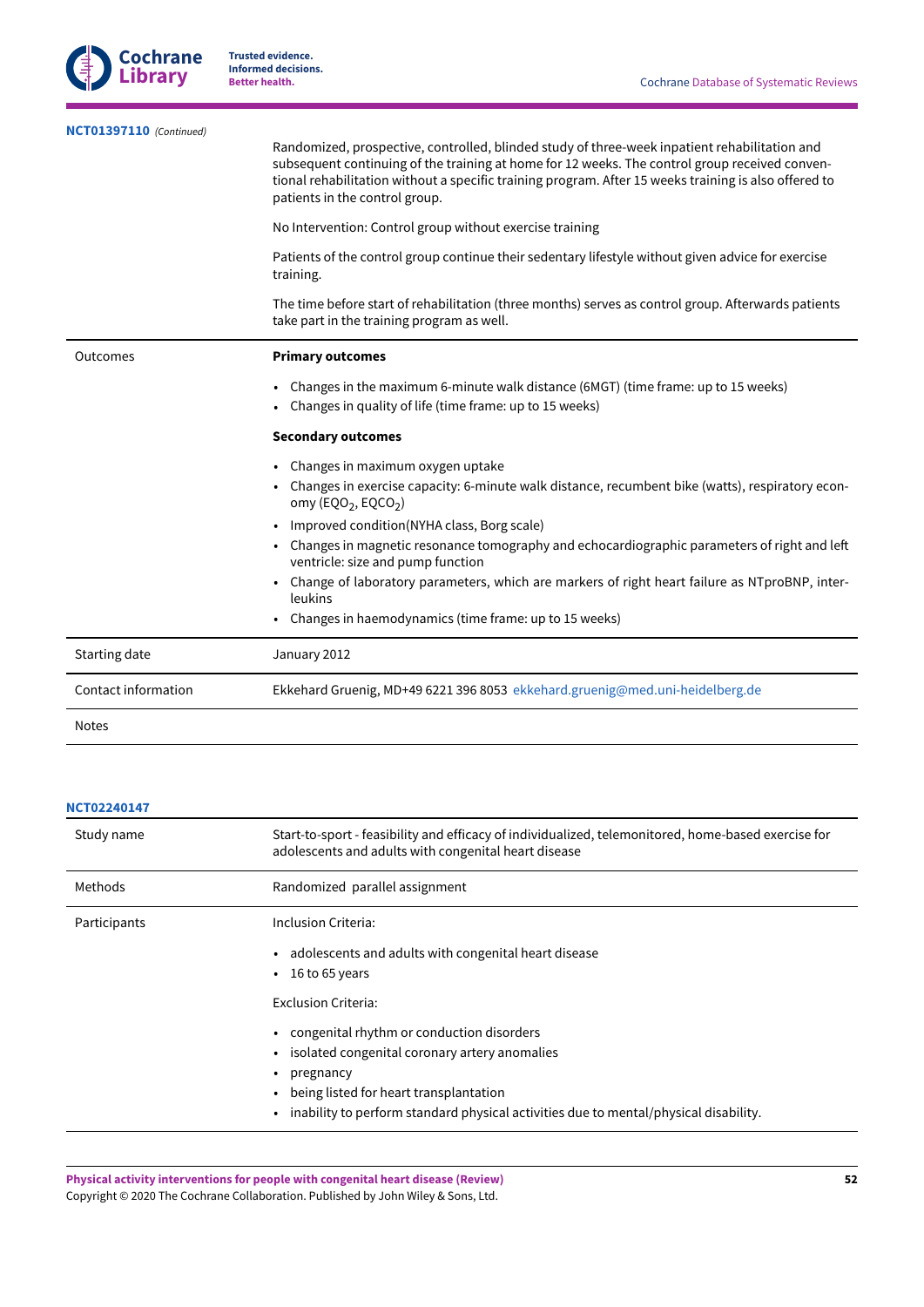**[NCT02240147](#page-27-0)**  *(Continued)*

**Trusted evidence. Informed decisions.**

| Interventions       | During a 30 minute face-to-face motivational interview with an exercise specialist, the patient will<br>be advised and coached about his exercise prescription, on how to implement it in his own daily<br>life and on how to prevent relapse. Furthermore, the patients will receive instructions on how to<br>monitor their exercise intensity and on recognising adverse signals. During the following 12 weeks,<br>patients will be asked to exercise 4.5 hours per week within the prescribed exercise intensity range<br>according to the guidelines |
|---------------------|------------------------------------------------------------------------------------------------------------------------------------------------------------------------------------------------------------------------------------------------------------------------------------------------------------------------------------------------------------------------------------------------------------------------------------------------------------------------------------------------------------------------------------------------------------|
| Outcomes            | peak oxygen uptake (time frame: baseline, post-intervention, after 1 year)                                                                                                                                                                                                                                                                                                                                                                                                                                                                                 |
|                     | physical activity (time frame: baseline, post-intervention and after 1 year)                                                                                                                                                                                                                                                                                                                                                                                                                                                                               |
| Starting date       | 1 January 2015                                                                                                                                                                                                                                                                                                                                                                                                                                                                                                                                             |
| Contact information | Principal investigator: Roselien Buys, PhD KU Leuven                                                                                                                                                                                                                                                                                                                                                                                                                                                                                                       |
|                     | Principal investigator: Werner Budts, PhD KU Leuven                                                                                                                                                                                                                                                                                                                                                                                                                                                                                                        |
| <b>Notes</b>        | Unpublished. Author team contacted and they were unable to share data.                                                                                                                                                                                                                                                                                                                                                                                                                                                                                     |
|                     |                                                                                                                                                                                                                                                                                                                                                                                                                                                                                                                                                            |

| Cardiovascular, Pulmonary and Skeletal Muscle Evaluation in Late Postoperative Period of the<br>Fontan Surgery                                                                                                                                                                                                                                                                                                                                                                                                                                                                                                                                                                                                                                                                                                                                                    |
|-------------------------------------------------------------------------------------------------------------------------------------------------------------------------------------------------------------------------------------------------------------------------------------------------------------------------------------------------------------------------------------------------------------------------------------------------------------------------------------------------------------------------------------------------------------------------------------------------------------------------------------------------------------------------------------------------------------------------------------------------------------------------------------------------------------------------------------------------------------------|
| A long-term randomized clinical study that will include 60 patients between 12 and 30 years, sub-<br>mitted to total cavopulmonary connection for at least 5 years post operative at the Heart Institute,<br>University of São Paulo Medical School. The patients will be divided into four groups: 1) Exercise<br>training with aerobic exercise + lower and upper limb strength exercise (GTF-I); 2) Respiratory train-<br>ing with respiratory muscle exercise (GTF-II); 3) Exercise training with aerobic exercise + lower and<br>upper limb strength exercise + Respiratory training with respiratory muscle exercise (GTF-III); and<br>A non-exercise group as control group (GNTF-IV). The patients will be revaluated after the 4-month<br>period of intervention.                                                                                        |
| <b>Inclusion criteria:</b>                                                                                                                                                                                                                                                                                                                                                                                                                                                                                                                                                                                                                                                                                                                                                                                                                                        |
| Both gender, aged between 12 and 30 years<br>Patients undergoing the Fontan operation with time postoperatively $\geq$ 5 years<br>Clinically stable patients, no arrhythmia in the last electrocardiogram or clinical assessment<br>Consent by the cardiologist<br>Patients who voluntarily signed the consent form.                                                                                                                                                                                                                                                                                                                                                                                                                                                                                                                                              |
| <b>Exclusion criteria:</b>                                                                                                                                                                                                                                                                                                                                                                                                                                                                                                                                                                                                                                                                                                                                                                                                                                        |
| • Patients with hypoplastic left heart syndrome<br>Changes that reduce musculoskeletal walking skills<br>Neurological sequelae, patients with associated genetic syndrome, disturbance cognitive or psy-<br>chiatric<br>Patients with a history of ventricular arrhythmias, cardio respiratory arrest, users of anti-arrhyth-<br>mic drugs and/or underwent implantation of pacemaker<br>Atrial arrhythmia requiring treatment in the last 6 months<br>$\bullet$<br>Patients with heart failure not controlled by medications and lung hypertension<br>$\bullet$<br>Patients with protein-losing enteropathy<br>$\bullet$<br>Severe hypoxemia (oxygen saturation <80% at rest)<br>Symptomatic patients with a diagnosis of diaphragmatic paresis or paralysis postoperative pa-<br>tients, with or without plication<br>• Patients with moderate to severe asthma |
|                                                                                                                                                                                                                                                                                                                                                                                                                                                                                                                                                                                                                                                                                                                                                                                                                                                                   |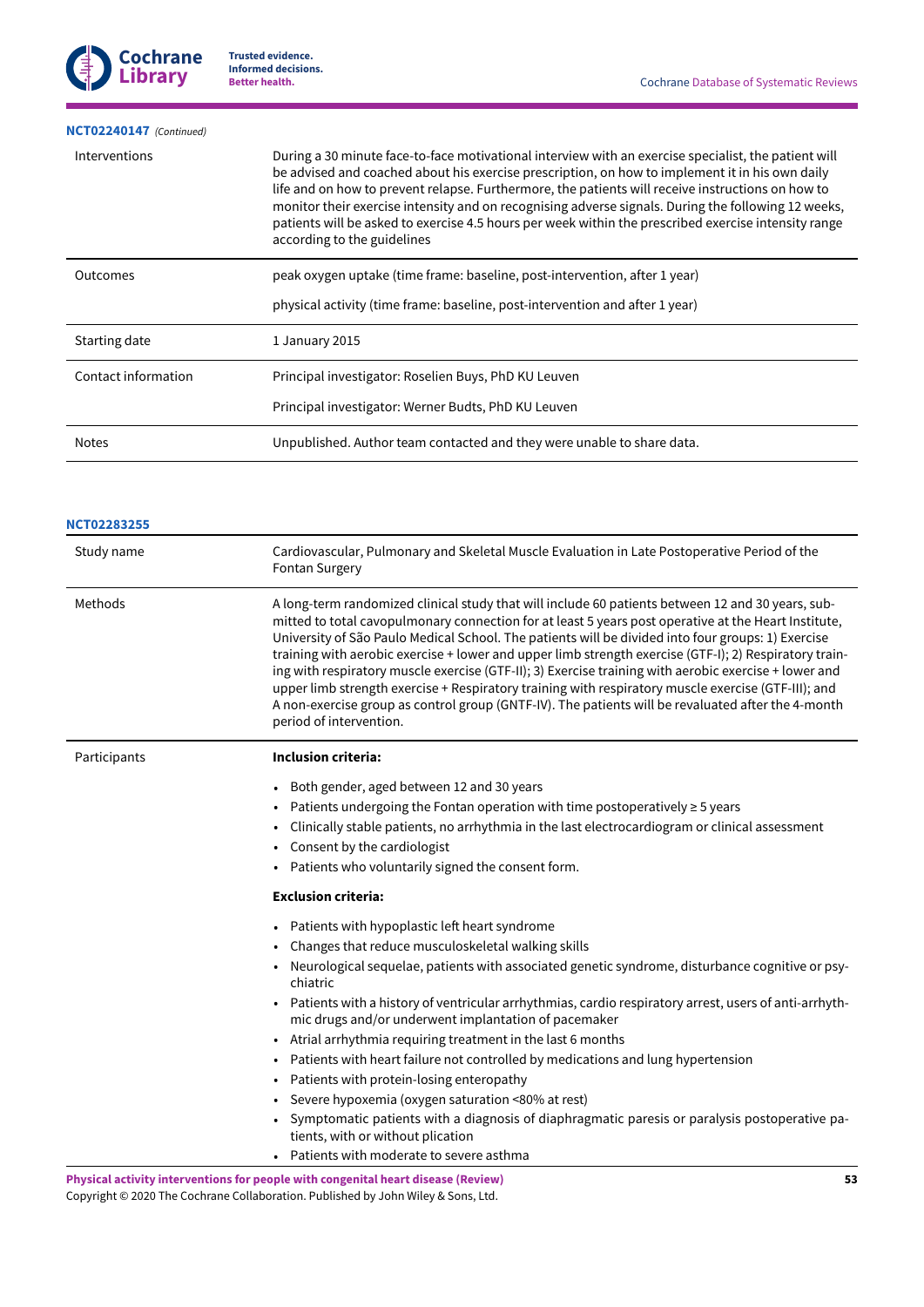| NCT02283255 (Continued) | Patients who live outside the area of Sao Paulo                                                                                                                                                                                                                                                                                                                                                                                                                                                                                                                                                                                                                                                                                                                          |
|-------------------------|--------------------------------------------------------------------------------------------------------------------------------------------------------------------------------------------------------------------------------------------------------------------------------------------------------------------------------------------------------------------------------------------------------------------------------------------------------------------------------------------------------------------------------------------------------------------------------------------------------------------------------------------------------------------------------------------------------------------------------------------------------------------------|
| Interventions           | Aerobic training: Aerobic training and muscle strength exercise for upper and lower limbs, 3 times a<br>week for 4 months.                                                                                                                                                                                                                                                                                                                                                                                                                                                                                                                                                                                                                                               |
|                         | Respiratory training: muscle training using POWERbreathe device, 7 times a week, 3 series of 30<br>repetitions per day, for 4 months.                                                                                                                                                                                                                                                                                                                                                                                                                                                                                                                                                                                                                                    |
|                         | Aerobic and respiratory training: aerobic training and muscle strength exercise for upper and lower<br>limbs, 3 times a week for 4 months and respiratory muscle training using POWERbreathe device, 7<br>times a week, 3 series of 30 repetitions per day, for 4 months.                                                                                                                                                                                                                                                                                                                                                                                                                                                                                                |
|                         | No physical activity: control group (usual care)                                                                                                                                                                                                                                                                                                                                                                                                                                                                                                                                                                                                                                                                                                                         |
| Outcomes                | Improvement exercise tolerance and physical capacity (time frame: baseline and 4 months)<br>Improvement in the functional capacity post exercise training programme (time frame: baseline<br>and 4 months)<br>Improvement in pulmonary function post physical exercise programme (time frame: baseline and<br>4 months)<br>Change in autonomic function post exercise training programme (time frame: baseline and 4<br>months)<br>Improvement in peripheral blood flow post exercise training programme (time frame: baseline<br>and 4 months)<br>Change in the plasma epinephrine level post exercise training programme (time frame: baseline<br>and 4 months)<br>Change in muscle metabolism post exercise training programme (time frame: baseline and 4<br>months) |
| Starting date           | 2014                                                                                                                                                                                                                                                                                                                                                                                                                                                                                                                                                                                                                                                                                                                                                                     |
| Contact information     | Contact: Aida LR Turquetto, Researcher +55 11 26615399 ext +5511981140723 aidaturquet-<br>to@me.com                                                                                                                                                                                                                                                                                                                                                                                                                                                                                                                                                                                                                                                                      |
|                         | Contact: Marcelo B Jatene, Researcher +551126615399 ext +551126615399 marcelo.jatene@in-<br>cor.usp.br                                                                                                                                                                                                                                                                                                                                                                                                                                                                                                                                                                                                                                                                   |
| <b>Notes</b>            |                                                                                                                                                                                                                                                                                                                                                                                                                                                                                                                                                                                                                                                                                                                                                                          |

#### **[NCT02658266](#page-27-2)**

| Study name   | Effect of resistance training in adults with complex congenital heart disease                                                                                                                                                                                                                                                                                                                                                                                 |
|--------------|---------------------------------------------------------------------------------------------------------------------------------------------------------------------------------------------------------------------------------------------------------------------------------------------------------------------------------------------------------------------------------------------------------------------------------------------------------------|
| Methods      | <b>RCT</b><br>Behavioural: home-based resistance training                                                                                                                                                                                                                                                                                                                                                                                                     |
| Participants | Inclusion criteria:<br>• Complex congenital heart disease (e.g. tetralogy of Fallot, transposition of the great arteries, pul-<br>monary atresia, patients palliated with Fontan procedure or total cavo-pulmonary connection).<br>Clinically stable without significant change the last 3 months.<br>• Adult $(>18$ years of age).<br>Informed consent.<br>Exclusion criteria:<br>Cognitive impairment affecting the ability of independent decision making. |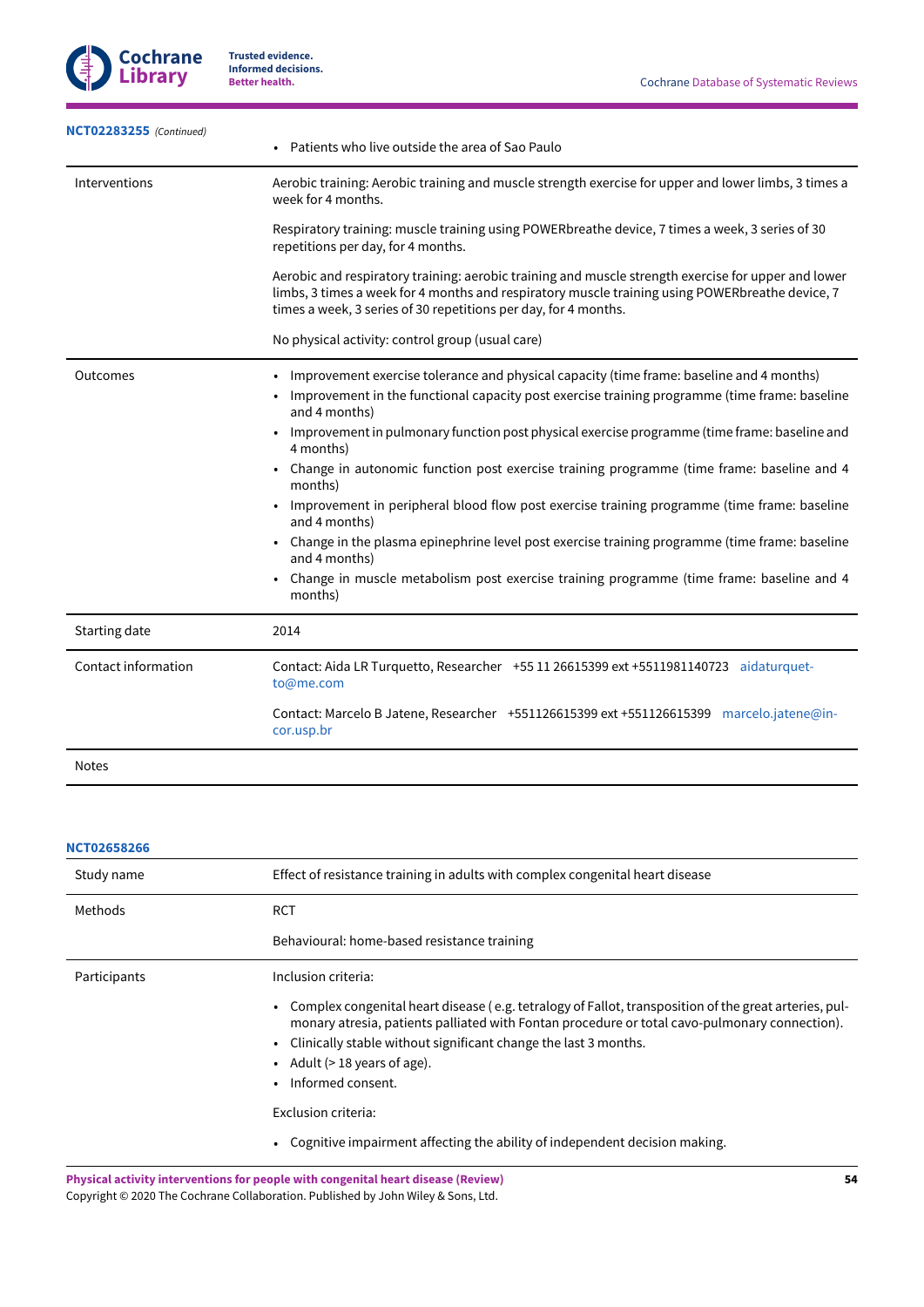

| NCT02658266 (Continued) |                                                                                                                                                                                      |
|-------------------------|--------------------------------------------------------------------------------------------------------------------------------------------------------------------------------------|
|                         | Present strategy of regularly executing resistance training > 2times per week in purpose to in-<br>crease muscle strength.                                                           |
|                         | • Other comorbidity affecting physical activity.                                                                                                                                     |
|                         | Other circumstance making participation unsuitable.                                                                                                                                  |
| Interventions           | Home-based resistance training 12 weeks home based resistance training 3 times per week, 10 to<br>12 reps, 2 sets                                                                    |
| Outcomes                | Change in muscle endurance (number of repetitions) (time frame: change from baseline muscle<br>endurance at 12 weeks' follow-up)                                                     |
|                         | • Change in total body skeletal muscle mass (kg) (time frame: change from baseline total body<br>skeletal muscle mass at 12 weeks' follow-up)                                        |
|                         | Change in appendicular skeletal muscle mass (kg) (time frame: change from baseline appendicu-<br>lar skeletal muscle mass at 12 weeks' follow-up)                                    |
|                         | Change in body fat percentage (time frame: change from baseline body fat percentage at 12<br>weeks' follow-up)                                                                       |
|                         | Change in bone mineral density ( $g/cm^2$ ) (time frame: change from baseline bone mineral density<br>at 12 weeks' follow-up)                                                        |
|                         | Muscle metabolism (time frame: change from baseline muscle metabolism at 12 weeks' follow-up)<br>Compliance to study protocol (time frame: at completion of study protocol 12 weeks) |
|                         | - Adverse events (time frame: once a week from the date of onset of the home based exercise regi-<br>men until the follow-up at 12 weeks)                                            |
| Starting date           | 2017                                                                                                                                                                                 |
| Contact information     | Contact: Bengt Johansson, MD, PhD +46907852782 bengt.johansson@medicin.umu.se                                                                                                        |
|                         | Contact: Camilla Sandberg, RPT, PhD +46907858441 camilla.sandberg@medicin.umu.se                                                                                                     |
| <b>Notes</b>            |                                                                                                                                                                                      |

| <b>NCT03335475</b> |                                                                                                                                                                                                                                                                                                                                                              |
|--------------------|--------------------------------------------------------------------------------------------------------------------------------------------------------------------------------------------------------------------------------------------------------------------------------------------------------------------------------------------------------------|
| Study name         | Congenital Heart Disease Physical Activity Lifestyle Study (CHD-PALS)                                                                                                                                                                                                                                                                                        |
| Methods            | Randomized. Study includes 2 possible conditions to which participants are randomized: (1) Fitbit<br>only and (2) Fitbit + coaching sessions.                                                                                                                                                                                                                |
| Participants       | Inclusion Criteria:                                                                                                                                                                                                                                                                                                                                          |
|                    | Between the ages of 15 and 18 (if 18, must be in high school and/or still living at home)<br>Are diagnosed with moderate or complex structural congenital heart disease<br>Live within 120 miles of Nationwide Children's Hospital<br>• Able to complete an exercise stress test on a treadmill                                                              |
| Interventions      | Intervention: In the Fitbit + Coaching Sessions arm, participant will receive their exercise prescrip-<br>tion, as devised from their baseline exercise stress test results, a Fitbit, and will have 8 sessions<br>with a coach (interventionist) over the course of 20 weeks. They will undergo a 9 week (interim) and<br>a 22 week assessment (follow-up). |
|                    | Control: In the Fitbit Only arm, participants will receive their exercise prescription, as devised from<br>their baseline exercise stress test results, and a Fitbit. They will undergo a 9 week (interim) and a 22<br>week assessment (follow-up).                                                                                                          |
| Outcomes           | Primary outcome measures:                                                                                                                                                                                                                                                                                                                                    |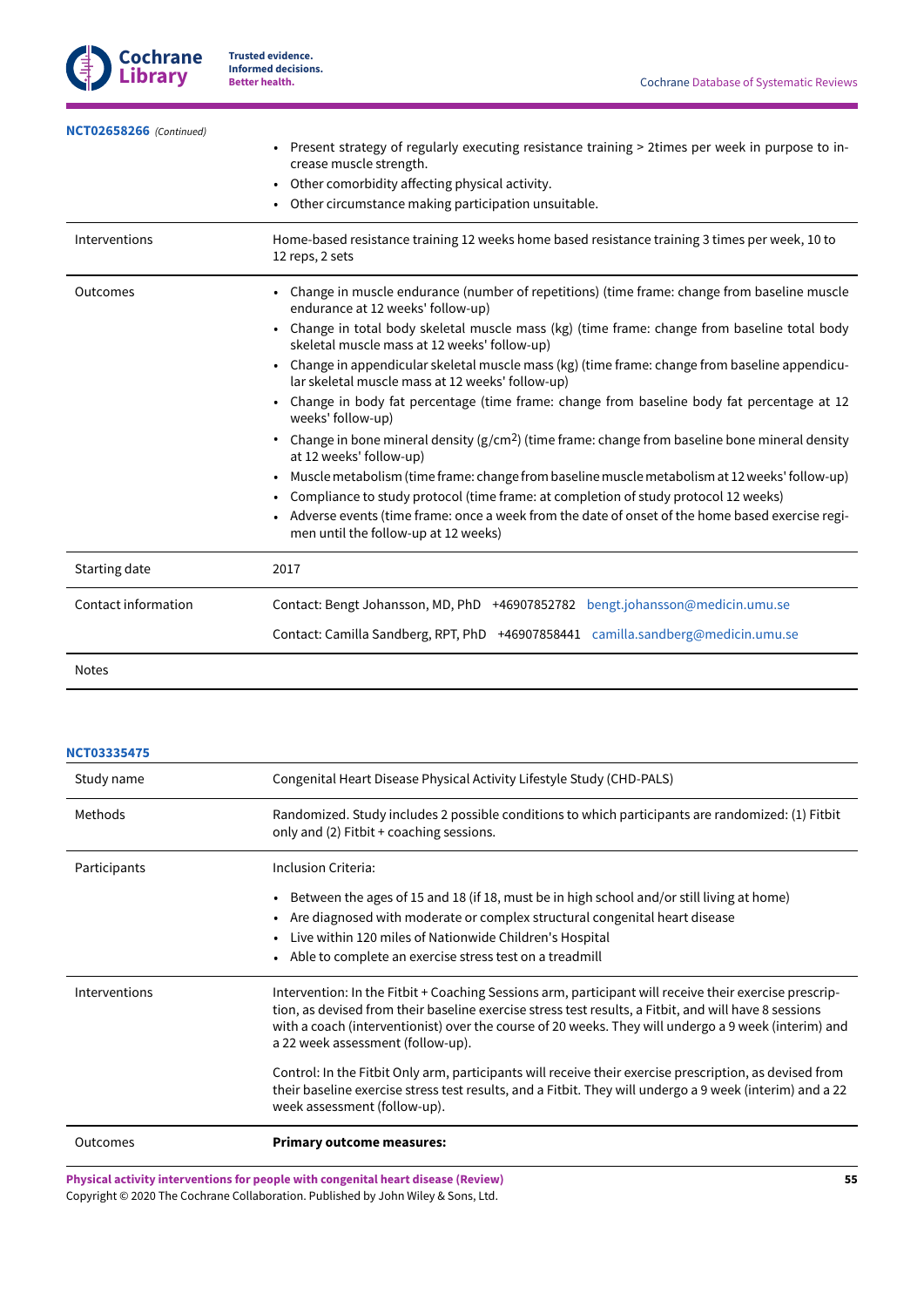

| NCT03335475 (Continued) |                                                                                                                 |
|-------------------------|-----------------------------------------------------------------------------------------------------------------|
|                         | Number of minutes spent in moderate to vigorous physical activity as measured by an accelerom-<br>eter          |
|                         | Moderate to vigorous physical activity (time frame: from baseline to follow-up (approximately<br>*<br>22 weeks) |
|                         | <b>Secondary outcome measures:</b>                                                                              |
|                         | Number of minutes spent being sedentary as measured by an accelerometer.<br>$\bullet$                           |
|                         | Maximal oxygen utilization during physical activity as measured by V02max during an exercise<br>stress test.    |
|                         | Sedentary behaviour (time frame: from baseline to follow-up (approximately 22 weeks))                           |
|                         | Exercise tolerance (time frame: from baseline to follow-up (approximately 22 weeks))<br>$\bullet$               |
| Starting date           | 7 November 2017                                                                                                 |
| Contact information     | Principal investigator: Jamie L Jackson, PhD Nationwide Children's Hospital                                     |
| <b>Notes</b>            |                                                                                                                 |
|                         |                                                                                                                 |
| <b>NCT03435354</b>      |                                                                                                                 |
|                         |                                                                                                                 |

| Study name    | Impacting child physical and mental health outcomes in congenital heart disease: a randomized,<br>controlled trial of enhanced physical activity support in clinical care                                                  |
|---------------|----------------------------------------------------------------------------------------------------------------------------------------------------------------------------------------------------------------------------|
| Methods       | Cluster-randomized trial, with randomization by within each site by week (i.e. site-week)                                                                                                                                  |
| Participants  | <b>Inclusion criteria:</b>                                                                                                                                                                                                 |
|               | • All patients 5 to 17 years with CHD diagnoses classified as moderate or severe in complexity by<br>the American College of Cardiology/American Heart Association joint guidelines.                                       |
|               | <b>Exclusion criteria:</b>                                                                                                                                                                                                 |
|               | Cardiac intervention (catheterization or surgery) in preceding 6 months. Syndrome/diagnosis af-<br>fecting physical activity (e.g., developmental disability) or the ability to complete the assessment<br>questionnaires. |
| Interventions | Clinician counselling about physical activity using standardised tools to promote daily physical ac-<br>tivity.                                                                                                            |
|               |                                                                                                                                                                                                                            |
| Outcomes      | <b>Primary outcome:</b>                                                                                                                                                                                                    |
|               | • Pedometer step counts per day<br>Change in daily physical activity (time frame: baseline then first week of each month for 6<br>months)                                                                                  |
|               | <b>Secondary outcomes:</b>                                                                                                                                                                                                 |
|               | Children's Self-Perceived Adequacy and Predilection for Physical Activity Scale<br>$\bullet$                                                                                                                               |
|               | Paediatric Quality of Life Inventory (PedsQL),<br>$\bullet$                                                                                                                                                                |
|               | PLAY Tools Run2 and screening question<br>* Change in physical activity adequacy and predilection (time frame: baseline, 6 months)(time<br>frame: baseline, 6 months)                                                      |
|               | * Change in quality of life (time frame: baseline, 6 months)                                                                                                                                                               |
|               | * Change in physical literacy (time frame: baseline, 6 months)                                                                                                                                                             |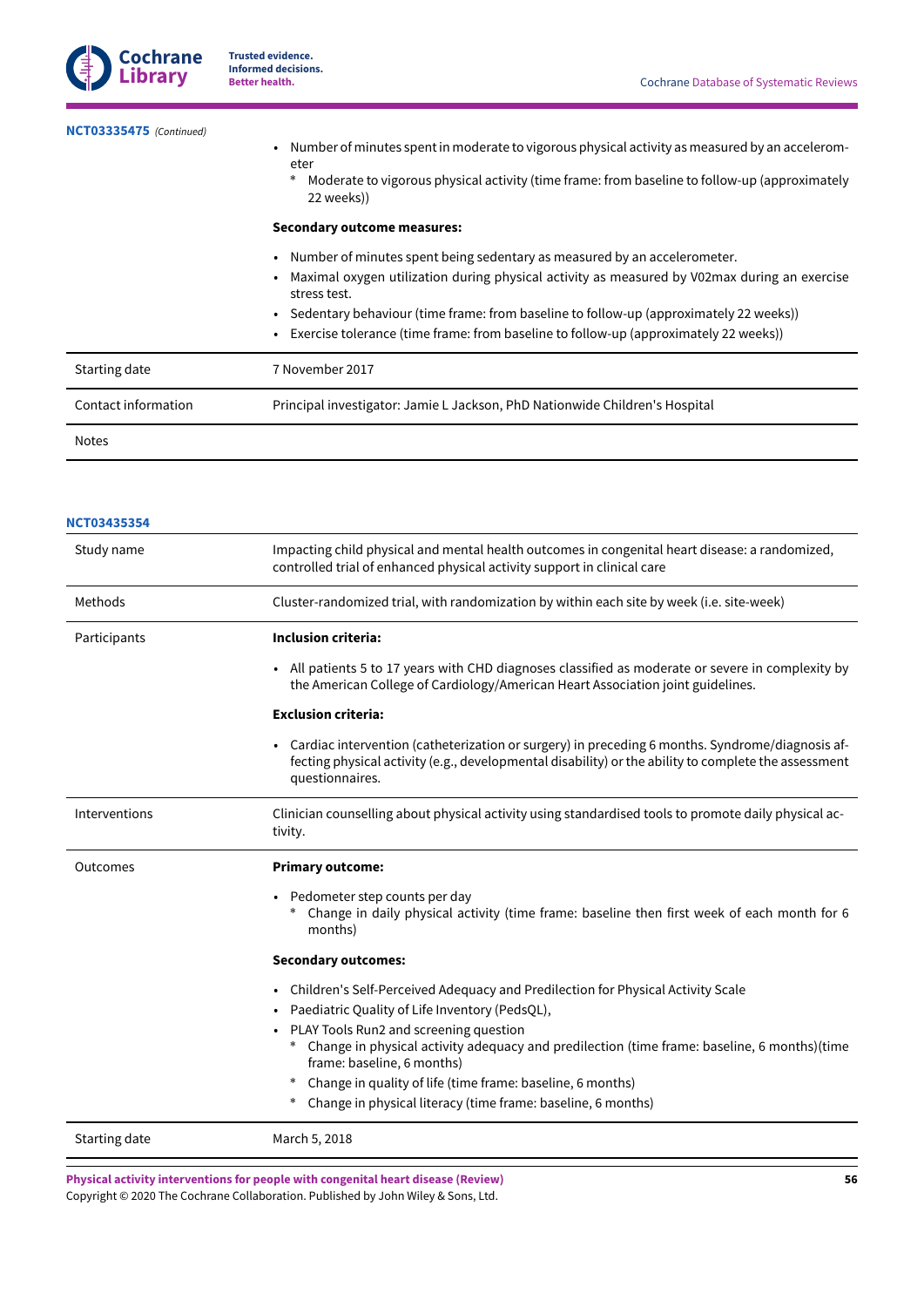

### **[NCT03435354](#page-27-4)**  *(Continued)*

Contact information Principal Investigator: Patricia Longmuir, PhD Scientist

Notes

| <b>NCT03479957</b>  |                                                                                                                                                                                                                                                                                                                                                                                                                                                                                                                                                       |
|---------------------|-------------------------------------------------------------------------------------------------------------------------------------------------------------------------------------------------------------------------------------------------------------------------------------------------------------------------------------------------------------------------------------------------------------------------------------------------------------------------------------------------------------------------------------------------------|
| Study name          | Remotely monitored and coached exercise based cardiac rehabilitation in northern Sweden                                                                                                                                                                                                                                                                                                                                                                                                                                                               |
| Methods             | <b>RCT</b>                                                                                                                                                                                                                                                                                                                                                                                                                                                                                                                                            |
| Participants        | <b>Inclusion criteria:</b>                                                                                                                                                                                                                                                                                                                                                                                                                                                                                                                            |
|                     | • Scheduled appointment with physiotherapist for follow-up after cardiac event: myocardial infarc-<br>tion (MI)<br>Per cutaneous coronary intervention (PCI) due to MI or angina pectoris<br>$\bullet$<br>Open heart surgery due to coronary artery disease or valvar disease<br>Living in the catchment area of Heart centre, University Hospital of Umeå.                                                                                                                                                                                           |
| Interventions       | Remotely monitored and coached exercise training in real time using the REMOTE-CR system. The<br>patients randomized to remotely monitored exercise can either work out with self-selected ac-<br>tivities e.g. Nordic-walking, cycling, skiing or participate in supervised exercise session via video<br>link. The patients randomized to be controls will receive individualized information and instruc-<br>tions regarding current exercise recommendations but will not be monitored or coached during<br>their exercise sessions (usual care). |
| Outcomes            | <b>Primary outcome:</b>                                                                                                                                                                                                                                                                                                                                                                                                                                                                                                                               |
|                     | The aerobic exercise capacity (W) will be evaluated using a standardised submaximal exercise test<br>on cycle ergometer                                                                                                                                                                                                                                                                                                                                                                                                                               |
|                     | • Change in submaximal aerobic exercise capacity (time frame: baseline and 12 weeks)                                                                                                                                                                                                                                                                                                                                                                                                                                                                  |
|                     | <b>Secondary outcome:</b>                                                                                                                                                                                                                                                                                                                                                                                                                                                                                                                             |
|                     | Number of repetitions achieved during test of Unilateral isotonic shoulder flexion and Unilateral<br>isotonic heel-lift                                                                                                                                                                                                                                                                                                                                                                                                                               |
|                     | Isometric grip strength                                                                                                                                                                                                                                                                                                                                                                                                                                                                                                                               |
|                     | International Physical Activity Questionnaire<br>The Swedish version of the Tampa scale for Kinesiophobia Heart (TSK-SV Heart) The scale com-<br>prises 17 items assessing subjective rating of kinesiophobia. The total score varies between 17-68<br>and a score > 37 defines a high level of kinesofobia.                                                                                                                                                                                                                                          |
| Starting date       | 3 September 2019                                                                                                                                                                                                                                                                                                                                                                                                                                                                                                                                      |
| Contact information | Camilla Sandberg, PhD+46907858441 camilla.sandberg@umu.se                                                                                                                                                                                                                                                                                                                                                                                                                                                                                             |
| <b>Notes</b>        | Most likely will not meet participant inclusion criteria                                                                                                                                                                                                                                                                                                                                                                                                                                                                                              |

### **[NCT03690518](#page-27-6)**

Study name Impact of cardiovascular rehabilitation on the quality of life of adolescents and young adults with congenital heart disease: a randomized controlled multicentre trial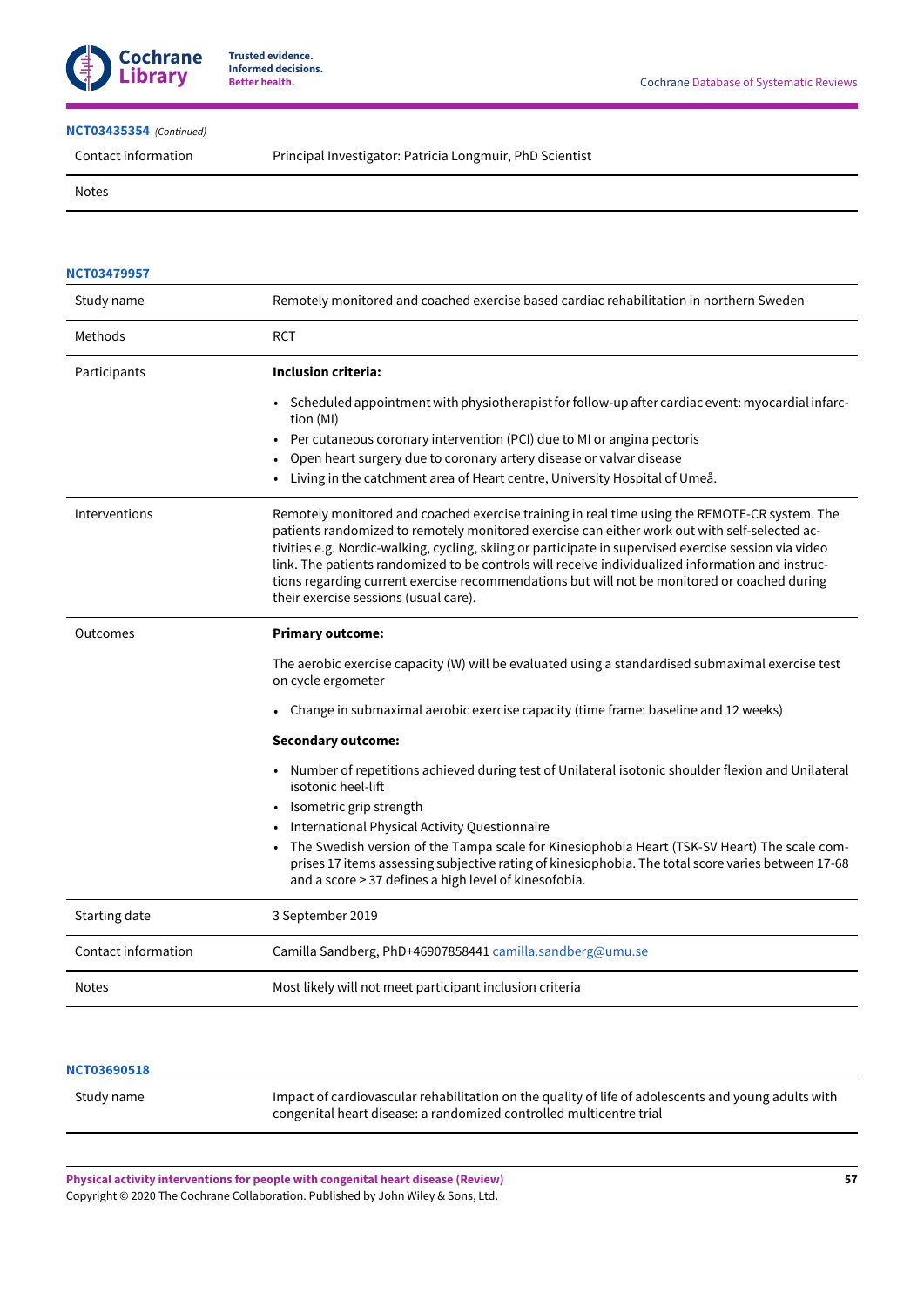

### **[NCT03690518](#page-27-6)**  *(Continued)*

| Methods             |                                                                                                                                                                                                                                                                                                                                                                                                                                                                                                                                                                                                                                                                                                |
|---------------------|------------------------------------------------------------------------------------------------------------------------------------------------------------------------------------------------------------------------------------------------------------------------------------------------------------------------------------------------------------------------------------------------------------------------------------------------------------------------------------------------------------------------------------------------------------------------------------------------------------------------------------------------------------------------------------------------|
| Participants        | Inclusion Criteria:                                                                                                                                                                                                                                                                                                                                                                                                                                                                                                                                                                                                                                                                            |
|                     | • Patient aged 13 to 25 years included<br>With a congenital heart diseases (CHD) as defined in the international CHD classification.<br>Recent (< 3 months) cardio-pulmonary exercise test (CPET) with maximum oxygen uptake<br>(VO2max) <80% of theoretical values and/or first ventilatory anaerovic threshold (VAT) <55% of<br>VO <sub>2</sub> max.<br>Consent of the adult patient or the parents or legal guardians of the minor patient.<br>• Beneficiary of the social security scheme.                                                                                                                                                                                                 |
| Interventions       | Cardiac rehabilitation: rehabilitation will have a regular follow-up with intervention (rehabilitation<br>program)                                                                                                                                                                                                                                                                                                                                                                                                                                                                                                                                                                             |
| Outcomes            | <b>Primary outcomes:</b>                                                                                                                                                                                                                                                                                                                                                                                                                                                                                                                                                                                                                                                                       |
|                     | • Evolution of the PedsQL 4.0 self-reported scores from month 0 to month 12<br>Quality of life score (PedsQL, 24 items), range score from 0 to 100, higher score indicating better<br>quality of life. (time frame: follow-up of patients over 12 months)                                                                                                                                                                                                                                                                                                                                                                                                                                      |
|                     | <b>Secondary outcomes:</b>                                                                                                                                                                                                                                                                                                                                                                                                                                                                                                                                                                                                                                                                     |
|                     | · Disease knowledge questionnaire (Leuven questionnaire, 34 items, total range score from 0 to<br>100, a higher score indicating better knowledge)                                                                                                                                                                                                                                                                                                                                                                                                                                                                                                                                             |
|                     | • Number of consultation in cardiology, number of hospitalization in cardiology, number of cardio-<br>vascular events                                                                                                                                                                                                                                                                                                                                                                                                                                                                                                                                                                          |
|                     | • Score of physical activity (Ricci and Gagnon questionnaire, 9 items, total range score from 6 to 45,<br>higher score indicating a higher level of physical activity)                                                                                                                                                                                                                                                                                                                                                                                                                                                                                                                         |
|                     | NYHA functional class= New York Association functional class from the World Health Organization<br>• Variation of cardiac output during exercise tests measured by impedance measurement (Phys-<br>ioflow)                                                                                                                                                                                                                                                                                                                                                                                                                                                                                     |
|                     | *<br>Peak oxygen uptake (VO <sub>2</sub> max, ml/kg/min) (time frame: Month 0 and Month 12)<br>* Ventilatory anaerobic threshold (VAT, ml/kg/min) (time frame: Month 0 and Month 12)                                                                                                                                                                                                                                                                                                                                                                                                                                                                                                           |
|                     | Knowledge of the disease (time frame: Month 0 and Month 12)<br>$\ast$                                                                                                                                                                                                                                                                                                                                                                                                                                                                                                                                                                                                                          |
|                     | Cardiac events (time frame: Month 0 and Month 12)<br>*                                                                                                                                                                                                                                                                                                                                                                                                                                                                                                                                                                                                                                         |
|                     | Physical activity scoring (time frame: Month 0 and Month 12)<br>*                                                                                                                                                                                                                                                                                                                                                                                                                                                                                                                                                                                                                              |
|                     | Functional NYHA class (time frame: Month 0 and Month 12)<br>*<br>Cardiac output during exercise (time frame: Month 0 and Month 12)                                                                                                                                                                                                                                                                                                                                                                                                                                                                                                                                                             |
| Starting date       | 27 July 2018                                                                                                                                                                                                                                                                                                                                                                                                                                                                                                                                                                                                                                                                                   |
| Contact information | Contact: Sophie GUILLAUMONT0467336632 s-guillaumont@chu-montpellier.fr                                                                                                                                                                                                                                                                                                                                                                                                                                                                                                                                                                                                                         |
|                     | Contact: Pascal AMEDRO0467336632 p-amedro@chu-montpellier.fr                                                                                                                                                                                                                                                                                                                                                                                                                                                                                                                                                                                                                                   |
| <b>Notes</b>        | Amedro P, Gavotto A, Legendre A, Lavastre K, Bredy C, De La Villeon G, Matecki S, Vandenberghe D,<br>Ladeveze M, Bajolle F, Bosser G, Bouvaist H, Brosset P, Cohen L, Cohen S, Corone S, Dauphin C, Du-<br>lac Y, Hascoet S, Iriart X, Ladouceur M, Mace L, Neagu OA, Ovaert C, Picot MC, Poirette L, Sidney F,<br>Soullier C, Thambo JB, Combes N, Bonnet D, Guillaumont S. Impact of a centre and home-based<br>cardiac rehabilitation program on the quality of life of teenagers and young adults with congeni-<br>tal heart disease: The QUALI-REHAB study rationale, design and methods. Int J Cardiol. 2019 May<br>15;283:112-118. doi: 10.1016/j.ijcard.2018.12.050. Epub 2018 Dec 20. |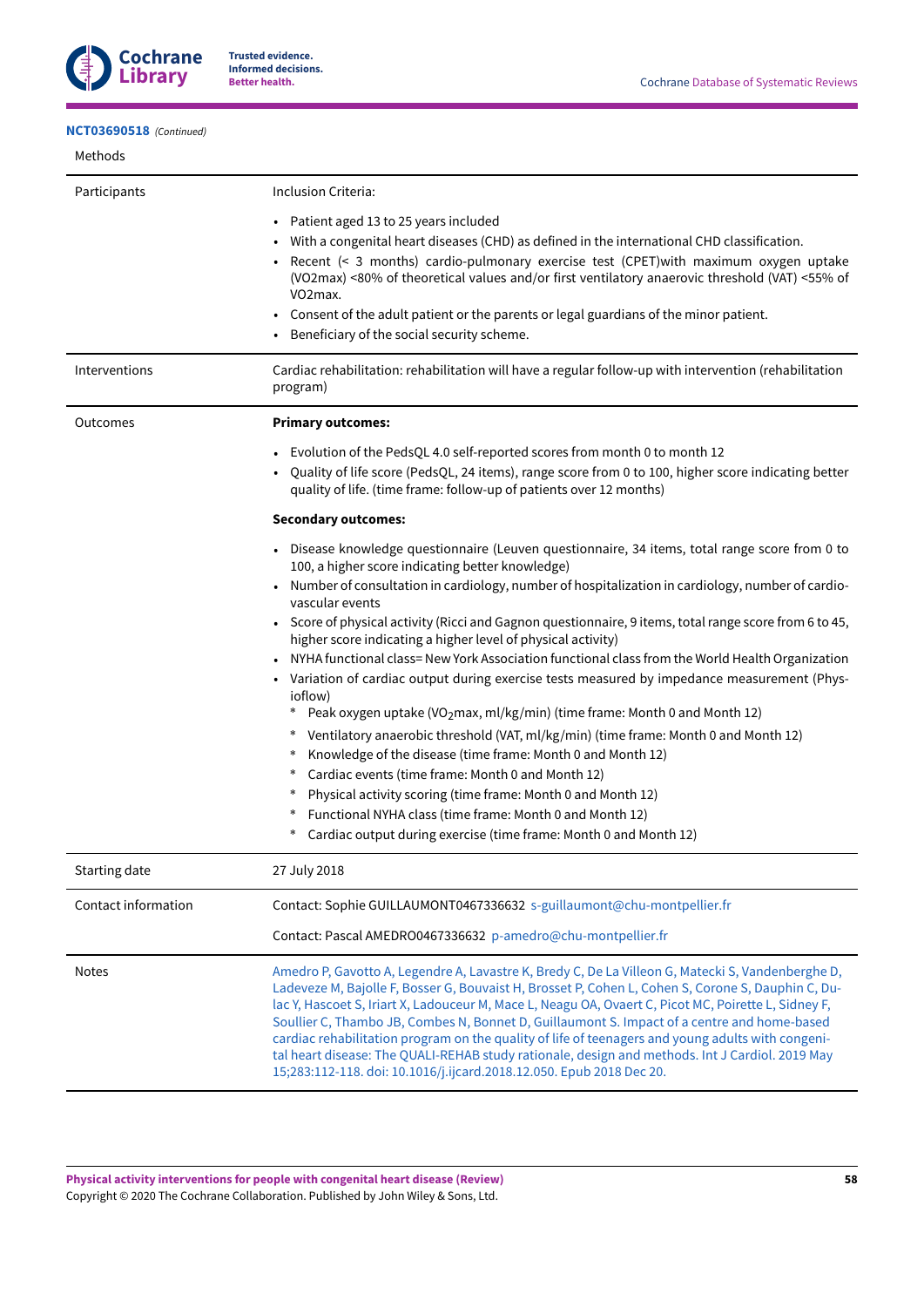

#### **[NCT03999320](#page-27-7)**

| Study name          | Sophrology and congenital heart disease (SOPHRO CARE)                                                                                                                |
|---------------------|----------------------------------------------------------------------------------------------------------------------------------------------------------------------|
| Methods             | <b>RCT</b>                                                                                                                                                           |
| Participants        | <b>Inclusion criteria:</b>                                                                                                                                           |
|                     | Patient aged 13 to 25 years old<br>$\bullet$                                                                                                                         |
|                     | With a congenital heart disease (CHD) as defined in the international anatomic and clinical clas-<br>sification (ACC) - CHD classification                           |
|                     | Informed consent from adult patients or parents/legal guardians for minor patients                                                                                   |
| Interventions       | Sophrology sessions                                                                                                                                                  |
| Outcomes            | <b>Primary outcome:</b>                                                                                                                                              |
|                     | VO <sub>2</sub> max Variation                                                                                                                                        |
|                     | 1. Maximum oxygen uptake (VO2 max) (time frame: variation between baseline (M0) and at 12<br>months (M12))                                                           |
|                     | <b>Secondary outcomes:</b>                                                                                                                                           |
|                     | Quality of life score variation (PedsQL, 24 items), range score from 0 to 100, higher score indicating<br>better quality of life.                                    |
|                     | Score of physical activity (Ricci and Gagnon questionnaire, 9 items, total range score from 6 to 45,<br>higher score indicating a higher level of physical activity) |
|                     | Quality of life score (time frame: evolution of the PedsQL 4.0 self-reported scores from month<br>0 to month 12)                                                     |
|                     | *<br>Physical activity score (time frame: variation between Baseline (M0) and at 12 months (M12))                                                                    |
| Starting date       | 19 July 2019                                                                                                                                                         |
| Contact information | Pascal AMEDRO, MD0467336632 p-amedro@chu-montpellier.fr                                                                                                              |
| <b>Notes</b>        |                                                                                                                                                                      |

#### **NCT04135859 [\(YACHD-PALS\)](#page-27-8)**

| Study name   | Young Adult Congenital Heart Disease Physical Activity Lifestyle Study (YACHD-PALS)                                                                                                                                                                                                                                                                                                                                                                                                                                                                                                                                                                                                                                                                                                                                                                                                                                                                                                              |
|--------------|--------------------------------------------------------------------------------------------------------------------------------------------------------------------------------------------------------------------------------------------------------------------------------------------------------------------------------------------------------------------------------------------------------------------------------------------------------------------------------------------------------------------------------------------------------------------------------------------------------------------------------------------------------------------------------------------------------------------------------------------------------------------------------------------------------------------------------------------------------------------------------------------------------------------------------------------------------------------------------------------------|
| Methods      | This study will adapt a physical activity lifestyle intervention to emerging adult congenital heart<br>disease (CHD) survivors with the primary goal of increasing physical activity levels.                                                                                                                                                                                                                                                                                                                                                                                                                                                                                                                                                                                                                                                                                                                                                                                                     |
|              | The study will be split into 2 phases. In Phase 1, participants will be asked to complete question-<br>naires, wear an accelerometer around the waist for 7 days, and undergo an exercise stress test. The<br>accelerometer and exercise stress test will be used to determine whether participants are eligible<br>to be randomized for the intervention study. In Phase 2, participants will be randomized to one of<br>two conditions: 1) receiving a physical activity tracker (a Fitbit) or 2) receiving a Fitbit AND engag-<br>ing in videoconferencing sessions with a physical activity coach. During Phase 2, participants will<br>also be asked to complete 3 assessments (weeks 9 and 22, and a 6-month follow-up). The week 9<br>assessment will consist of completing questionnaires and wearing an accelerometer for 7 days.<br>Week 22 will be similar to week 9 with the addition of a final exercise stress test. The 6-month fol-<br>low-up will mirror the week 9 assessment. |
| Participants | <b>Inclusion Criteria:</b>                                                                                                                                                                                                                                                                                                                                                                                                                                                                                                                                                                                                                                                                                                                                                                                                                                                                                                                                                                       |
|              | Between the ages of 18 and 25 (if 18, must no longer be in high school and no longer living at home)                                                                                                                                                                                                                                                                                                                                                                                                                                                                                                                                                                                                                                                                                                                                                                                                                                                                                             |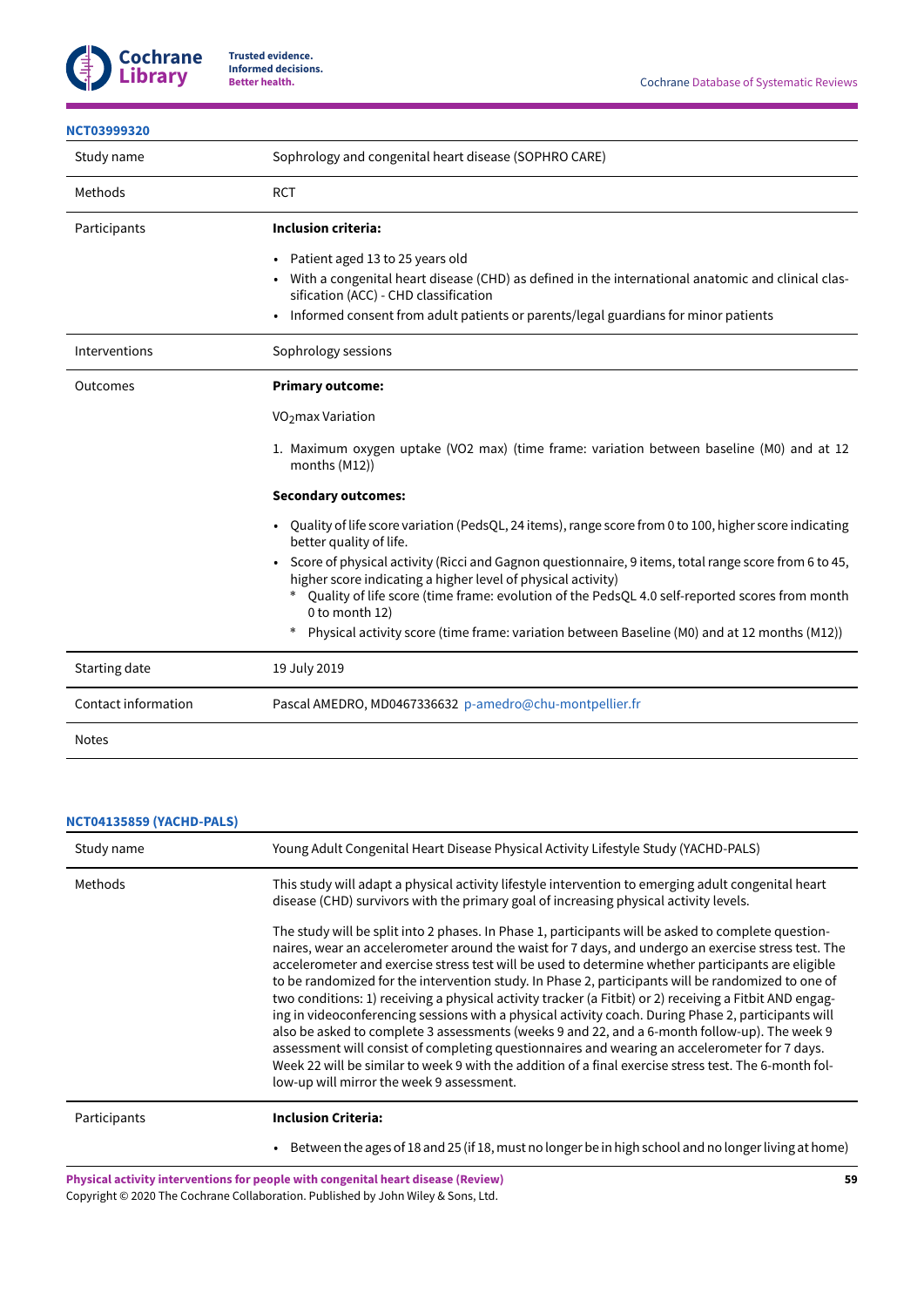

| NCT04135859 (YACHD-PALS) (Continued) | Diagnosed with moderate or complex structural congenital heart disease<br>• Live within 120 miles of Nationwide Children's Hospital<br>• Able to complete an exercise stress test on a treadmill                                                                                                                                                                                                                                                                                                                                                                                                                                                                                                                                                                                                                                                                                                                                   |
|--------------------------------------|------------------------------------------------------------------------------------------------------------------------------------------------------------------------------------------------------------------------------------------------------------------------------------------------------------------------------------------------------------------------------------------------------------------------------------------------------------------------------------------------------------------------------------------------------------------------------------------------------------------------------------------------------------------------------------------------------------------------------------------------------------------------------------------------------------------------------------------------------------------------------------------------------------------------------------|
|                                      | <b>Exclusion Criteria:</b>                                                                                                                                                                                                                                                                                                                                                                                                                                                                                                                                                                                                                                                                                                                                                                                                                                                                                                         |
|                                      | • Do no speak or write proficiently in English<br>• Have cognitive impairments that would interfere with the completion of study procedures<br>• Are diagnosed with a genetic syndrome (e.g. Downs, Marfans)<br>• Have been engaged in a formal exercise program within the past 6 months<br>Underwent open-heart surgery or have had a transcatheter valve replacement in the last 3 months<br>• Are otherwise prohibited by their cardiologist to engage in at least moderate levels of physical<br>activity<br>• Are unable to complete a treadmill-based exercise stress test<br>• Are currently pregnant<br>• Have contraindications for exercise based on an exercise stress test (e.g., exercise-induced ar-<br>rhythmias or evidence of cardiac ischaemia)<br>• > 150 min/weekday of moderate-to-vigorous physical activity per the accelerometer<br>• Do not have access or a device for videoconferencing with the coach |
| Interventions                        | In the Fitbit Only arm, participants will receive their exercise prescription, as devised from their<br>baseline exercise stress test results, and a Fitbit. They will undergo a 9 week (interim) and a 22<br>week assessment (follow-up).<br>Intervention: Behavioral: Physical Activity Monitoring<br>In the Fitbit + Coaching Sessions arm, participants will receive their exercise prescription, as de-<br>vised from their baseline exercise stress test results, a Fitbit, and will have 8 sessions with a coach<br>(interventionist) over the course of 20 weeks. They will undergo a 9 week (interim) and a 22 week<br>assessment (follow-up).<br>Interventions:<br>• Behavioral: physical activity lifestyle intervention<br>• Behavioral: physical activity monitoring<br>• Active Comparator: Fitbit only<br>• Experimental: Fibit + coaching sessions                                                                 |
| Outcomes                             | Number of minutes spent in moderate to vigorous physical activity as measured by an accelerome-<br>ter.                                                                                                                                                                                                                                                                                                                                                                                                                                                                                                                                                                                                                                                                                                                                                                                                                            |
| Starting date                        | 2019                                                                                                                                                                                                                                                                                                                                                                                                                                                                                                                                                                                                                                                                                                                                                                                                                                                                                                                               |
| Contact information                  | Jamie Jackson, Nationwide Children's Hospital                                                                                                                                                                                                                                                                                                                                                                                                                                                                                                                                                                                                                                                                                                                                                                                                                                                                                      |
| <b>Notes</b>                         |                                                                                                                                                                                                                                                                                                                                                                                                                                                                                                                                                                                                                                                                                                                                                                                                                                                                                                                                    |
|                                      |                                                                                                                                                                                                                                                                                                                                                                                                                                                                                                                                                                                                                                                                                                                                                                                                                                                                                                                                    |

#### **[NCT04208893](#page-27-9)**

| Study name   | Exercise training strategies for children with repaired tetralogy of Fallot |
|--------------|-----------------------------------------------------------------------------|
| Methods      | <b>RCT</b>                                                                  |
| Participants | Paediatrics with repaired tetralogy of Fallot                               |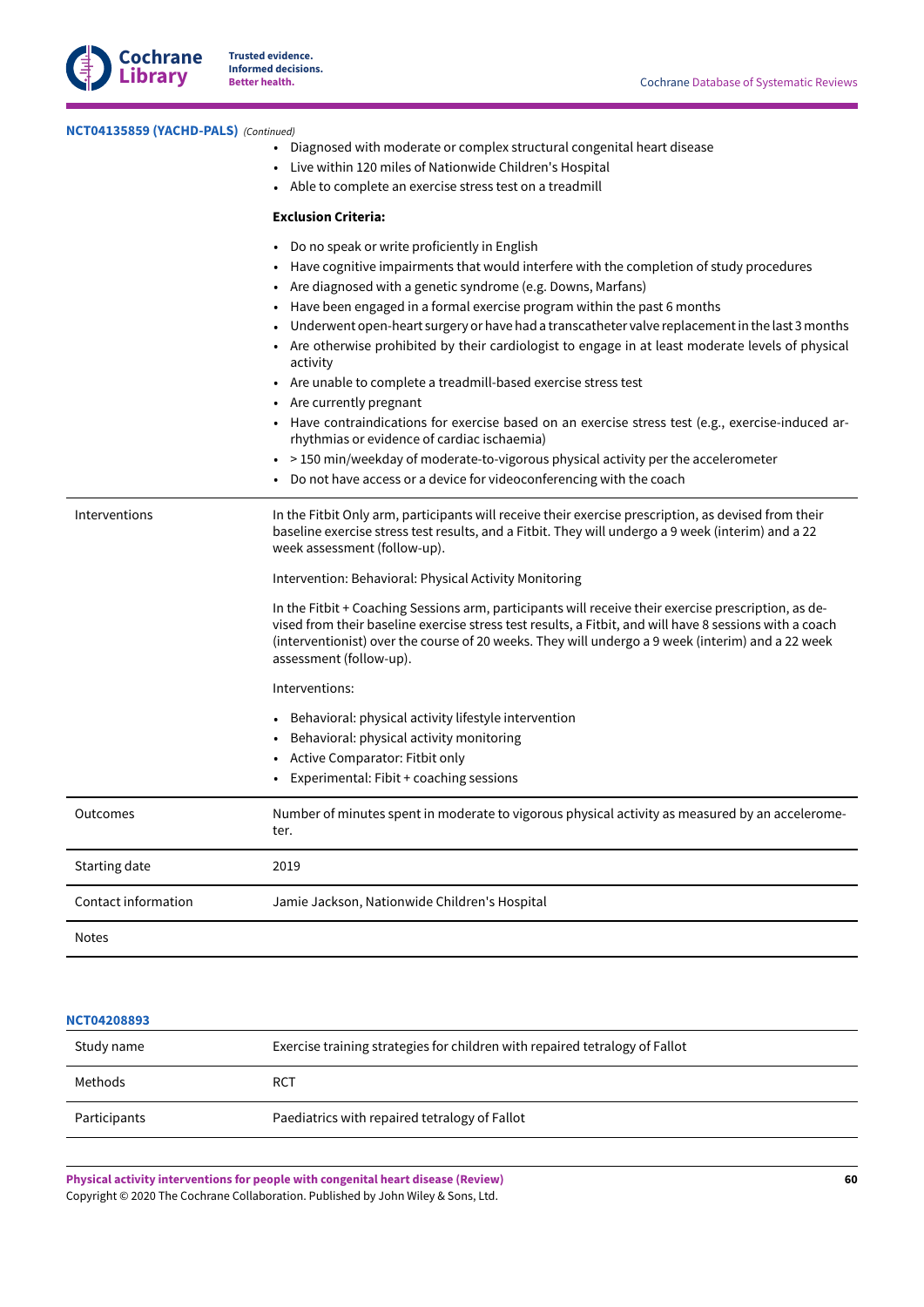#### **[NCT04208893](#page-27-9)**  *(Continued)*

Interventions The aerobic training intervention will include 60 minutes/session, 3 times/week for 12 weeks at an intensity of 65% to 85% of participants' heart rate reserve (HRR), as determined by the CPET. Patients will be asked to wear a fitness-tracking device to monitor their heart rate response and in order to comply with the prescribed training intensity. All training sessions will start with a 10-minute warm up, 40-minute aerobic interventions, and ends with a 10-minutes cool down. One study doctor will be on call during in-hospital training. Onsite supervised aerobic interventions will include play-based activities, whereas home-based aerobic activities will include stationary bikes and exercise activities that would target desired heart rate ranges. Home exercise equipment will be provided.

| Outcomes            | Primary                                                                                                                                                                                                                                                                                                                 |
|---------------------|-------------------------------------------------------------------------------------------------------------------------------------------------------------------------------------------------------------------------------------------------------------------------------------------------------------------------|
|                     | Consent rate (time frame: 1 year)<br>Enrolment rate (time frame: 1 year)                                                                                                                                                                                                                                                |
|                     | Adherence rate (time frame: 1 year)                                                                                                                                                                                                                                                                                     |
|                     | Completion rate (time frame: 1 year)                                                                                                                                                                                                                                                                                    |
|                     | Attrition rate (time frame: 1 year)                                                                                                                                                                                                                                                                                     |
|                     | Acceptability questionnaire                                                                                                                                                                                                                                                                                             |
|                     | Secondary                                                                                                                                                                                                                                                                                                               |
|                     | The effect of aerobic training only versus combined aerobic and strength training on exercise ca-<br>$\bullet$<br>pacity using cardiopulmonary exercise test in children with repaired tetralogy of Fallot (ToF) (peak<br>exercise ml/kg/min) (time frame: from baseline to 3 months post intervention)                 |
|                     | The effect of aerobic training only versus combined aerobic and strength training on pulmonary<br>measures using pulmonary function test in children with repaired tetralogy of Fallot (ToF) (Change<br>in time in force vital capacity (FVC) (litres)) (time frame: from baseline to 3 months post interven-<br>tion). |
|                     | Many others planned outcomes see registry                                                                                                                                                                                                                                                                               |
| Starting date       | 2019                                                                                                                                                                                                                                                                                                                    |
| Contact information | Brian McCrindle, MDThe Hospital for Sick Children, Toronto, Canada                                                                                                                                                                                                                                                      |
| <b>Notes</b>        |                                                                                                                                                                                                                                                                                                                         |

| <b>NCT04264650</b> |  |  |
|--------------------|--|--|
|                    |  |  |

| Study name   | Long-term effectiveness of an mHealth intervention for improving the disease knowledge and<br>physical activity of youth With congenital heart disease: a randomized controlled trial                                                                                                                                                                                                                                                                                                             |
|--------------|---------------------------------------------------------------------------------------------------------------------------------------------------------------------------------------------------------------------------------------------------------------------------------------------------------------------------------------------------------------------------------------------------------------------------------------------------------------------------------------------------|
| Methods      | No Intervention: control group<br>Experimental: one active intervention group<br>Experimental: the other active intervention group                                                                                                                                                                                                                                                                                                                                                                |
| Participants | Inclusion criteria:<br>being diagnosed with CHD by a paediatric cardiologist and qualifying as having simple or moder-<br>ate CHD complexity according to the 2008 American College of Cardiology/American Heart Asso-<br>ciation guidelines;<br>• having a regular pulse;<br>being 15 to 24 years of age;<br>being conversant in Mandarin and Taiwanese;<br>possessing a smartphone with Internet connection;<br>agreeing to wear an exercise-monitoring wristband to record physiological data; |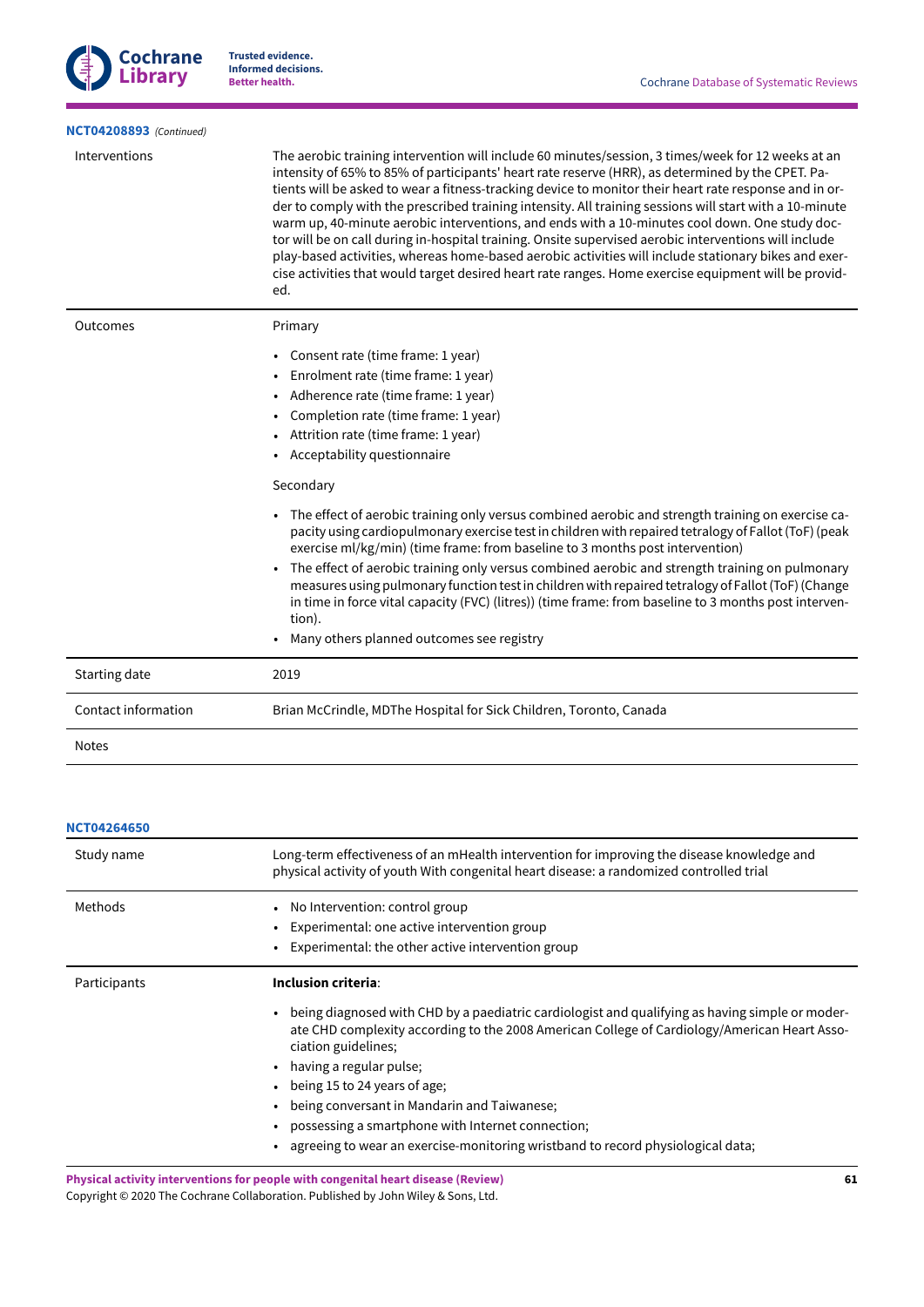

| NCT04264650 (Continued) |                                                                                                                                                                                                                                                                                                                                                                                                                                                                                                                                                                                                                                                                                                                                                          |
|-------------------------|----------------------------------------------------------------------------------------------------------------------------------------------------------------------------------------------------------------------------------------------------------------------------------------------------------------------------------------------------------------------------------------------------------------------------------------------------------------------------------------------------------------------------------------------------------------------------------------------------------------------------------------------------------------------------------------------------------------------------------------------------------|
|                         | agreeing to engage in exercises designed to test cardiopulmonary endurance;                                                                                                                                                                                                                                                                                                                                                                                                                                                                                                                                                                                                                                                                              |
|                         | agreeing to participate in the study and sign an informed consent form for a relevant interview.<br>For participants under 20 years of age, guardian approval by signing a written consent form was<br>required.                                                                                                                                                                                                                                                                                                                                                                                                                                                                                                                                         |
|                         | <b>Exclusion criteria:</b>                                                                                                                                                                                                                                                                                                                                                                                                                                                                                                                                                                                                                                                                                                                               |
|                         | having cognitive impairment to the extent of being noncommunicative;                                                                                                                                                                                                                                                                                                                                                                                                                                                                                                                                                                                                                                                                                     |
|                         | having CHD complicated with other congenital abnormalities;                                                                                                                                                                                                                                                                                                                                                                                                                                                                                                                                                                                                                                                                                              |
|                         | having undergone a cardiac catheter-related intervention or surgery within the past 6 months;<br>being pregnant                                                                                                                                                                                                                                                                                                                                                                                                                                                                                                                                                                                                                                          |
| Interventions           | The COOL program is a 12-month randomized controlled trial that compared two active interven-<br>tion groups to a standard-care control group (n = 47). Participants with simple and moderate CHD<br>aged 15-24 years were recruited from paediatric or adult CHD outpatient departments. Participants<br>in one active intervention group (n = 49) were provided with COOL Passport, a mobile healthcare<br>application. Those in the other group ( $n = 47$ ) were provided with access to the Health Promotion<br>Cloud system and use of game-based interactive platforms along with COOL Passport. Outcomes<br>were the Leuven Knowledge Questionnaire for CHD and the International Physical Activity Ques-<br>tionnaire-Taiwan Show-Card Version. |
| Outcomes                | Cardiac disease knowledge and physical activity                                                                                                                                                                                                                                                                                                                                                                                                                                                                                                                                                                                                                                                                                                          |
| Starting date           | 2020                                                                                                                                                                                                                                                                                                                                                                                                                                                                                                                                                                                                                                                                                                                                                     |
| Contact information     | Chi-Wen Chen, PhD National Yang Ming University                                                                                                                                                                                                                                                                                                                                                                                                                                                                                                                                                                                                                                                                                                          |
| <b>Notes</b>            |                                                                                                                                                                                                                                                                                                                                                                                                                                                                                                                                                                                                                                                                                                                                                          |
|                         |                                                                                                                                                                                                                                                                                                                                                                                                                                                                                                                                                                                                                                                                                                                                                          |

| <b>UMIN000021661</b> |                                                                                                                                                                              |
|----------------------|------------------------------------------------------------------------------------------------------------------------------------------------------------------------------|
| Study name           | Evaluation test about safety and efficacy of the respiratory muscle training therapy by abdominal<br>respiratory weight exercises in chronic cardiovascular disease patients |
| Methods              | Parallel randomized                                                                                                                                                          |
| Participants         | <b>Inclusion criteria:</b>                                                                                                                                                   |
|                      | • Patients with chronic cardiovascular disease in outpatient or in hospital of Kurume University<br>hospital                                                                 |
|                      | Patients with informed consent                                                                                                                                               |
|                      | Patients with chronic cardiovascular disease shown in the following                                                                                                          |
|                      | Ischaemic heart disease                                                                                                                                                      |
|                      | • Valvular heart disease                                                                                                                                                     |
|                      | Hypertensive heart disease                                                                                                                                                   |
|                      | • Cardiomyopathy                                                                                                                                                             |
|                      | • Arrhythmia                                                                                                                                                                 |
|                      | • Adult congenital heart disease                                                                                                                                             |
|                      | • Pulmonary hypertension                                                                                                                                                     |
|                      | • Exclusion criteria: Patients with obstructive respiratory disease                                                                                                          |
|                      | Patients with the device planted                                                                                                                                             |
|                      | Patients with difficult musculoskeletal disease                                                                                                                              |
|                      | Patients with symptoms at rest<br>$\bullet$                                                                                                                                  |
|                      | • Patients with pulmonary hypertension of the WHO classification 3 more                                                                                                      |
|                      |                                                                                                                                                                              |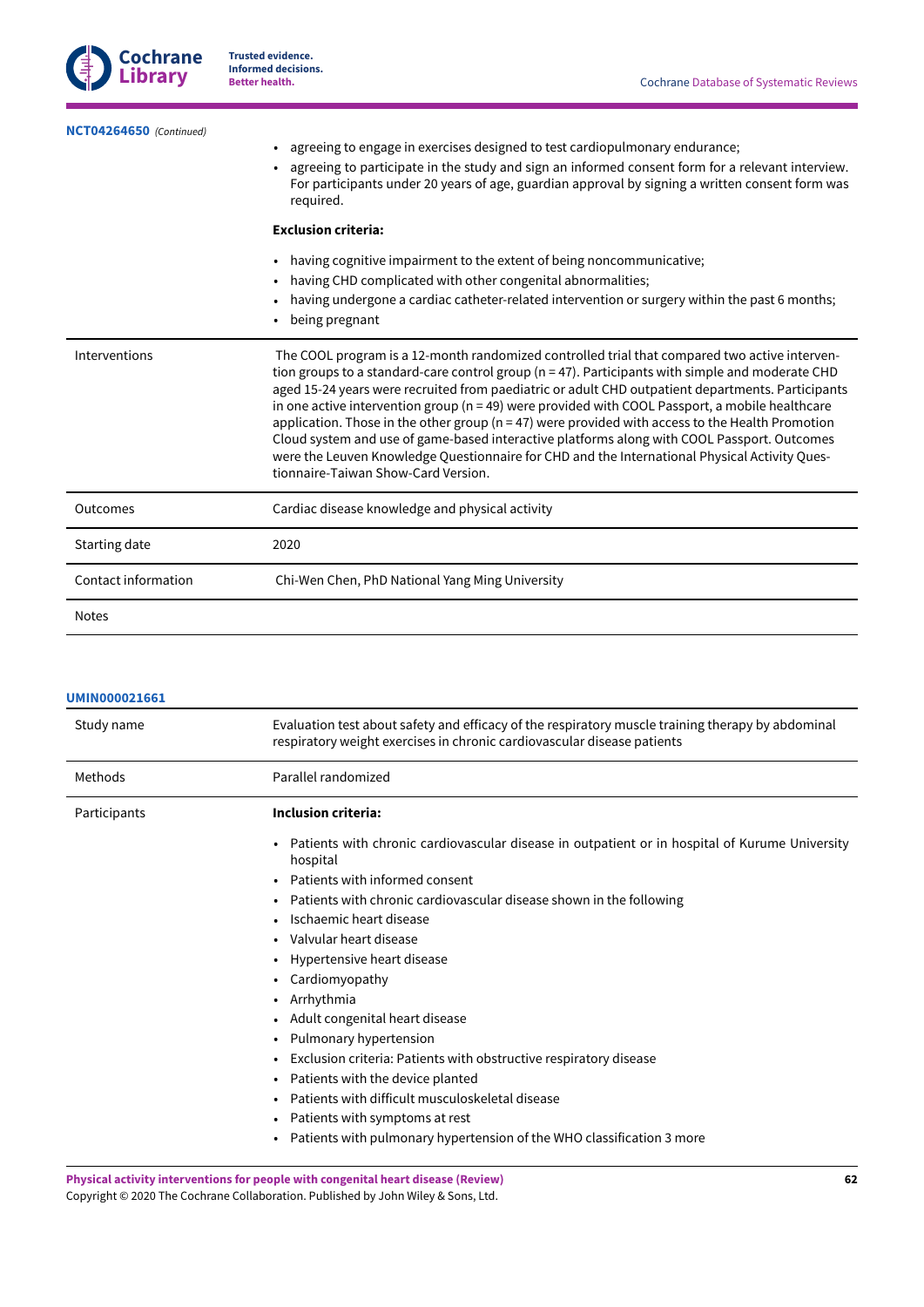

| <b>UMIN000021661</b> (Continued) | Patients with hypoxaemia in spite of the use of breathing ancillary equipment<br>$\bullet$<br>Patients with uncontrolled high blood pressure<br>٠<br>Patients with poor control of arrhythmia, such as adverse effects on haemodynamics<br>Patients that may be in or pregnancy<br>Others, patients who are judged that this study is unsuitable by physician<br>$\bullet$ |
|----------------------------------|----------------------------------------------------------------------------------------------------------------------------------------------------------------------------------------------------------------------------------------------------------------------------------------------------------------------------------------------------------------------------|
| Interventions                    | The respiratory muscle training therapy is performed in addition to performing conventional car-<br>diac rehabilitation. The respiratory muscle training therapy is abdominal muscle training method.<br>Intervention period is 6 months                                                                                                                                   |
| Outcomes                         | Cardiac function<br>Respiratory function<br>Exercise capacity<br>Relief of symptoms<br>Autonomic function<br>Body composition<br>Physical function<br>Carbohydrate metabolism<br>Lipid metabolism                                                                                                                                                                          |
| Starting date                    | 4 April 2016                                                                                                                                                                                                                                                                                                                                                               |
| Contact information              | Miki Biwa<br>biwa_miki@med.kurume-u.ac.jp                                                                                                                                                                                                                                                                                                                                  |
| <b>Notes</b>                     |                                                                                                                                                                                                                                                                                                                                                                            |

### **R I S K O F B I A S**

Legend: **a** Low risk of bias **a** High risk of bias **a** Some concerns

### **Risk of bias for analysis 1.1 Maximal cardiorespiratory fitness**

|                                  |                          |                                                     | <b>Bias</b>                    |                                      |                                                |                       |
|----------------------------------|--------------------------|-----------------------------------------------------|--------------------------------|--------------------------------------|------------------------------------------------|-----------------------|
| <b>Study</b>                     | Randomisation<br>process | <b>Deviations</b><br>from intended<br>interventions | <b>Missing</b><br>outcome data | <b>Measurement</b><br>of the outcome | <b>Selection of</b><br>the reported<br>results | <b>Overall</b>        |
| Subgroup 1.1.1 Exercise training |                          |                                                     |                                |                                      |                                                |                       |
| Therrien 2003                    | $\mathsf{\mathsf{x}}$    | $\blacktriangledown$                                | $\bullet$                      |                                      |                                                | $\mathbf{\mathsf{x}}$ |
| Moalla 2006                      |                          | $\blacktriangledown$                                | $\blacktriangledown$           |                                      |                                                |                       |
| Madhavi 2011                     | $\mathsf{\times}$        | $\tilde{}$                                          | $\boldsymbol{\mathbf{x}}$      | $\boldsymbol{\mathbf{x}}$            |                                                |                       |
| Winter 2012                      |                          | $\blacktriangledown$                                |                                |                                      |                                                |                       |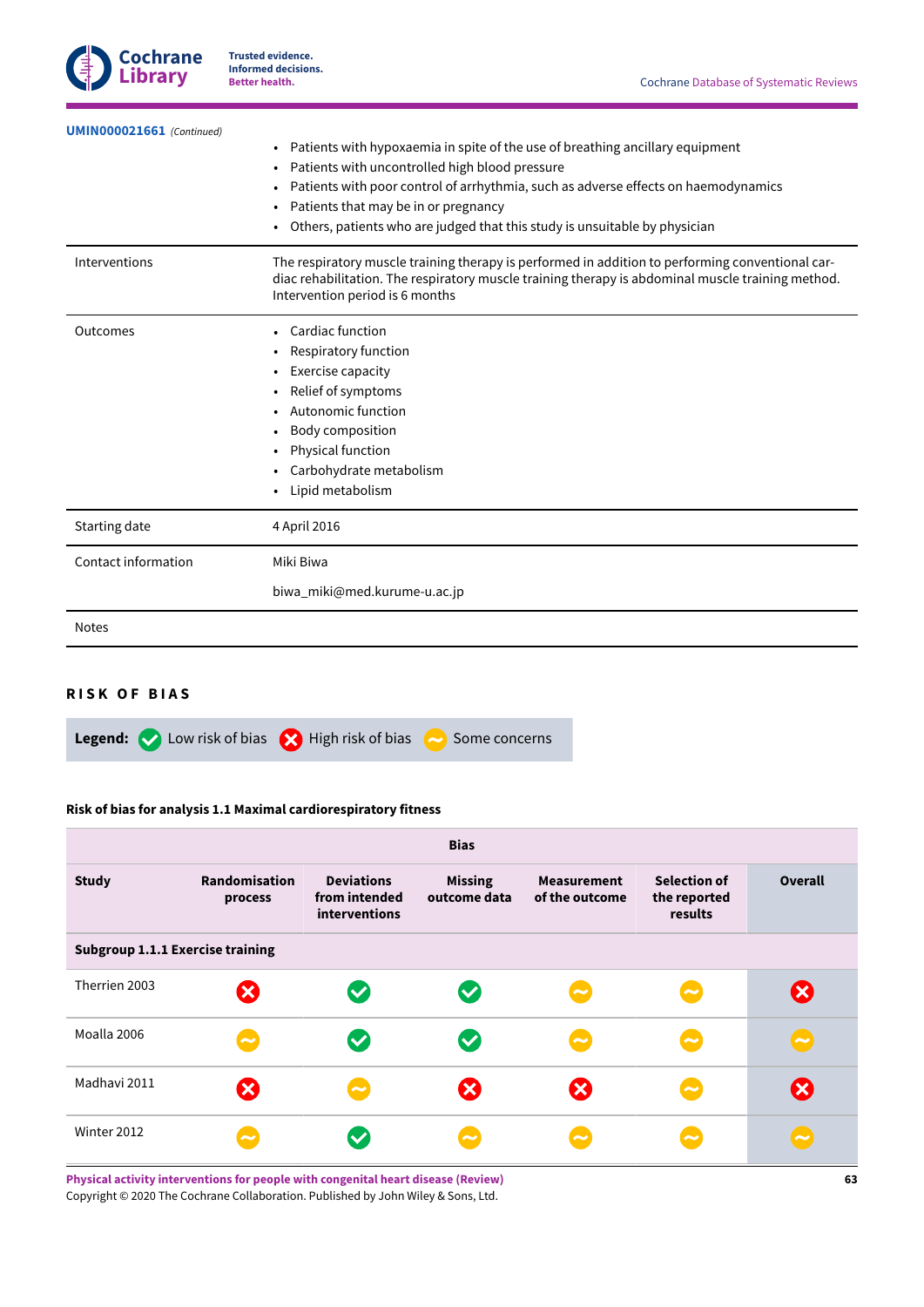

|                        |                                            |                                                     | <b>Bias</b>                    |                                      |                                                |                |
|------------------------|--------------------------------------------|-----------------------------------------------------|--------------------------------|--------------------------------------|------------------------------------------------|----------------|
| <b>Study</b>           | Randomisation<br>process                   | <b>Deviations</b><br>from intended<br>interventions | <b>Missing</b><br>outcome data | <b>Measurement</b><br>of the outcome | <b>Selection of</b><br>the reported<br>results | <b>Overall</b> |
| Westhoff-Bleck<br>2013 |                                            | $\blacktriangledown$                                | $\sim$                         |                                      |                                                |                |
| Duppen 2015            | $\blacktriangledown$                       | $\blacktriangledown$                                | $\blacktriangledown$           |                                      |                                                |                |
| Avila 2016             | $\sim$                                     | $\blacktriangledown$                                | $\blacktriangledown$           |                                      |                                                |                |
| Novakovic 2018         | $\blacktriangledown$                       | $\checkmark$                                        | $\blacktriangledown$           |                                      |                                                |                |
| Opotowsky 2018         | $\blacktriangledown$                       | $\blacktriangledown$                                | $\blacktriangledown$           |                                      |                                                |                |
| Sandberg 2018          |                                            | $\checkmark$                                        |                                |                                      |                                                |                |
| Novakovic 2018         | $\blacktriangledown$                       | $\checkmark$                                        | $\checkmark$                   |                                      |                                                |                |
| van Dissel 2019        |                                            | $\blacktriangledown$                                |                                |                                      |                                                |                |
|                        | Subgroup 1.1.2 Physical activity promotion |                                                     |                                |                                      |                                                |                |
| Morrison 2013          |                                            | $\boldsymbol{\nabla}$                               |                                |                                      |                                                |                |
| Klausen 2016           |                                            | $\blacktriangledown$                                |                                |                                      | $\blacktriangledown$                           |                |
|                        | Subgroup 1.1.3 Inspiratory muscle training |                                                     |                                |                                      |                                                |                |
| <b>Fritz 2020</b>      |                                            |                                                     |                                |                                      |                                                |                |

### **Risk of bias for analysis 1.2 Health-related quality of life**

|                |                           |                                                     | <b>Bias</b>                    |                                      |                                                |                       |
|----------------|---------------------------|-----------------------------------------------------|--------------------------------|--------------------------------------|------------------------------------------------|-----------------------|
| <b>Study</b>   | Randomisation<br>process  | <b>Deviations</b><br>from intended<br>interventions | <b>Missing</b><br>outcome data | <b>Measurement</b><br>of the outcome | <b>Selection of</b><br>the reported<br>results | <b>Overall</b>        |
| Madhavi 2011   | $\boldsymbol{\mathsf{x}}$ | $\tilde{}$                                          | $\boldsymbol{\alpha}$          | $\boldsymbol{\mathcal{R}}$           | $\tilde{\phantom{a}}$                          | $\mathbf{\mathsf{x}}$ |
| Opotowsky 2018 | $\checkmark$              | $\blacktriangledown$                                | $\bullet$                      | $\boldsymbol{\mathbf{z}}$            | $\tilde{\phantom{a}}$                          | $\boldsymbol{\times}$ |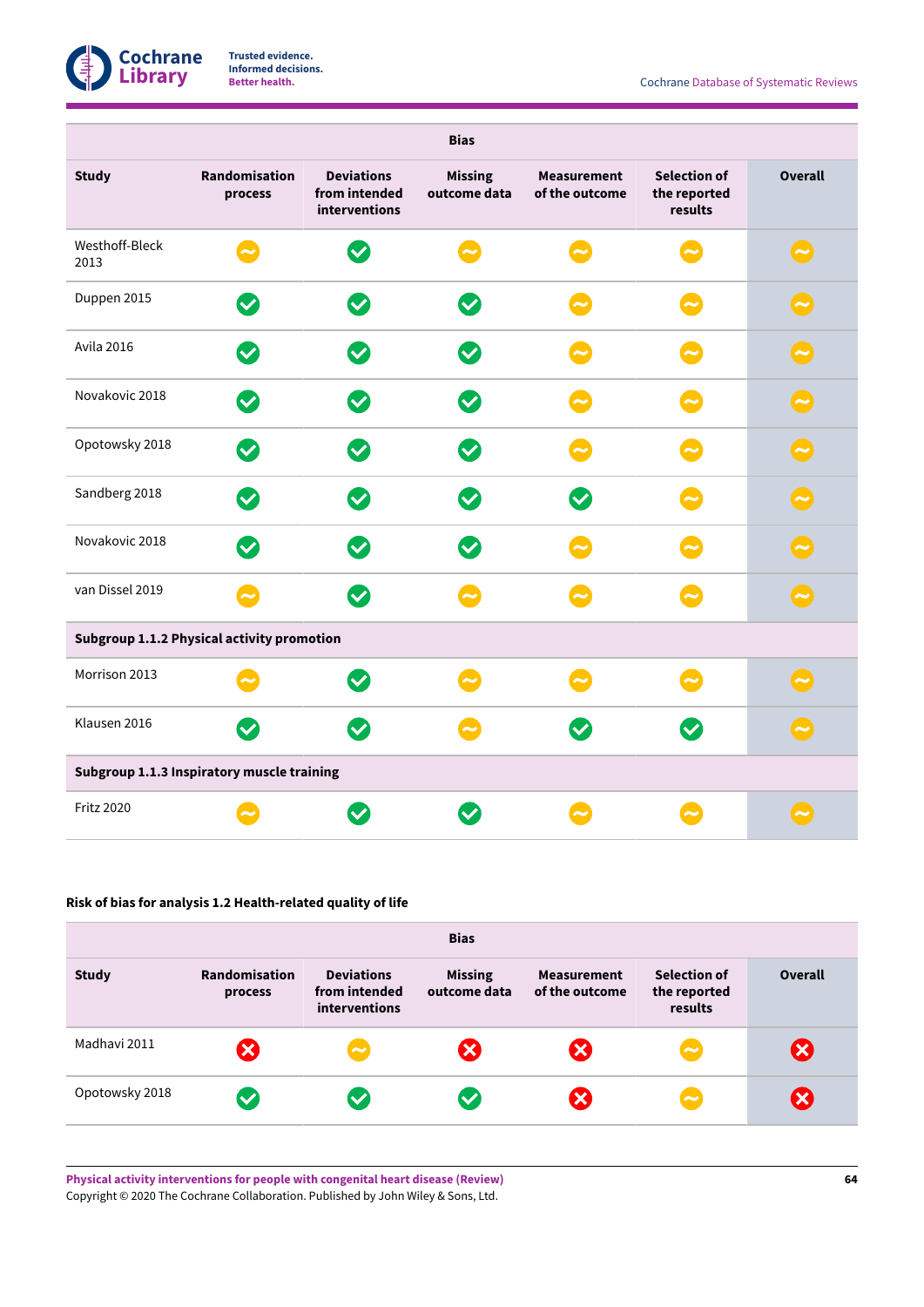

|               |                          |                                                     | <b>Bias</b>                    |                                      |                                                |                       |
|---------------|--------------------------|-----------------------------------------------------|--------------------------------|--------------------------------------|------------------------------------------------|-----------------------|
| <b>Study</b>  | Randomisation<br>process | <b>Deviations</b><br>from intended<br>interventions | <b>Missing</b><br>outcome data | <b>Measurement</b><br>of the outcome | <b>Selection of</b><br>the reported<br>results | <b>Overall</b>        |
| Sandberg 2018 | $\overline{\mathsf{v}}$  | V                                                   | $\bullet$                      | $\boldsymbol{\times}$                | $\blacktriangleright$                          | $\boldsymbol{\times}$ |

### **Risk of bias for analysis 1.3 Physical activity (device-worn)**

| <b>Bias</b>    |                          |                                                     |                                |                                      |                                                |                |
|----------------|--------------------------|-----------------------------------------------------|--------------------------------|--------------------------------------|------------------------------------------------|----------------|
| <b>Study</b>   | Randomisation<br>process | <b>Deviations</b><br>from intended<br>interventions | <b>Missing</b><br>outcome data | <b>Measurement</b><br>of the outcome | <b>Selection of</b><br>the reported<br>results | <b>Overall</b> |
| Duppen 2015    | $\blacktriangledown$     | $\checkmark$                                        | $\blacktriangledown$           | $\tilde{}$                           | $\tilde{\phantom{a}}$                          |                |
| Klausen 2016   | $\blacktriangledown$     | $\blacktriangledown$                                | $\tilde{\sim}$                 | $\blacktriangledown$                 | $\blacktriangledown$                           |                |
| Morrison 2013  | $\tilde{}$               | $\blacktriangledown$                                | $\sim$                         | $\tilde{\phantom{a}}$                | $\sim$                                         |                |
| Opotowsky 2018 | $\blacktriangledown$     | $\blacktriangledown$                                | $\bullet$                      | $\tilde{}$                           | $\tilde{\phantom{a}}$                          |                |

### **Risk of bias for analysis 1.4 Submaximal cardiorespiratory fitness (gas exchange threshold)**

|                        |                                 |                                                     | <b>Bias</b>                    |                                      |                                                |                |
|------------------------|---------------------------------|-----------------------------------------------------|--------------------------------|--------------------------------------|------------------------------------------------|----------------|
| <b>Study</b>           | <b>Randomisation</b><br>process | <b>Deviations</b><br>from intended<br>interventions | <b>Missing</b><br>outcome data | <b>Measurement</b><br>of the outcome | <b>Selection of</b><br>the reported<br>results | <b>Overall</b> |
| Moalla 2006            |                                 | $\blacktriangledown$                                | $\checkmark$                   | $\sim$                               | $\sim$                                         |                |
| Westhoff-Bleck<br>2013 |                                 | $\blacktriangledown$                                | $\tilde{}$                     | $\tilde{}$                           | $\sim$                                         |                |
| Duppen 2015            | $\blacktriangledown$            | $\bullet$                                           | $\blacktriangledown$           |                                      |                                                |                |
| Avila 2016             | $\blacktriangledown$            | $\blacktriangledown$                                | $\blacktriangledown$           | $\tilde{\phantom{a}}$                |                                                |                |
| Novakovic 2018         | $\blacktriangledown$            | $\boldsymbol{\heartsuit}$                           | $\blacktriangledown$           |                                      |                                                |                |
| Novakovic 2018         | <b>V</b>                        | $\blacktriangledown$                                | $\checkmark$                   |                                      |                                                |                |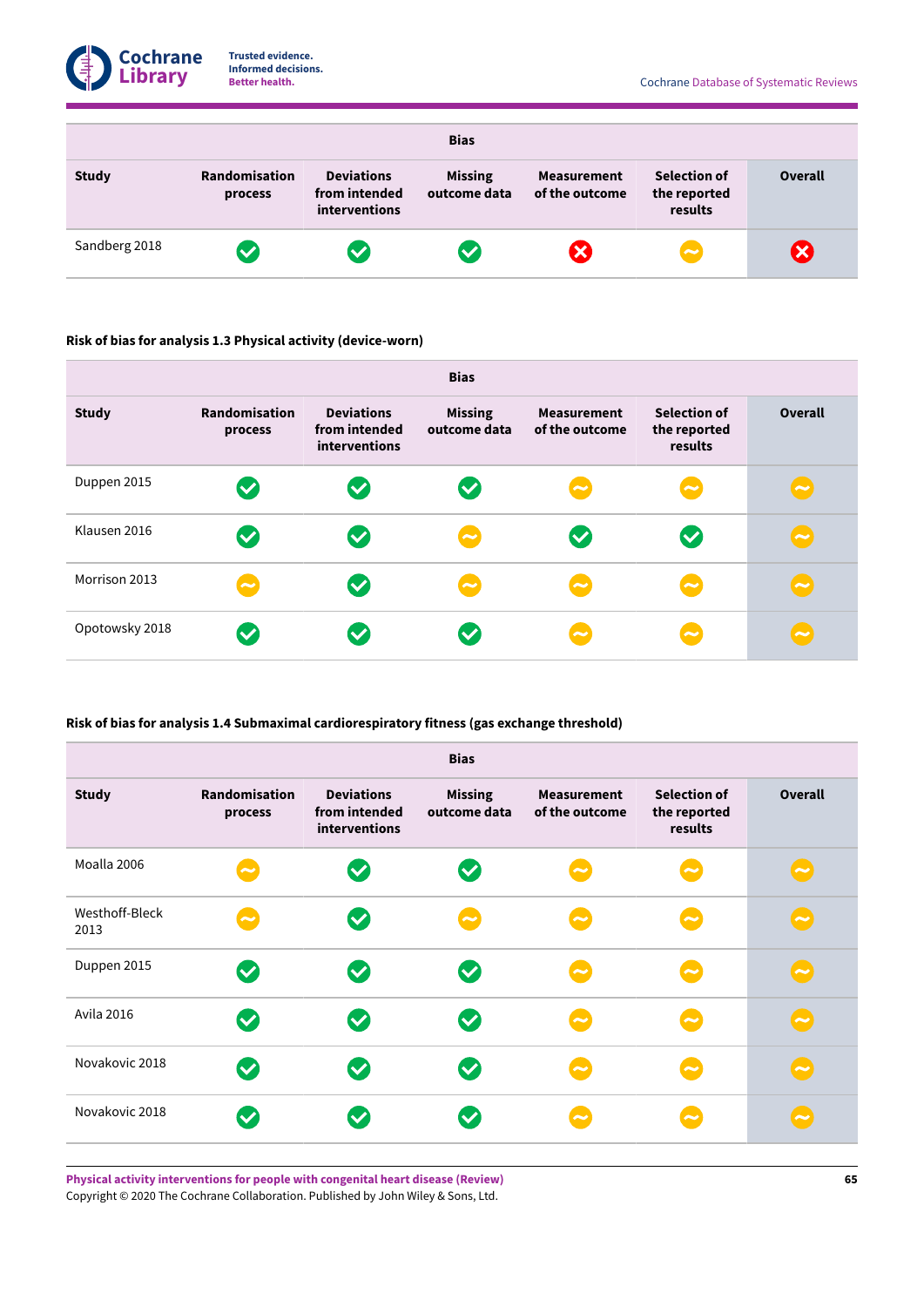

### **Risk of bias for analysis 1.5 Muscular strength**

| <b>Bias</b>  |                          |                                                     |                                |                                      |                                                |                       |  |  |  |  |
|--------------|--------------------------|-----------------------------------------------------|--------------------------------|--------------------------------------|------------------------------------------------|-----------------------|--|--|--|--|
| <b>Study</b> | Randomisation<br>process | <b>Deviations</b><br>from intended<br>interventions | <b>Missing</b><br>outcome data | <b>Measurement</b><br>of the outcome | <b>Selection of</b><br>the reported<br>results | <b>Overall</b>        |  |  |  |  |
| Moalla 2006  | $\tilde{\phantom{a}}$    | $\overline{\mathcal{U}}$                            |                                | $\blacktriangledown$                 | $\sim$                                         | $\tilde{\phantom{a}}$ |  |  |  |  |

#### **Risk of bias for analysis 1.6 Maximal cardiorespiratory fitness (type of ConHD subgroup analysis)**

|                                                             |                          |                                                     | <b>Bias</b>                    |                                      |                                                |                |
|-------------------------------------------------------------|--------------------------|-----------------------------------------------------|--------------------------------|--------------------------------------|------------------------------------------------|----------------|
| <b>Study</b>                                                | Randomisation<br>process | <b>Deviations</b><br>from intended<br>interventions | <b>Missing</b><br>outcome data | <b>Measurement</b><br>of the outcome | <b>Selection of</b><br>the reported<br>results | <b>Overall</b> |
| Subgroup 1.6.1 Population with a single ventricle           |                          |                                                     |                                |                                      |                                                |                |
| Winter 2012                                                 | $\sim$                   | $\blacktriangledown$                                |                                |                                      | $\sim$                                         |                |
| Westhoff-Bleck<br>2013                                      |                          | $\blacktriangledown$                                |                                |                                      |                                                |                |
| Duppen 2015                                                 | $\sim$                   | $\blacktriangledown$                                |                                |                                      |                                                |                |
| <b>Fritz 2020</b>                                           |                          | $\blacktriangledown$                                | $\checkmark$                   |                                      |                                                |                |
| Subgroup 1.6.2 Population with repaired Tetralogy of Fallot |                          |                                                     |                                |                                      |                                                |                |
| Therrien 2003                                               | $\mathbf x$              | $\blacktriangledown$                                | $\blacktriangledown$           |                                      |                                                | $\mathbf x$    |
| Duppen 2015                                                 | $\sim$                   | $\blacktriangledown$                                |                                |                                      |                                                |                |
| <b>Avila 2016</b>                                           | $\sim$                   | $\blacktriangledown$                                | $\checkmark$                   |                                      |                                                |                |
| Novakovic 2018                                              | $\blacktriangledown$     | $\blacktriangledown$                                | $\blacktriangledown$           |                                      |                                                |                |
| Novakovic 2018                                              | $\blacktriangledown$     | $\checkmark$                                        | $\blacktriangledown$           |                                      |                                                |                |
| Subgroup 1.6.3 Other or mixed ConHD populations             |                          |                                                     |                                |                                      |                                                |                |
| Moalla 2006                                                 |                          |                                                     | $\blacktriangledown$           |                                      |                                                |                |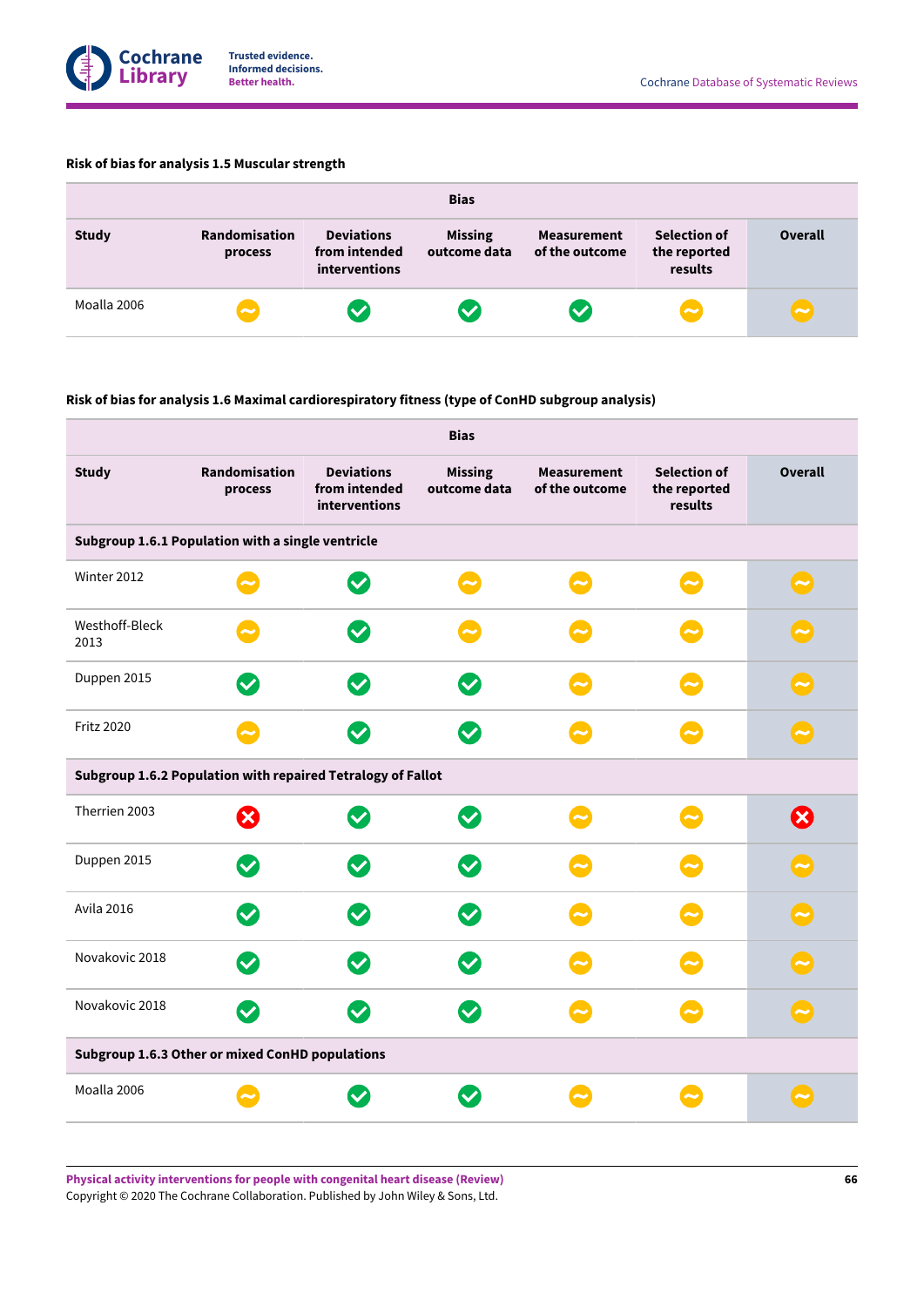**Cochrane Library**

**Trusted evidence. Informed decisions.**

|                 |                                 |                                                     | <b>Bias</b>                    |                                      |                                                |                            |
|-----------------|---------------------------------|-----------------------------------------------------|--------------------------------|--------------------------------------|------------------------------------------------|----------------------------|
| <b>Study</b>    | <b>Randomisation</b><br>process | <b>Deviations</b><br>from intended<br>interventions | <b>Missing</b><br>outcome data | <b>Measurement</b><br>of the outcome | <b>Selection of</b><br>the reported<br>results | <b>Overall</b>             |
| Madhavi 2011    | $\mathbf x$                     | $\sim$                                              | $\boldsymbol{\Omega}$          | $\boldsymbol{\Omega}$                | $\sim$                                         | $\left( \mathsf{x}\right)$ |
| Morrison 2013   |                                 | $\bullet$                                           | $\tilde{\phantom{a}}$          | $\sim$                               |                                                |                            |
| Klausen 2016    | $\blacktriangledown$            | $\blacktriangledown$                                | $\tilde{\phantom{a}}$          | $\blacktriangledown$                 | $\blacktriangledown$                           |                            |
| Opotowsky 2018  | $\blacktriangledown$            | $\bullet$                                           | $\blacktriangledown$           |                                      |                                                |                            |
| Sandberg 2018   | $\blacktriangledown$            | $\blacktriangledown$                                | $\blacktriangledown$           | $\blacktriangledown$                 |                                                |                            |
| van Dissel 2019 |                                 | $\checkmark$                                        | $\tilde{}$                     | $\tilde{}$                           |                                                |                            |

## **D A T A A N D A N A L Y S E S**

**Comparison 1. Physical activity promotion, exercise training and inspiratory muscle training interventions versus no activity (usual care) in people with congenital heart disease**

| Outcome or subgroup title                                                       | No. of<br>studies | No. of<br>partici-<br>pants | <b>Statistical method</b>                 | <b>Effect size</b>      |
|---------------------------------------------------------------------------------|-------------------|-----------------------------|-------------------------------------------|-------------------------|
| 1.1 Maximal cardiorespiratory fit-<br>ness                                      | 14                | 732                         | Mean Difference (IV, Random, 95% CI)      | $1.89$ [-0.22, 3.99]    |
| 1.1.1 Exercise training                                                         | 11                | 435                         | Mean Difference (IV, Random, 95% CI)      | $2.74$ [0.36, 5.12]     |
| 1.1.2 Physical activity promotion                                               | $\overline{2}$    | 259                         | Mean Difference (IV, Random, 95% CI)      | $-1.71$ $[-4.64, 1.22]$ |
| 1.1.3 Inspiratory muscle training                                               | 1                 | 38                          | Mean Difference (IV, Random, 95% CI)      | $0.70$ [-4.83, 6.23]    |
| 1.2 Health-related quality of life                                              | 3                 | 163                         | Std. Mean Difference (IV, Random, 95% CI) | $0.76$ [-0.13, 1.65]    |
| 1.3 Physical activity (device-worn)                                             | 4                 | 328                         | Std. Mean Difference (IV, Random, 95% CI) | $0.38$ [-0.15, 0.92]    |
| 1.4 Submaximal cardiorespiratory<br>fitness (gas exchange threshold)            | 5                 | 179                         | Mean Difference (IV, Random, 95% CI)      | $2.05$ [0.05, 4.05]     |
| 1.5 Muscular strength                                                           | 1                 |                             | Mean Difference (IV, Random, 95% CI)      | Totals not selected     |
| 1.6 Maximal cardiorespiratory fit-<br>ness (type of ConHD subgroup<br>analysis) | 14                | 732                         | Mean Difference (IV, Random, 95% CI)      | $1.90$ [-0.14, 3.95]    |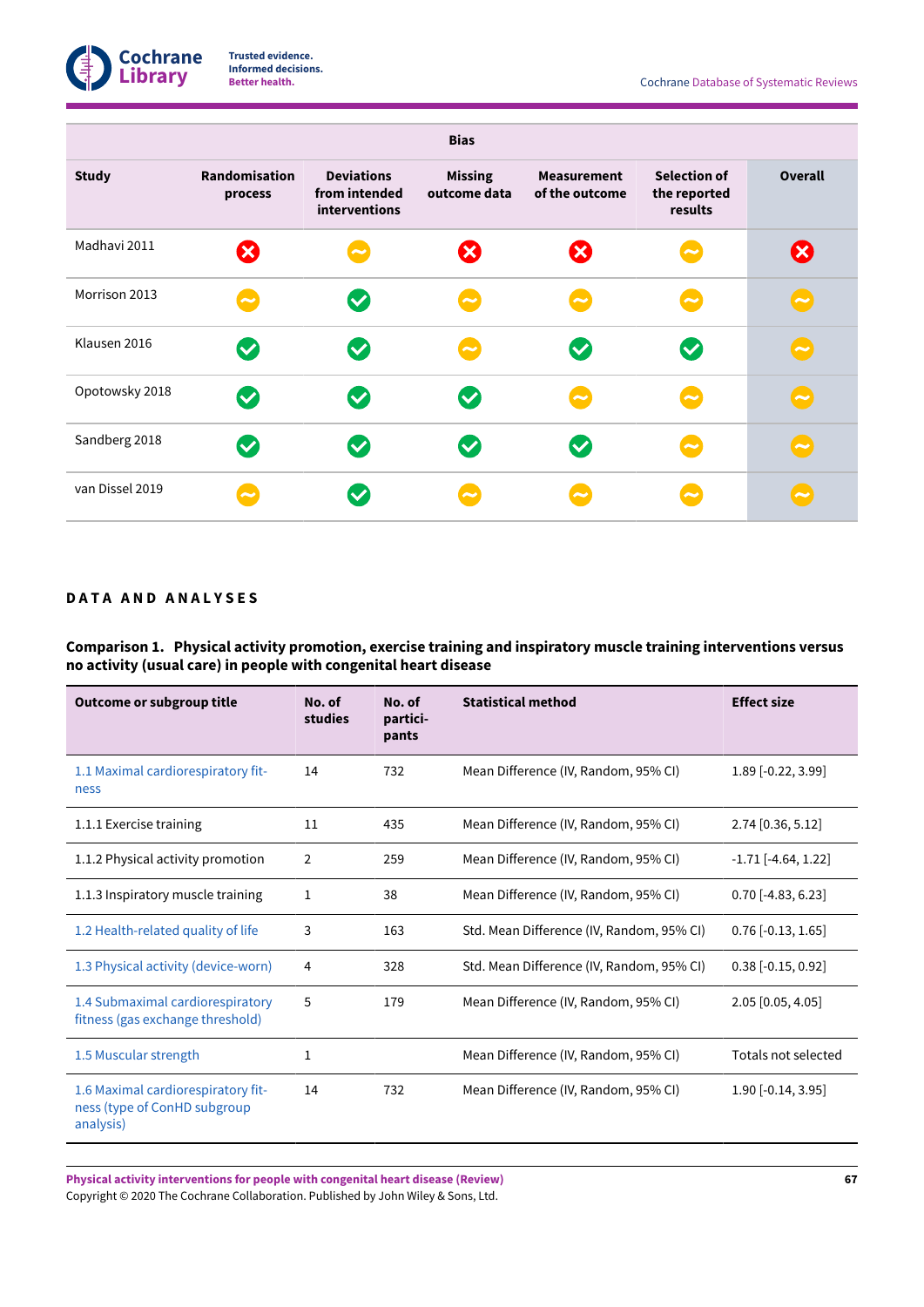

| Outcome or subgroup title                             | No. of<br>studies | No. of<br>partici-<br>pants | <b>Statistical method</b>            | <b>Effect size</b>   |
|-------------------------------------------------------|-------------------|-----------------------------|--------------------------------------|----------------------|
| 1.6.1 Population with a single ven-<br>tricle         | 4                 | 154                         | Mean Difference (IV, Random, 95% CI) | $2.05$ [-0.25, 4.35] |
| 1.6.2 Population with repaired<br>Tetralogy of Fallot | 4                 | 104                         | Mean Difference (IV, Random, 95% CI) | $1.97$ [-1.11, 5.05] |
| 1.6.3 Other or mixed ConHD popula-<br>tions           |                   | 474                         | Mean Difference (IV, Random, 95% CI) | $1.98$ [-1.67, 5.62] |

### **Analysis 1.1. Comparison 1: Physical activity promotion, exercise training and inspiratory muscle training interventions versus no activity (usual care) in people with congenital heart disease, Outcome 1: Maximal cardiorespiratory fitness**

<span id="page-69-0"></span>

|                                                                                                                                                        | <b>Physical activity</b> |                |              | No activity (usual care) |                |                |            | <b>Mean Difference</b>         | <b>Mean Difference</b>                                        |
|--------------------------------------------------------------------------------------------------------------------------------------------------------|--------------------------|----------------|--------------|--------------------------|----------------|----------------|------------|--------------------------------|---------------------------------------------------------------|
| <b>Study or Subgroup</b>                                                                                                                               | Mean [mL/kg/min]         | SD [mL/kg/min] | <b>Total</b> | Mean [mL/kg/min]         | SD [mL/kg/min] | Total          | Weight     | IV, Random, 95% CI [mL/kg/min] | IV, Random, 95% CI [mL/kg/min]                                |
| 1.1.1 Exercise training                                                                                                                                |                          |                |              |                          |                |                |            |                                |                                                               |
| Therrien 2003                                                                                                                                          | 24.3                     | 8.2            | 9            | 22.1                     | 6.5            | 8              | 4.8%       | $2.20[-4.80, 9.20]$            |                                                               |
| Moalla 2006                                                                                                                                            | 33                       | 6.2            | 10           | 29.6                     | 7.2            | 8              | 5.4%       | $3.40$ [-2.90, 9.70]           |                                                               |
| Madhavi 2011                                                                                                                                           | 43.84                    | 10.33          | 51           | 30.99                    | 7.96           | 61             | 8.1%       | 12.85 [9.38, 16.32]            |                                                               |
| Winter 2012                                                                                                                                            | 29                       | $\overline{7}$ | 24           | 26                       | 8              | 22             | 7.2%       | $3.00$ [-1.36, 7.36]           |                                                               |
| Westhoff-Bleck 2013                                                                                                                                    | 25.9                     | 6.1            | 19           | 23.5                     | 5.3            | 21             | 8.0%       | $2.40$ [-1.16, 5.96]           |                                                               |
| Duppen 2015                                                                                                                                            | 35.9                     | 7.4            | 43           | 34.2                     | 8.6            | 30             | 7.8%       | $1.70$ [-2.09, 5.49]           |                                                               |
| Avila 2016                                                                                                                                             | 28.6                     | 7.1            | 13           | 28.5                     | 6.01           | $\overline{4}$ | 4.8%       | $0.10$ [-6.94, 7.14]           |                                                               |
| Novakovic 2018 (1)                                                                                                                                     | 26.5                     | 12.5           | 9            | 23.3                     | 8.5            | 5              | 2.7%       | $3.20$ [-7.85, 14.25]          |                                                               |
| Opotowsky 2018                                                                                                                                         | $\overline{1}$           | 1.5            | 13           | $-1.2$                   | 2.3            | 15             | 9.9%       | 2.20 [0.78, 3.62]              |                                                               |
| Sandberg 2018                                                                                                                                          | 25.1                     | 6.16           | 13           | 24.03                    | 3.33           | 10             | 7.6%       | $1.07$ [-2.86, 5.00]           |                                                               |
| Novakovic 2018 (2)                                                                                                                                     | 24                       | 6.2            | 9            | 23.3                     | 8.5            | $\overline{4}$ | 3.5%       | $0.70$ [-8.56, 9.96]           |                                                               |
| van Dissel 2019                                                                                                                                        | 25.4                     | 6.6            | 17           | 27.7                     | 5.6            | 17             | 7.4%       | $-2.30[-6.41, 1.81]$           |                                                               |
| Subtotal (95% CI)                                                                                                                                      |                          |                | 230          |                          |                | 205            | 77.3%      | 2.74 [0.36, 5.12]              |                                                               |
| Heterogeneity: Tau <sup>2</sup> = 10.92; Chi <sup>2</sup> = 40.79, df = 11 (P < 0.0001); $I^2 = 73\%$                                                  |                          |                |              |                          |                |                |            |                                |                                                               |
| Test for overall effect: $Z = 2.26$ ( $P = 0.02$ )                                                                                                     |                          |                |              |                          |                |                |            |                                |                                                               |
| 1.1.2 Physical activity promotion                                                                                                                      |                          |                |              |                          |                |                |            |                                |                                                               |
| Morrison 2013                                                                                                                                          | 37.4                     | 8.8            | 62           | 37.5                     | 8.6            | 39             | 8.1%       | $-0.10$ [ $-3.58$ , $3.38$ ]   |                                                               |
| Klausen 2016                                                                                                                                           | 43.2                     | 9.7            | 81           | 46.3                     | 10.1           | 77             | 8.5%       | $-3.10$ $[-6.19, -0.01]$       |                                                               |
| Subtotal (95% CI)                                                                                                                                      |                          |                | 143          |                          |                | 116            | 16.6%      | $-1.71$ [ $-4.64$ , 1.22]      |                                                               |
| Heterogeneity: Tau <sup>2</sup> = 1.68; Chi <sup>2</sup> = 1.60, df = 1 (P = 0.21); $I^2 = 37\%$<br>Test for overall effect: $Z = 1.14$ ( $P = 0.25$ ) |                          |                |              |                          |                |                |            |                                |                                                               |
| 1.1.3 Inspiratory muscle training                                                                                                                      |                          |                |              |                          |                |                |            |                                |                                                               |
| <b>Fritz 2020</b>                                                                                                                                      | 24                       | 8.3            | 18           | 23.3                     | 9.1            | 20             | 6.1%       | $0.70$ [-4.83, 6.23]           |                                                               |
| Subtotal (95% CI)                                                                                                                                      |                          |                | 18           |                          |                | 20             | 6.1%       | $0.70$ [-4.83, 6.23]           |                                                               |
| Heterogeneity: Not applicable                                                                                                                          |                          |                |              |                          |                |                |            |                                |                                                               |
| Test for overall effect: $Z = 0.25$ (P = 0.80)                                                                                                         |                          |                |              |                          |                |                |            |                                |                                                               |
| <b>Total (95% CI)</b>                                                                                                                                  |                          |                | 391          |                          |                |                | 341 100.0% | 1.89 [-0.22, 3.99]             |                                                               |
| Heterogeneity: Tau <sup>2</sup> = 11.06; Chi <sup>2</sup> = 55.03, df = 14 (P < 0.00001); $I^2 = 75\%$                                                 |                          |                |              |                          |                |                |            |                                |                                                               |
| Test for overall effect: $Z = 1.76$ ( $P = 0.08$ )                                                                                                     |                          |                |              |                          |                |                |            |                                | $-10^{-1}$<br>$10^{-}$<br>$-5$<br>$\ddot{5}$                  |
| Test for subgroup differences: Chi <sup>2</sup> = 5.34, df = 2 (P = 0.07), $I^2$ = 62.5%                                                               |                          |                |              |                          |                |                |            |                                | Favours no activity (usual care)<br>Favours physical activity |
|                                                                                                                                                        |                          |                |              |                          |                |                |            |                                |                                                               |

#### **Footnotes**

(1) interval training arm

(2) continuous training arm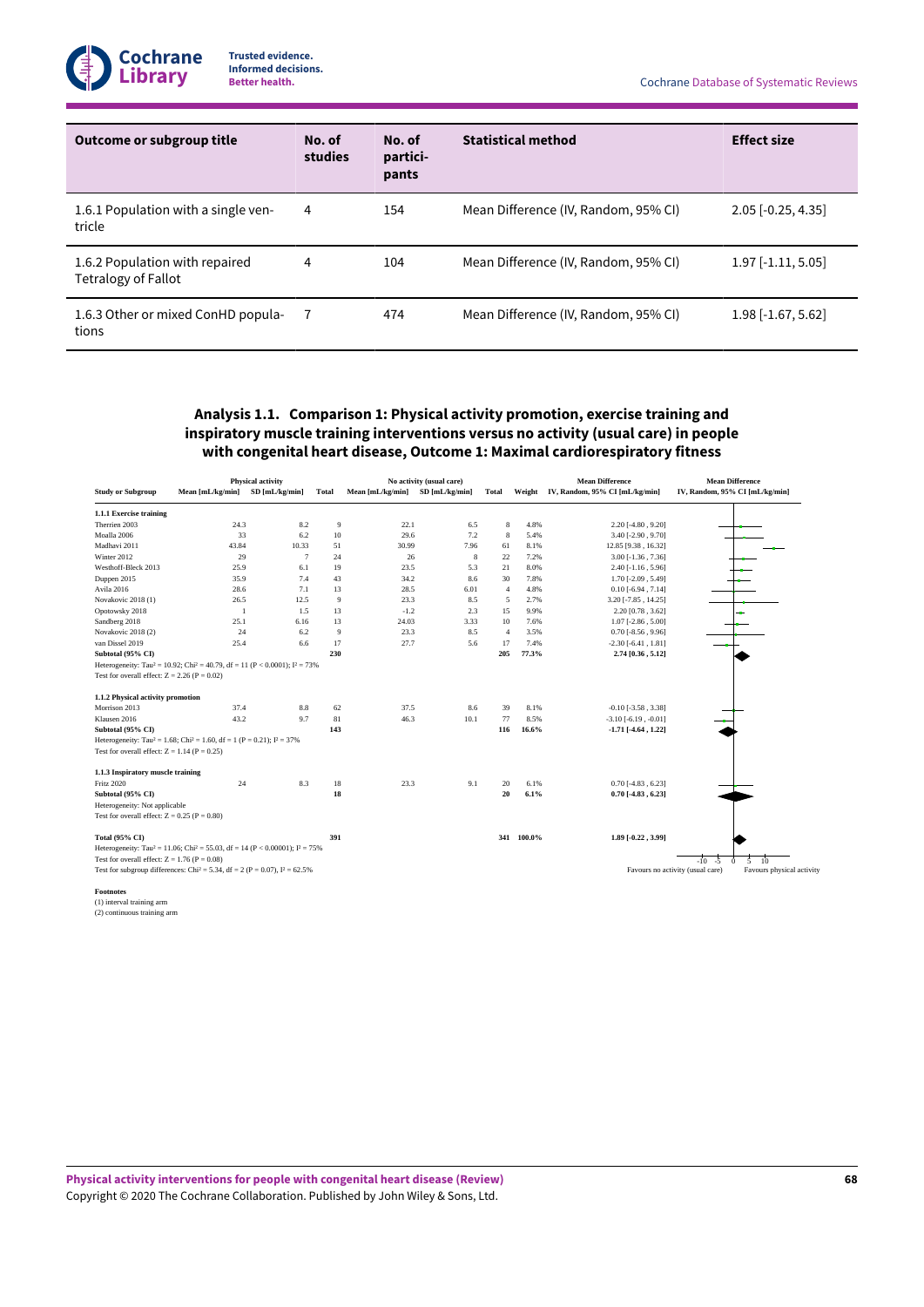### **Analysis 1.2. Comparison 1: Physical activity promotion, exercise training and inspiratory muscle training interventions versus no activity (usual care) in people with congenital heart disease, Outcome 2: Health-related quality of life**

<span id="page-70-0"></span>

(1) SF-36 (total score) (2) MLHFQ (3) EQ5D VAS

### **Analysis 1.3. Comparison 1: Physical activity promotion, exercise training and inspiratory muscle training interventions versus no activity (usual care) in people with congenital heart disease, Outcome 3: Physical activity (device-worn)**

<span id="page-70-1"></span>

|                                                                                                    |      | <b>Physical activity</b> |       |      | No activity (usual care) |       |        | <b>Std. Mean Difference</b>      | <b>Std. Mean Difference</b> |
|----------------------------------------------------------------------------------------------------|------|--------------------------|-------|------|--------------------------|-------|--------|----------------------------------|-----------------------------|
| <b>Study or Subgroup</b>                                                                           | Mean | SD                       | Total | Mean | <b>SD</b>                | Total | Weight | IV. Random. 95% CI               | IV, Random, 95% CI          |
| Duppen 2015 (1)                                                                                    | 12.7 | 8.1                      | 28    | 11.8 | 6.2                      | 18    | 23.7%  | $0.12$ [-0.47, 0.71]             |                             |
| Klausen 2016                                                                                       | 40.3 | 21.8                     | 81    | 41.3 | 22.9                     | 77    | 30.2%  | $-0.04$ [ $-0.36$ , 0.27]        |                             |
| Morrison 2013                                                                                      | 57.2 | 32.2                     | 62    | 29.2 | 27.3                     | 39    | 27.8%  | $0.91$ [0.49, 1.33]              | --                          |
| Opotowsky 2018                                                                                     | 103  | 56                       | 11    | 75   | 25                       | 12    | 18.3%  | $0.63$ [-0.21, 1.47]             |                             |
| <b>Total (95% CI)</b>                                                                              |      |                          | 182   |      |                          | 146   | 100.0% | $0.38$ [-0.15, 0.92]             |                             |
| Heterogeneity: Tau <sup>2</sup> = 0.22; Chi <sup>2</sup> = 13.81, df = 3 (P = 0.003); $I^2 = 78\%$ |      |                          |       |      |                          |       |        |                                  |                             |
| Test for overall effect: $Z = 1.42$ (P = 0.16)                                                     |      |                          |       |      |                          |       |        |                                  | $\cdot$<br>$-1$             |
| Test for subgroup differences: Not applicable                                                      |      |                          |       |      |                          |       |        | Favours no activity (usual care) | Favours physical activity   |

#### **Footnotes**

<span id="page-70-2"></span>(1) Measure of activity: time spent in moderate-to-very-vigorous activity as a percentage. All other studies report minutes of MVPA per day.

### **Analysis 1.4. Comparison 1: Physical activity promotion, exercise training and inspiratory muscle training interventions versus no activity (usual care) in people with congenital heart disease, Outcome 4:Submaximal cardiorespiratory fitness (gas exchange threshold)**

|                                                                                                 |                  | <b>Physical activity</b> |             |                  | No activity (usual care) |       |        | <b>Mean Difference</b>         | <b>Mean Difference</b>                                        |  |
|-------------------------------------------------------------------------------------------------|------------------|--------------------------|-------------|------------------|--------------------------|-------|--------|--------------------------------|---------------------------------------------------------------|--|
| <b>Study or Subgroup</b>                                                                        | Mean [mL/kg/min] | SD[ml/kg/min]            | Total       | Mean [mL/kg/min] | SD[ml/kg/min]            | Total | Weight | IV, Random, 95% CI [mL/kg/min] | IV, Random, 95% CI [mL/kg/min]                                |  |
| Moalla 2006                                                                                     | 23.6             | 3.3                      | 10          | 18.1             | 4.1                      | 8     | 20.0%  | 5.50 [2.00, 9.00]              |                                                               |  |
| Westhoff-Bleck 2013                                                                             | 16.2             | 5.3                      | 19          | 15.5             | 3.7                      | 21    | 25.1%  | $0.70$ [-2.16, 3.56]           |                                                               |  |
| Duppen 2015                                                                                     | 20.9             | 5.9                      | 46          | 20.6             | 6.2                      | 31    | 26.0%  | $0.30$ [-2.47, 3.07]           |                                                               |  |
| Avila 2016                                                                                      | 21               | 6.7                      | 13          | 21.8             | 6.7                      |       | 6.2%   | $-0.80$ [ $-8.31$ , 6.71]      |                                                               |  |
| Novakovic 2018 (1)                                                                              | 20.1             | 5.4                      | $\mathbf Q$ | 18.1             | 4.2                      | 4     | 10.8%  | $2.00$ [-3.42, 7.42]           |                                                               |  |
| Novakovic 2018 (2)                                                                              | 22.6             | 5.4                      | $\mathbf Q$ | 18.1             | 4.2                      |       | 11.9%  | $4.50$ [-0.60, 9.60]           |                                                               |  |
| <b>Total (95% CI)</b>                                                                           |                  |                          | 106         |                  |                          | 73    | 100.0% | 2.05 [0.05, 4.05]              |                                                               |  |
| Heterogeneity: Tau <sup>2</sup> = 2.01; Chi <sup>2</sup> = 7.52, df = 5 (P = 0.18); $I^2$ = 33% |                  |                          |             |                  |                          |       |        |                                |                                                               |  |
| Test for overall effect: $Z = 2.01$ ( $P = 0.04$ )                                              |                  |                          |             |                  |                          |       |        |                                | 10                                                            |  |
| Test for subgroup differences: Not applicable                                                   |                  |                          |             |                  |                          |       |        |                                | Favours no activity (usual care)<br>Favours physical activity |  |

#### **Footnotes**

(1) continuous training arm. (2) interval training arm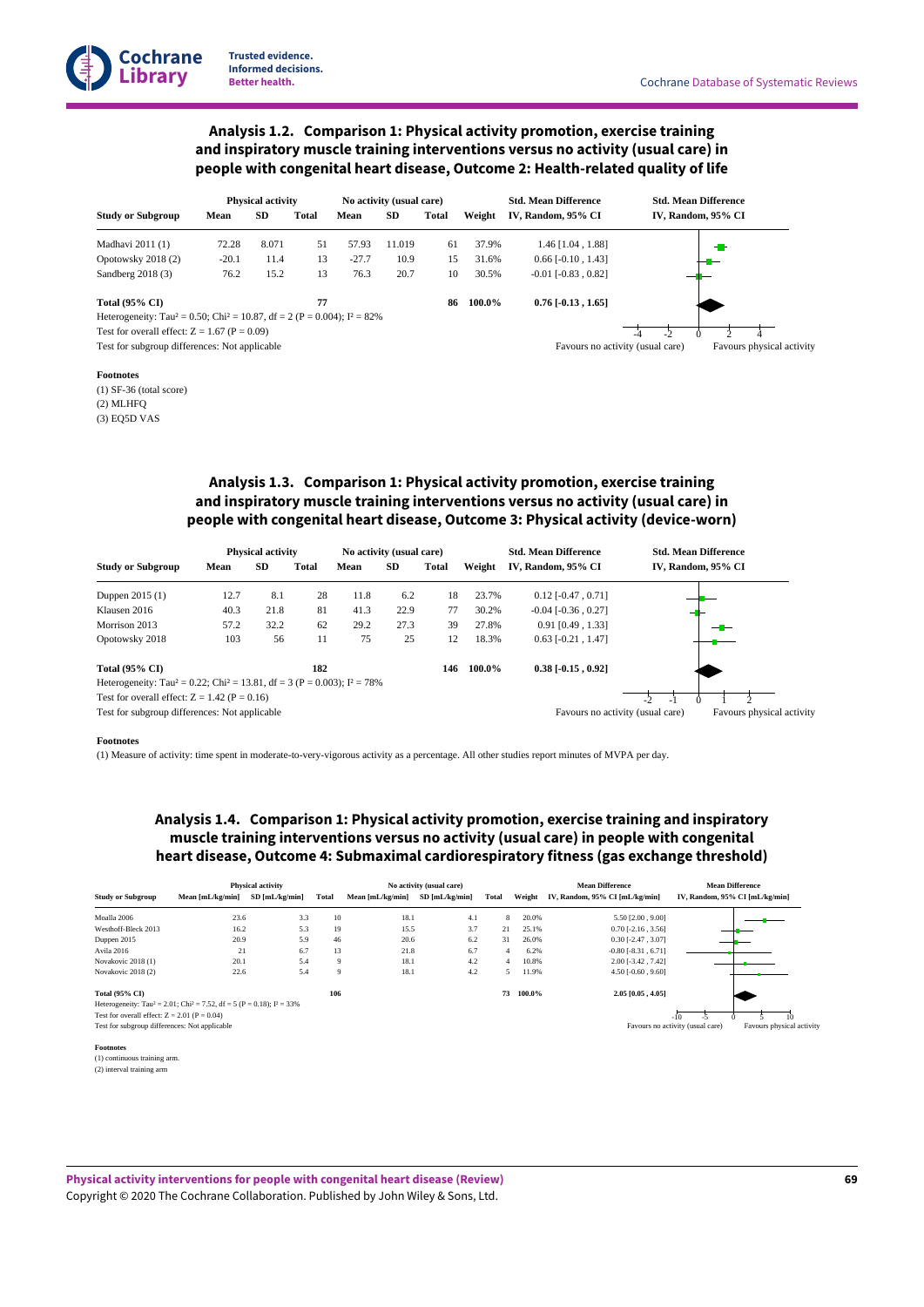

<span id="page-71-0"></span>**Analysis 1.5. Comparison 1: Physical activity promotion, exercise training and inspiratory muscle training** interventions versus no activity (usual care) in people with congenital heart disease, Outcome 5: Muscular strength

|                          | <b>Physical activity</b>          |      | No activity (usual care) |                                   |     |  | <b>Mean Difference</b> | <b>Mean Difference</b>               |                                  |                           |
|--------------------------|-----------------------------------|------|--------------------------|-----------------------------------|-----|--|------------------------|--------------------------------------|----------------------------------|---------------------------|
| <b>Study or Subgroup</b> | Mean $[MVC(N·m)]$ SD $[MVC(N·m)]$ |      | Total                    | Mean $[MVC(N·m)]$ SD $[MVC(N·m)]$ |     |  |                        | Total IV, Random, 95% CI [MVC (N·m)] | IV, Random, 95% CI [MVC (N·m)]   |                           |
| Moalla 2006              | 120.2                             | 19.4 | 10                       | 103.07                            | 9.4 |  | 8                      | 17.13 [3.45, 30.81]                  |                                  |                           |
|                          |                                   |      |                          |                                   |     |  |                        |                                      | $-20 - 10$                       | $10 \quad 20$             |
|                          |                                   |      |                          |                                   |     |  |                        |                                      | Favours no activity (usual care) | Favours physical activity |

### **Analysis 1.6. Comparison 1: Physical activity promotion, exercise training and inspiratory muscle training interventions versus no activity (usual care) in people with congenital heart disease, Outcome 6: Maximal cardiorespiratory fitness (type of ConHD subgroup analysis)**

<span id="page-71-1"></span>

|                                                    | <b>Physical activity</b>                                                                               |                |              |                  | No activity (usual care) |                |            | <b>Mean Difference</b>         | <b>Mean Difference</b>              |  |
|----------------------------------------------------|--------------------------------------------------------------------------------------------------------|----------------|--------------|------------------|--------------------------|----------------|------------|--------------------------------|-------------------------------------|--|
| <b>Study or Subgroup</b>                           | Mean [mL/kg/min]                                                                                       | SD [mL/kg/min] | <b>Total</b> | Mean [mL/kg/min] | SD [mL/kg/min]           | <b>Total</b>   | Weight     | IV, Random, 95% CI [mL/kg/min] | IV, Random, 95% CI [mL/kg/min]      |  |
| 1.6.1 Population with a single ventricle           |                                                                                                        |                |              |                  |                          |                |            |                                |                                     |  |
| Winter 2012                                        | 29                                                                                                     | $\overline{7}$ | 24           | 26               | 8                        | 22             | 6.9%       | $3.00$ [-1.36, 7.36]           |                                     |  |
| Westhoff-Bleck 2013                                | 25.9                                                                                                   | 6.1            | 19           | 23.5             | 5.3                      | 21             | 7.7%       | $2.40$ [-1.16, 5.96]           |                                     |  |
| Duppen 2015                                        | 33.2                                                                                                   | 6.5            | 19           | 32.5             | 9.6                      | 11             | 5.1%       | $0.70$ [-5.68, 7.08]           |                                     |  |
| <b>Fritz 2020</b>                                  | 24                                                                                                     | 8.3            | 18           | 23.3             | 9.1                      | 20             | 5.8%       | $0.70$ [-4.83, 6.23]           |                                     |  |
| Subtotal (95% CI)                                  |                                                                                                        |                | 80           |                  |                          | 74             | 25.5%      | $2.05[-0.25, 4.35]$            |                                     |  |
|                                                    | Heterogeneity: Tau <sup>2</sup> = 0.00; Chi <sup>2</sup> = 0.62, df = 3 (P = 0.89); $I^2 = 0\%$        |                |              |                  |                          |                |            |                                |                                     |  |
| Test for overall effect: $Z = 1.75$ ( $P = 0.08$ ) |                                                                                                        |                |              |                  |                          |                |            |                                |                                     |  |
|                                                    | 1.6.2 Population with repaired Tetralogy of Fallot                                                     |                |              |                  |                          |                |            |                                |                                     |  |
| Therrien 2003                                      | 24.3                                                                                                   | 8.2            | 9            | 22.1             | 6.5                      | 8              | 4.6%       | $2.20$ [-4.80, 9.20]           |                                     |  |
| Duppen 2015                                        | 38                                                                                                     | 7.6            | 24           | 35.2             | 8                        | 19             | 6.6%       | $2.80$ [-1.91, 7.51]           |                                     |  |
| Avila 2016                                         | 28.6                                                                                                   | 7.1            | 13           | 28.5             | 6.01                     | $\overline{4}$ | 4.6%       | $0.10$ [-6.94, 7.14]           |                                     |  |
| Novakovic 2018 (1)                                 | 26.5                                                                                                   | 12.5           | 9            | 23.3             | 8.5                      | 5              | 2.6%       | $3.20$ [-7.85, 14.25]          |                                     |  |
| Novakovic 2018 (2)                                 | 24                                                                                                     | 6.2            | 9            | 23.3             | 8.5                      | $\overline{4}$ | 3.3%       | $0.70$ [-8.56, 9.96]           |                                     |  |
| Subtotal (95% CI)                                  |                                                                                                        |                | 64           |                  |                          | 40             | 21.6%      | $1.97[-1.11, 5.05]$            |                                     |  |
|                                                    | Heterogeneity: Tau <sup>2</sup> = 0.00; Chi <sup>2</sup> = 0.51, df = 4 (P = 0.97); $I^2 = 0$ %        |                |              |                  |                          |                |            |                                |                                     |  |
| Test for overall effect: $Z = 1.25$ (P = 0.21)     |                                                                                                        |                |              |                  |                          |                |            |                                |                                     |  |
| 1.6.3 Other or mixed ConHD populations             |                                                                                                        |                |              |                  |                          |                |            |                                |                                     |  |
| Moalla 2006                                        | 33                                                                                                     | 6.2            | 10           | 29.6             | 7.2                      | 8              | 5.1%       | 3.40 [-2.90, 9.70]             |                                     |  |
| Madhavi 2011                                       | 43.84                                                                                                  | 10.33          | 51           | 30.99            | 7.96                     | 61             | 7.8%       | 12.85 [9.38, 16.32]            |                                     |  |
| Morrison 2013                                      | 37.4                                                                                                   | 8.8            | 62           | 37.5             | 8.6                      | 39             | 7.8%       | $-0.10$ [ $-3.58$ , $3.38$ ]   |                                     |  |
| Klausen 2016                                       | 43.2                                                                                                   | 9.7            | 81           | 46.3             | 10.1                     | 77             | 8.2%       | $-3.10[-6.19, -0.01]$          |                                     |  |
| Opotowsky 2018                                     | $\mathbf{1}$                                                                                           | 1.5            | 13           | $-1.2$           | 2.3                      | 15             | 9.6%       | 2.20 [0.78, 3.62]              |                                     |  |
| Sandberg 2018                                      | 25.1                                                                                                   | 6.16           | 13           | 24.03            | 3.33                     | 10             | 7.3%       | $1.07$ [-2.86, 5.00]           |                                     |  |
| van Dissel 2019                                    | 25.4                                                                                                   | 6.6            | 17           | 27.7             | 5.6                      | 17             | 7.1%       | $-2.30[-6.41, 1.81]$           |                                     |  |
| Subtotal (95% CI)                                  |                                                                                                        |                | 247          |                  |                          | 227            | 52.9%      | $1.98$ [-1.67, 5.62]           |                                     |  |
|                                                    | Heterogeneity: Tau <sup>2</sup> = 20.53; Chi <sup>2</sup> = 54.14, df = 6 (P < 0.00001); $I^2$ = 89%   |                |              |                  |                          |                |            |                                |                                     |  |
| Test for overall effect: $Z = 1.06$ ( $P = 0.29$ ) |                                                                                                        |                |              |                  |                          |                |            |                                |                                     |  |
| <b>Total (95% CI)</b>                              |                                                                                                        |                | 391          |                  |                          |                | 341 100.0% | $1.90[-0.14, 3.95]$            |                                     |  |
|                                                    | Heterogeneity: Tau <sup>2</sup> = 10.84; Chi <sup>2</sup> = 55.27, df = 15 (P < 0.00001); $I^2 = 73\%$ |                |              |                  |                          |                |            |                                |                                     |  |
| Test for overall effect: $Z = 1.82$ ( $P = 0.07$ ) |                                                                                                        |                |              |                  |                          |                |            |                                | $-10$                               |  |
|                                                    |                                                                                                        |                |              |                  |                          |                |            |                                | $-5$<br>$\dot{5}$<br>10<br>$\Omega$ |  |

**Footnotes**

(1) interval training arm

(2) continuous training arm

#### **A D D I T I O N A L T A B L E S**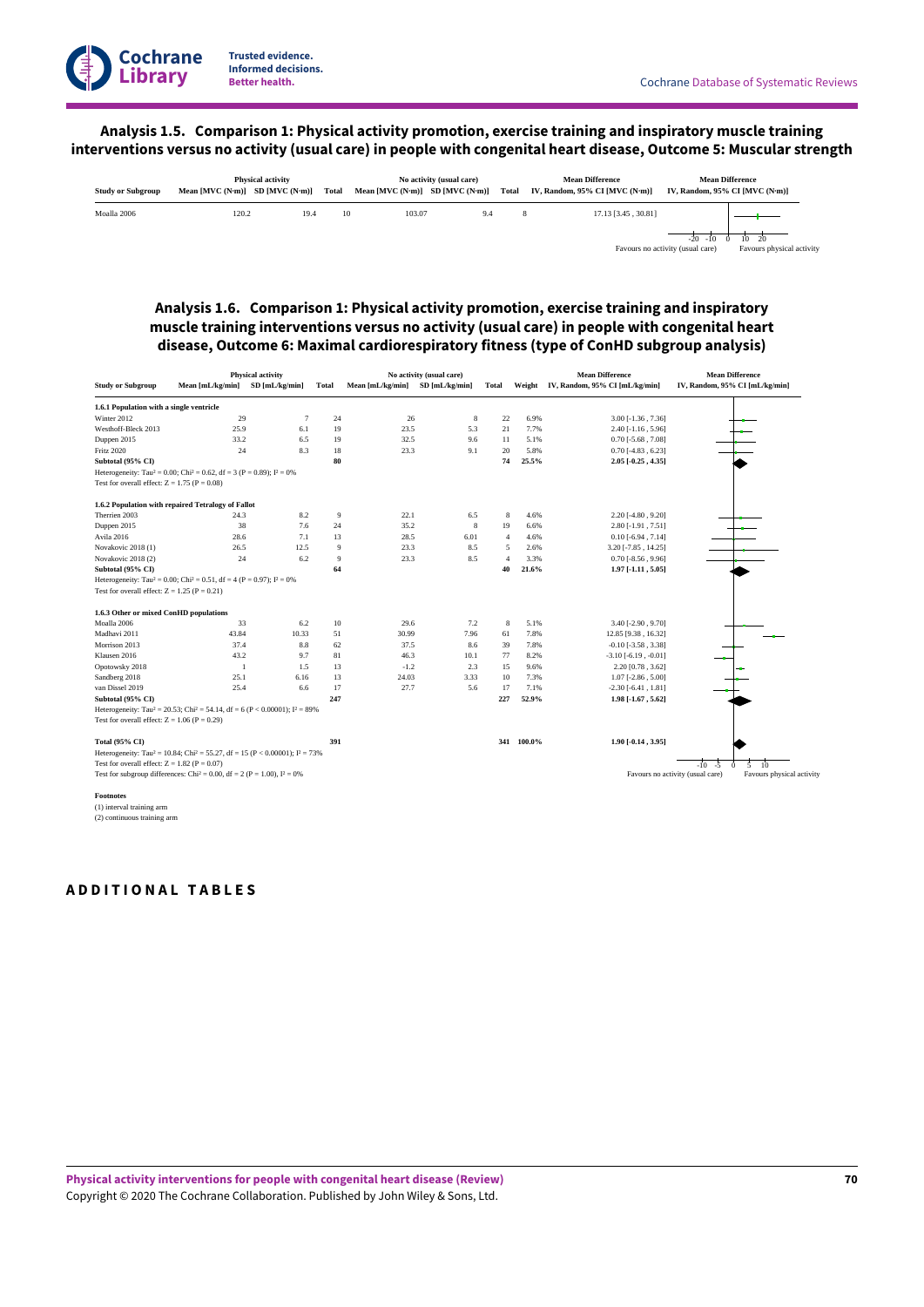| Author      | Sample size | Type of inter-<br>vention | Question-<br>naire          | <b>Domain</b>                                        | Intervention vs. control at follow<br>up               | <b>Direction of effect</b> | <b>Overall risk</b><br>of bias |  |
|-------------|-------------|---------------------------|-----------------------------|------------------------------------------------------|--------------------------------------------------------|----------------------------|--------------------------------|--|
|             |             |                           |                             |                                                      | Mean (Standard deviation) & be-<br>tween group P value |                            |                                |  |
| Duppen 2015 | 73          | Exercise train-<br>ing    | SF-36 (8 do-<br>$mains$ ) + | Physical function-<br>ing                            | 94.6 (10.9) 95.0 (8.5) $P = 0.71$                      | Exercise = control         | High                           |  |
|             |             |                           | SF-36 (8 do-<br>$mains$ ) + | Bodily pain                                          | $96.6$ (8.1) 93.2 (17.3) P = 0.96                      | Exercise = control         | High                           |  |
|             |             |                           | SF-36 (8 do-<br>$mains$ ) + | General health                                       | 68.3 (27.9) 67.5 (19.1) $P = 0.94$                     | Exercise = control         | High                           |  |
|             |             |                           | SF-36 (8 do-<br>$mains$ ) + | Vitality                                             | $71.7$ (18.0) 70 (17.0) P = 0.56                       | Exercise = control         | High                           |  |
|             |             |                           | SF-36 (8 do-<br>$mains$ ) + | Role limitations<br>due to physical lim-<br>itations | 100 (0.0) 91.7 (21.2) $P = 0.16$                       | Exercise = control         | High                           |  |
|             |             |                           | SF-36 (8 do-<br>$mains$ ) + | Social functioning                                   | $95.8(10.0)100.0(0.0)P = 0.09$                         | Exercise = control         | High                           |  |
|             |             |                           | SF-36 (8 do-<br>$mains$ ) + | Role limitations<br>due to emotional<br>problems     | 100 (0.0) 100 (0.0) $P = 0.72$                         | Exercise = control         | High                           |  |
|             |             |                           | SF-36 (8 do-<br>$mains$ ) + | Mental health                                        | 85.0 (16.8) 81.3 (10.2) P = 0.65                       | Exercise = control         | High                           |  |
|             |             |                           | TACQOL+                     | Symptoms                                             | $95.6$ (7.90) 97.8 (3.7) P = 0.16                      | Exercise = control         | High                           |  |
|             |             |                           | TACQOL+                     | Impact of cardiac<br>surveillance                    | 85 (6.30) 85.7 (4.80) P = 0.07                         | Exercise = control         | High                           |  |
|             |             |                           | TACQOL+                     | Worries                                              | $95.7$ (8.70) 88.6 (270) P = 0.67                      | Exercise = control         | High                           |  |
|             |             |                           | TACQOL-CF<br>$\ddot{}$      | Pain and physical<br>symptoms                        | 26.3 (6.2) 24 (7.15) $P = 0.21$                        | Exercise = control         | High                           |  |

**(Review)**

ltd.<br>E

**Cochrane Library**<br> **Library** 

**Trusted Better**

**Informed**

**decisions. health.**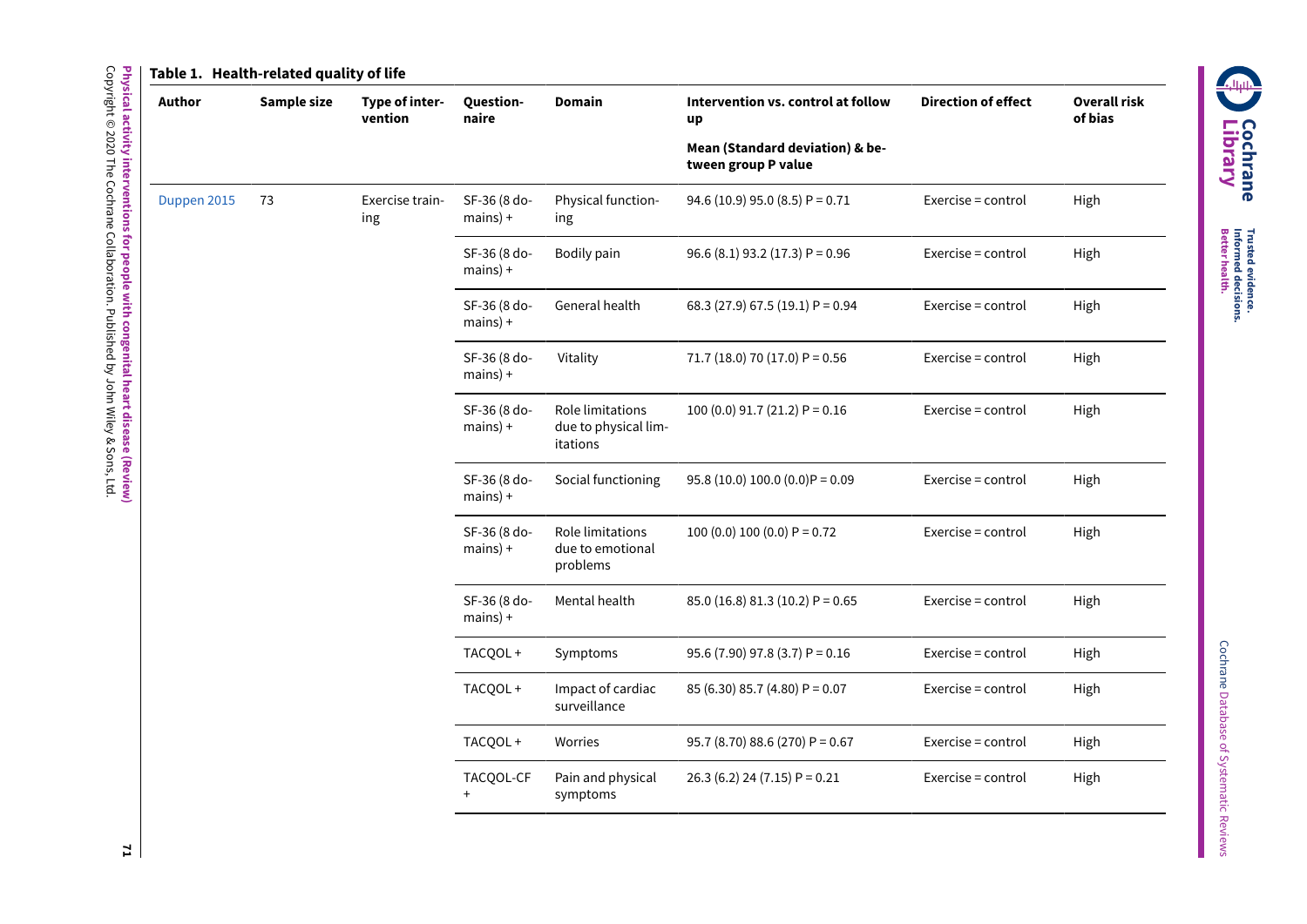Table 1.  $\,$  Health-related quality of life (Continued)

|                   |     |                                          | TACQOL-CF                                 | Motor functioning                 | 30.1 (1.9) 29.5 (4.37) $P = 0.51$  | Exercise = control | High |
|-------------------|-----|------------------------------------------|-------------------------------------------|-----------------------------------|------------------------------------|--------------------|------|
|                   |     |                                          | TACQOL-CF<br>$+$                          | Cognitive function-<br>ing        | 28.6 (6.2) 29.7 (6.9) $P = 0.05$   | Exercise = control | High |
|                   |     |                                          | TACQOL-CF<br>$+$                          | Social functioning                | $31.5(1.2)32(0)P=0.45$             | Exercise = control | High |
|                   |     |                                          | TACQOL-CF<br>$+$                          | Positive emotional<br>functional  | 14.2 (3.5) 14.43 (2.9) $P = 0.39$  | Exercise = control | High |
|                   |     |                                          | TACQOL-CF<br>$\overline{+}$               | Negative emotional<br>functioning | 12.7 (2.12) 14.2 (2.2) $P = 0.34$  | Exercise = control | High |
| Madhavi 2011      | 112 | Exercise train-<br>ing                   | $SF-36 +$                                 | SF36 total score                  | 23.3 (13.2) 11.3 (14.3) P < 0.001  | Exercise > control | High |
| Klausen 2016      | 158 | Physical activ-<br>ity promotion         | Danish Pae-<br>diatric QoL<br>Inventory + | Generic                           | <b>NR</b>                          | Exercise = control | High |
|                   |     |                                          | Danish Pae-<br>diatric QoL<br>Inventory + | Disease specific                  | <b>NR</b>                          | Exercise = control | High |
| Opotowsky<br>2018 | 28  | Exercise train-<br>ing                   | MLHFQ -                                   | <b>MLHFQ</b>                      | $20.1$ (11.4) 27.7 (10.9) P = 0.13 | Exercise = control | High |
| Sandberg<br>2018  | 23  | Exercise train-<br>ing                   | EQ5D VAS+                                 | EQ5D VAS                          | 76.2 (15.2) 76.3 (20.7) $P = 0.31$ | Exercise = control | High |
| Novakovic<br>2018 | 14  | Exercise train-<br>ing (Interval)        | $SF36 +$                                  | Physical compo-<br>nent           | 86.7 (40.2) 101.0 (16.6) P > 0.05  | Exercise = control | High |
|                   |     |                                          | SF36+                                     | Mental component                  | 80.0 (21.0) 87.3 (21.9) P > 0.05   | Exercise = control | High |
| Novakovic<br>2018 | 13  | Exercise train-<br>ing (Continu-<br>ous) | $SF36 +$                                  | Physical compo-<br>nent           | 103 (5.2) 101.0 (16.6) P > 0.05    | Exercise = control | High |
|                   |     |                                          | SF36+                                     | Mental component                  | 89.3 (18.4) 87.3 (21.9) P > 0.05   | Exercise = control | High |
|                   |     |                                          |                                           |                                   |                                    |                    |      |

**Physical activity interventions for people with congenital heart disease (Review)** Copyright © 2020 The Cochrane Collaboration. Published হ John Wiley & Sons, ltd.<br>E

**72**

Cochrane Database q Systematic Reviews

**Library**<br> **Library** 

**Trusted Better evidence. Informed decisions. health.**

**Cochrane**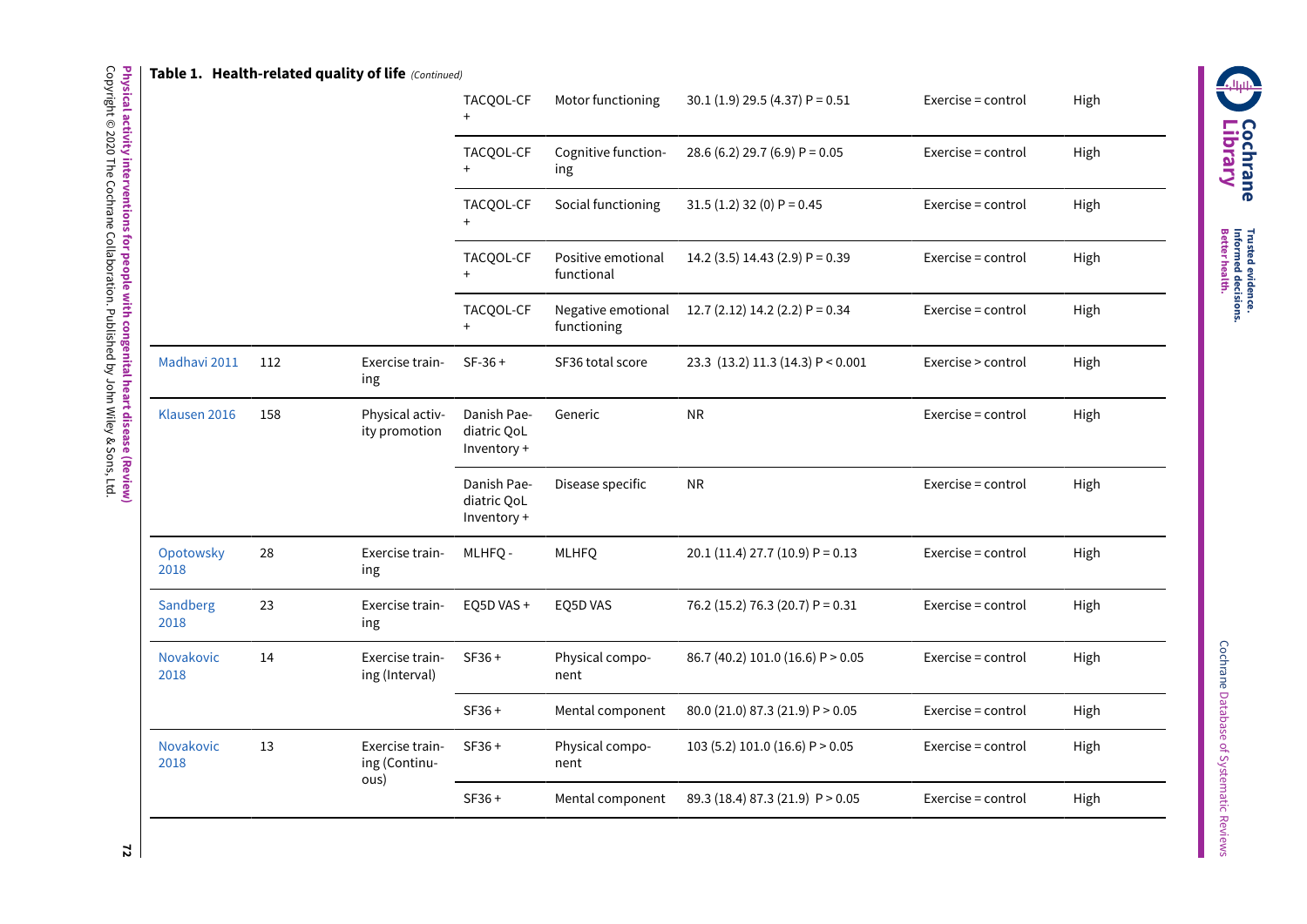| Table 1. Health-related quality of life (Continued) |    |                        |                                |                         |                                  |                    |      |
|-----------------------------------------------------|----|------------------------|--------------------------------|-------------------------|----------------------------------|--------------------|------|
| West-<br>hoff-Bleck<br>2013                         | 40 | Exercise train-<br>ing | $KCCQ +$                       | <b>KCCQ</b>             | <b>NR</b>                        | Exercise = control | High |
| Winter 2012                                         | 46 | Exercise train-<br>ing | $SF-36 +$                      | Mental component        | $P = 0.17$                       | Exercise = control | High |
|                                                     |    |                        | $SF-36 +$                      | Physical compo-<br>nent | $P = 0.20$                       | Exercise = control | High |
|                                                     |    |                        | Con-<br>HD-TAAQOL<br>$+$       | Symptoms                | 85 (10.79) 83 (10.47) P = 0.31   | Exercise = control | High |
|                                                     |    |                        | Con-<br>HD-TAAQOL<br>$+$       | Worries                 | 77 (15.4) 84.5 (9.21) $P = 0.30$ | Exercise = control | High |
|                                                     |    |                        | Con-<br>HD-TAAQOL<br>$\ddot{}$ | Impact                  | 84 (7.19) 85.25 (6.20) P = 0.91  | Exercise = control | High |

Each study's outcome of health related quality of life was individually assessed using risk of bias 2; all studies were judged as a high risk of bias under the domain 'Measurement of the outcome'. **'+'** = a higher score represents better health; **'-'** = a lower score represents better health; HRQoL, Health related quality of life; SF-36, 36-Item Short Form Health Survey; MLHFQ, Minnesota living with heart failure questionnaire; TACQOL, TNO/AZL child quality of life questionnaire; ConHD TAAQOL, The congenital heart disease - TNO/AZL adult quality of life questionnaire; EQ5D VAS, EuroQol Vertical Visual Analogue Scale; KCCQ, Kansas City Cardiomyopathy Questionnaire.

**Trusted Better**

**Informed**

**decisions. health.**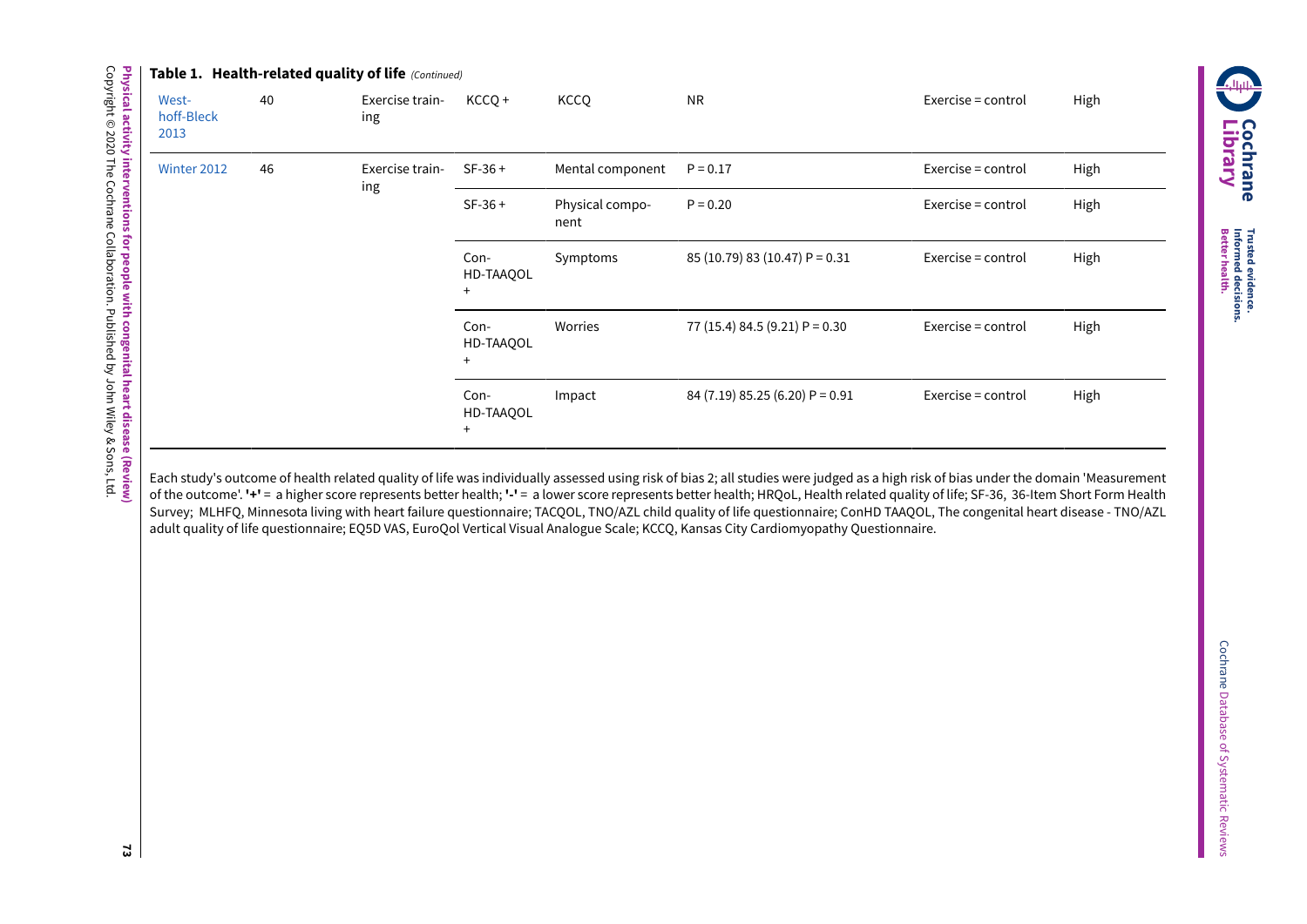# **Table 2. Individual ConHD lesions pooled into the meta-analyses**

| <b>Study</b>      | Age         | Type of ConHD and (sample size, %)                                                                          |                |
|-------------------|-------------|-------------------------------------------------------------------------------------------------------------|----------------|
| <b>Avila 2016</b> | $35 \pm 11$ | Repaired ToF (17, 100%)                                                                                     | Severe         |
| Duppen 2015       | $15 \pm 3$  | Fontan circulation (43, 48%)                                                                                | Severe         |
|                   |             | [Intra-atrial lateral tunnel 47%; extracardiac conduit 44%; other 9%]                                       |                |
|                   |             | Repaired ToF (47, 52%)                                                                                      |                |
| <b>Fritz 2020</b> | $30 \pm 9$  | Fontan circulations (42, 100%)                                                                              | Severe         |
|                   |             | [Atrioventricular Anastomosis 19%; Atriopulmonary Anastomosis 21%; To-<br>tal Cavopulmonary Connection 60%] |                |
| Klausen 2016      | $15 + 1$    | Coarctation of the aorta (52, 33%)                                                                          | Severe         |
|                   |             | TGA (35, 22%)                                                                                               |                |
|                   |             | Steno-Fallot tetralogy (21, 13%)                                                                            |                |
|                   |             | Double outlet right ventricle (7, 4%)                                                                       |                |
|                   |             | Truncus arteriosus (4, 3%)                                                                                  |                |
|                   |             | Atrioventricular septal defect (9, 6%)                                                                      |                |
|                   |             | TCPC (6, 4%)                                                                                                |                |
|                   |             | Other (24, 15%)                                                                                             |                |
| Madhavi 2011      | $29 \pm 11$ | Acyanotic Congenital Heart Disease (112, 100%)                                                              | Mild           |
| Moalla 2006       | $13 \pm 1$  | Fontan (4, 22%)                                                                                             | Mild to Severe |
|                   |             | TGA (Senning/Mustard procedure) (5, 28%)                                                                    |                |
|                   |             | Repaired ToF (5, 28%)                                                                                       |                |
|                   |             | Repaired ASD (4, 22%)                                                                                       |                |
| Morrison 2013     | $15 \pm 2$  | Minor CHD (no surgical intervention) (39, 27%)                                                              | Mild to Severe |
|                   |             | Acyanotic corrected ConHD (61, 43%)                                                                         |                |
|                   |             | Cyanotic corrected (30, 21%)                                                                                |                |
|                   |             | Cyanotic palliated (13, 9%)                                                                                 |                |
| Novakovic 2018    | $38 \pm 8$  | Repaired ToF (30, 100%)                                                                                     | Severe         |
| Opotowsky         | $41 + 12$   | ToF with pulmonary stenosis or atresia or, DORV (13, 46%)                                                   | Severe         |
| 2018              |             | TGA with a systemic RV, (9, 32%)                                                                            |                |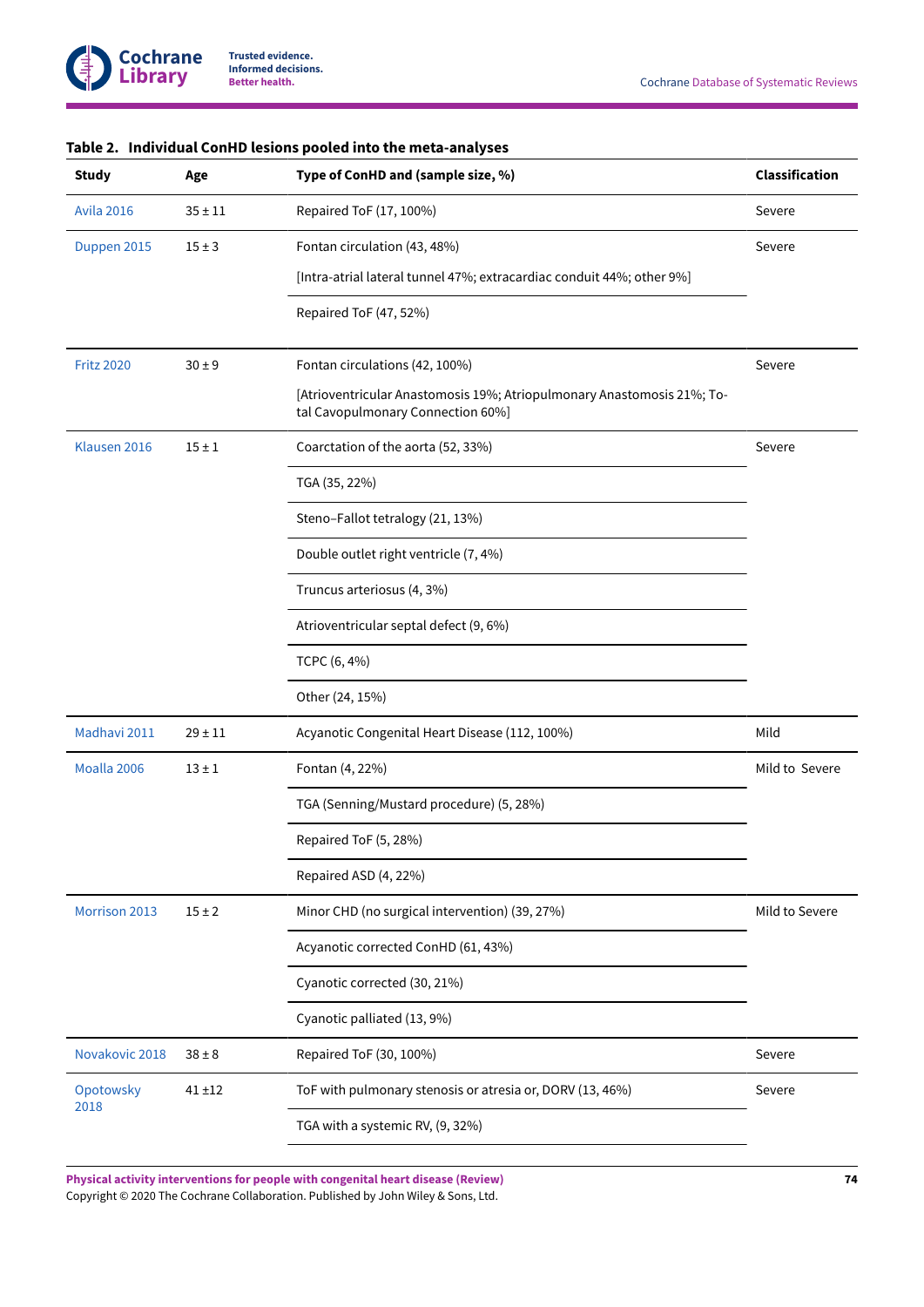# **Table 2. Individual ConHD lesions pooled into the meta-analyses**  *(Continued)*

|                               |             | Fontan (2, 7%)                                                                           |        |
|-------------------------------|-------------|------------------------------------------------------------------------------------------|--------|
|                               |             | Pulmonary atresia with intact ventricular septum with biventricular repair<br>$(2, 7\%)$ |        |
|                               |             | Truncus arteriosus (1, 4%)                                                               |        |
|                               |             | Ebstein anomaly (1, 4%)                                                                  |        |
| Sandberg 2018                 | $30 \pm 11$ | ToF (5, 22%)                                                                             | Severe |
|                               |             | ccTGA & d-TGA (8, 35%)                                                                   |        |
|                               |             | TCPC (5, 22%)                                                                            |        |
|                               |             | PA (2, 9%)                                                                               |        |
|                               |             | Complete AV-septal defect (1, 4%)                                                        |        |
|                               |             | Ebstein anomaly (1, 4%)                                                                  |        |
|                               |             | Miscellaneous (1, 4%)                                                                    |        |
| Therrien 2003                 | $35 \pm 9$  | Repaired ToF (18, 100%)                                                                  | Severe |
| <b>Westhoff-Bleck</b><br>2013 | $29 \pm 3$  | Systemic right ventricle - TGA [Mustard] (48, 100%)                                      | Severe |
| Winter 2012                   | $32 + 11$   | Systemic right ventricle - TGA and ccTGA (46, 100%)                                      | Severe |
| van Dissel 2019               | $40 \pm 9$  | ToF (12, 30%)                                                                            | Severe |
|                               |             | TGA (13, 33%)                                                                            |        |
|                               |             | Fontan circulation (9, 22%)                                                              |        |
|                               |             | Pulmonary atresia (3, 7.5%)                                                              |        |
|                               |             | Other (3, 7.5%)                                                                          |        |

ToF, tetralogy of Fallot; TGA, transposition of the great arteries; ccTGA, congenitally corrected transposition of the great arteries; d-TGA, dextro-transposition of the great arteries; ASD, atrial septal defect; TCPC, Total cavopulmonary connection; DORV, double-outlet right ventricle; RV, right ventricle.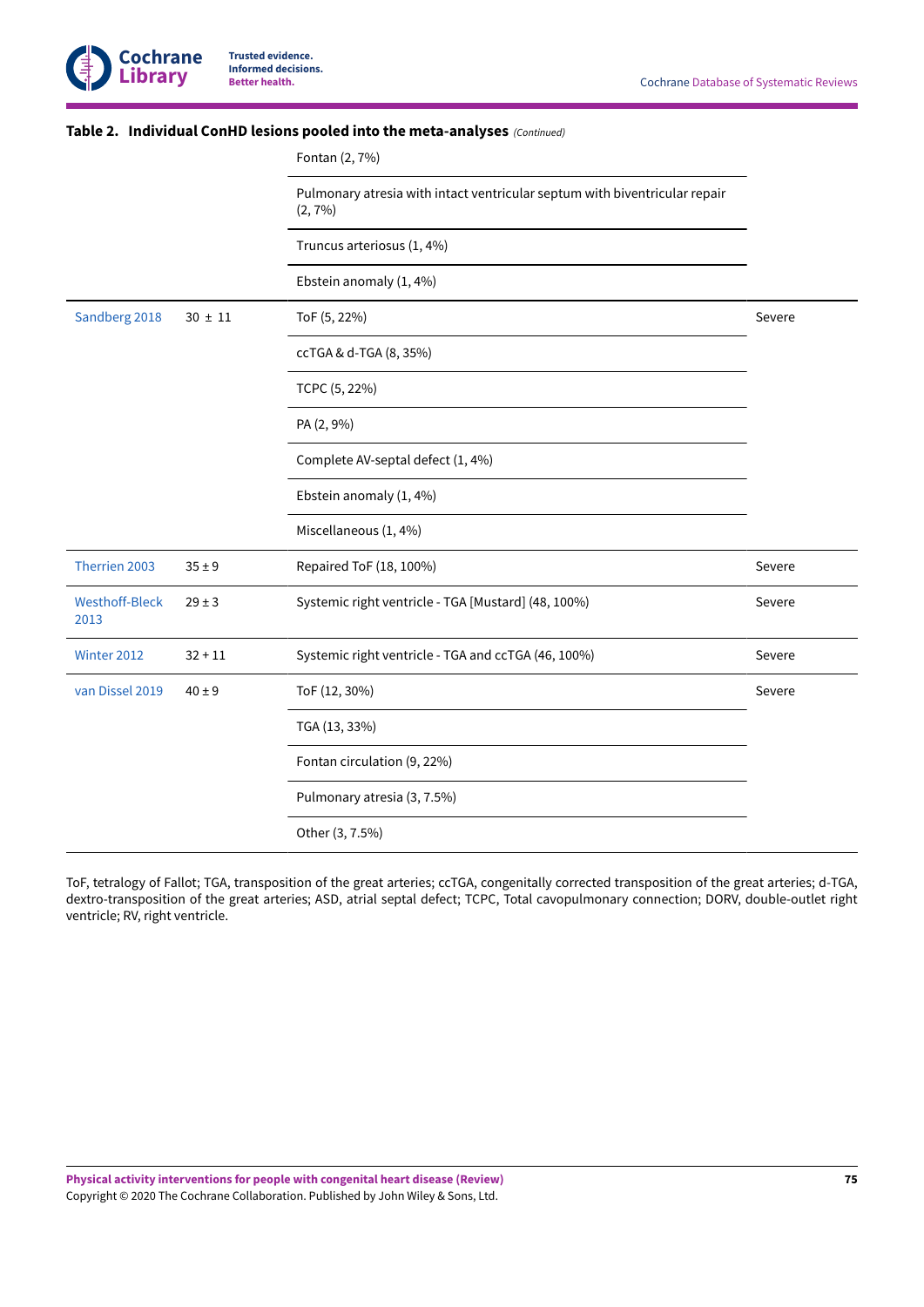| <b>Study</b>      | Age group &<br>severity                      | <b>Location &amp;</b><br>supervision                    | Frequencya<br>(sessions<br>per week) | Intensity                                                                               | Timeb (min-<br>utes) | <b>Type</b>                                                                                                    | <b>Duration<sup>c</sup></b><br>(Weeks) | <b>Dose</b><br>$(a * b * c)$ |
|-------------------|----------------------------------------------|---------------------------------------------------------|--------------------------------------|-----------------------------------------------------------------------------------------|----------------------|----------------------------------------------------------------------------------------------------------------|----------------------------------------|------------------------------|
| Avila 2016        | Adult & severe<br>(ToF)                      | Hospital & su-<br>pervised                              | $1$ to $2$                           | 70% to 80% of the maximum HR (in-<br>creased throughout intervention)                   | 60                   | Combina-<br>tion of resis-<br>tance and<br>aerobic dy-<br>namic (run-<br>ning, row-<br>ing etc.) ex-<br>ercise | 12                                     | 1080                         |
| Duppen<br>2015    | Paediatric & se-<br>vere (ToF and<br>Fontan) | Hospital & su-<br>pervised                              | $2$ to $3$                           | Resting heart rate plus 60% to 70% of<br>the HR reserve                                 | 60                   | Aerobic dy-<br>namic                                                                                           | 12                                     | 1800                         |
| Madhavi<br>2011   | Adult & mild                                 | <b>NR</b>                                               | ${\sf NR}$                           | Individualised (NR)                                                                     | <b>NR</b>            | <b>NR</b>                                                                                                      | 12                                     | N/A                          |
| Moalla 2006       | Paediatric &<br>mild/severe                  | Home & se-<br>mi-supervised                             | 3                                    | HR at the gas exchange threshold                                                        | 60                   | Cycling                                                                                                        | 12                                     | 2160                         |
| Novakovic<br>2018 | Adult & severe<br>(ToF)                      | <b>NR</b>                                               | $2$ to $3$                           | 80% of HRpeak in high intensity exer-<br>cise                                           | 42                   | Cycling or<br>speed walk-<br>ing                                                                               | 12                                     | 1260                         |
|                   |                                              |                                                         |                                      | 70% of HRpeak in continuous intensity<br>exercise                                       |                      |                                                                                                                |                                        |                              |
| Opotowsky<br>2018 | Adult & severe                               | Hospital & su-<br>pervised                              | $\overline{2}$                       | HR at Gas Exchange Threshold                                                            | 60                   | Combina-<br>tion of resis-<br>tance and<br>aerobic dy-<br>namic                                                | 12                                     | 1440                         |
| Sandberg<br>2018  | Adult & severe                               | Home & se-<br>mi-supervised                             | 3                                    | HR was calculated according to the Kar-<br>vonen method and to achieve BORG 15<br>to 16 | 31                   | Cycling                                                                                                        | 12                                     | 1116                         |
| Therrien<br>2003  | Adult & severe<br>(ToF)                      | Hospital and<br>home (1:2 ra-<br>tio) & super-<br>vised | $\mathbf{3}$                         | 60% to 85% of pre training peak VO <sub>2</sub>                                         | 50                   | Cycling and<br>walking                                                                                         | 12                                     | 1800                         |

Cochrane Database q Systematic Reviews

**Cochrane Cochrane** 

**Trusted Better**

**Informed**

**decisions. health.**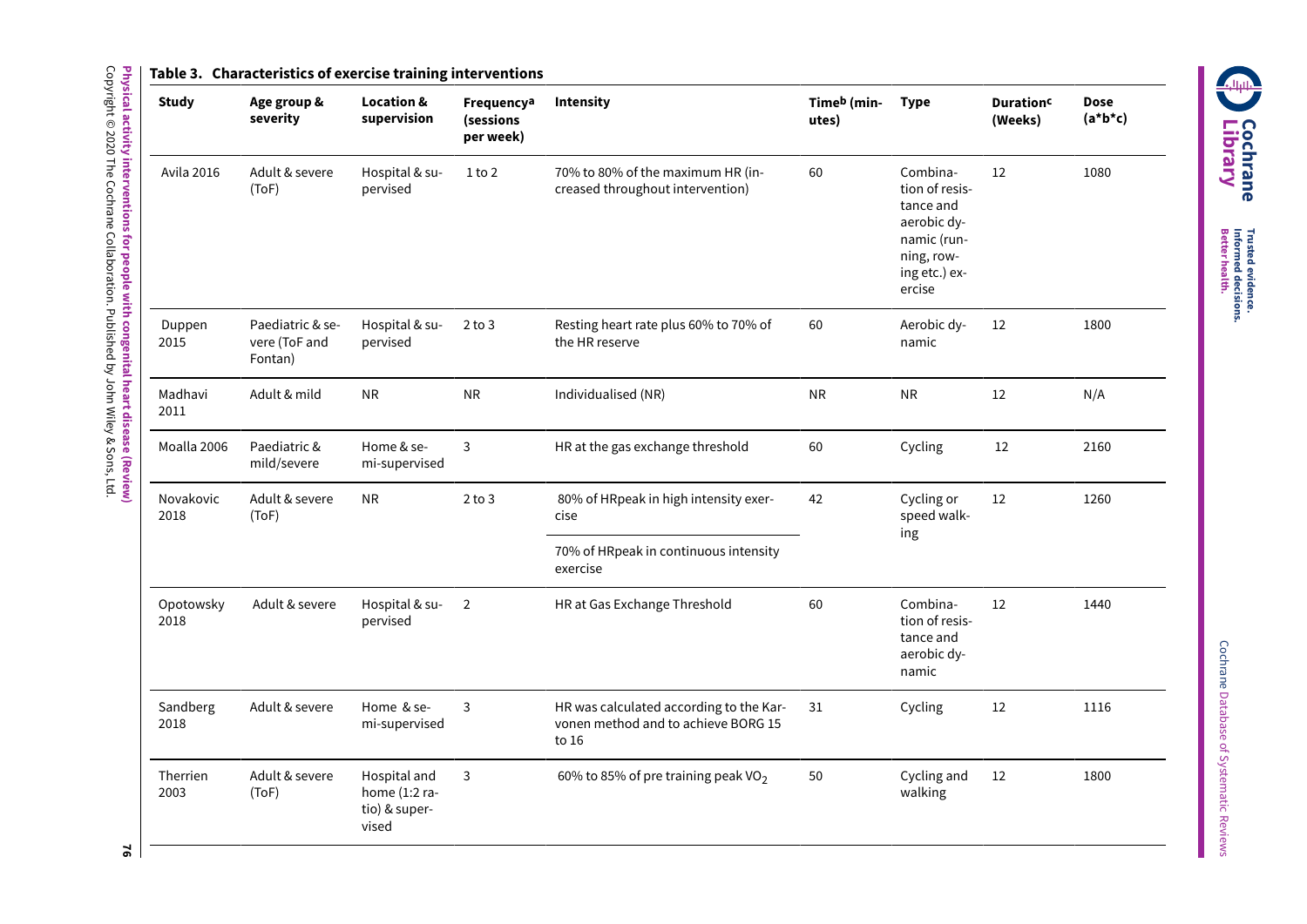# Table 3.  $\,$  Characteristics of exercise training interventions  $\,$  (Continued)

| West-              | Adult & severe<br>hoff-Bleck 2013 (Mustard proce-<br>dure) | Home & se-<br>mi-super-<br>vised | $3 - 5$ | HR corresponding to 50% of peak VO <sub>2</sub>                       | 10 to 30 | Cycling            | 24 | 2550 <sup>d</sup> |
|--------------------|------------------------------------------------------------|----------------------------------|---------|-----------------------------------------------------------------------|----------|--------------------|----|-------------------|
| Winter 2012        | Adult & severe                                             | Home & se-<br>mi-super-<br>vised | 3       | 75% to 90% of max heart rate (in-<br>creased throughout intervention) | 42       | Step aero-<br>bics | 10 | 1260              |
| van Dissel<br>2019 | Adult & Moder-<br>ate and Severe                           | Home & se-<br>mi-super-<br>vised | 3       | 80% of the maximum HR                                                 | 45       | Self-select-<br>ed | 26 | 3510              |

ToF, Tetralogy of Fallot; HR, Heart Rate; NR, Not Reported; <sup>d</sup> See dose calculations in [C](#page-30-0)haracteristics of included studies

**Cochrane Library**

 $\frac{d}{dx}$ 

**Trusted Better**

**Informed**

**decisions. health.**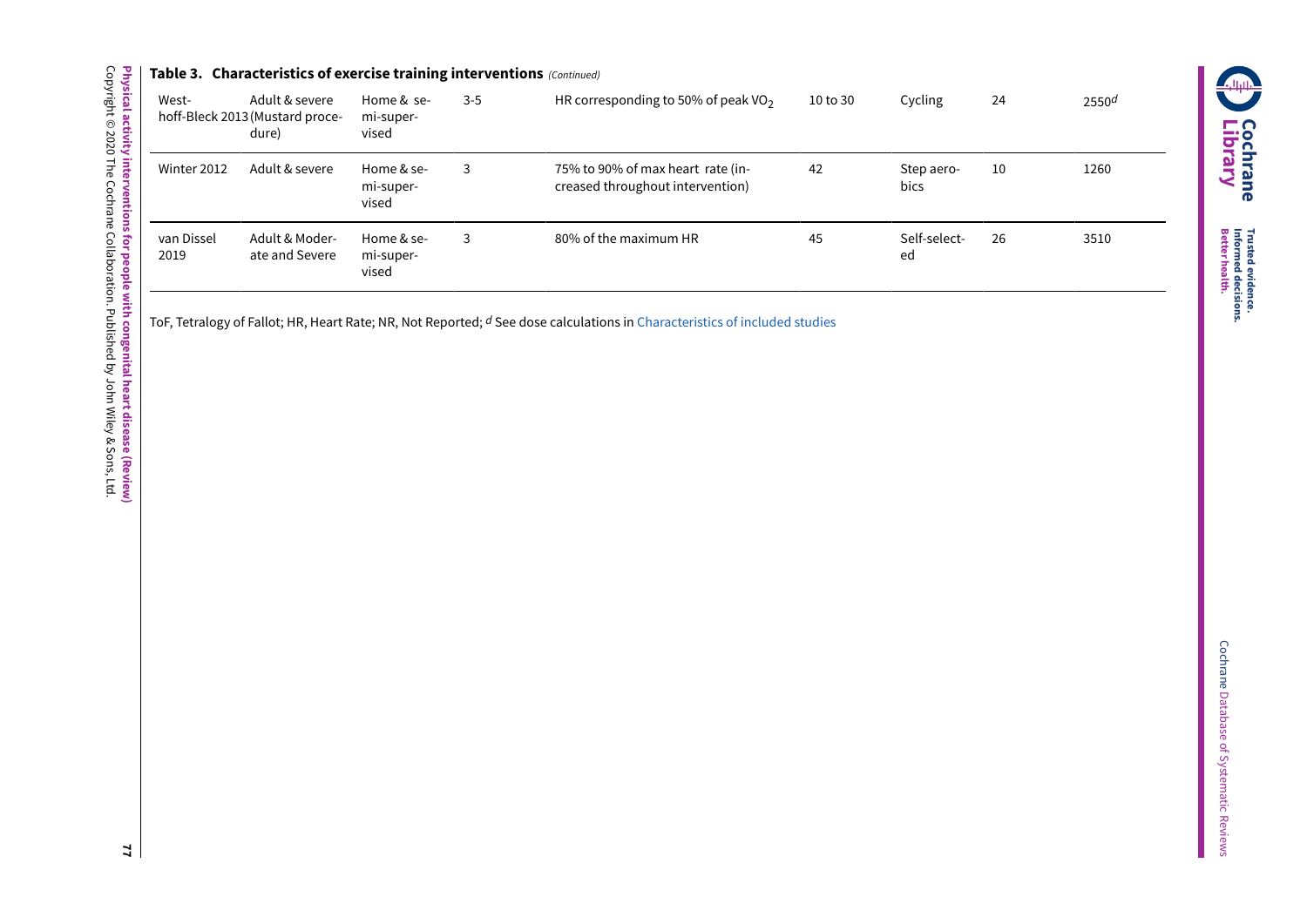

## **Table 4. Univariate meta-regression analysis**

| <b>Potential effect modifiers</b>                               | <b>Regression coefficient and</b><br>(Standard error) | P value |
|-----------------------------------------------------------------|-------------------------------------------------------|---------|
| Age (adult vs. paediatric)                                      | 2.5(2.2)                                              | 0.262   |
| Baseline CRF (peak $VO2$ mL.kg.min-1)                           | $-0.2(0.1)$                                           | 0.186   |
| Dose (intervention length*no. sessions per week*session length) | $-0.2(0.3)$                                           | 0.614   |
| Follow-up period/intervention length (weeks)                    | $-0.18(0.1)$                                          | 0.031   |
| Percentage of male                                              | $-0.5(0.3)$                                           | 0.083   |
| Risk of bias                                                    | 9.1(2.2)                                              | 0.01    |
| Sample size                                                     | $-0.001(0.02)$                                        | 0.963   |
| Setting (home or hospital based)                                | $-2.3(1.6)$                                           | 0.171   |
| Study location (Continent)                                      | $-3.5(1.8)$                                           | 0.070   |
| Type of intervention (exercise training, PA promotion, IMT)     | $-2.3(1.7)$                                           | 0.208   |

**Bold** = statistically significant; CRF, Cardiorespiratory fitness;

## **A P P E N D I C E S**

# **Appendix 1.Search strategy**

## **CENTRAL**

- #1 MeSH descriptor: [Exercise] explode all trees
- #2 MeSH descriptor: [Physical Fitness] this term only
- #3 MeSH descriptor: [Sports] explode all trees
- #4 MeSH descriptor: [Rehabilitation] this term only
- #5 MeSH descriptor: [Dance Therapy] this term only
- #6 MeSH descriptor: [Exercise Therapy] explode all trees
- #7 MeSH descriptor: [Recreation Therapy] this term only
- #8 MeSH descriptor: [Physical Exertion] this term only
- #9 MeSH descriptor: [Physical Education and Training] explode all trees
- #10 MeSH descriptor: [Dancing] this term only
- #11 exercis\*
- #12 aerobic\*
- #13 sport\*
- #14 walk\*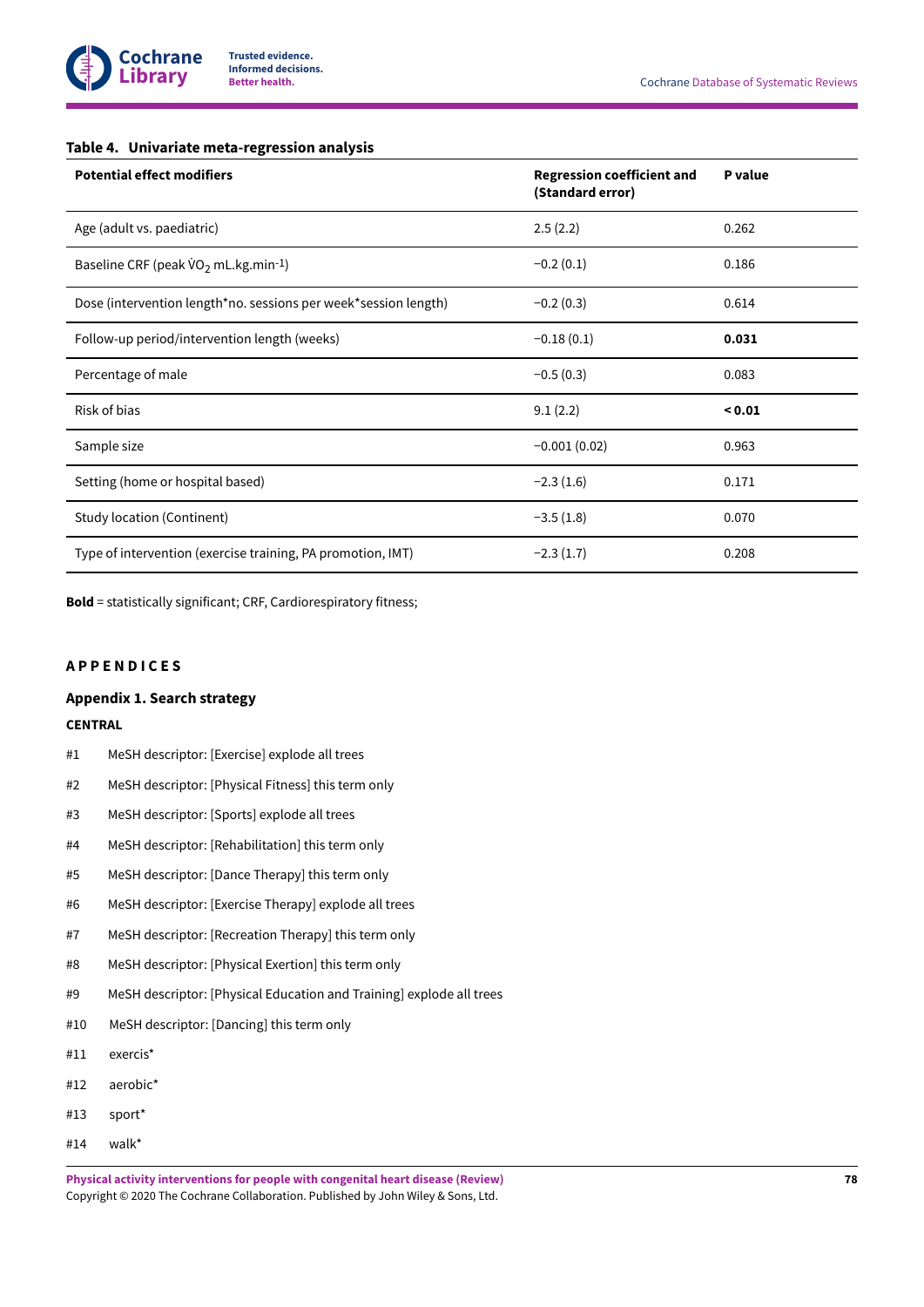

- #15 bicycle\*
- #16 ((lifestyle or life-style) NEAR/5 activ\*)
- #17 ((lifestyle or life-style) NEAR/5 physical\*).tw.
- #18 (physical\* NEAR/5 (fit\* or train\* or activ\* or endur\* or exert\* or perform\* or inact\*))
- #19 anaerobic
- #20 rehabilitat\*
- #21 heart rate recovery
- #22 danc\*
- #23 (run\* or jog\*)

#24 #1 or #2 or #3 or #4 or #5 or #6 or #7 or #8 or #9 or #10 or #11 or #12 or #13 or #14 or #15 or #16 or #17 or #18 or #19 or #20 or #21 or #22 or #23

- #25 MeSH descriptor: [Heart Defects, Congenital] explode all trees
- #26 MeSH descriptor: [Heart Diseases] explode all trees and with qualifier(s): [congenital CN]
- #27 (heart NEAR/2 (defect\* or abnormal\* or malform\*))
- #28 (congenital NEAR/2 (heart or cardiac or cardio\*))
- #29 #25 or #26 or #27 or #28
- #30 #24 and #29

## **MEDLINE Ovid**

- 1 exp Exercise/
- 2 Physical Fitness/
- 3 exp Sports/
- 4 Rehabilitation/
- 5 Dance Therapy/
- 6 exp Exercise Therapy/
- 7 Recreation Therapy/
- 8 Physical Exertion/
- 9 exp "Physical Education and Training"/
- 10 Dancing/
- 11 exercis\*.tw.
- 12 aerobic\$.tw.
- 13 sport\$.tw.
- 14 walk\$.tw.
- 15 bicycle\$.tw.
- 16 ((lifestyle or life-style) adj5 activ\$).tw.
- 17 ((lifestyle or life-style) adj5 physical\$).tw.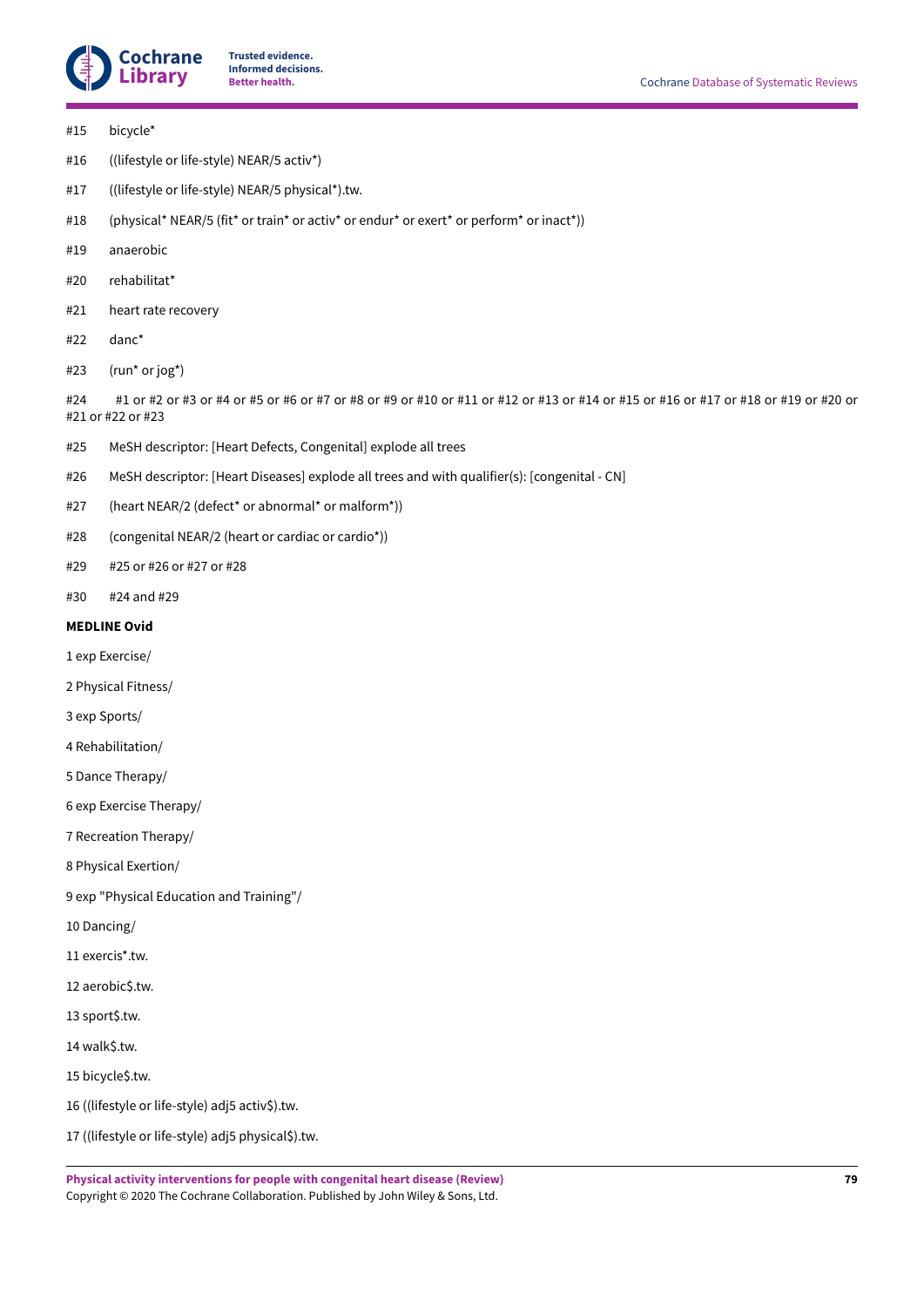

- 18 (physical\$ adj5 (fit\$ or train\$ or activ\$ or endur\$ or exert\$ or perform\* or inact\*)).tw.
- anaerobic.tw.
- rehabilitat\$.tw.
- heart rate recovery.tw.
- danc\*.tw.
- (run\* or jog\*).tw.
- or/1-23
- exp Heart Defects, Congenital/
- exp Heart Diseases/cn [Congenital]
- (heart adj2 (defect\* or abnormal\* or malform\*)).tw.
- (congenital adj2 (heart or cardiac or cardio\*)).tw.
- or/25-28
- 30 24 and 29
- randomized controlled trial.pt.
- controlled clinical trial.pt.
- randomized.ab.
- placebo.ab.
- drug therapy.fs.
- randomly.ab.
- trial.ab.
- groups.ab.
- 39 31 or 32 or 33 or 34 or 35 or 36 or 37 or 38
- exp animals/ not humans.sh.
- 39 not 40
- 42 30 and 41

## **Embase Ovid**

- exp exercise/
- 2 fitness/
- exp sport/
- rehabilitation/
- dance therapy/
- exp kinesiotherapy/
- recreational therapy/
- exp physical education/
- dancing/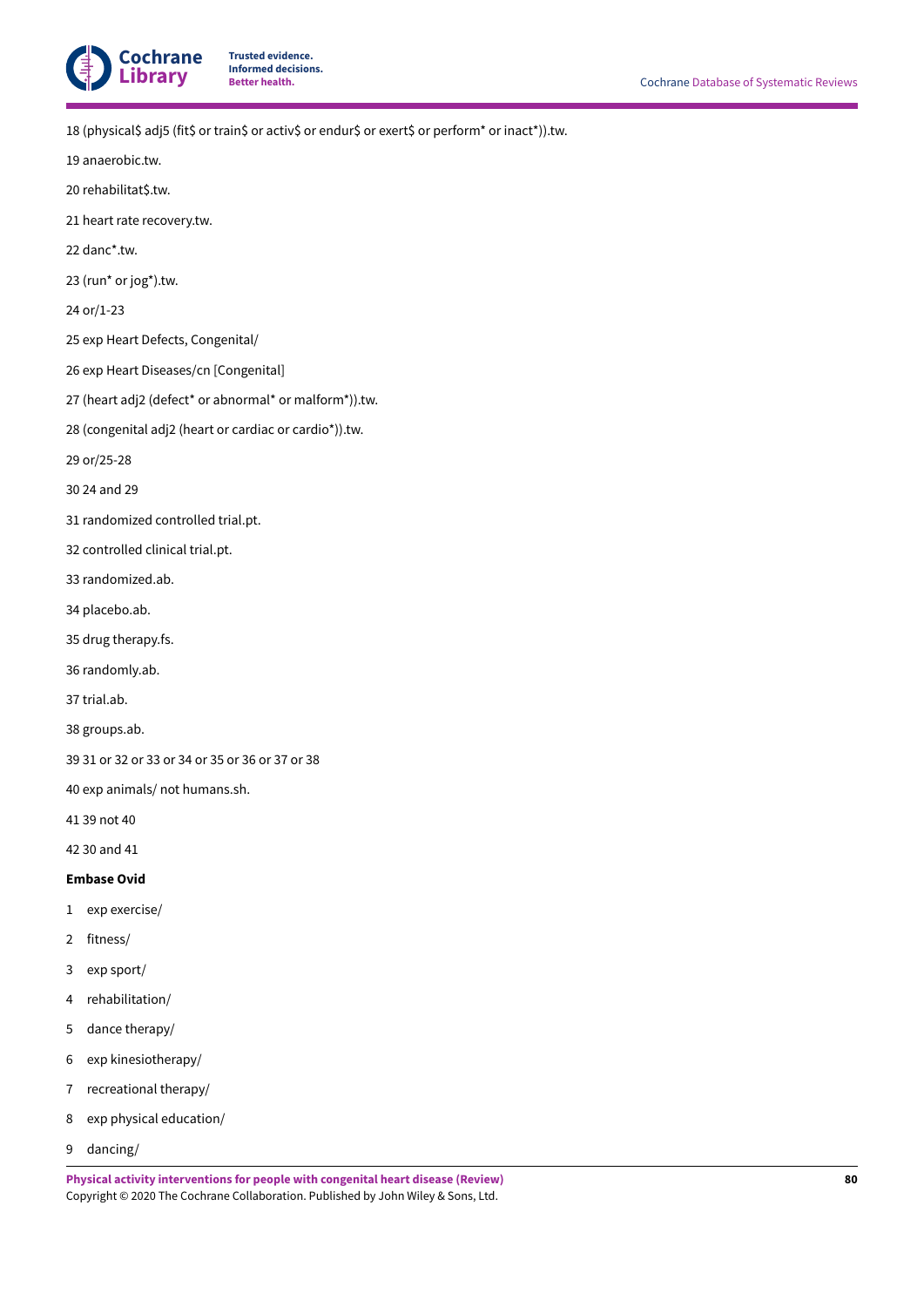

- exercis\*.tw.
- aerobic\$.tw.
- sport\$.tw.
- walk\$.tw.
- bicycle\$.tw.
- ((lifestyle or life-style) adj5 activ\$).tw.
- ((lifestyle or life-style) adj5 physical\$).tw.
- (physical\$ adj5 (fit\$ or train\$ or activ\$ or endur\$ or exert\$ or perform\* or inact\*)).tw.
- anaerobic.tw.
- rehabilitat\$.tw.
- heart rate recovery.tw.
- danc\*.tw.
- (run\* or jog\*).tw.
- 23 1 or 2 or 3 or 4 or 5 or 6 or 7 or 8 or 9 or 10 or 11 or 12 or 13 or 14 or 15 or 16 or 17 or 18 or 19 or 20 or 21 or 22
- exp congenital heart malformation/
- heart disease/cn [Congenital Disorder]
- (heart adj2 (defect\* or abnormal\* or malform\*)).tw.
- (congenital adj2 (heart or cardiac or cardio\*)).tw.
- 28 24 or 25 or 26 or 27
- 29 23 and 28
- random\$.tw.
- factorial\$.tw.
- crossover\$.tw.
- cross over\$.tw.
- cross-over\$.tw.
- placebo\$.tw.
- (doubl\$ adj blind\$).tw.
- (singl\$ adj blind\$).tw.
- assign\$.tw.
- allocat\$.tw.
- volunteer\$.tw.
- crossover procedure/
- double blind procedure/
- randomized controlled trial/
- single blind procedure/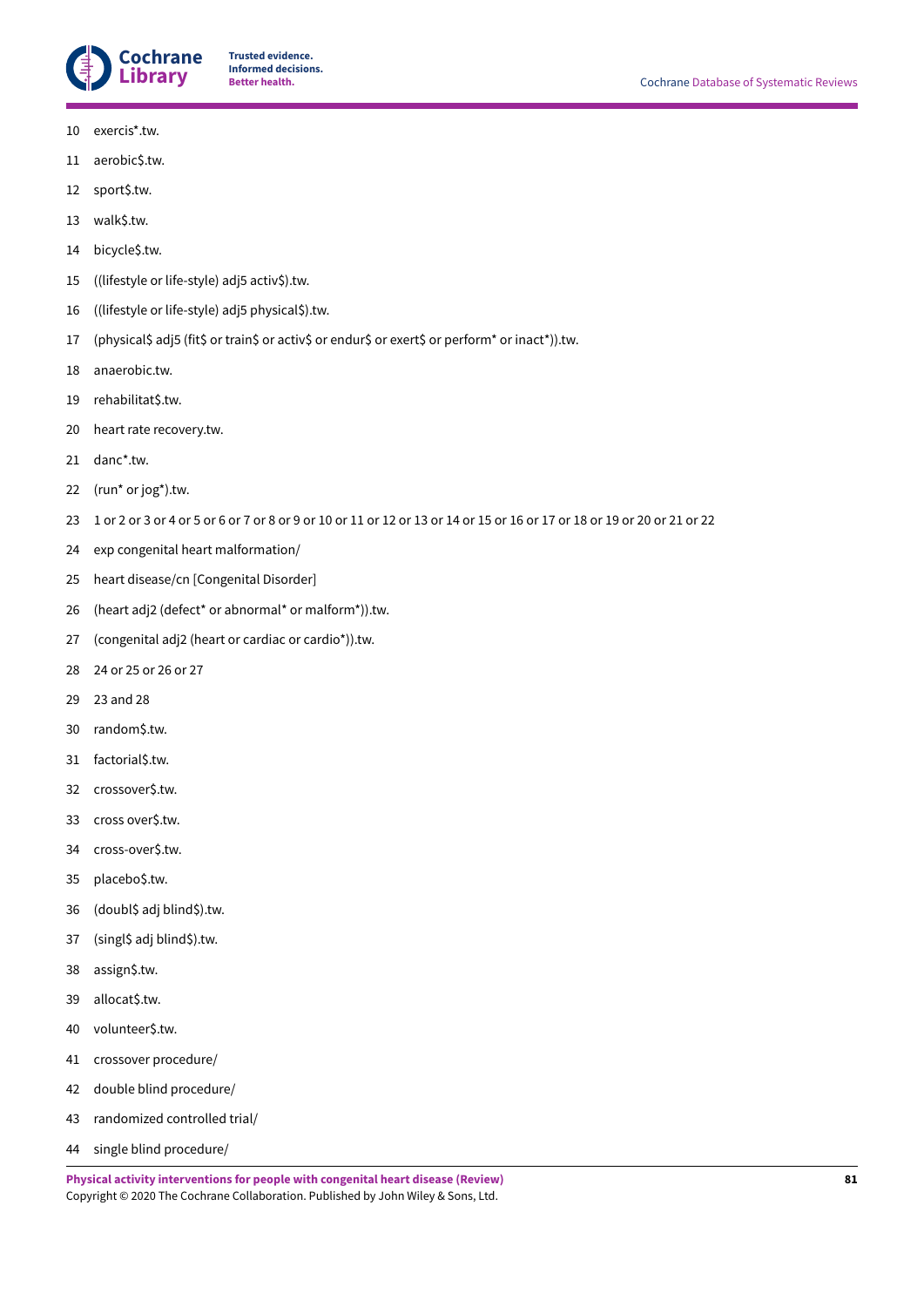

- 45 30 or 31 or 32 or 33 or 34 or 35 or 36 or 37 or 38 or 39 or 40 or 41 or 42 or 43 or 44
- 46 (animal/ or nonhuman/) not human/
- 47 45 not 46
- 48 29 and 47

#### **CINAHL**

- S52 S31 OR S32 OR S33 OR S34 OR S35 OR S36 OR S37 OR S38 OR S39 OR S40 OR S41 OR S42 OR S43 OR S44 OR S45
- S51 S49 not S50
- S50 MH (human)
- S49 S46 OR S47 OR S48
- S48 TI (animal model\*)
- S47 MH (animal studies) S46 MH animals+
- S45 AB (cluster W3 RCT)
- S44 MH (crossover design) OR MH (comparative studies)
- S43 AB (control W5 group)
- S42 PT (randomized controlled trial)
- S41 MH (placebos)
- S40 MH (sample size) AND AB (assigned OR allocated OR control)
- S39 TI (trial)
- S38 AB (random\*)
- S37 TI (randomised OR randomized)
- S36 MH cluster sample
- S35 MH pretest-posttest design
- S34 MH random assignment
- S33 MH single-blind studies
- S32 MH double-blind studies
- S31 MH randomized controlled trials
- S30 S24 AND S29
- S29 S25 OR S26 OR S27 OR S28
- S28 TX (congenital n2 (heart or cardiac or cardio\*))
- S27 TX (heart n2 (defect\* or abnormal\* or malform\*))
- S26 (MH "Heart Diseases+/FG")
- S25 (MH "Heart Defects, Congenital+")

S24 S1 OR S2 OR S3 OR S4 OR S5 OR S6 OR S7 OR S8 OR S9 OR S10 OR S11 OR S12 OR S13 OR S14 OR S15 OR S16 OR S17 OR S18 OR S19 OR S20 OR S21 OR S22 OR S23

S23 TX (run\* or jog\*)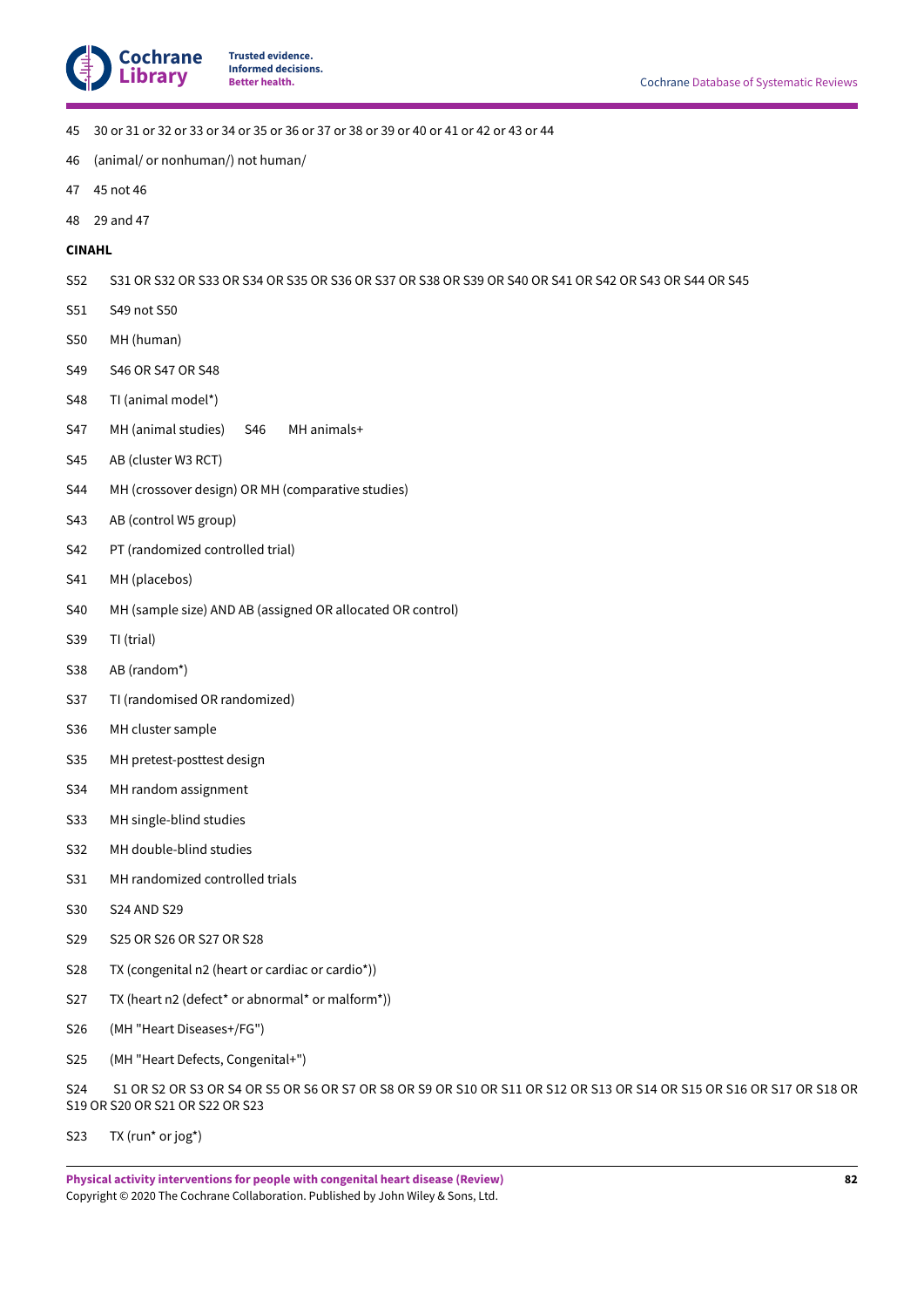

- S22 TX danc\*
- S21 TX heart rate recovery
- S20 TX rehabilitat\*
- S<sub>19</sub> TX anaerobic
- S18 TX (physical\* n5 (fit\* or train\* or activ\* or endur\* or exert\* or perform\* or inact\*))
- S17 TX ((lifestyle or life-style) n5 physical\*)
- S16 TX ((lifestyle or life-style) n5 activ\*)
- S15 TX bicycle\*
- S14 TX walk\*
- S13 TX sport\*
- S12 TX aerobic\*
- S11 TX exercis<sup>\*</sup>
- S10 (MH "Dancing")
- S9 (MH "Physical Education and Training+")
- S8 (MH "Exertion")
- S7 (MH "Recreational Therapy")
- S6 (MH "Therapeutic Exercise+")
- S5 (MH "Dance Therapy")
- S4 (MH "Rehabilitation")
- S3 (MH "Sports+")
- S2 (MH "Physical Fitness")
- S1 (MH "Exercise+")

## **AMED**

- 1 exp Exercise/
- 2 Physical fitness/
- 3 exp Sports/
- 4 Rehabilitation/
- 5 Dance therapy/
- 6 exp Exercise therapy/
- 7 Recreation/
- 8 Exertion/
- 9 exp Physical education/
- 10 Dancing/
- 11 exercis\*.tw.
- 12 aerobic\$.tw.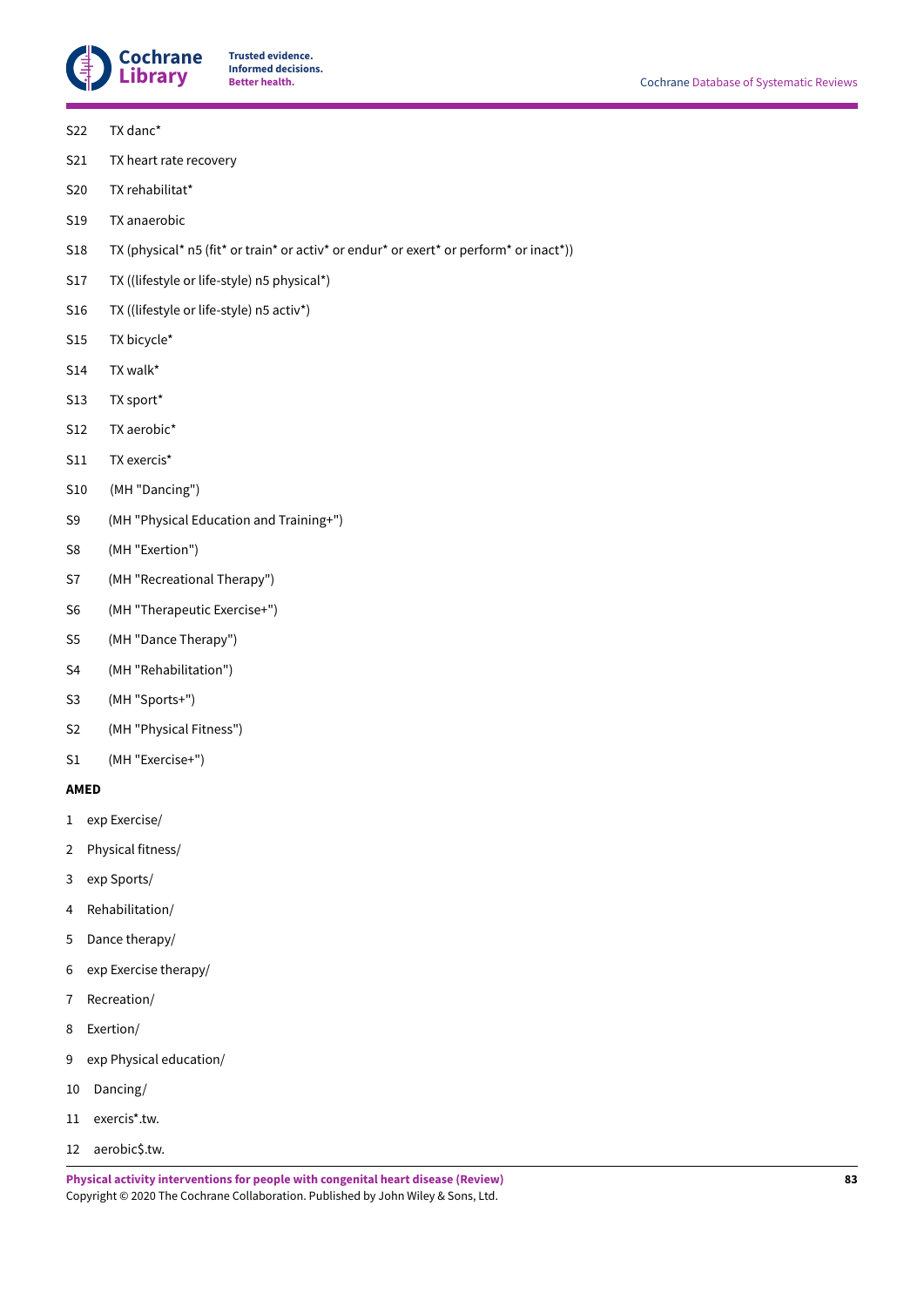

- 13 sport\$.tw.
- 14 walk\$.tw.
- 15 bicycle\$.tw.
- 16 ((lifestyle or life-style) adj5 activ\$).tw.
- 17 ((lifestyle or life-style) adj5 physical\$).tw.
- 18 (physical\$ adj5 (fit\$ or train\$ or activ\$ or endur\$ or exert\$ or perform\* or inact\*)).tw.
- 19 anaerobic.tw.
- 20 rehabilitat\$.tw.
- 21 heart rate recovery.tw.
- 22 danc\*.tw.
- 23 (run\* or jog\*).tw.
- 24 1 or 2 or 3 or 4 or 5 or 6 or 7 or 8 or 9 or 10 or 11 or 12 or 13 or 14 or 15 or 16 or 17 or 18 or 19 or 20 or 21 or 22 or
- 25 exp Heart defects congenital/
- 26 (heart adj2 (defect\* or abnormal\* or malform\*)).tw.
- 27 (congenital adj2 (heart or cardiac or cardio\*)).tw.
- 28 25 or 26 or 27
- 29 24 and 28
- 30 randomized controlled trial.pt.
- 31 controlled clinical trial.pt.
- 32 randomized.ab.
- 33 placebo.ab.
- 34 randomly.ab.
- 35 trial.ab.
- 36 groups.ab.
- 37 30 or 31 or 32 or 33 or 34 or 35 or 36
- 38 exp animals/ not humans.sh.
- 39 37 not 38
- 40 29 and 39

### **Web of Science and BIOSIS**

# 20 #19 AND #18

# 19 TS=(random\* or blind\* or allocat\* or assign\* or trial\* or placebo\* or crossover\* or cross-over\*)

- # 18 #17 AND #14
- # 17 #16 OR #15
- # 16 TS=(congenital NEAR/2 (heart or cardiac or cardio\*))

# 15 TS=(heart NEAR/2 (defect\* or abnormal\* or malform\*))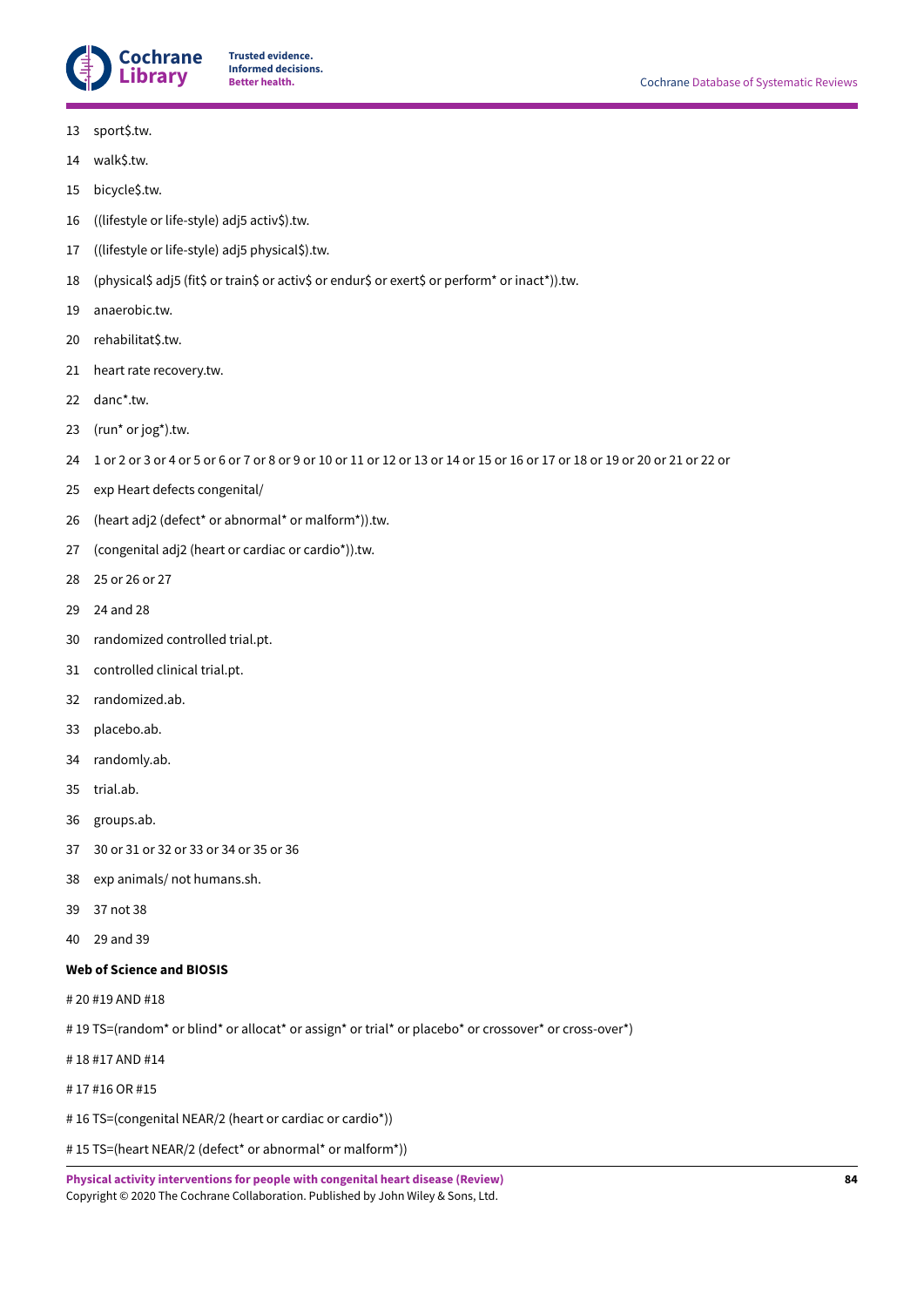

### # 14 #13 OR #12 OR #11 OR #10 OR #9 OR #8 OR #7 OR #6 OR #5 OR #4 OR #3 OR #2 OR #1

- # 13 TS=(run\* or jog\*)
- # 12 TS=danc\*
- # 11 TS=heart rate recovery
- # 10 TS=rehabilitat\*
- # 9 TS=anaerobic
- # 8 TS=(physical\* NEAR/5 (fit\* or train\* or activ\* or endur\* or exert\* or perform\* or inact\*))
- # 7 TS=((lifestyle or life-style) NEAR/5 physical\*)
- # 6 TS=((lifestyle or life-style) NEAR/5 activ\*)
- # 5 TS=bicycle\*
- # 4 TS=walk\*
- # 3 TS=sport\*
- # 2 TS=aerobic\*
- # 1 TS=exercis\*

## **LILACS**

(heart or cardiac\$ or cardio\$) AND (defect or congenital or malform\$ or abnormal\$) [Words] and Exercise\$ or aerobic\$ or sport\$ or walk\$ or bicycle\$ or anaerobic\$ or rehabilitat\$ or heart rate recovery\$ or danc\$ or run\$ or jog\$ or active\$ or train\$ or fit\$ [Words]

#### **DARE**

heart or cardiac\* or cardio\* AND defect or congenital or malform\* or abnormal\* AND exercise\* or aerobic\* or sport\* or walk\* or bicycle\* or anaerobic\* or rehabilitat\* or heart rate recovery\* or danc\* or run\* or jog\* or active\* or train\* or fit\*

### **ClinicalTrials.gov**

Condition or disease: Congenital Heart Disease Other terms: exercise Study type: Interventional studies (Clinical Trials)

### **Appendix 2.Severity classification in congenital heart disease**

Severity of congenital heart disease is most often classified by lesion-specific data. While this approach is appropriate in most cases, it must be stressed that severity is highly individual and should be judged by a physician using validated criteria ([Budts](#page-27-0) 2013; [Budts](#page-27-1) 2020).

#### **Mild ConHD**

Mild ConHDis the least severe classification in our planned review. Patients with mild ConHD may be asymptomatic and have no significant murmur. Some example lesions of mild ConHD are as follows.

- Bicuspid aortic valve (BAV)
- Small atrial septal defects (ASD)
- Small ventricular septal defects (VSD)
- Small patent ductus arteriosus (PDA)

### **Moderate ConHD**

Patients with moderate ConHD are likely to be symptomatic and the lesions will likely be identified in a clinical study. For example:

- mild or moderate aortic stenosis (AS) or aortic incompetence;
- moderate pulmonary stenosis (PS) or incompetence;
- non-critical coarctation of the aorta;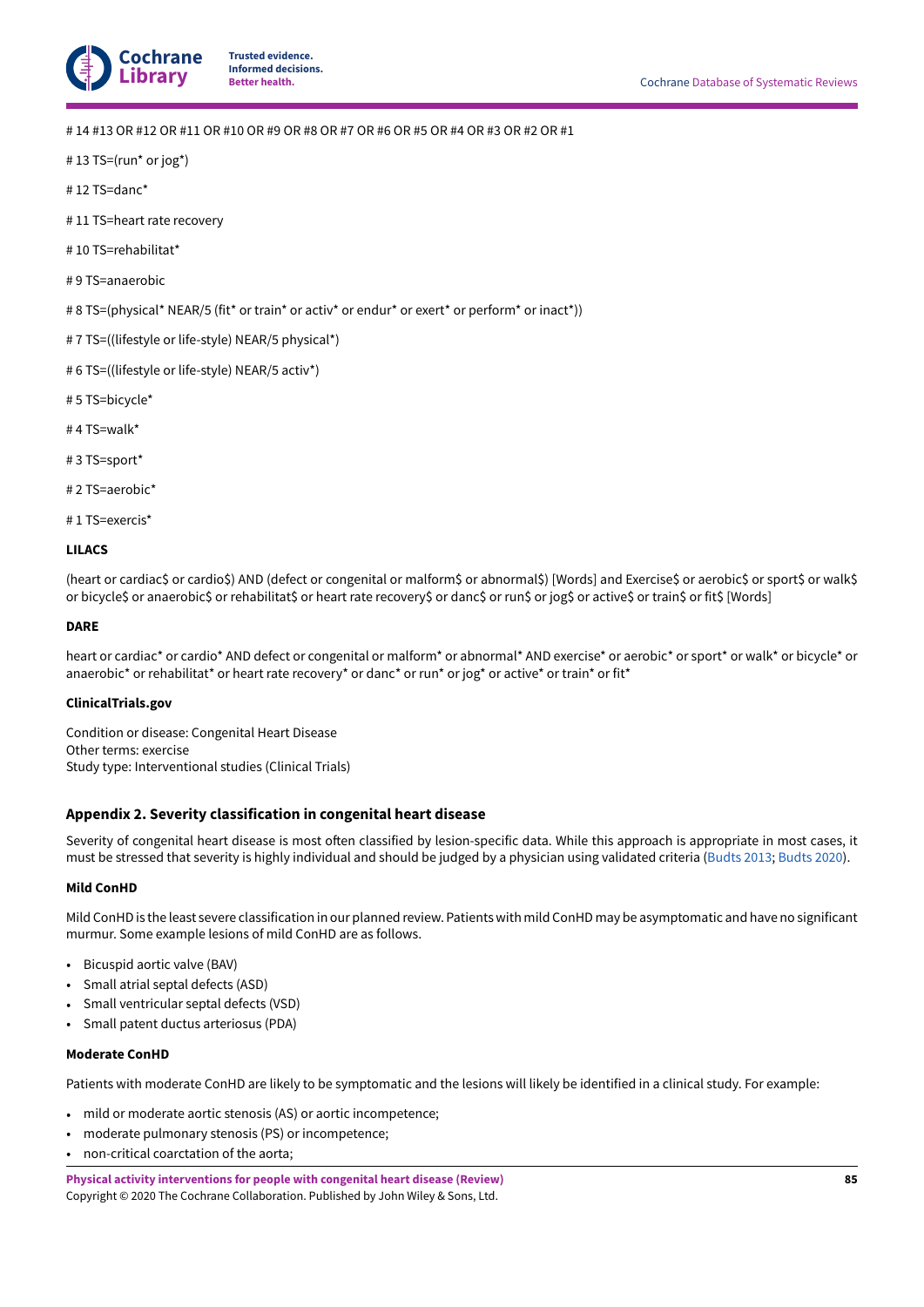

- large atrial septal defect;
- complex forms of ventricular septal defect.

### **Severe ConHD**

This category includes complex conditions that usually require immediate medical intervention. Some example lesions are:

- dextro-transposition of the great arteries;
- tetralogy of fallot, including pulmonary atresia and absent pulmonary valve;
- hypoplastic right heart;
- tricuspid atresia;
- pulmonary atresia with an intact ventricular septum;
- Ebstein anomaly;
- hypoplastic left heart;
	- aortic atresia
	- \* mitral atresia
- hypoplastic left heart;
	- \* aortic atresia
	- \* mitral atresia
- double outlet right ventricle;
- truncus arteriosus;
- total anomalous pulmonary venous connection;
- large atrioventicular septal defect; large VSD; large PDA;
- severe AS and/or severe PS;
- critical coarctation of the aorta.

This framework has been adopted from the work of Hoffman 2002 and [Warnes](#page-30-1) 2008.

### **H I S T O R Y**

Protocol first published: Issue 8, 2019 Review first published: Issue 10, 2020

## **C O N T R I B U T I O N S O F A U T H O R S**

CAW and CW independently completed title and abstract screening, full text review, risk of bias assessments, data extraction and GRADE.

CAW had overall control of the design of the study and co-wrote the manuscript.

CW assisted data analysis, produced the SoF table and co-wrote the manuscript.

GEP gave specialist clinical insight into the literature and population with congenital heart disease.

GS gave specialist clinical insight into the literature and population with congenital heart disease

RST designed and carried out the statistical analysis and arbitrated any discrepancies.

LL was the lead author overseeing the project and arbitrated any discrepancies.

All authors contributed to the peer review and agreed on the final version of this manuscript.

### **D E C L A R A T I O N S O F I N T E R E S T**

CAW has received funding from Heart Research UK and Canon Medical Systems Ltd to complete research into the heart health of young people. The author had full control of the design of the study, methods used, outcome parameters, analysis of the data and production of any manuscripts. Neither of these organisations have a financial interest in this review.

CW has a funded PhD scholarship from the University of Exeter and Canon Medical. Canon Medical Systems Ltd does not have a financial interest in this review.

GEP is lead researcher in a contractual research partnership between the University of Bristol and Canon Medical Systems UK Ltd. Canon Medical Systems Ltd does not have a financial interest in this review.